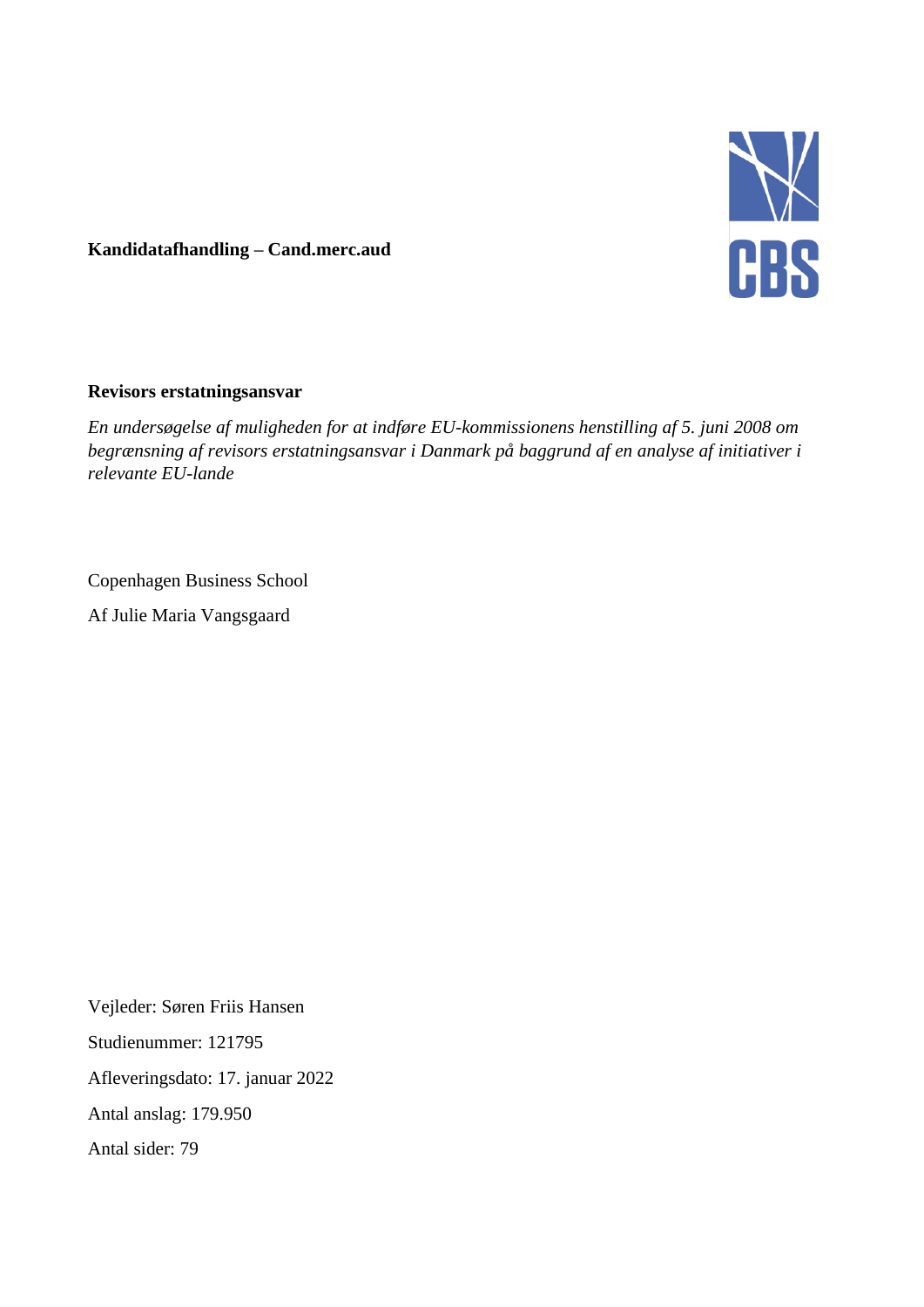# Abstract

This thesis examines how it is possible to implement the EU Commission's recommendation of 5 June 2008 concerning the limitation of the civil liability of statutory auditors and audit firm in Denmark. The European Commission states that the increase in the auditor's liability risk has resulted in a concentration of the auditors' market due to a lack of insurance coverage. The European Commission thus believes that unlimited liability for auditors is not appropriate in relation to market sustainability. The European Commission therefore recommends three methods for limiting the auditor's liability in national law. This thesis will examine how it is possible to implement the EU Commission's recommendation through a comparative analyses of tort law and legislation regarding auditor liability in England, Germany, and Sweden. Furthermore, the thesis will examine how a possible limitation of auditor's liability should be designed. The thesis concludes that the general principles of tort law in England, Germany and Sweden are fundamentally comparable with Danish tort law. It is concluded that an implementation of a fixed limitation in Danish law is possible. Furthermore, the thesis concludes that it is possible to allow the company being audited and the auditor to determine a limitation of liability by agreement. The thesis also concludes that a limitation of the auditor's liability towards third parties only is possible through a fixed amount liability.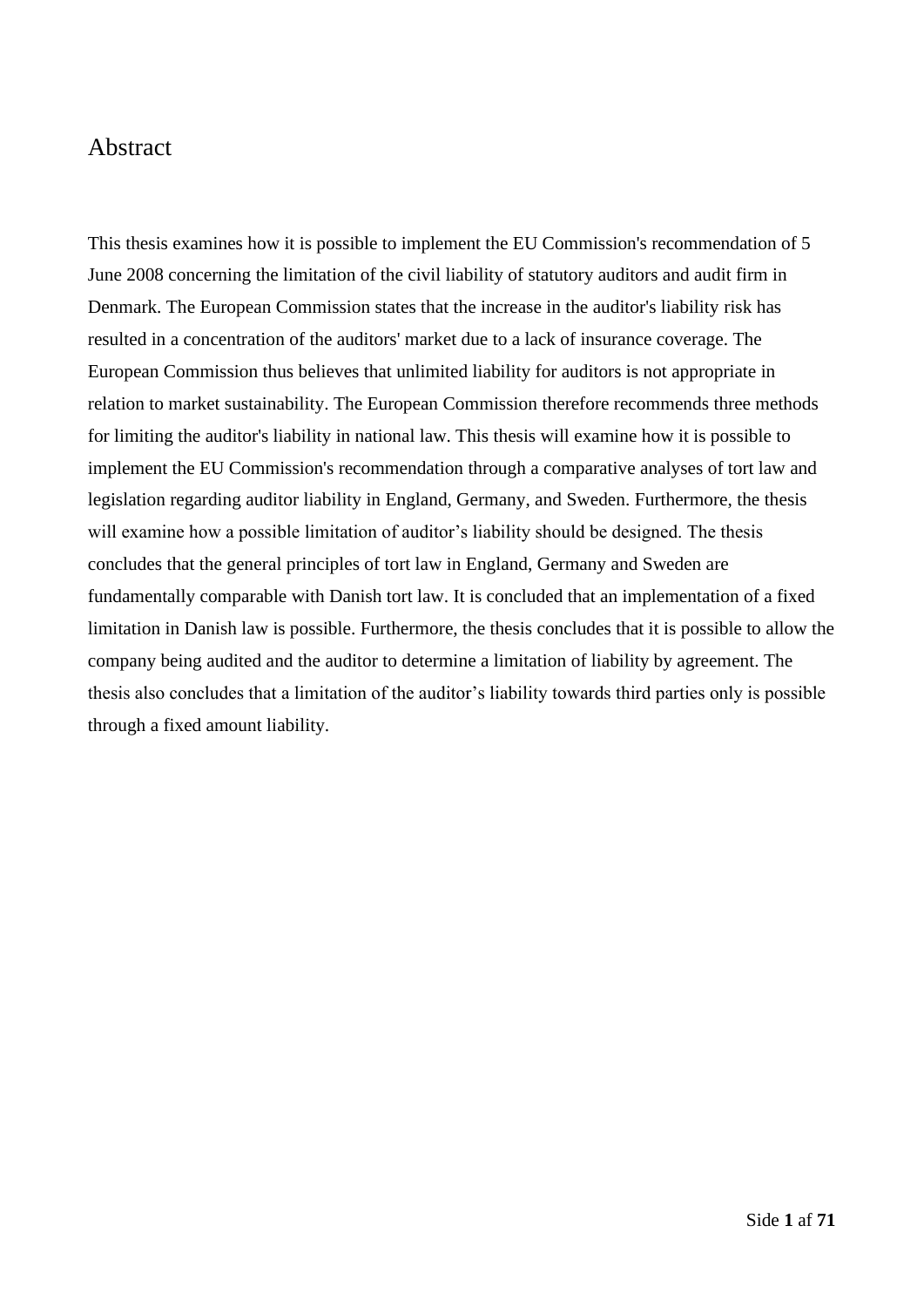# Indholdsfortegnelse

| $\mathbf{1}$            |                                                                           |  |
|-------------------------|---------------------------------------------------------------------------|--|
| $\overline{\mathbf{2}}$ |                                                                           |  |
|                         | 2.1                                                                       |  |
|                         | 2.2                                                                       |  |
|                         | 2.3                                                                       |  |
|                         | 2.3.1                                                                     |  |
|                         | 2.3.2                                                                     |  |
|                         | 2.4                                                                       |  |
| 3                       | DEL 2: UNDER HVILKE OMSTÆNDIGHEDER KAN REVISOR BLIVE ERSTATNINGSANSVARLIG |  |
|                         |                                                                           |  |
|                         | 3.1                                                                       |  |
|                         | 3.1.1                                                                     |  |
|                         | 3.1.2                                                                     |  |
|                         | 3.1.3                                                                     |  |
|                         | 3.1.4                                                                     |  |
|                         | 3.2                                                                       |  |
|                         | 3.2.1                                                                     |  |
|                         | 3.2.1.1                                                                   |  |
|                         | 3.2.1.2                                                                   |  |
|                         | 3.2.2                                                                     |  |
|                         | 3.2.3                                                                     |  |
|                         | 3.2.4                                                                     |  |
|                         | 3.3                                                                       |  |
|                         | 3.3.1                                                                     |  |
|                         | 3.3.1.1                                                                   |  |
|                         | 3.3.1.2                                                                   |  |
|                         | 3.3.1.3                                                                   |  |
|                         |                                                                           |  |
|                         | 3.3.2.1                                                                   |  |
|                         | 3.3.2.2                                                                   |  |
|                         | 3.3.2.3                                                                   |  |
|                         |                                                                           |  |
|                         | 3.3.3.1                                                                   |  |
|                         | 3.3.3.2                                                                   |  |
|                         | 3.3.3.3                                                                   |  |
|                         | 3.3.4                                                                     |  |
|                         | 3.4                                                                       |  |
| 4                       | DEL 3: ER DER GRUNDLAG FOR AT BEGRÆNSE REVISORS ERSTATNINGSANSVAR I DANSK |  |
|                         |                                                                           |  |
|                         | 4.1                                                                       |  |
|                         | 4.1.1                                                                     |  |
|                         | 4.1.2                                                                     |  |
|                         | 4.1.3                                                                     |  |
|                         | 4.2                                                                       |  |
|                         | 4.2.I                                                                     |  |
|                         | 4.2.1.1                                                                   |  |
|                         | 4.2.1.2                                                                   |  |
|                         | 4.2.1.3                                                                   |  |
|                         | 4.2.2                                                                     |  |
|                         | 4.2.2.1                                                                   |  |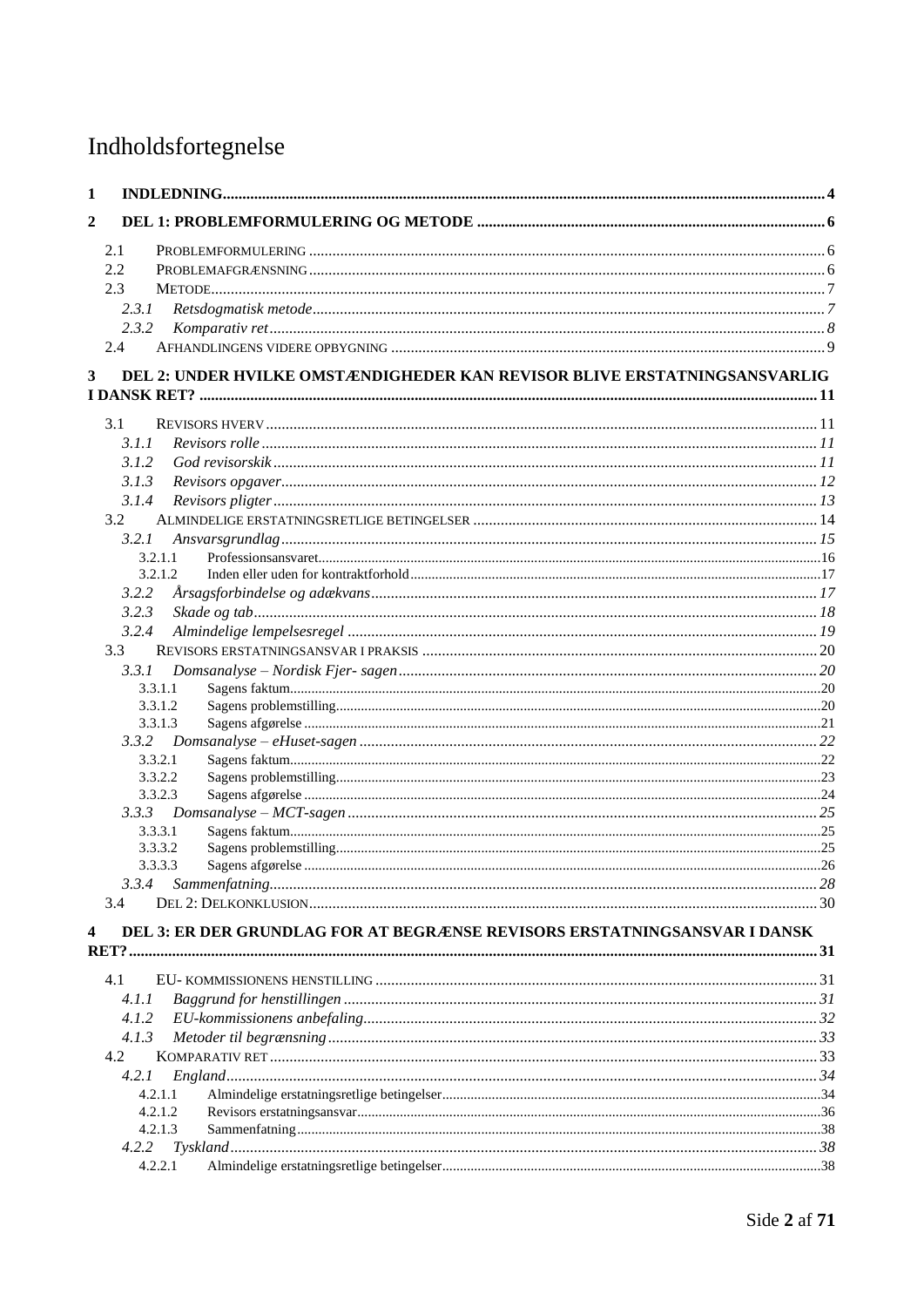| 4.2.2.2 |                                                                  |  |
|---------|------------------------------------------------------------------|--|
| 4.2.2.3 |                                                                  |  |
|         |                                                                  |  |
| 4.2.3.1 |                                                                  |  |
| 4.2.3.2 |                                                                  |  |
| 4.2.3.3 |                                                                  |  |
| 4.3     |                                                                  |  |
| 4.3.1   |                                                                  |  |
| 4.3.1.1 |                                                                  |  |
| 4.3.1.2 |                                                                  |  |
| 4.3.1.3 |                                                                  |  |
| 4.3.1.4 |                                                                  |  |
|         |                                                                  |  |
| 4.3.2.1 |                                                                  |  |
| 4.3.2.2 |                                                                  |  |
| 4.3.2.3 |                                                                  |  |
| 4.3.3   |                                                                  |  |
| 4.4     |                                                                  |  |
|         |                                                                  |  |
| 5       | DEL 4: SÅFREMT MAN SKULLE INDFØRE EN BEGRÆNSNING AF REVISORS     |  |
|         | ERSTATNINGSANSVAR, HVORDAN SKULLE EN SÅDAN BEGRÆNSNING UDFORMES? |  |
| 5.1     |                                                                  |  |
| 5.1.1   |                                                                  |  |
| 5.1.1.1 |                                                                  |  |
| 5.1.1.2 |                                                                  |  |
|         |                                                                  |  |
| 5.1.2.1 |                                                                  |  |
| 5.1.2.2 |                                                                  |  |
| 5.2     |                                                                  |  |
|         |                                                                  |  |
| 6       |                                                                  |  |
| 7       |                                                                  |  |
|         |                                                                  |  |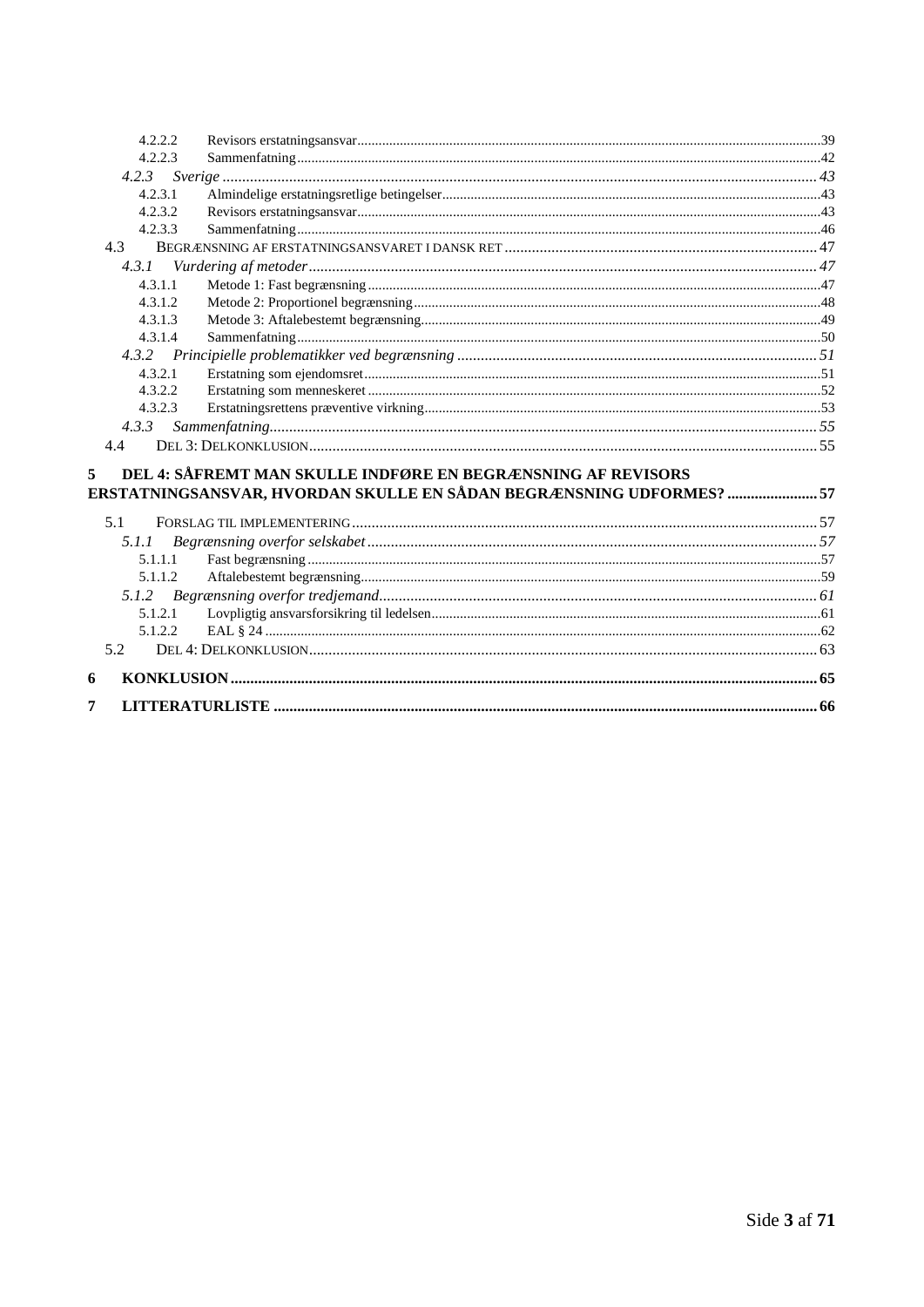# <span id="page-4-0"></span>1 Indledning

"*Krav på betydelige millionbeløb mod revisor i sager, hvor virksomhedens ledelse har begået økonomisk kriminalitet, har været mere reglen end undtagelsen de seneste ti år*" (Gath 2020). Dette skriver Foreningen for Statsautoriserede (FSR), som anfægter problematikken i, at revisor ofte er en favorabel modpart for skadelider, eftersom revisorer har en lovpligtig ansvarsforsikring. Dette betegnes som "*deep pocket-fænomenet*", som FSR mener, at der skal lovmæssige initiativer til at modarbejde. Codan valgte i 2020 at træde ud af markedet for ansvars- og garantiforsikringer til revisorer. Begrundelsen var, at der ikke længere er et attraktivt forhold mellem prisen på forsikringen og risikoen for skader (Storr-Hansen 2020). Økonomisk vækst i erhvervslivet, hvor flere virksomheder bliver børsnoteret og stigende kompleksitet i forretningsmodeller, har medført en stigning i revisors erstatningsrisiko. Som følge af Corona-krisen, frygter FSR, at det stigende antal konkurser vil øge risikoen for en række nye krav mod revisorbranchen. FSR argumenterer derfor for behovet for at se revisors erstatningsansvar i et nyt perspektiv og har i en årrække forsøgt at påvirke lovgivernes holdning til, om revisors erstatningsansvar skal begrænses (Gath 2020). FSR argumenterer for at:

> *"En begrænsning i revisors erstatningsansvar vil medvirke til en sund konkurrence i markedet og modvirke, at revisor holdes ansvarlig for andres handlinger, blot fordi revisor har en attraktiv forsikring. I sidste ende er der alligevel kun et sted at hente pengene, og det er hos revisors kunder – virksomhederne." (*Gath 2020).

FSR mener med dette, at nuværende regler for revisors erstatningsansvar skaber et miljø der i praksis, gør revisor til det mest attraktive mål for erstatningssøgsmål (ibid.).

Problematikken er ligeledes blevet diskuteret i flere af EU's medlemslande, hvilket har resulteret i, at flere medlemslande har valgt at begrænse revisors erstatningsansvar. Den 5. juni 2008 udgav EUkommissionen derfor en henstilling til alle medlemslande om at begrænse lovpligtige revisorers og revisionsfirmaers civilretlige ansvar for børsnoterede virksomheder. EU-kommissionen begrunder deres henstilling til begrænsning af ansvaret med argumentet:

> *"Kapitalmarkedernes smidige funktion kræver bæredygtig revisionskapacitet og et konkurrencedygtigt marked for revisionsydelser, hvor der er et tilstrækkeligt udvalg af revisionsfirmaer, der er i stand til og villige til at udføre lovpligtig revision af selskaber, hvis aktier ikke er optaget til handel på en medlemsstats regulerede marked. De stadigt*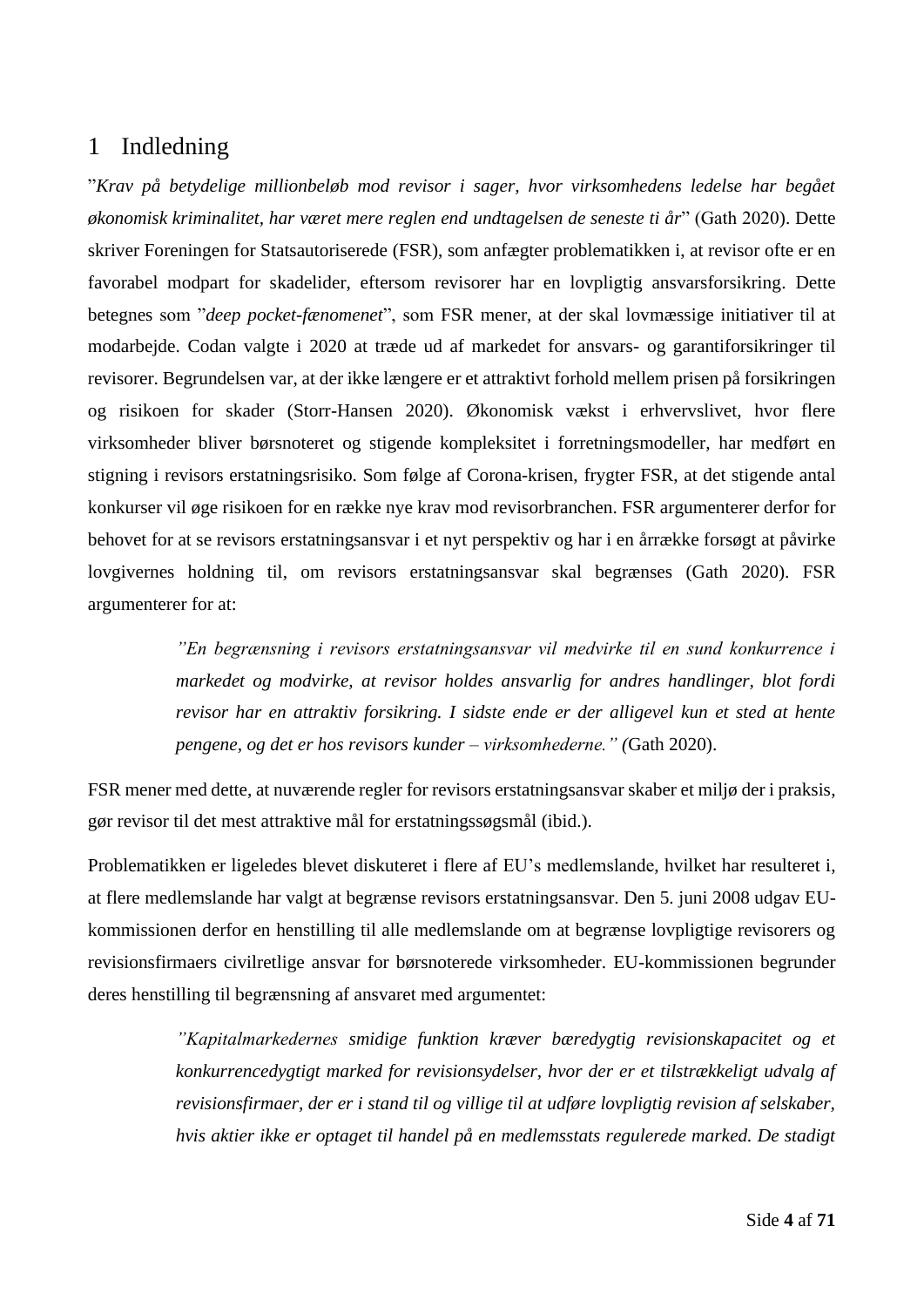*større udsving i selskabernes markedskapitalisering har imidlertid gjort risikoen for at pådrage sig erstatningsansvar betydeligt større samtidig med, at adgangen til forsikring mod risikoen i forbindelse med sådan revision er blevet mere og mere begrænset."* (EUkommissionens henstilling, nr. 2).

EU-kommissionen anfører, at stigningen i revisors erstatningsrisiko har resulteret i en koncentration af markedet for revisorer som følge af manglende forsikringsdækning. EU-kommissionen frygter en stigning i katastrofale erstatningskrav, såkaldte "*mega claims*", som ville kunne skabe konkurser blandt de store revisionshuse. Hvis dette sker, argumenteres der for, at det vil have alvorlige samfundsmæssige konsekvenser. EU-kommissionen mener dermed, at et ubegrænset erstatningsansvar for revisorer ikke er hensigtsmæssigt i forhold til markedets bæredygtighed. EUkommissionen anbefaler derfor tre metoder til begrænsning af revisors erstatningsansvar i national lovgivning og lægger op til at de enkelte medlemslande skal vurdere, hvilken metode der bedst harmonerer med det enkelte lands civilretlige system.

Den danske regering har i flere år afvist FSR's opfordring samt EU-kommissionens henstilling om at begrænse revisors erstatningsansvar, som følge af argumentet om at der i dansk erstatningsret allerede eksisterer et proportionalitetsprincip, hvor skadevolder ikke hæfter for mere end bidraget til skaden. Ydermere ønsker man ikke at begrænse erstatningsansvaret for et enkelt erhverv når andre erhverv har ubegrænset ansvar (Gath 2020). I dansk erhvervsliv møder forslaget om begrænsning også modstand. Det menes, at revisorer i forvejen ikke stilles tilstrækkeligt til ansvar for deres handlinger som følge af en tung bevisførelse. I forbindelse med Højesterets afgørelse i Memory Card-sagen, hvor revisor blev frifundet trods grove fejl grundet manglende årsagssammenhæng, skriver Jens Christian Hansen fra Berlingske Business:

> *"(…) grimme pletter som følge af dårligt revisionsarbejde ridser alvorligt i imagelakken, men skal man tolke Højesterets afgørelse i Memory Card-sagen behøver revisorerne ikke gå og frygte for de milliardstævninger, som de givetvis bliver præsenteret for. Et er en stævning, noget ganske er den endelige bevisførelse og endelige afgørelse i retten."* (Hansen 2015).

Som anført af erhvervskorrespondent Jens Christian Hansen, i hans kronik i Berlingske Business, er det i dansk erstatningsretlig praksis i forvejen svært at idømme revisor erstatningsansvar, hvilket ses i den kendte MCT-sag. Han argumenterer for at det danske system i forvejen er begrænset i forhold til muligheden for, at revisor idømmes erstatningsansvarlig for sine fejl. Ydermere anfører han, at det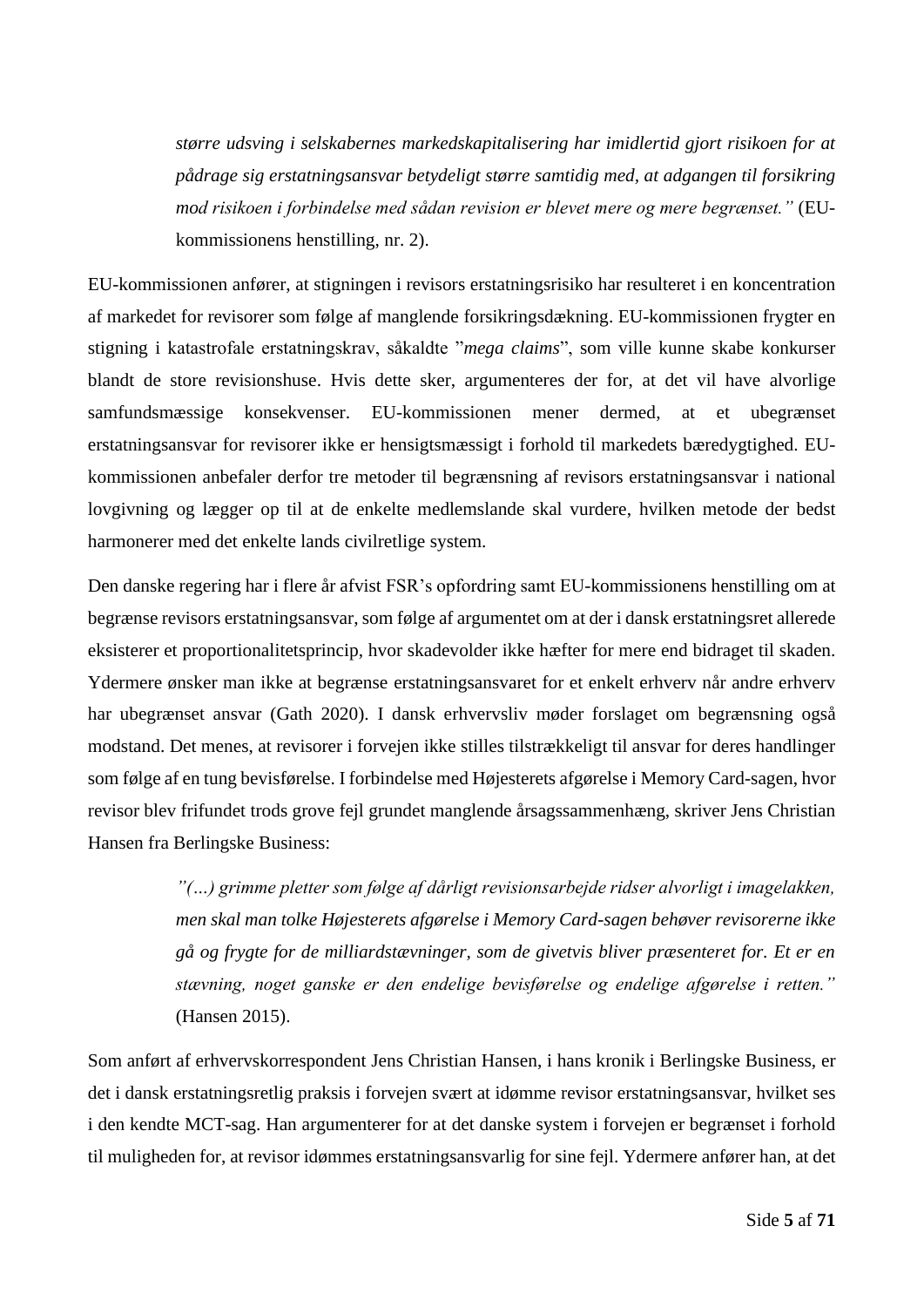er revisors fulde erstatningsansvar, der er centralt i revisors rolle. Han skriver; "*Når revisorerne således ikke har ultimativt ansvar, jamen hvad er så revisors arbejde værd? Og hvad er i grunden revisorpåtegningen værd?"* (Hansen 2015).

Ovenstående rejser således spørgsmålet om, hvorvidt det er muligt at implementere EUkommissionens anbefalinger i det danske civilretlige system. Det rejser derudover spørgsmålet om, under hvilke omstændigheder revisor kan blive erstatningsansvarlig i dansk retsamt, hvilke erfaringer som kan drages af sammenlignelige EU-lande, der har implementeret begrænsninger af revisors erstatningsansvar. Endeligt rejser det spørgsmålet om hvordan en eventuel begrænsning ville skulle udformes således, at den er mest hensigtsmæssig i forhold til dansk lovgivning, retspraksis og samfundseffekter. Dette vil blive undersøgt i denne afhandling.

# <span id="page-6-0"></span>2 Del 1: Problemformulering og metode

# <span id="page-6-1"></span>2.1 Problemformulering

Problemformuleringen lyder således:

*På baggrund af initiativer i relevante EU-lande, undersøges det hvordan det er muligt at indføre EUkommissionens henstilling af 5. juni 2008 om begrænsning af revisors erstatningsansvar i Danmark*

Til problemformuleringen er der udformet følgende undersøgelsesspørgsmål:

- 1. Under hvilke omstændigheder kan revisor blive erstatningsansvarlig i dansk ret?
- 2. Er der grundlag for at begrænse revisors erstatningsansvar i dansk ret?
- 3. Såfremt man skulle indføre en begrænsning af revisors erstatningsansvar, hvordan skulle en sådan begrænsning udformes?

# <span id="page-6-2"></span>2.2 Problemafgrænsning

Afhandlingen omfatter forhold for godkendte og registrerede revisorer, som reguleret i Lovbekendtgørelse 2021-01-08 nr. 25 om godkendte revisorer og revisionsvirksomheder (Revisorloven). Når der i afhandlingen omtales revisorer, menes der dermed udelukkende godkendte og registrerede revisorer. Afhandlingen vil omhandle revisorsansvar ved afgivelse af erklæringer med sikkerhed, herunder reguleret i revisorloven og vil dermed ikke afdække revisors erstatningsansvar i forbindelse med andre rådgivningsopgaver. Revisors erstatningsansvar uden for revisorloven vil blive inddraget når det skønnes relevant. Afhandlingen vil behandle revisors erstatningsretlige ansvar,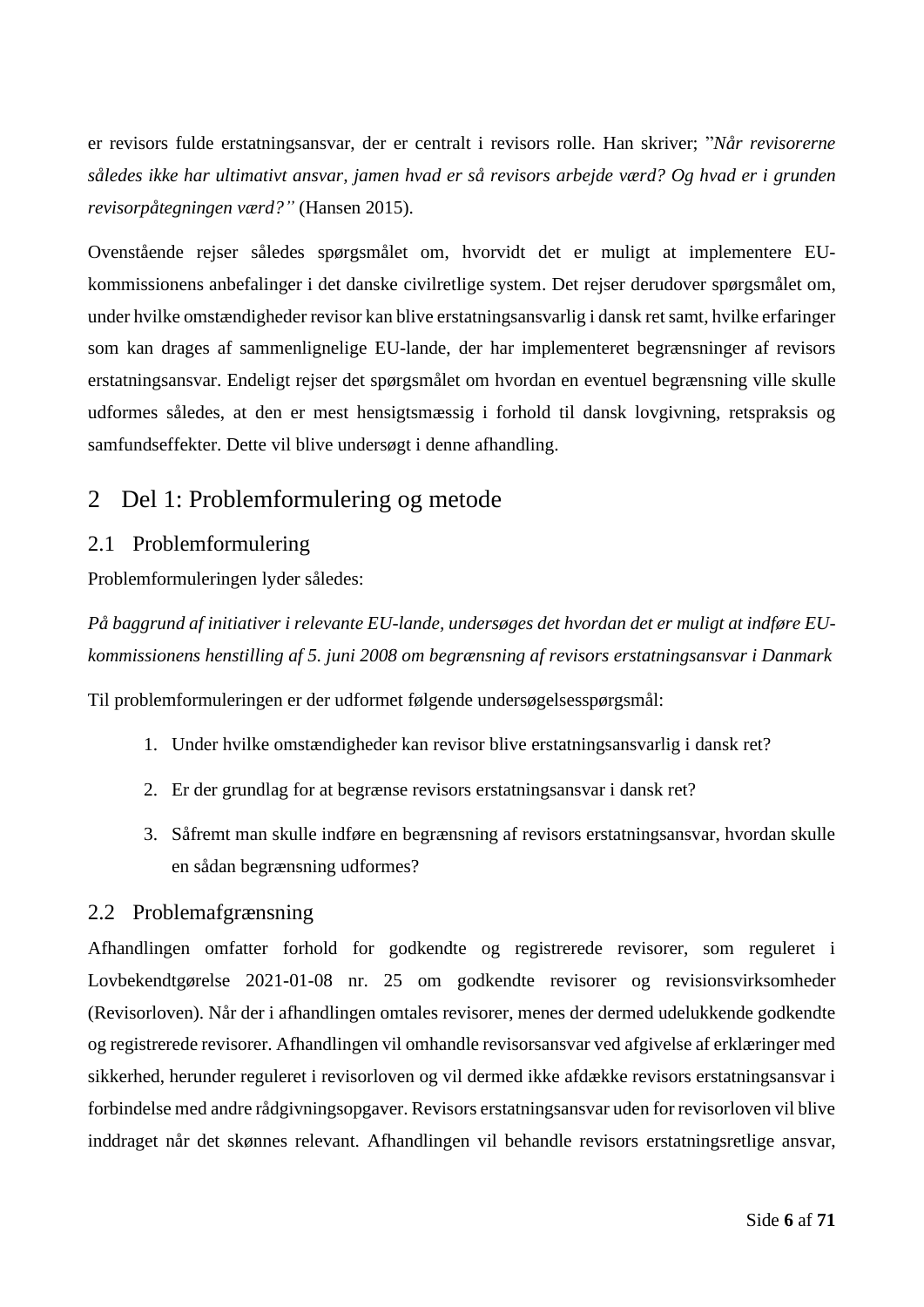dermed det civilretlige ansvar. Afhandlingen vil derfor ikke behandle revisors andre ansvarsområder, herunder det strafferetlige ansvar eller disciplinæransvar, som revisor også er underlagt.

Afhandlingen vil ikke behandle de forsikringsmæssige aspekter ved revisors erstatningsansvar. Forsikringsaspektet vil kun blive inddraget i nogen grad, herunder særligt i forhold som analyse og diskussion af metoder for begrænsning af erstatningsansvaret. Afhandlingen vil ydermere ikke behandle forældelse af revisors erstatningserstatningsansvar.

Afhandlingen vil omhandle initiativer som er gennemført i Sverige, Tyskland og England, som vil blive omtalt som EU-lande. England er pr. 1. januar 2021 ikke længere en del af den Europæiske Union. Det er i afhandlingen vurderet, at England stadig er et relevant land at analysere i relation til revisors erstatningsansvar, som følge af at de var en del af EU, da henstillingen blev udsendt. Ydermere vurderes den indflydelse, som udtræden af EU vil medføre det engelske erstatningsretlige system ikke at være trådt i kraft endnu, hvis en eventuel ændring vil forekomme.

Der vil blive redegjort for de generelle erstatningsretlige betingelser og betingelserne for revisors erstatningsansvar i de tre lande. Denne analyse vil basere sig primært på litteratur og relevant lovgivning og vil ikke være en gennemgribende analyse af erstatningsretten i England, Tyskland og Sverige.

Afhandlingen vil undersøge hvordan det er muligt at indføre EU-kommissionens henstilling af 5. juni 2008 om begrænsning af revisors erstatningsansvar i Danmark. Afhandlingen vil således ikke undersøge hvorvidt EU-kommissionens henstilling bør implementeres eller om en begrænsning af revisors erstatningsansvar er nødvendig.

# <span id="page-7-0"></span>2.3 Metode

Der vil i afsnittet blive redegjort for de anvendte metoder, retsdogmatisk metode og komparativ ret, som benyttes til at besvare afhandlingens problemformulering.

## <span id="page-7-1"></span>2.3.1 Retsdogmatisk metode

For at analysere under hvilke omstændigheder revisor kan blive erstatningsansvarlig under dansk ret benyttes den retsdogmatiske metode. Formålet med den retsdogmatiske metode er at beskrive *de lege lata*, altså den gældende ret, da dette er nødvendigt for at kunne konkludere under hvilke omstændigheder, revisor kan blive erstatningsansvarlig under dansk ret.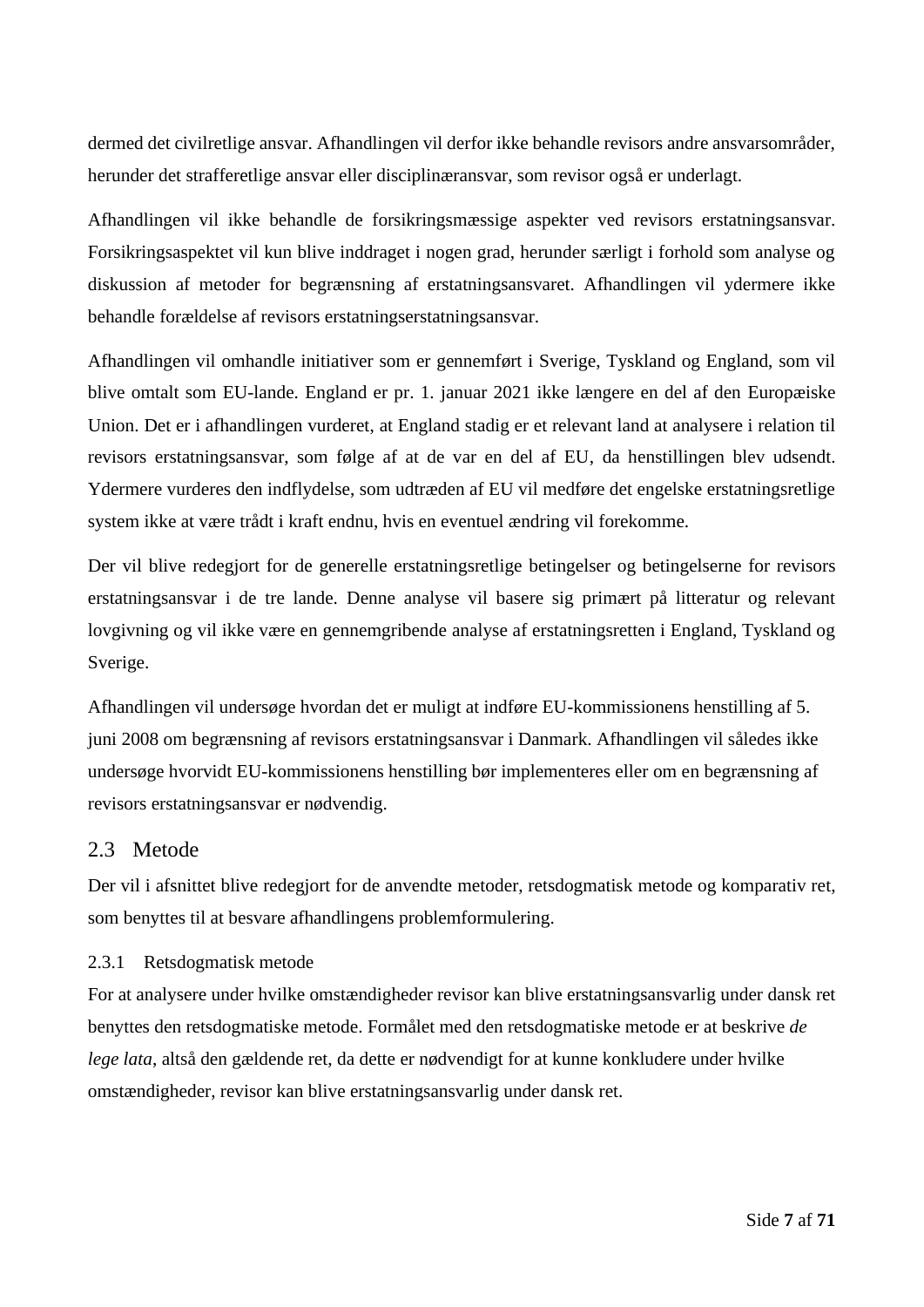Når der arbejdes med den juridiske metode, spiller retskilder en central rolle. Når den juridiske metode anvendes, analyseres retskilder med det formål at give svaret på et retligt spørgsmål og give en indikation af retstillingen, som den er. Som følge af, at retskilder er forskellige og åbent formuleret, er der ikke en klar mekanisk proces for den juridiske metode (Blume 2020:32). Principielt set er alle retskilder ligestillede, eftersom alle kan benyttes som det udslagsgivende argument i analysen (Blume 2020:198). Dog findes der et hierarki i form af, at en regel på et højere niveau har forrang for en regel på lavere niveau. Således har en regel i grundloven forrang for en regel i en lov, som har forrang for en regel i en bekendtgørelse (Blume 2020:295).

Afhandlingen har til formål at afklare, hvordan det er muligt at indføre EU-kommissionens henstilling af 5. juni 2008 om begrænsning af revisors erstatningsansvar i Danmark. Afhandlingen vil anvende relevante love, bekendtgørelser, retspraksis, litteratur og henstilling fra EUkommissionen, til at afklare dette.

I afhandlingens anden del skal det undersøges hvilke generelle erstatningsretlige betingelser, som der skal være gældende for, at der kan idømmes erstatningsansvar, med udgangspunkt i relevant lovgivning. Der vil derefter blive foretaget en juridisk analyse af de retslige synspunkter for under hvilke omstændigheder revisor kan blive erstatningsansvarlig, hvilket vil blive afklaret gennem anvendelse og fortolkning af relevante retskilder. Analysen skal afklare, hvilke principper domstolene bruger i deres proces vedrørende afgørelser af spørgsmålet om, hvornår revisor bliver erstatningsansvarlig. Fremgangsmåden i domsanalysen vil være at redegøre for dommens faktum, retsfaktum, jus og retsfølge. Domsanalysen har to formål; at beskrive gældende ret inden for revisors erstatningsansvar og at fastlægge de udvalgte dommes betydning for, hvornår revisors bliver idømt erstatningsansvar. Der er i afhandlingen analyseret tre domme afsagt af Højesteret, som er er udvalgt på baggrund af deres relevans for dansk retspraksis.

Herefter vil der med udgangspunkt i komparativ ret blive analyseret, hvordan lovgivning og retspraksis for revisors erstatningsansvar er i relevante EU-lande. Dette er yderligere beskrevet i nedenstående afsnit.

#### <span id="page-8-0"></span>2.3.2 Komparativ ret

For at besvare spørgsmålet om der er grundlag for at indføre en begrænsning af revisors ansvar, samt hvordan en eventuel begrænsning ville skulle udformes i dansk ret, foretages der en retssammenligning. Ved komparativ ret beskrives og analyseres dele af forskellige landes retssystemer. Formålet er at påvise ligheder og forskelle mellem fremmed ret og dansk ret (Evald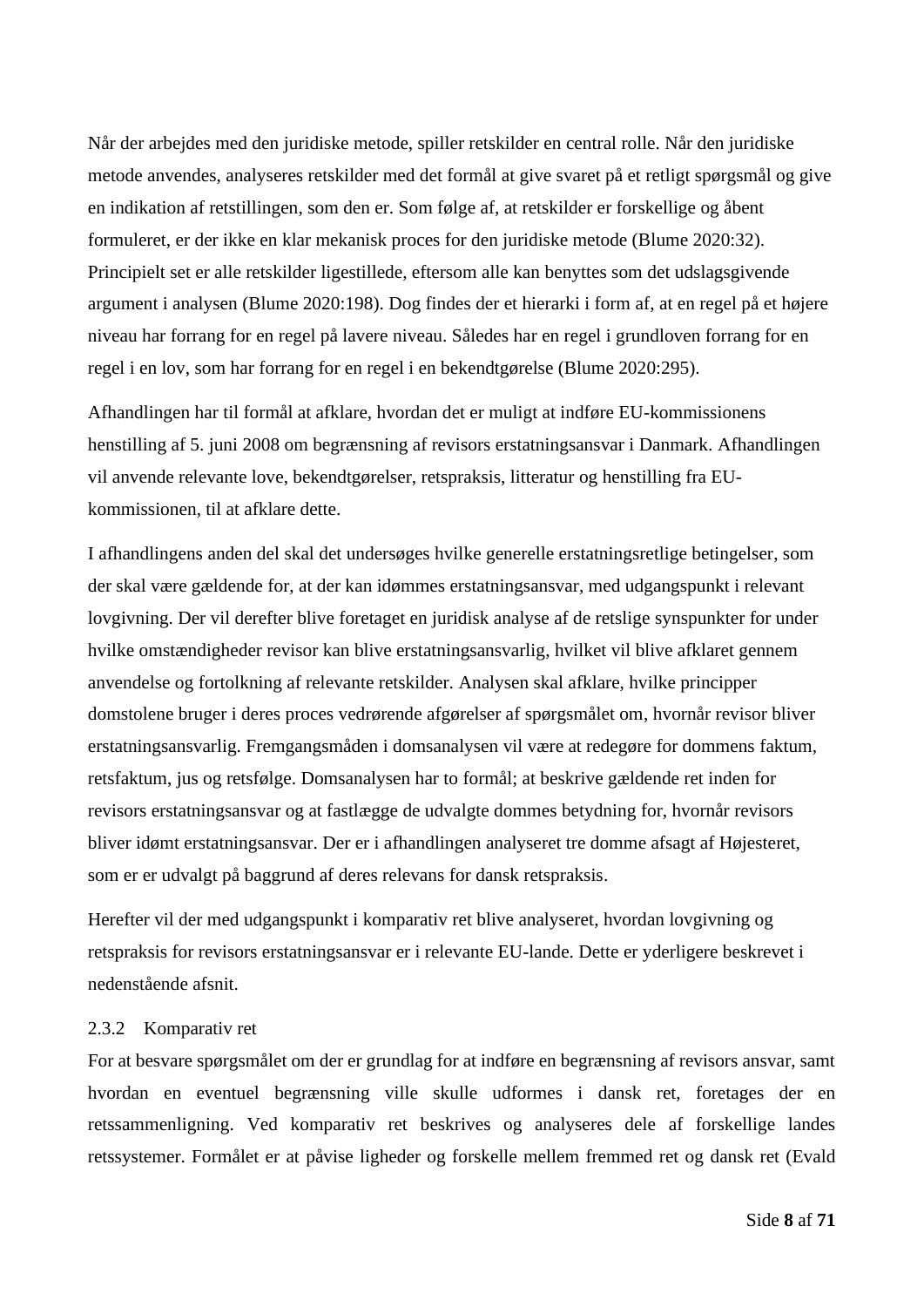2016: 177). Fremgangsmåden ved en retssammenligning er indledningsvist at redegøre og beskrive de relevante dele af retssystemerne, som indgår i sammenligningen, samt analysere og sammenligne med dansk ret (Evald 2016: 178).

Komparativ ret vil blive anvendt i tredje del af afhandlingen. Opfordringen til at begrænse revisors erstatningsansvar stammer fra EU-kommissionens henstilling af 5. juni 2008. Denne har som sådan ingen juridisk betydning, som følge af at det blot er en anbefaling og ikke et direktiv. For at undersøge hvordan det er muligt at indføre anbefalingerne fra henstillingen i dansk ret, er det dermed hensigtsmæssigt at undersøge, hvordan andre EU-lande har implementeret nogen af de metoder til begrænsning, som fremgår af henstillingen. På baggrund af dette, er England, Tyskland og Sverige valgt som case. England og Tyskland havde allerede inden EU henstillingen, implementeret en begrænsning i af revisors erstatningsansvar. Initiativerne, som er implementeret i disse lande, er nogle af de metoder, som er foreslået af EU-kommissionens henstilling. Sverige er udvalgt som case, eftersom regeringen har lavet en offentlig udredning, som stillede forslag til lovændring af revisors erstatningsansvar. Derudover er de tre lande udvalgt på baggrund af tilgængeligheden af information på området i forhold til lovgivning. Ydermere har de enkelte landes nationalsprog haft betydning for udvalget af lande i relation til oversættelse af national lovgivning. Hvor der er blevet benyttet oversat lovgivning, er der udelukkende benyttet officielle oversættelser fra landets ministerium eller brancheorganisation, som efterfølgende er blevet valideret ved hjælp af andre kilder.

I den komparative analyse vil der indledningsvist blive redegjort for de almindelige erstatningsretlige betingelser i England, Tyskland og Sverige, samt gældende lovgivning for revisors erstatningsansvar, herunder hvordan de har implementeret begrænsninger af erstatningsansvaret. Efterfølgende vil de pågældende retssystemer bliver sammenlignet med det danske retssystem, med henblik på at besvare spørgsmålet om, der er grundlag for at implementere en begrænsning af revisors erstatningsansvar i dansk ret. Det vil endeligt blive analyseret, hvilke muligheder der er for implementering af begrænsninger i dansk lovgivning, med udgangspunkt i de enkelte lande.

Afhandlingen vil anvende relevant udenlandsk lovgivning, litteratur og artikler til den komparative analyse.

# <span id="page-9-0"></span>2.4 Afhandlingens videre opbygning

Afhandlingen vil besvare problemformuleringen ud fra følgende opbygning: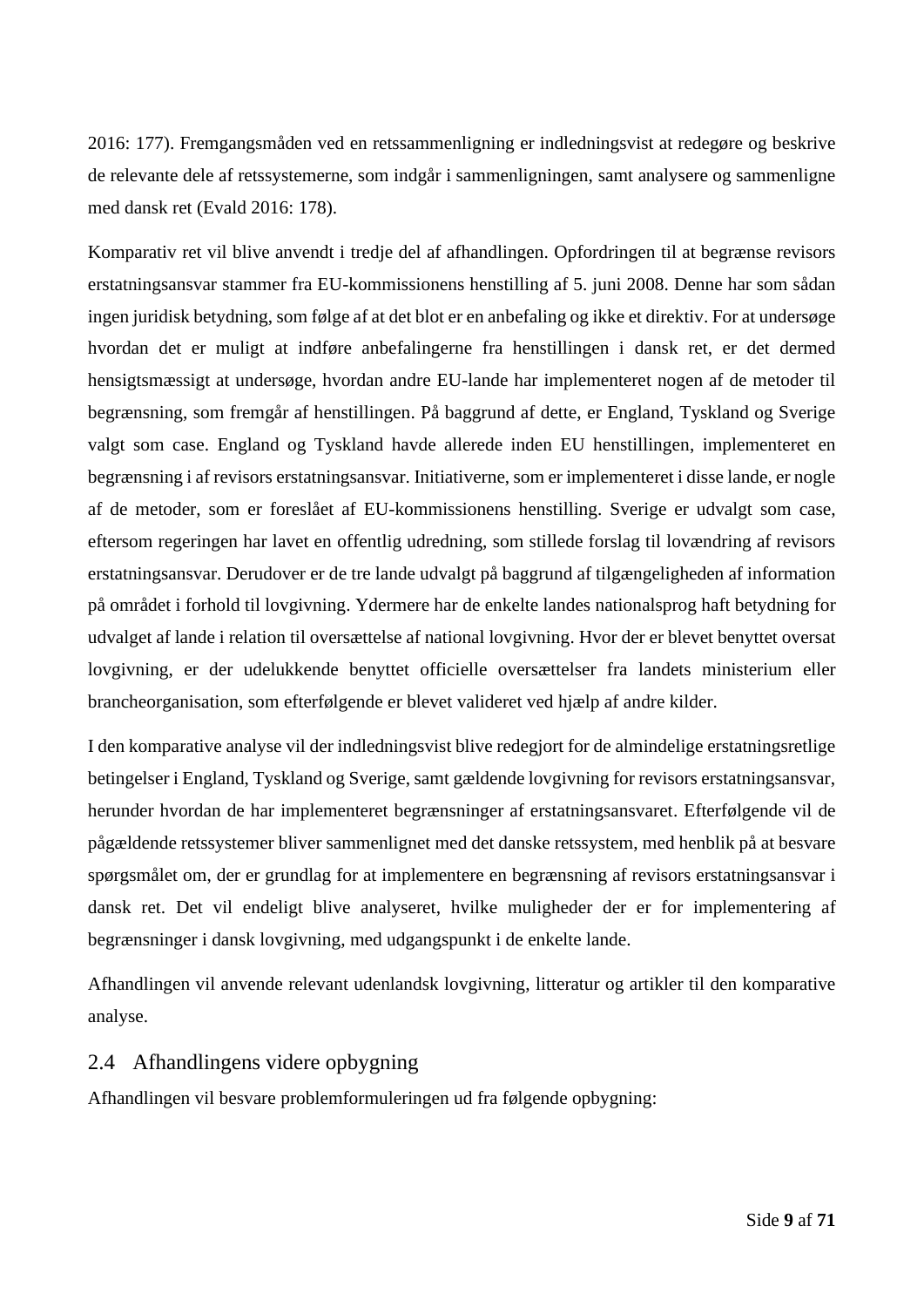I afhandlingens anden del undersøges det, under hvilke omstændigheder revisor kan blive erstatningsansvarlig i dansk ret. Der vil indledningsvist blive redegjort for revisors hverv, herunder revisors rolle, opgaver og pligter. Derefter vil der blive redegjort for de almindelige erstatningsretlige betingelser. Endeligt vil der fortages en domsanalyse af relevante afgørelser, for at analysere gældende ret for hvornår revisor idømmes erstatningsansvar.

I afhandlingens tredje del vurderes det, hvorvidt der er grundlag for at begrænse revisors erstatningsansvar i dansk ret på baggrund af juridisk analyse. Indledningsvist redegøres der for EUkommissionens henstilling af 5. juni 2008 om begrænsning af revisors erstatningsansvar i Danmark. Herefter foretages der en komparativ analyse af erstatningsretten i henholdsvis England, Tyskland og Sverige, med henblik på at beskrive de udvalgte landes generelle erstatningsretlige betingelser samt lovgivning for revisors erstatningsansvar. På baggrund af ovenstående, skal det herefter vurderes, hvorvidt der er grundlag for at implementere en begrænsning af revisors erstatningsansvar i dansk ret. Der vil ydermere blive diskuteret hvilke principielle problematikker, der kan være i forbindelse med en ansvarsbegrænsning i dansk ret.

I afhandlingens fjerde del vurderes det, hvordan en eventuel ansvarsbegrænsning burde udformes. Denne vurdering sker ud fra, hvilke muligheder der ses indenfor dansk ret, samt hvad der vurderes mest hensigtsmæssigt i forhold til erfaringer fra England, Tyskland og Sverige. Der vil ligeledes blive vurderet om, der er alternative metoder for begrænsning af revisors erstatningsansvar end fremlagt af EU-kommissionen.

Endeligt vil det i afhandlingens sjette afsnit blive konkluderet, hvordan det er muligt at indføre EUkommissionens henstilling af 5. juni 2008 om begrænsning af revisors erstatningsansvar i Danmark.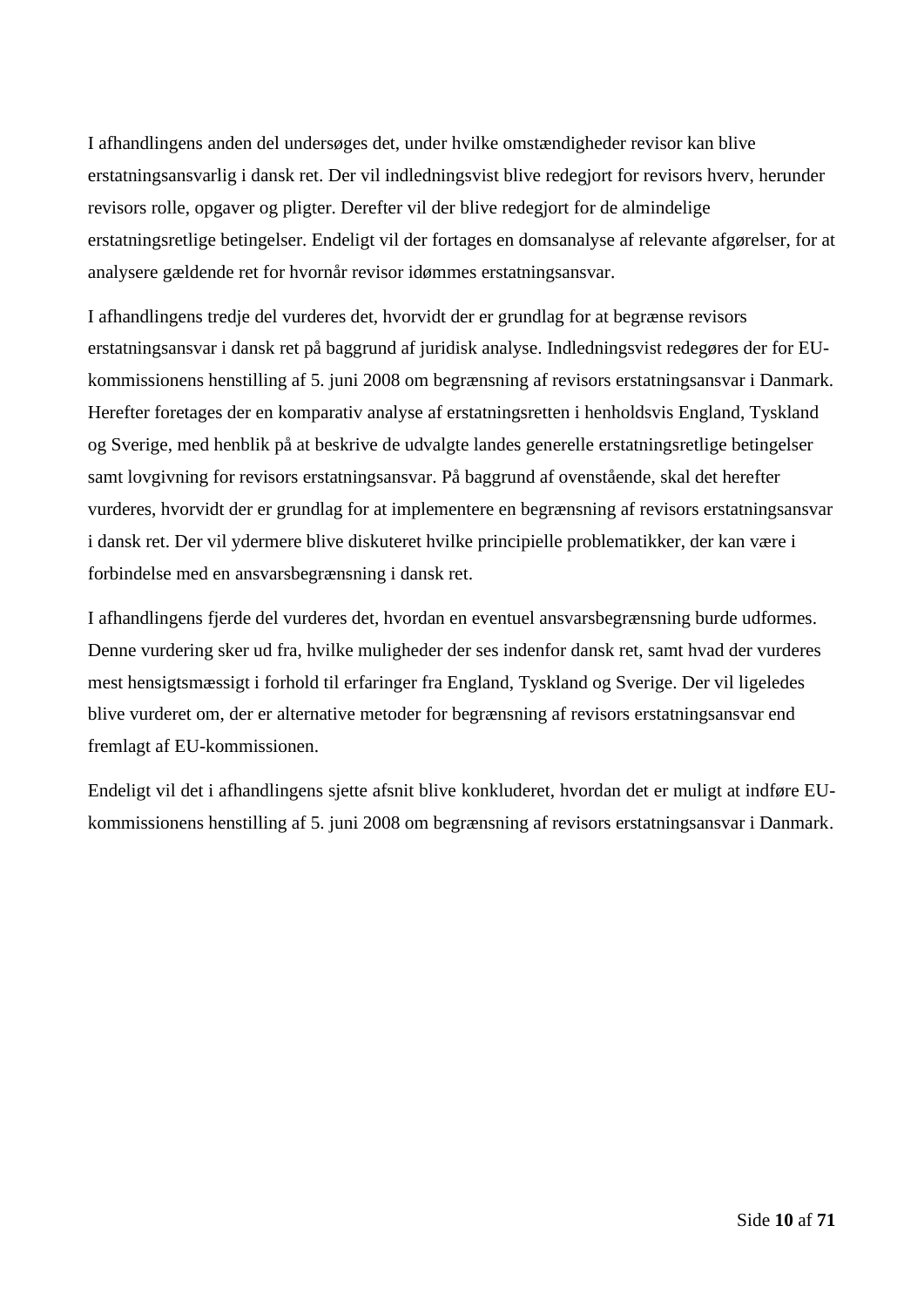# <span id="page-11-0"></span>3 Del 2: Under hvilke omstændigheder kan revisor blive erstatningsansvarlig i dansk ret?

Formålet med afhandlingens anden del, er at vurdere under hvilke omstændigheder revisor kan blive erstatningsansvarlig i dansk ret. Der vil derfor indledningsvist blive redegjort for revisors hverv, herunder revisors rolle, opgaver og pligter. Derefter vil der blive redegjort for de almindelige erstatningsretlige betingelser for hvornår revisor kan ifalde et erstatningsansvar. Endeligt vil der, ved hjælp af domsanalyse af relevante afgørelser, analyseres gældende retspraksis for, hvornår revisor er erstatningsansvarlig.

## <span id="page-11-1"></span>3.1 Revisors hverv

#### <span id="page-11-2"></span>3.1.1 Revisors rolle

For at økonomisk information kan udveksles og danne grundlag for beslutninger for investorer, kreditorer, offentlige myndigheder mv., må den være troværdig. Dette sikres ved at der foretages revision fra en uafhængig og faglig kompetent revisor, hvorfor det er revisors primære rolle at være offentlighedens tillidsrepræsentant, ved at afgive erklæring om den økonomiske information giver et retvisende billede af virksomhedens aktiver, passiver, resultatopgørelse og pengestrømme (Lentz et. al. 2021: 20). Revisorer er omfattet af revisorloven, som omfatter betingelser og lovgivningsmæssige pligter for revisor, samt vilkår til udførsel af opgaver. Som nævnt, stilles der krav til at revisor er uafhængig af den virksomhed som opgaven vedrører. Med dette menes der, at der ikke må være omstændigheder, som kan skabe usikkerhed om revisors uafhængighed hos en velinformeret tredjemand. Kravet om uafhængighed er for at undgå, at revisor optræder i en interessekonflikt mellem regnskabsbrugers krav til revisors arbejde og revisors egne forhold og interesser. Det er således essentielt at revisor bevarer sin objektivitet (ibid.). Hvis revisor ikke er uafhængig, er revisor ikke i stand til at tilføre den nødvendige troværdighed og tillid til finansielle oplysninger, som regnskabsbrugeren har behov for (Lentz et. al. 2021: 21).

## <span id="page-11-3"></span>3.1.2 God revisorskik

Revisor skal i sin rolle som offentlighedens tillidsrepræsentant, udføre opgaverne i overensstemmelse med *god revisorskik*, hvilket omfatter at leve op til følgende grundlæggende principper for revisors etiske adfærd; integritet, objektivitet, fortrolighed, professionel adfærd, professionel kompetence og fornøden omhu ved udførelsen af opgaverne. Revisor skal udvise integritet ved at være ærlig i alle professionelle og forretningsmæssige forbindelser. Revisor skal udvise objektivitet, ved ikke at være under indflydelse fra andre, eller have interessekonflikter. Revisor skal have professionel kompetence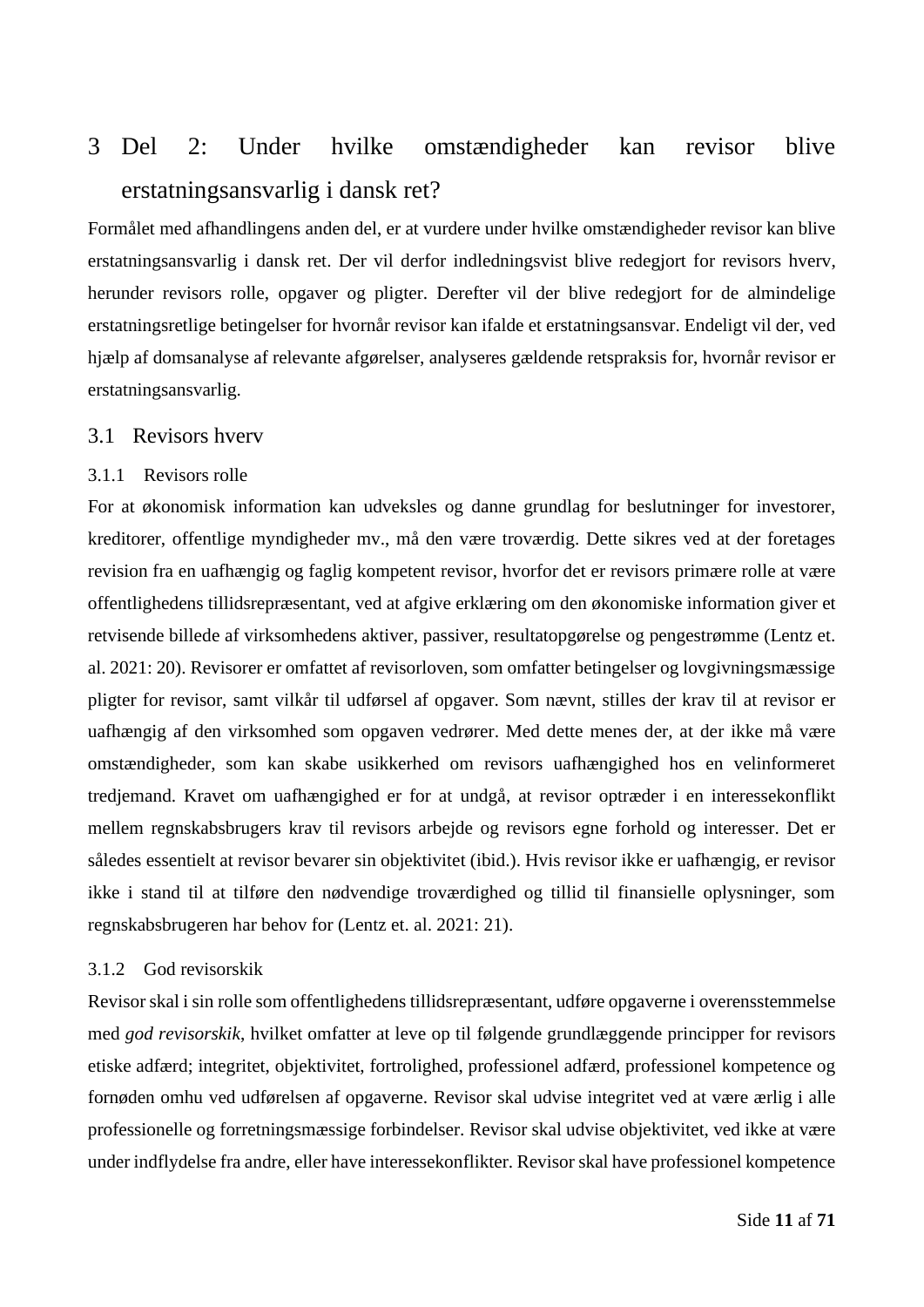og nødvendig omhu ved løbende at vedligeholde faglig viden, som sikrer at kunden modtager en kompetent ydelse, samt at der handles i overensstemmelse med professionelle standarder. Revisor skal have fortrolighed ved ikke at videredele information opnået som led i udført arbejde og forbindelser (FSR 2018:9). Tillæg til dette, er revisorer og medarbejdere i revisionsvirksomheder underlagt tavshedspligt efter RL § 30. Endelig skal revisorer udvise professionel adfærd, hvorfor revisor skal overholde relevant lovgivning og undgå handlinger, der kunne miskreditere revisorstanden (FSR 2018:9). Der stilles ydermere krav til at revisor i sin opgaveudførsel udviser den nøjagtighed og hurtighed, som opgavernes beskaffenhed tillader, jf. RL §16, stk. 1. Som følge af dette, arbejder revisor ud fra en væsentlighedsbetragtning og risikobaseret tilgang i sin planlægning, udførsel og konklusion, og der udføres dermed ikke en komplet revision af regnskabet. Ydermere skal revisor under planlægningen og udførelsen af en opgave udvise professionel skepsis i erkendelse af, at der kan forekomme omstændigheder, der kan indikere væsentlig fejlinformation i erklæringsemnet. Ved udførelse af revision, skal revisor navnlig udvise professionel skepsis ved gennemgangen af ledelsens skøn og særlige områder, der har betydning for den reviderede virksomheds mulighed for at fortsætte driften, jf. RL §16, stk. 2. Begrebet god revisorskik er et udtryk for den kvalitet i udøvelsen af erhvervet som revisor, som må kunne forventes af udøveren i en given situation. Begrebet indeholder nogle faste kernenormer, men udvikler sig også løbende, da det er afhængig af sin tids opfattelse af, hvad der forventes af hvervet (Johansen et. al. 2016: 211). Kravet om god revisorskik vedrører udelukkende opgaver hvor der afgives erklæringer med sikkerhed. Ved revisors afgivelse af erklæringer uden sikkerhed, er det kun kravet om professionel kompetence og fornøden omhu, som er gældende, samt at revisor skal oplyse i sin erklæring om sin uafhængighed (Johansen et. al. 2016: 217).

#### <span id="page-12-0"></span>3.1.3 Revisors opgaver

Det følger af Revisorloven §1, stk. 2., at revisors primære opgaver er at afgive revisionspåtegninger på regnskaber, herunder udtale sig om ledelsesberetningen i henhold til årsregnskabsloven og afgivelse af andre erklæringer med sikkerhed.

Grundlaget for udførsel af revision af regnskaber er reguleret i de internationale standarder for revision (ISA). Efter ISA 200, er revisors mål ved revision af regnskabet at opnå høj grad af sikkerhed for at regnskabet som helhed, ikke indeholder væsentlig fejlinformation, så revisor er i stand til at udtrykke en konklusion om, hvorvidt regnskabet i alle væsentligheder er udarbejdet i overensstemmelse med den relevante begrebsramme. Eftersom revision baseres på en risikobetonet tilgang og en fuldstændig revision ikke lever op til kravet om en effektiv revision, arbejder man med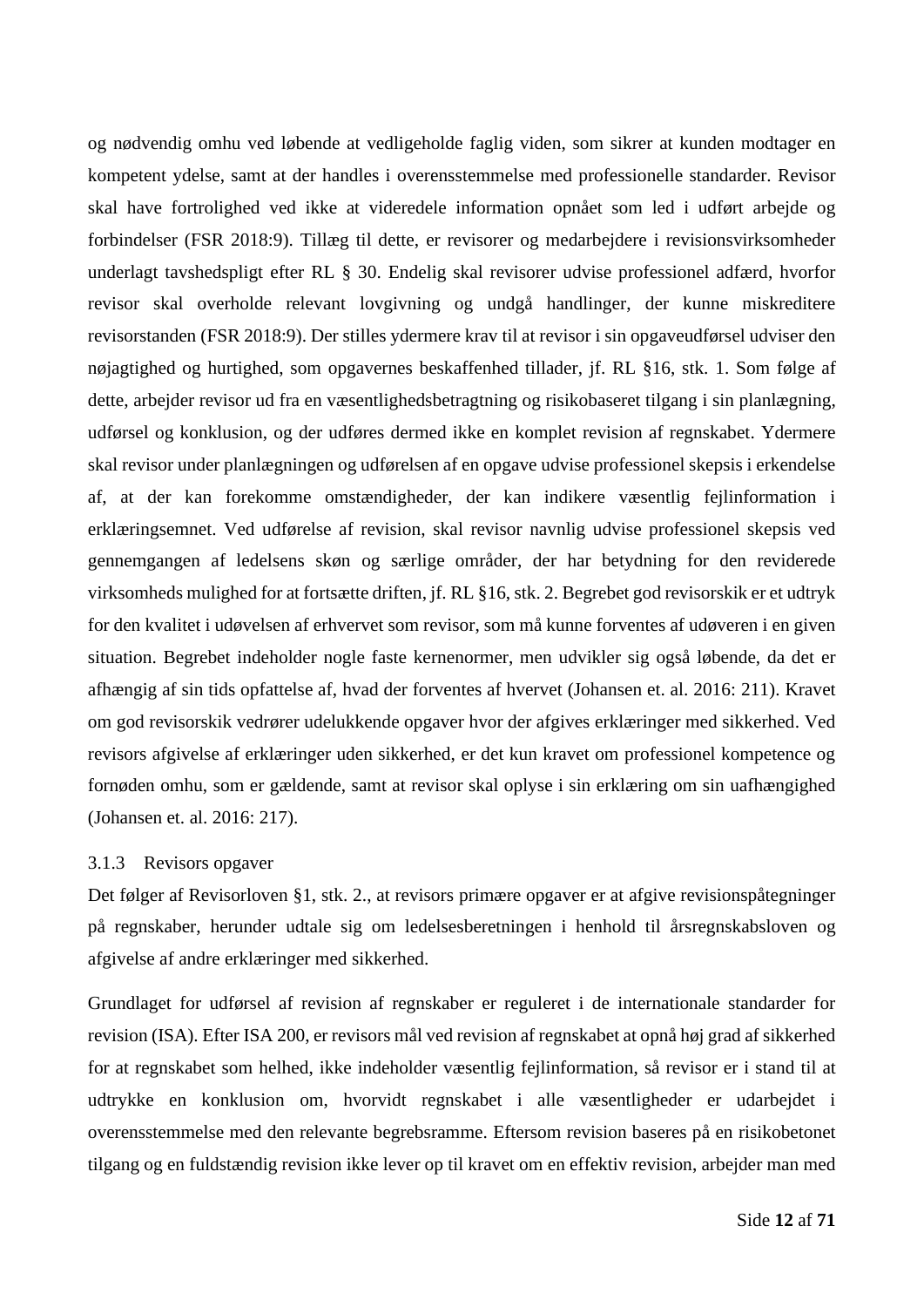begrebet "høj grad af sikkerhed". For at opnå høj grad af sikkerhed skal revisor opnå tilstrækkeligt og egnet revisionsbevis for at kunne drage en konklusion om regnskabet. Dette gøres ved at gennemføre revisionen i overensstemmelse med ISA'erne, som er grundlag for overholdelse af god revisorskik. Når revisor har foretaget revisionen, skal der afgives en konklusion, som fremgår af revisorpåtegningen, som følge af bekendtgørelse 2017-12-12 nr. 1468 om godkendte revisorers erklæringer (EBEK). Revisor skal modificere sin konklusion, såfremt det enten ikke er muligt at opnå tilstrækkeligt revisionsbevis for at regnskabet ikke indeholder væsentlige fejl og mangler eller at man på baggrund af revisionsbeviset kan konkludere, at der er væsentlige fejl og mangler, jf. EBEK § 6 stk. 1. Yderligere er der krav til, at revisor modificerer sin påtegning, hvis der er udeladt krævede oplysninger eller, at regnskabet ikke opfylder krav om at give et retvisende billede af virksomhedens finansielle stilling mv., jf. EBEK § 6 stk. 2, nr. 1.

Revisor kan ligeledes afgive erklæring om udvidet gennemgang af regnskaber, som er en særlig dansk erklæringsstandard, som kan tilvælges af små og mellemstore virksomheder, hvor en revision efter ISA'er ville være for komplekst (Lentz et. al. 2021: 75). Revisorer kan ydermere afgive andre erklæringer med sikkerhed, f.eks. som følge af aftalte arbejdshandlinger. Såfremt revisor afgiver en erklæring med sikkerhed, er revisor underlagt krav om uafhængighed og god revisionsskik, jf. RL § 1, stk. 2. Endeligt kan revisor yde rådgivning og assistance inden for revisors uddannelsesmæssige kompetencer, der udelukkende er til hvervgivers eget brug. Når revisor yder rådgivning, er det således ikke omfattet af revisorloven, hvorfor revisor vil være underlagt de aftalebestemte vilkår (Lentz et. al. 2021: 85).

#### <span id="page-13-0"></span>3.1.4 Revisors pligter

Som følge af revisorloven, er revisor underlagt en række pligter. Først og fremmest stilles der krav til uddannelse og praktisk erfaring for at blive godkendt revisor og herefter krav til efteruddannelse, jf. RL § 3 og § 4. Revisorer er derudover underlagt forsikringspligt. I situationer hvor revisor forsømmer sine pligter som led i sit arbejde, og som resultat af dette påfører en klient eller en tredjemand et tab, stilles der krav til at revisor er forsikret mod det økonomiske krav, som skadelider måtte have jf. RL § 3. Som følge af Bekendtgørelse om godkendte revisorers garantistillelse og ansvarsforsikring, stilles der krav til at man som revisor har en garantiforsikring og en ansvarsforsikring, som dækker revisions- og erklæringsområdet, som er afgivet med, efter RL § 1, stk. 2 og 3. Garantiforsikringen dækker, inden for garantisummen, det tab som skadelider måtte have som følge af ansvarspådragende handlinger fra revisors side, som er sket inden for udøvelse af revisorerhverv. Garantiforsikringen sikrer at tredjemand har direkte krav mod forsikringsselskabet og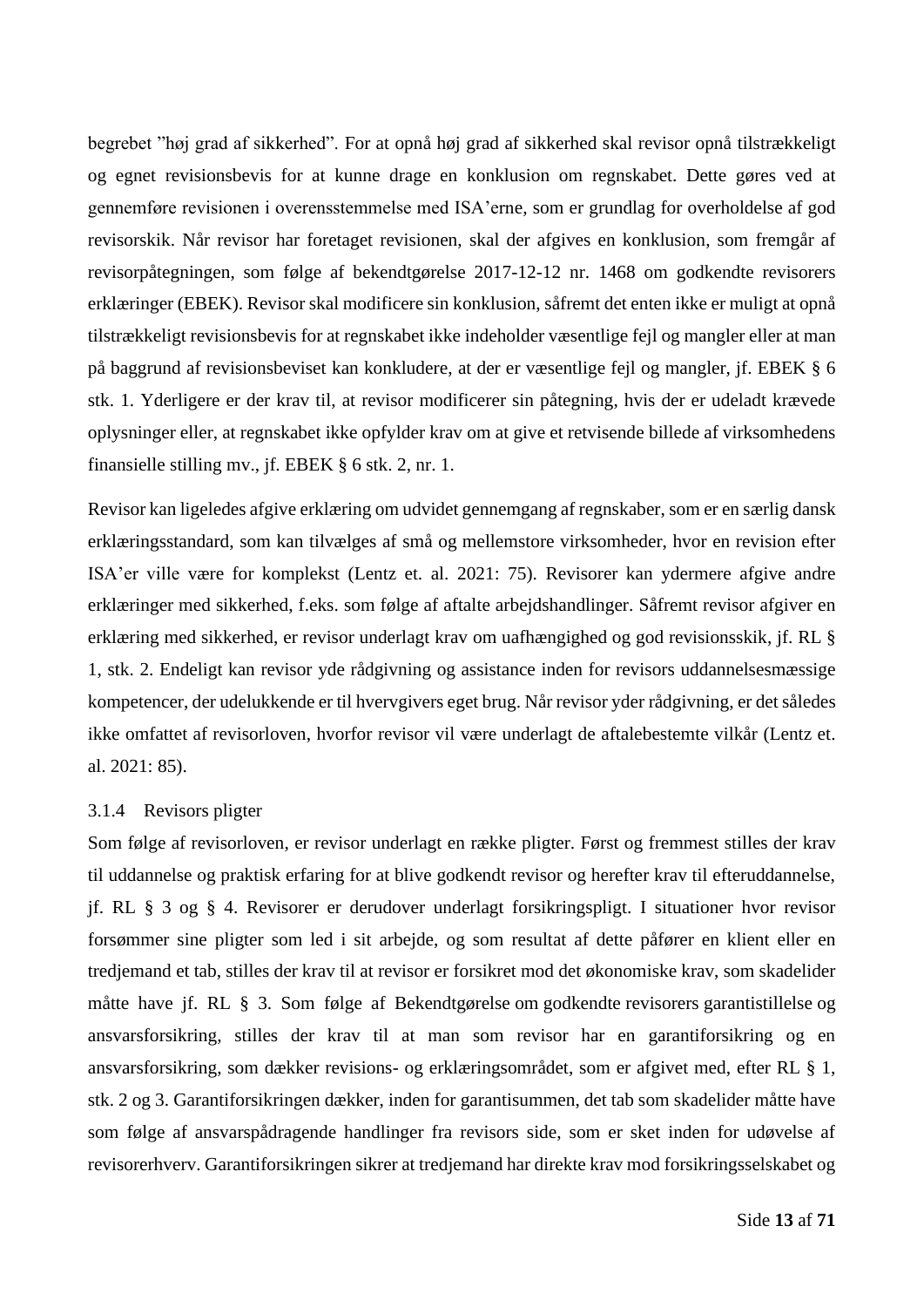at forsikringsselskabet herefter kan søge regres mod revisor for det økonomiske tab de har måtte dække. Garantiforsikringen dækker både forsætlige eller uagtsomme erstatningspådragende handlinger (Lentz et. al. 2021: 393). Revisoransvarsforsikringen dækker forsikringstager, eller forsikringstagers medarbejdere, overfor skader påført tredjemand ved simpel uagtsomhandling eller udladelse (Lentz et. al. 2021: 394). Det er således vigtigt i revisors arbejde, at der er en forsikring som kan dække eventuelle erstatningsretlige krav, i tilfælde af at revisor bliver idømt ansvar.

# <span id="page-14-0"></span>3.2 Almindelige erstatningsretlige betingelser

I afsnittet redegøres der for de almindelige erstatningsretlige principper, der fastlægger betingelserne for, at der kan ifaldes et erstatningsansvar.

Hvis revisor ikke har udført sit arbejde på en rimelig og forsvarlig måde, kan revisor blive idømt erstatningsansvar, såfremt nogen lider et tab (Lentz et. al. 2021: 305). Erstatningsansvar defineres, som værende, når en person kan drages til ansvar for en indtrådt skade, så vedkommende bliver forpligtet til at betale erstatning til den, som skaden har ramt, såfremt de erstatningsretlige betingelser er opfyldt. Hvis de erstatningsretlige betingelser er opfyldt, har den skadelidte således krav på en pengeydelse fra den erstatningsansvarlige, som dækker den pågældende skade (Eyben & Isager 2019:21). Formålet med erstatningsretten er dermed genopretning hos den skadelidte.

Der er fire grundlæggende betingelser for, at der kan ifalde et erstatningsansvar; *Ansvarsgrundlag*, *skade/tab*, *årsagsforbindelse og adækvans*. Forholdet mellem de fire betingelser er illustreret i nedenstående figur:



#### *Figur 1 (Eyben & Isager 2019:23).*

Alle fire betingelser skal være til stede, for at der kan ifalde et erstatningsansvar og udgør kerneprincipperne i erstatningsretten (Eyben & Isager 2019:25). Der vil blive redegjort for de enkelte betingelser i følgende afsnit.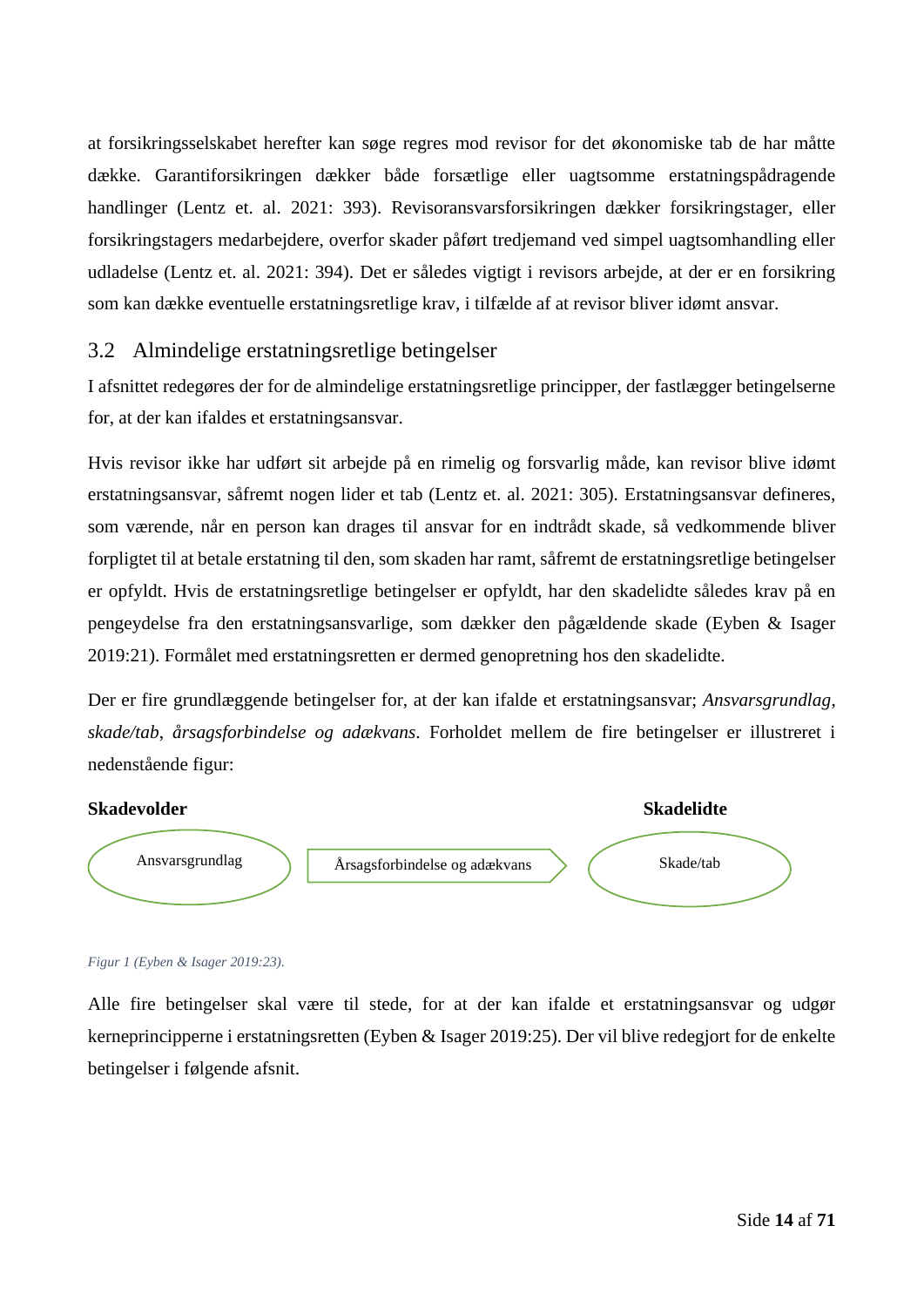#### <span id="page-15-0"></span>3.2.1 Ansvarsgrundlag

En betingelse for om en person kan pålægges erstatningsansvar er, at ansvarsgrundlaget er *culpa,*  altså om at der er handlet *culpøst* (Eyben & Isager 2019:89). Om der er ansvarsgrundlag, beror dermed på en culpavurdering. Det er traditionelt antagelsen ved culpareglen at, der indtræder ansvar for den skade, som forvoldes ved en handling, der kan tilregnes den handlende, som forsætlig eller uagtsom (Eyben & Isager 2019:92). En person siges at have handlet forsætlig, hvis personen er bekendt med handlingens udfald. En uagtsom handlig defineres ved, at personen ikke har udvist den grad af agtpågivenhed, som en *bonus pater familias*, ville have udvist i samme situation. Med dette menes der, at det skal vurderes, hvordan en god og fornuftig gennemsnitlig person ville have handlet, hvis personen havde befundet sig i skadevolderens situation på handlingstidspunktet (Eyben & Isager 2019:93). Denne forestilling baseres på en fiktiv person og ikke en faktisk gennemsnitsperson. Vurderingen beror på en sædvanemæssig opfattelse, af hvordan personer i almindelighed ville have handlet i den pågældende situation (ibid.). I praksis tager domstolene udgangspunkt i om den ansvarspådragende handling, eller undladelse af handling, afviger fra det som må betegnes som anerkendt adfærdsmønster på handlingstidspunktet. Det som opfattes som et anerkendt adfærdsmønster er således tidsbestemt, da krav og normer for revisorer udvikler sig løbende i takt med ændringer i lovgivning og praksis (Eyben & Isager 2019: 96).

Ved den konkrete culpabedømmelse indgår overvejelser om handlingens farlighed og skadeevne. Der indgår derudover overvejelser om hvilke foranstaltninger, som blev truffet for at imødegå, at der indtrådte en skade, herunder om der var en mindre risikabel fremgangsmåde (Eyben & Isager 2019:118). Benyttede skadevolder en fremgangsmåde, som var præget af betydelige risici for at skaden indtrådte, vil det være nærliggende, at det vurderes at handlingen var culpøs (Eyben & Isager 2019:121). Hvis skadevolder gjorde hvad der var muligt for at orientere sig om risikoen ved handlingen og gjorde de rette foranstaltninger for at minimere risikoen, vil det faktum, at det var en risikabel handling ikke nødvendigvis føre til et culpaansvar (Eyben & Isager 2019:122). Omvendt hvis skadevolder, ved en forsvarlig handling, har skabt en risikabel tilstand og skadevolder ikke herefter foretager den nødvendige forebyggelse af at tilstanden resulterer i skade, ville der indtræde culpaansvar (Eyben & Isager 2019:123). Det er således et væsentligt element i culpavurderingen, hvor stor en ulejlighed, det ville have været at træffe foranstaltninger med henblik på at undgå, at der indtraf skade (Eyben & Isager 2019:124).

Når culpaansvaret skal godtgøres, er det skadelidte, som har bevisbyrden for at skadevolder har handlet uagtsomt eller forsætligt (Eyben & Isager 2019: 2019:136). Det er således den skadelidte,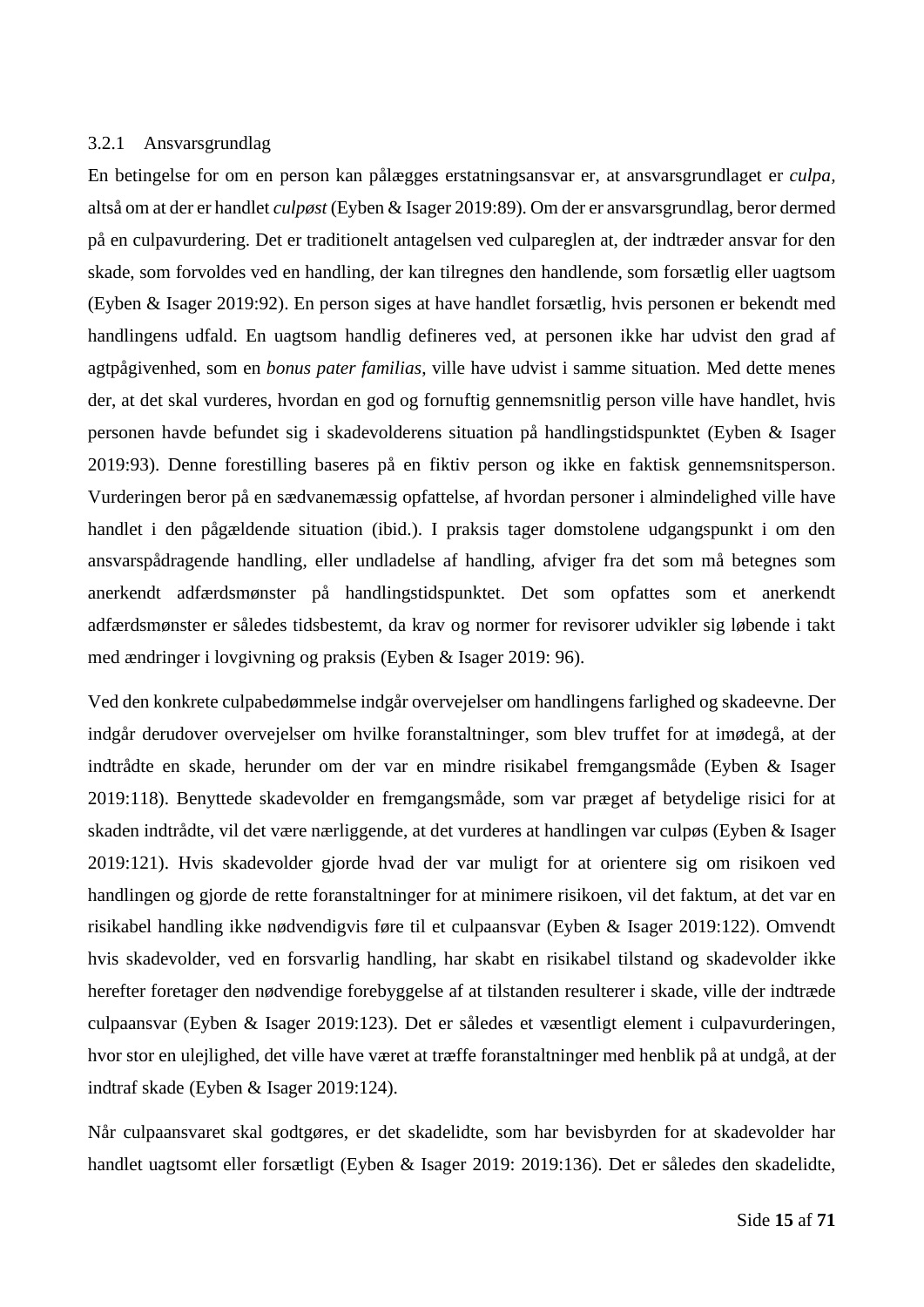som skal sandsynliggøre, at skadevolder har handlet ansvarspådragende, hvilket beror på en helhedsvurdering af situationen, som beskrevet i ovenstående afsnit. Omvendt er det skadevolderens ansvar at bevise, at der var omstændigheder som retfærdiggjorde skadevolders handlinger (Eyben & Isager 2019: 2019:137).

#### <span id="page-16-0"></span>*3.2.1.1 Professionsansvaret*

For liberale erhverv, såsom revisorer, foregår culpavurderingen efter en faglig målestok, som er den omhu og faglige dygtighed, man må kunne forlange af en fagudøver, inden for rimelighedens grænser (Lentz et. al. 2021:309). Dette betegnes som professionsansvaret, som skal ses som en skærpet culpabedømmelse. Ved professionsansvaret, sker culpabedømmelsen efter, hvad som kan kræves af en professionsudøver, modsat en person uden faglighed (Eyben & Isager 2019:126). Det er en forudsætning, at der er nogle normer eller sædvaner til forsvarlig udøvelse af professionen, hvor brud på normen, som betegnes som god skik i den pågældende branche, vil være en culpøs handling (Eyben & Isager 2019:125). For revisorer vil culpabedømmelsen bero sig på en vurdering af om revisor har brudt god revisorskik. Dette følger af Højesterets afgørelse i 1978, UFR 1978.653 H, hvor der udtales; "*det må være en betingelse for at pålægge en revisor erstatningsansvar, at han i sin udførsel af sit arbejde har handlet i strid med god revisionskik".* Det er således en nødvendighed, men ikke nødvendigvis en tilstrækkelig betingelse (Lentz et. al. 2021: 217). Det er dog muligt at domstolen stadig vurderer, at der er handlet culpøst, på trods af at der vurderes at god skik er overholdt (Eyben & Isager 2019:125). Revisor bliver vurderet ud fra culpareglen i et erstatningsretligt perspektiv. Det er, som nævnt, kun ved afgivelse af erklæringer med sikkerhed at revisor er underlagt lovmæssige krav om god revisorskik. Når der vurderes culpa, vil revisor erstatningsretligt blive vurderet ud fra normerne om god skik, uanset om arbejdet er omfattet af revisorloven eller ej (Johansen et. al. 2016: 232). Det har således erstatningsretligt ikke betydning om revisor har afgivet erklæring med eller uden sikkerhed. Professionsansvaret kan udelukkende anvendes, når den ansvarspådragende handling er sket inden for de pågældende persons professionelle virke. Foretager en fagperson en ansvarspådragende handling i fritiden, vil professionsansvaret således ikke kunne gøres gældende (Johansen et. al. 2016: 232)

I erstatningssager hvor det er nødvendigt at vurdere, hvorvidt revisor har overholdt god skik, baseres dette ofte på vurderinger fra FSR's responsumudvalg. Responsumudvalget er et fagligt udvalg, som afgiver udtalelser om gældende praksis inden for revisors arbejdsområde, samt hvad der menes med god revisorskik i praksis. I erstatningssager hvor responsumudvalget forespørges, tillægges deres vurdering stor betydning for vurderingen af culpa (Halling-Overgaard 2009:48).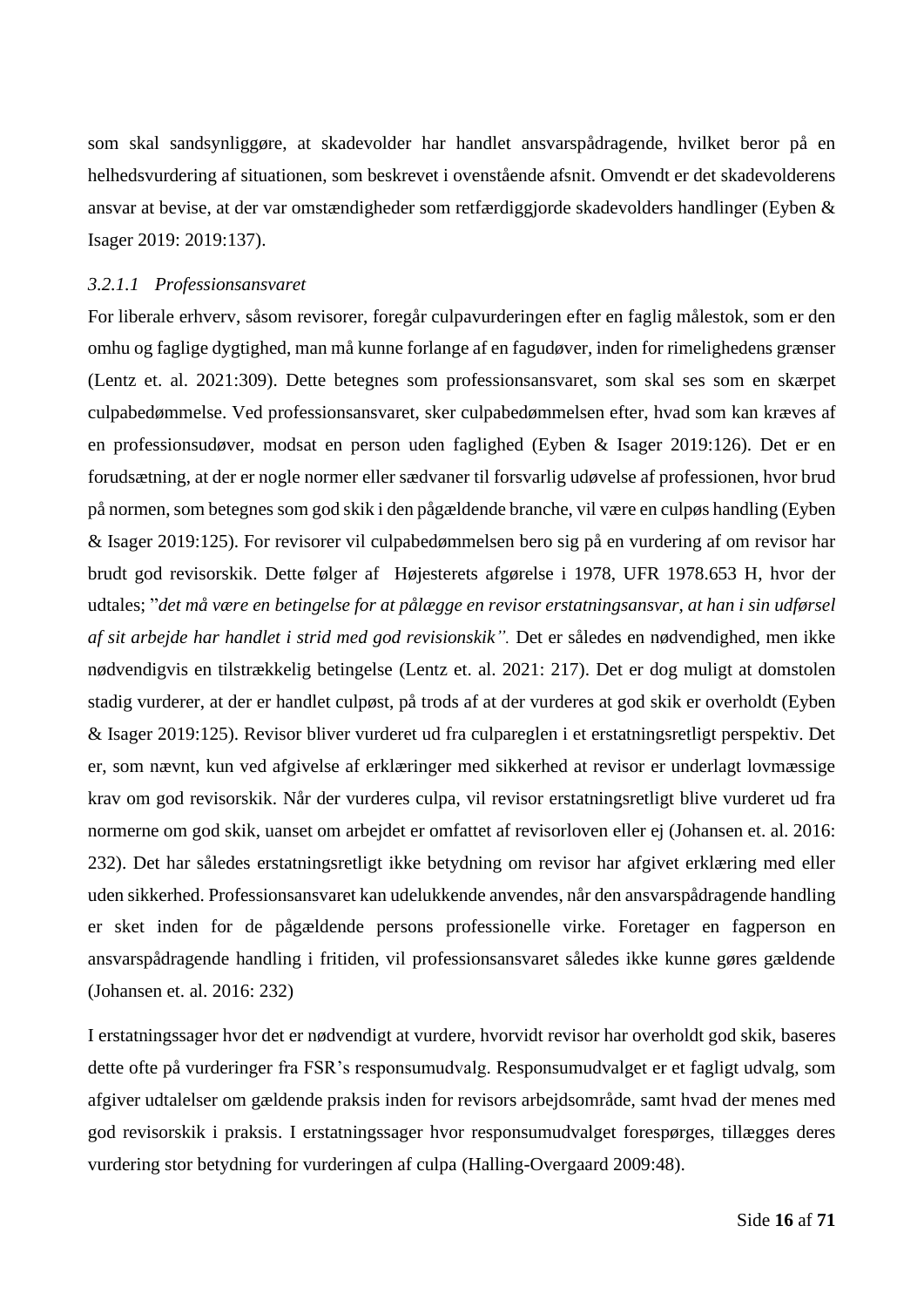#### <span id="page-17-0"></span>*3.2.1.2 Inden eller uden for kontraktforhold*

Som nævnt i afsnit [3.1.3,](#page-12-0) udfører revisor opgaver for en klient, i form af lovpligtig revision eller rådgivning. Revisor kan således have et erstatningsansvar inden for kontraktforhold, eftersom der i dette tilfælde vil foreligge et underskrevet aftalebrev, som vil indeholde de aftaleopgaver og krav til revisor. Derudover har revisor et erstatningsansvar over for tredjemand, som beror sig på revisors arbejde, som følge af sin rolle som offentlighedens tillidsrepræsentant. Revisor kan blive erstatningsansvarlig overfor en større og ubekendt kreds af nuværende og fremtidige personer, som beror sig på revisors arbejde (Lentz et. al. 2021: 315f.). Dette vil dermed betegnes som erstatningsansvar uden for kontraktforhold, som følge af, at der ikke foreligger en underliggende aftale mellem revisor og tredjemand. Den erstatningsretlige forbindelse skabes ved hjælp af revisors påtegning eller erklæring (Lentz et. al. 2021: 316).

Culpareglen er den almindelige erstatningsregel i erstatningsforhold inden for og uden for kontrakt (Gomard 1958:11). Det afgørende er, at skadelider har en berettiget forventning om, at revisor udviser en given adfærd (Halling-Overgaard 2009:57). Hjemlen for ansvaret er dog forskelligt alt efter om der er tale om erstatning indenfor og udenfor kontakt (Gomard 1958:54). Hvorvidt der er tale om revisors erstatningsansvars inden for eller uden for kontrakt kan påvirke, hvad som ligges til grund for ansvarsbedømmelsen. Ved erstatning inden for kontrakt vil culpabedømmelsen basere sig på om de aftalte kontraktlige betingelser er blevet brudt, eftersom revisor skal udføre det arbejde, som specifikt er blevet bedt om og betalt for (Lentz et. al. 2021: 314). Dog skal der stadig tages højde for det faglige synspunkt, eftersom arbejdet skal leve op til de faglige normer. Selvom klienten har defineret opgavens art, har revisor ansvar for at opgaven udføres forsvarligt (Lentz et. al. 2021: 315). Ved erstatning uden for kontrakt vil ansvarsbedømmelsen nærmere beror sig på, om revisor har forsømt sin rolle som offentlighedens tillidsrepræsentant, som følge af brud på god revisorskik.

I dansk erstatningsret har det dog ikke stor betydning, om der er tale om erstatning indenfor eller udenfor kontrakt, når det vedrører professionsansvar, som følge af at den grundlæggende ansvarsnorm er den samme, herunder pligten til at udvise god skik i forhold til den faglige norm (Eyben & Isager 2019:128). Når der er tale om professionsansvaret, vil ansvarsgrundlaget således være et culpaansvar.

#### <span id="page-17-1"></span>3.2.2 Årsagsforbindelse og adækvans

Når det er konstateret, at der er det fornødne ansvarsgrundlag, skal det vurderes om der er årsagsforbindelse mellem den culpøse handling og det erstatningsretlige relevante tab. Såfremt dette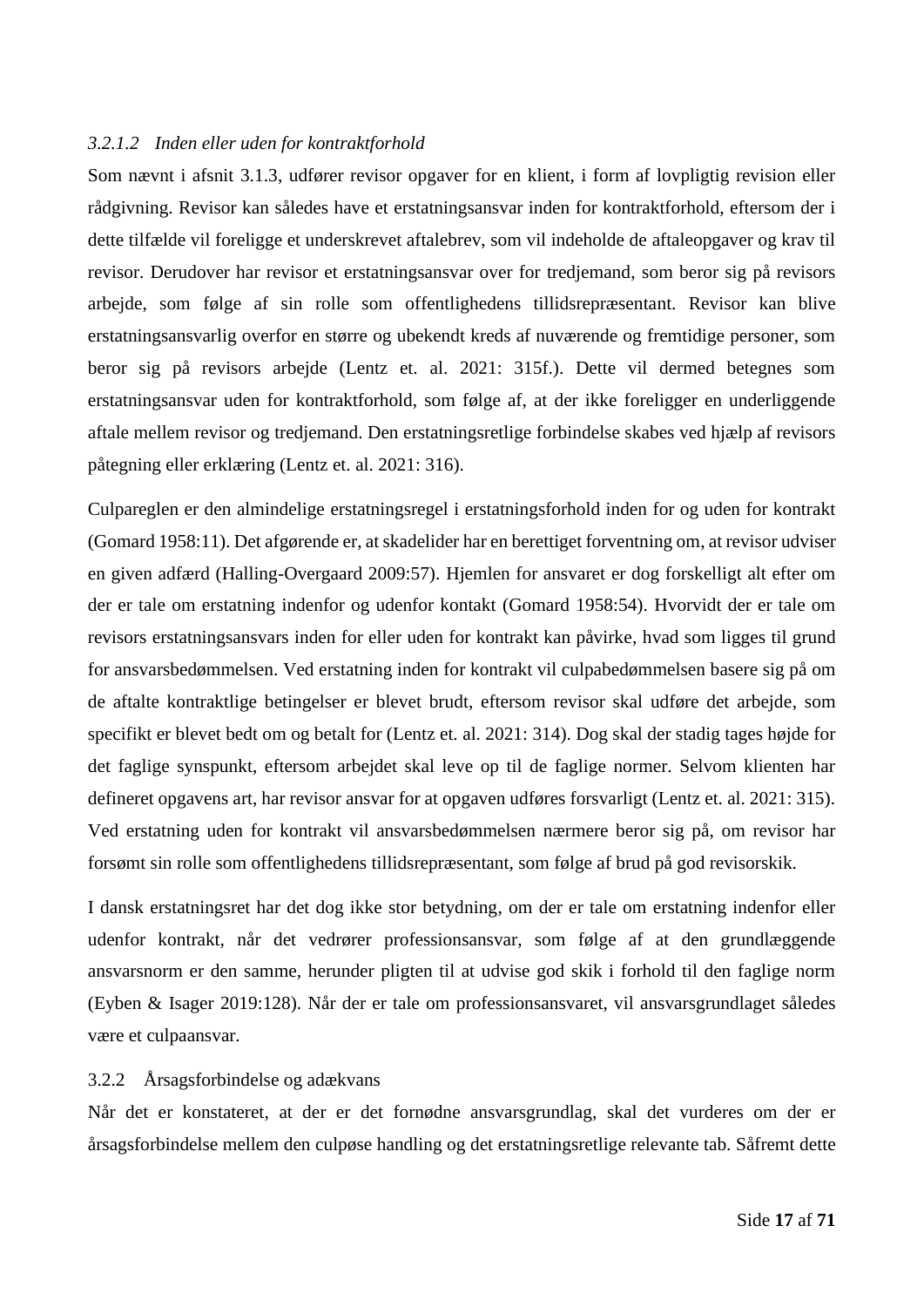ikke er tilfældet, ville personen ikke kun ifalde erstatningsansvar (Eyben & Isager 2019:313). Når det skal vurderes om, der er årsagssammenhæng, skal der vurderes om skaden ville være sket, hvis den culpøse handling aldrig havde fundet sted, herunder om den ansvarspådragende handling er en *nødvendig betingelse* for skadens indtræden. (Eyben & Isager 2019:317). Formålet med kravet årsagssammenhæng er at afgrænse erstatningsansvaret, således at det kun er handlinger som står tæt i relation til tabet, der er erstatningspådragende (Lentz et. al. 2021:354). Hvis det vurderes, at skaden ville være sket selvom den ansvarspådragende handling elimineres fra forløbet, vil der dermed ikke kunne konstateres en årsagsforbindelse (Eyben & Isager 2019:317).

Derudover skal spørgsmålet om adækvans besvares, altså om skadevolder burde have vist, at handlingen ville resultere i det handlingsforløb, som den gjorde eller om skaden er af så atypisk karakter, at skadevolder ikke kan drages til ansvar (Hansen & Krenchel 2019:701). I relation til dette, skal det vurderes, hvad som er de relevante nødvendige betingelser, og der skal i bedømmelsen ikke medtages årsagsfaktorer, som ligger uden for handlingsforløbet og der skal dermed kun medtages årsagsfaktorer, som principielt kan være ansvarsbegrundende (Ibid.). Det kan være en vanskelig vurdering at afgøre om, der er adækvans i sager hvor der er mange faktorer, som har bidraget til skaden, og der er tyndt grundlag for den ansvarspådragende handlings påvirkning på skaden (Eyben & Isager 2019:328). I disse sager ses der på om handlingen har forårsaget farefremkaldelse, altså om hændelsesforløbet har udviklet sig i farens retning op til skadens indtræden. En culpøs handling, hvor der er årsagsforbindelse til skaden, medfører dermed ikke i sig selv et erstatningsansvar, medmindre risikoen for skade er blevet øget ved den uagtsomme handling. Hvis skaderisikoen er uændret efter den culpøse handling, vil der erstatningsretligt ikke blive statueret et ansvar (Ibid.).

## <span id="page-18-0"></span>3.2.3 Skade og tab

Beregningen af tabet følger grundprincippet om, at den skadelidte skal stilles i samme økonomiske situation, som før skadens indtræden. Dermed er den sidste absolutte betingelse for, at der kan ifalde et erstatningsansvar, at der er lidt et økonomisk tab hos tredjepart, som skal udbedres. Den skadelidte skal således have sit fulde tab erstattet, uden at den skadelidte opnår gevinst. Hvis skadelidte har mulighed for at undgå tab, efter skadens indtræden, har skadelidte pligt til at begrænse dette (Eyben & Isager 2019: 361). Hovedprincippet for beregning af erstatningsbeløbet er således ved at stille det faktiske hændelsesforløb over for det hypotetiske hændelsesforløb, altså det forløb, som ville være hændt hvis skaden ikke var indtruffet. Principielt kan erstatningsbeløbet således udregnes som differencen herimellem (Eyben & Isager 2019: 362f.).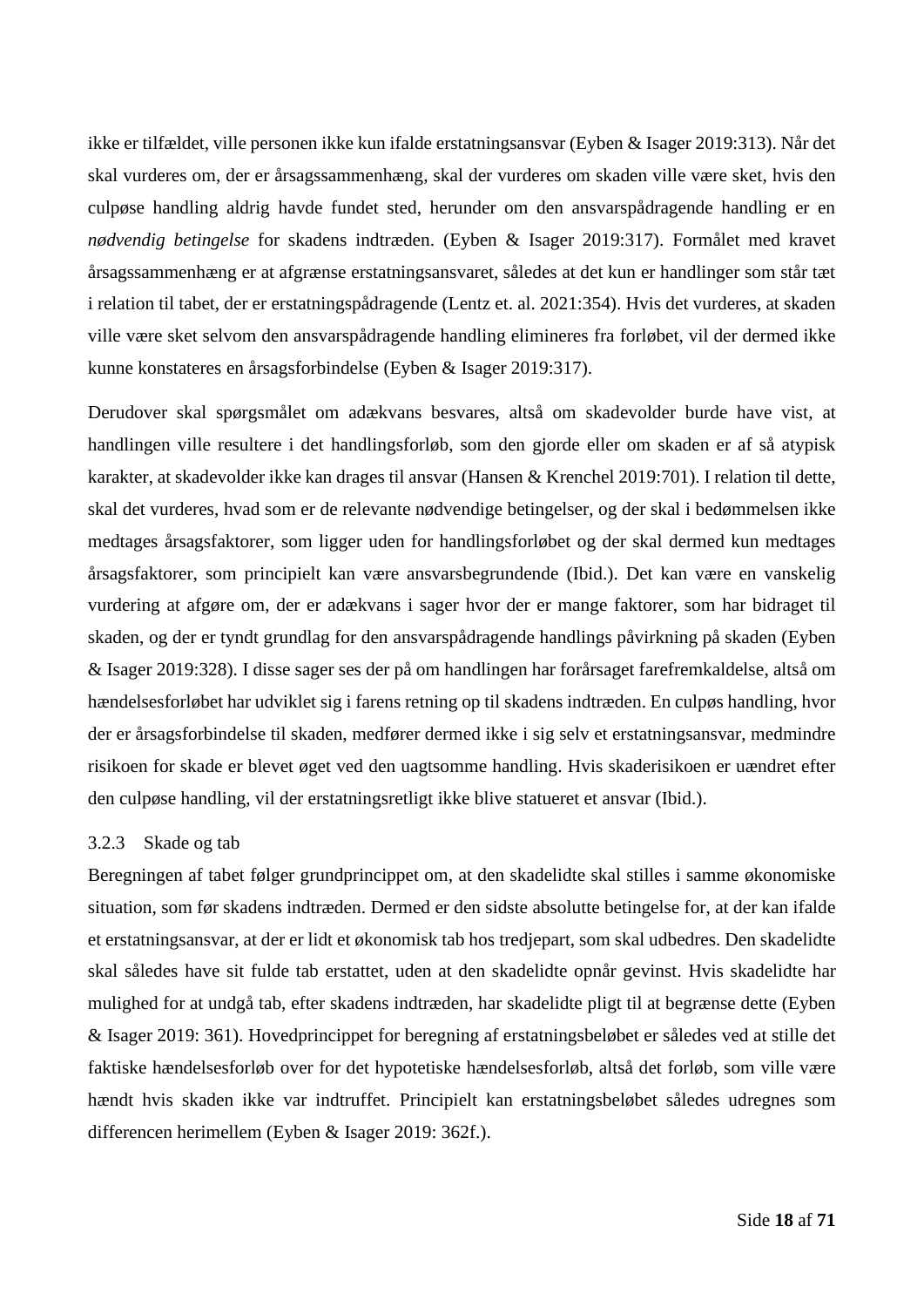I tilfælde af at der er flere skadevoldere, hæfter disse solidarisk. Dette betyder, at såfremt der er flere ansvarlige skadevoldere i en erstatningssag, kan skadelidte rette hele kravet mod én af parterne. Solidarisk ansvar er en fordel for den skadelidte, der er garanteret at få dækket sit tab, hvis blot én af skadevolderne kan betale (Eyben & Isager 2019:490). Dette gælder imidlertid kun for forhold uden for kontrakt (Gomard 1958: 81). Ved flere skadevoldere, er hovedreglen, at skadevolders handling skal være af væsentlig betydning for skaden, for at der kan pålægges erstatningsansvar (Eyben & Isager 2019:491). Efter den skadelidte har fået dækket sit tab, kan de skadevoldende parter herefter indbyrdes føre regres mod hinanden, jf. EAL) § 25 (Eyben & Isager 2019:492. Som følge af EAL § 25, skal den indbyrdes fordeling af erstatningsbyrden mellem flere solidarisk erstatningsansvarlige foretages efter, hvad der under hensyn til ansvarets beskaffenhed og omstændighederne i øvrigt må anses for rimeligt. Dette gælder både inden og uden for kontraktforhold (Eyben & Isager 2019:493). Såfremt alle erstatningsansvarlige er dækket af en ansvarsforsikring, skal tabsfordelingen foretages under hensyn til andre hensyn end økonomiske forhold, såsom om der er tale om en lovpligtig forsikring eller sædvanlig ansvarsforsikring. Det ses i praksis at det som altovervejende hovedregel er den part med en lovpligtig ansvarsforsikring, som bærer erstatningsbyrden (Eyben & Isager 2019:495). Hvis alle erstatningsparter er dækket af en lovpligtig forsikring, fordeles erstatningsbyrden efter skyldgraden. (Eyben & Isager 2019:496).

## <span id="page-19-0"></span>3.2.4 Almindelige lempelsesregel

Som følge af Lovbekendtgørelse 2018-08-24 nr. 1070 om erstatningsansvar (EAL) er det muligt at få lempet erstatningsansvaret. Såfremt det vurderes at ansvaret vil virke urimeligt tyngende for den erstatningsansvarlige, eller når ganske særlige omstændigheder i øvrigt gør det rimeligt, kan erstatningsansvaret nedsættes eller bortfalde, jf. EAL § 24. Der skal ved afgørelsen foretages en helhedsvurdering, hvor der tages hensyn til skadens størrelse, ansvarets beskaffenhed, skadevolderens forhold, skadelidtes interesse, foreliggende forsikringer samt omstændighederne i øvrigt. Erstatningsansvaret vil ikke kunne lempes såfremt at tabet er dækket af en ansvarsforsikring. Denne lempelsesregel er generel, og gælder dermed for alle former for erstatning. Den gælder derudover for både ved ansvar efter culpa og professionsansvar, samt forhold indenfor og udenfor kontrakt (Eyben & Isager 2019: 522ff.).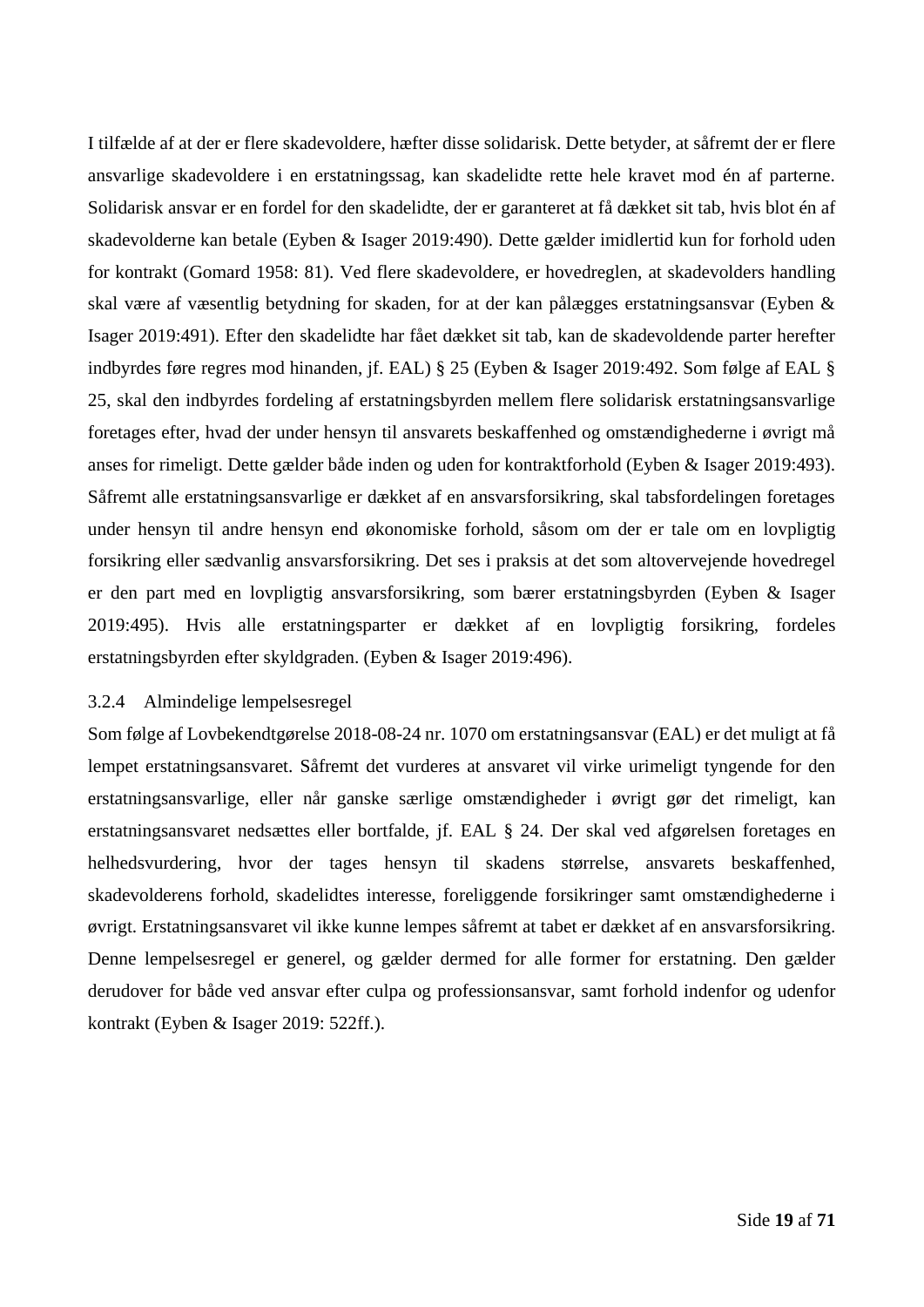# <span id="page-20-0"></span>3.3 Revisors erstatningsansvar i praksis

I afsnit [3.2](#page-14-0) er der redegjort for de almindelige erstatningsretlige principper. I dette afsnit vil der blive fremlagt gældende retspraksis for hvornår revisor bliver idømt erstatningsansvar med udgangspunkt i tre centrale sager, som har haft betydning for retspraksis i dag.

Det bemærkes at sagerne omhandlede mere og andet end revisors ansvar. Som følge af at disse øvrige forhold falder uden for afhandlingens emne, vil dette ikke blive behandlet nærmere.

## <span id="page-20-1"></span>3.3.1 Domsanalyse – Nordisk Fjer- sagen

Nordisk Fjer-sagen, UfR 2004.2377, illustrer retspraksis for hvad der betegnes som brud på god revisorskik. Sagen omhandlede hvorvidt revisor var erstatningsansvarlig overfor selskabets aktionærer ved at fratræde som revisor for Nordisk Fjer. Sagens faktum, problemstilling og afgørelse gennemgås i nedenstående afsnit.

## <span id="page-20-2"></span>*3.3.1.1 Sagens faktum*

Revisorvirksomheden City Revision A/S blev sammen med Lundgaard, Andersen og Glud A/S valgt som revisor for Nordisk Fjer i juli 1987. I april 1988 meddelte City Revision A/S til direktionen og bestyrelsen at de fratrådte med øjeblikkelig virkning. Begrundelsen var at de, som revisorer, ikke forventede at kunne påtegne regnskabet uden forbehold, som følge af de valgte regnskabsprincipper, samt at ledelsen ikke havde leveret efterspurgte oplysninger og materiale i forbindelse med opstarten af revisionen. Der blev efterfølgende valgt en ny revisor til generalforsamlingen, hvorefter regnskabet for 1987/1988 blev påtegnet uden forbehold. Nordisk Fjer gik efterfølgende konkurs i 1991. Aktionærerne fremsatte et erstatningskrav mod City Revision A/S, hvor de gjorde gældende, at de ikke havde orienterede tiltrædende revisor om årsagen til deres fratræden, og dermed sikret sig, at der blev taget forbehold for årsregnskabet for 1987/1988, hvilket ville have advaret investorer om risiciene i Nordisk Fjer.

## <span id="page-20-3"></span>*3.3.1.2 Sagens problemstilling*

Landsretten skulle vurdere hvorvidt fratrædende revisor havde handlet i overensstemmelse med god revisorskik, ved ikke at sikre sig at tiltrædende revisor var oplyst på en sådan måde, så regnskabet blev forsynet med det nødvendige forbehold. Som det fremgår af RL §18, stk. 2, kan revisor til enhver tid fratræde, medmindre det strider imod god revisorskik. Dog er fratrædende revisor til enhver tid underlagt pligt om at oplyse tiltrædende revisor om grunden til sin fratræden.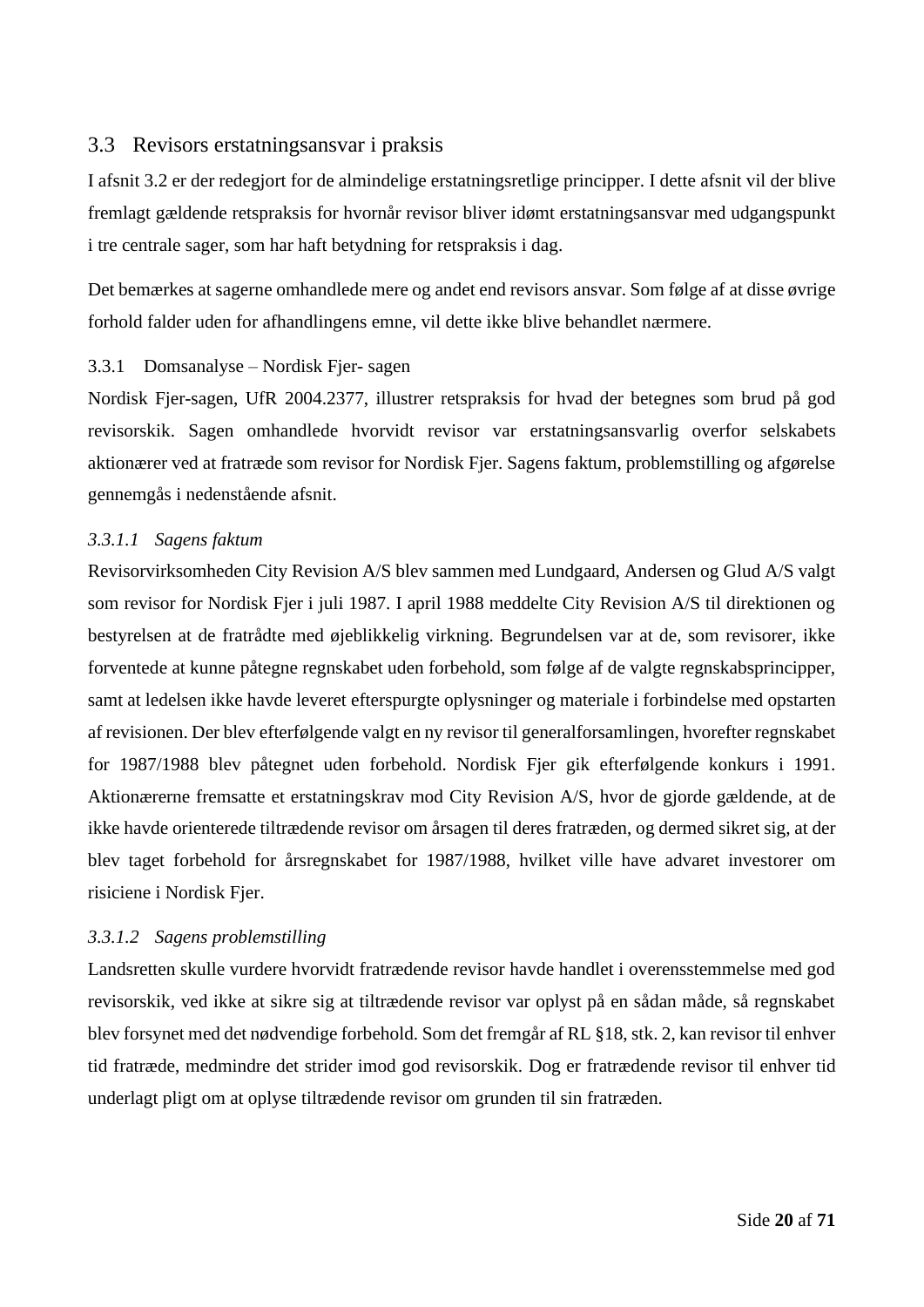Sagsøgeren gjorde følgende gældende*; "Meningen med at blive valgt som revisor er at forsyne årsregnskabet med revisionspåtegning, og når det viser sig, at en revisionspåtegning med forbehold er en nødvendighed, er det at svigte opgaven at fratræde revisionen uden af sikre sig, at regnskabslæseren bliver bekendt med revisors vurdering af selskabets økonomiske stilling.*" Sagsøgeren gjorde således gældende, at City Revision A/S svigtede sin rolle som offentlighedens tillidsrepræsentant, ved at sikre sig at regnskabet gav regnskabsbruger et retvisende billede af selskabets økonomiske stilling.

City Revision A/S gjorde gældende, at de oplevede stor modvillighed fra ledelsens side til at besvare væsentlige spørgsmål om selskabets økonomiske stilling og særlige regnskabsprincipper samt oplevede i flere omgange at deres forespørgsler blev afvist. Det nævnes b.la. i en vidneforklaring at "*En revisionspåtegning med et forbehold, der gik på, at City Revision A/S ikke havde kunnet skaffe sig de relevante oplysninger til brug for revisionsarbejdet, ville efter vidnets opfattelse i den givne situation både for NFH og City Revision A/S have været en helt uacceptabel påtegning. Grunden hertil er, at det for et børsnoteret selskab som NFH er helt afgørende, at der ikke på nogen måde kan skabes tvivl om selskabets økonomiske og regnskabsmæssige forhold".* Det blev dermed vurderet at det ikke var en mulighed at påtegne regnskabet med forbehold. City Revision A/S gjorde gældende, at de ikke kunne opfylde revisionsaftalens betingelser, som følge af manglende adgang til revisionsdokumentation, hvorfor opsigelsen menes at være i overensstemmelse med god revisorskik. City Revision A/S havde ligeledes fremsendt et brev til ledelsen og medrevisor, som forklarede årsagerne til fratræden og at deres betragtninger om selskabets problematiske regnskabsprincipper var foreløbige, hvorfor City Revision A/S gjorde gældende at medrevisor og ledelsen var indforstået med problematikkerne.

## <span id="page-21-0"></span>*3.3.1.3 Sagens afgørelse*

Landsretten udtalte "*Efter bevisførelsen må det lægges til grund, at de sagsøgte revisorer blev nægtet adgang til andet internt materiale end revisionsprotokollen for moderselskabet, og at de herudover kun var i besiddelse af offentligt tilgængeligt materiale, navnlig de seneste årsregnskaber for koncernen. Det lægges videre til grund, at de sagsøgte revisorer som følge heraf ikke havde kunnet påbegynde deres revision og end ikke var blevet i stand til at lægge en revisionsplan*". Med dette kan det konstateres, at som følge af at City Revision A/S ikke var påbegyndt planlægningen af revisionen og endnu ikke havde fået adgang til andet end offentligt materiale, vurderer Landsretten, at der ikke er brud på god revisorskik ved fratrædelsen. Det blev også lagt til grund, at der var en medrevisor på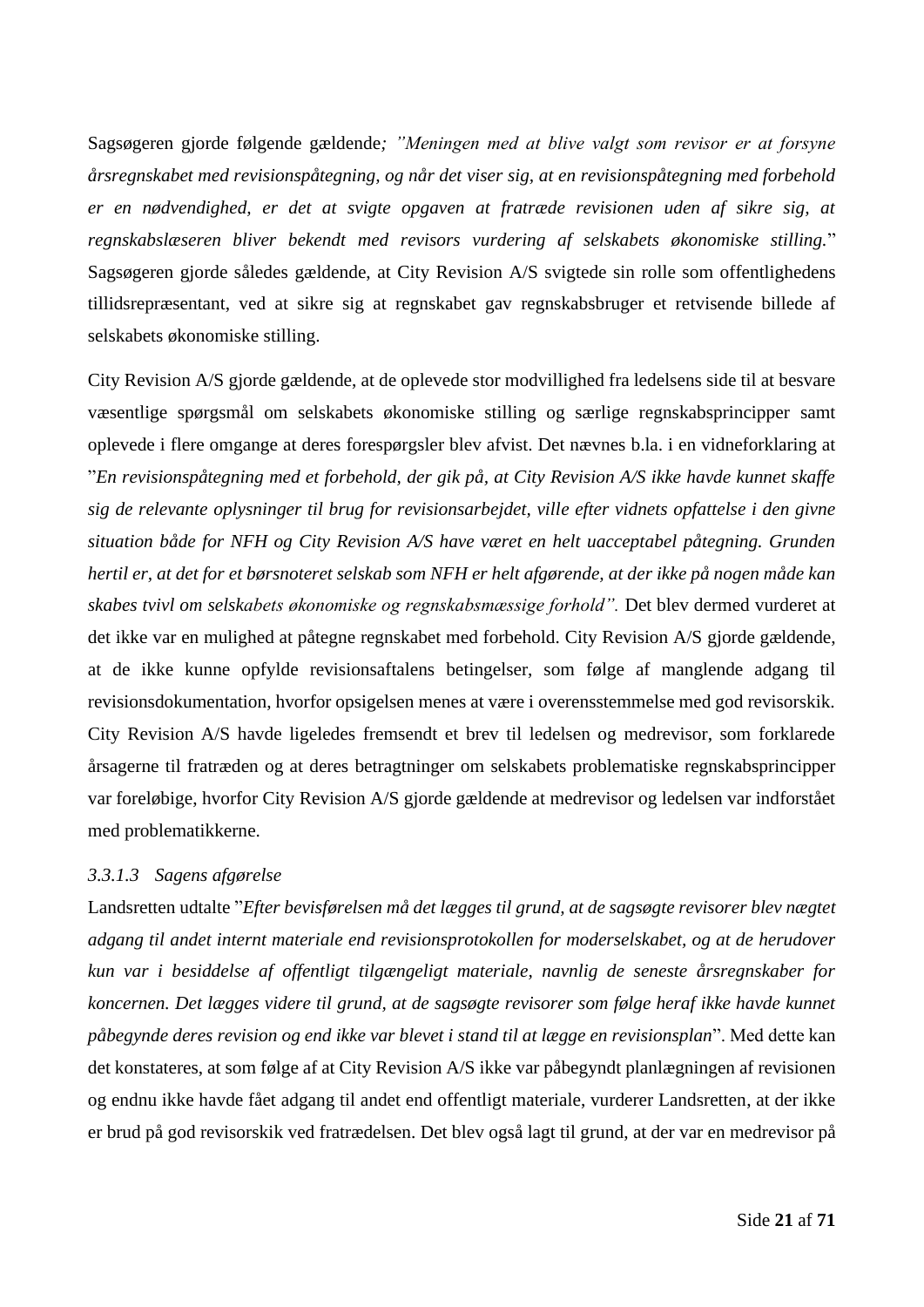regnskabet, som havde modtaget forklaring på revisors fratræden i form af det fremsendte brev. Dommen blev herefter stadfæstet i Højesteret.

Sagen om Nordisk Fjer illustrer en præcisering af hvad som betegnes som god revisorskik. Det er sædvanlig vis opfattelsen, at revisor skal "*blive og skrive*", som følge af deres rolle som offentlighedens tillidsrepræsentant og god revisorskik. Såfremt revisor vælger at fratræde, ophører revisors forpligtelser overfor selskabet og som udgangspunkt også erstatningsansvaret overfor selskabet og tredjemand fremadrettet. Revisor kan dog stadig blive erstatningsansvarlig over culpøse handlinger, som er begået historisk. Derudover må revisor ikke fratræde på en sådan måde, at denne fratræden er medvirkende til at skjule ulovligheder eller andet, som bør fremdrages. Revisor kan således ifalde erstatningsansvar, hvis revisors fratræden muliggør, at virksomhedens fortsatte drift har tab for kreditorerne til følge (Lentz et. al. 2021:385). Sagen illustrer, at det imidlertid ikke er i strid med god skik at fratræde før tid, såfremt revisionen ikke er opstartet, og der gives information om årsag til fratrædelse til nyvalgt revisor, der således skal kunne nå at gennemføre en revision.

## <span id="page-22-0"></span>3.3.2 Domsanalyse – eHuset-sagen

EHuset-sagen, UfR.2014.1346, omhandlede hvorvidt revisorer brød god revisorskik i forbindelse med revision af årsregnskabet i 1998/1999 og 1999/2000. Sagen illustrerer ligeledes retspraksis inden for, hvad der betegnes som god revisorskik og bevisbyrden for årsagssammenhæng. Sagens faktum, problemstilling og afgørelse gennemgås i nedenstående afsnit.

#### <span id="page-22-1"></span>*3.3.2.1 Sagens faktum*

Som følge af et finansieringsbehov modtog det børsnoterede selskab eHuset 1998/99 en forlængelse af sin kassekredit hos en kreditor. Selskabet oplevede de efterfølgende år økonomiske udfordringer, som ledte til konkurs i 2001. Der blev efterfølgende konstateret uregelmæssigheder i de regnskabsmæssige opgørelser i regnskabsperioderne forud for konkursen, som følge af forkert indtægtsperiodisering. Konkursboet og kreditor rejste et erstatningskrav mod revisorerne hvor de gjorde gældende, at selskabets årsregnskaber for 1998/1999 og 1999/2000 ikke var retvisende, samt at revisionen ikke var udført i overensstemmelse med god revisorskik.

Revisorerne havde i de pågældende regnskabsår konstateret, at der var mangler i eHusets interne kontrolmiljø, særligt vedrørende timesagsregistrering på indtægtsgivende projekter. Det fremgik af revisorernes interne arbejdspapirer, at de var bekendt med muligheden for forud faktureringer samt, at det var i selskabets interesse at opnå tilfredsstillende resultater. Svaghederne i det interne kontrolmiljø blev ikke rapporteret i revisionsprotokollatet til bestyrelsen. Revisorerne tog i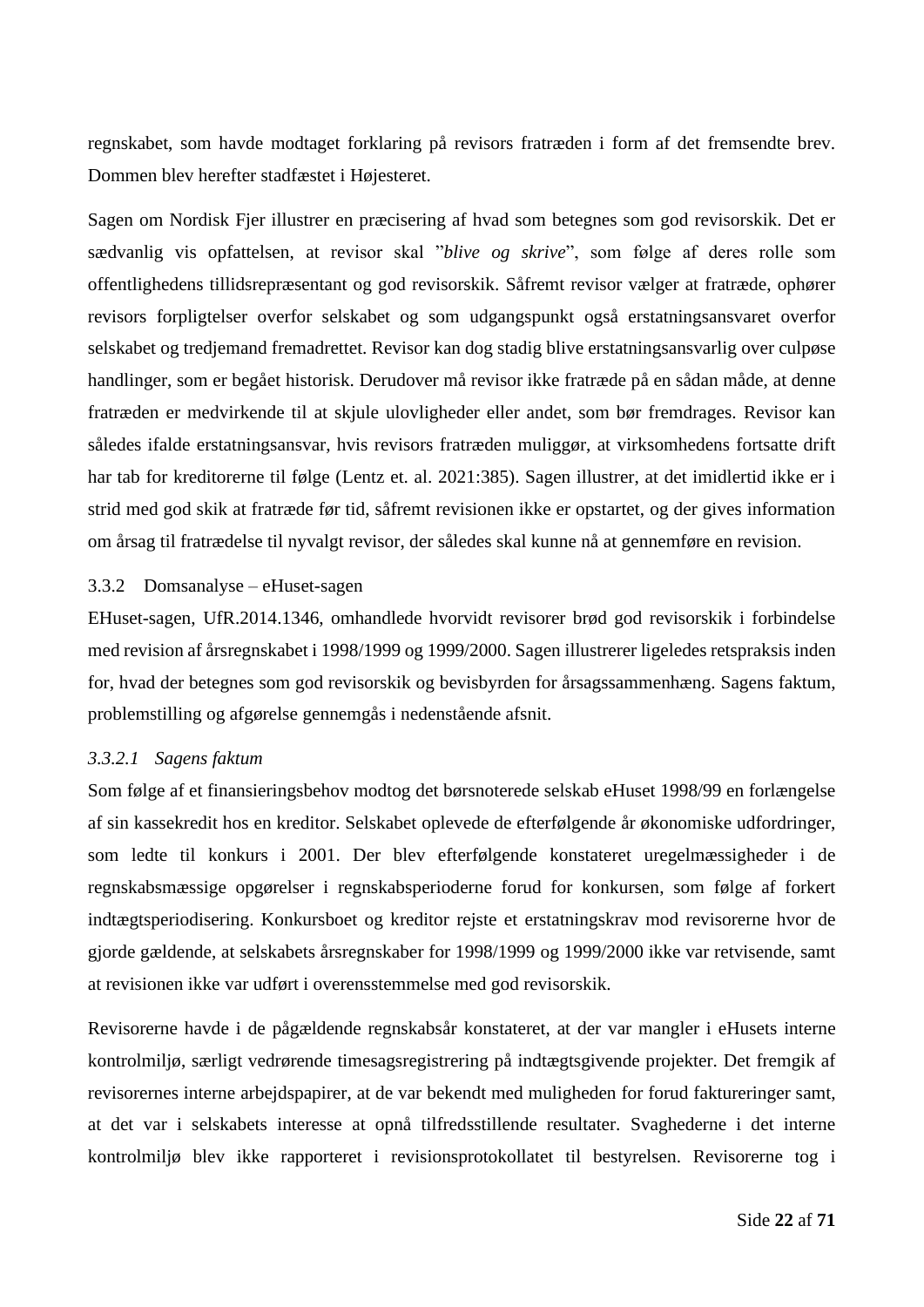forbindelse med revisionen stikprøver på indtægter, hvoraf en væsentlig del af stikprøverne viste sig ikke at være relevante af forskellige årsager, dog blev der ikke foretaget yderligere.

Kreditor, herunder selskabets bank, benyttede blandt andet regnskaberne for de to pågældende år som grundlag for bevillingsvurderingen af kassekreditten, samt budgetter og drøftelser med ledelsen. Kreditor tog ikke sikkerhed for engagementet.

#### <span id="page-23-0"></span>*3.3.2.2 Sagens problemstilling*

Landsretten skulle vurdere om, det var i overensstemmelse med god revisorskik, at revisorerne ikke tog højde for de konstaterede, mangler i det interne kontrolmiljø i deres revision.

Sagen blev forelagt responsumudvalget. Responsumudvalget vurderede "*Er revisor bekendt med svagheder i de interne forretningsgange og kontroller omkring en væsentlig regnskabspost, må revisor tilpasse sin revisionsstrategi, eventuelt med en udvidet substansrevision*." Som en del af god revisorskik, har revisor således pligt til at tilpasse revisionen efter selskabets risici, hvorfor det blev vurderet at god revisorskik ikke blev iagttaget.

Ydermere blev der i sagen afholdt syn og skøn. Som resultat af dette blev det konstateret, at revisorerne ikke tilstrækkeligt udførte en substansrevision, som tog højde for svaghederne i kontrolmiljøet. Skønsmændene konstaterede, at der ikke blev foretaget udvidet stikprøvetest, som følge af at en væsentlig del af stikprøverne viste sig ikke at være relevante for revisionen. Det blev derudover vurderet at, det var nødvendigt med en udvidet stikprøvetest som følge af den forhøjede risici, som revisorerne havde konstateret. Det blev udtalt fra skønsmændene "*Når der konstateres væsentlige svagheder i registreringssystemer og interne kontroller påhviler det revisor, at udvide revisionen for at afdække konsekvenserne heraf for årsregnskabet og rapporterer herom til bestyrelsen i revisionsprotokollen. Revisor burde have udvidet revisionen for at afdække disse mangler*." Udtalen stemte overens med vurderingen i responsumudvalget og syn- og skønsmændene vurderede, at der på baggrund af ovenstående skete brud på god revisorskik. Revisor skal, som følge af ISA 265, på en passende måde kommunikere identificerede mangler i det interne kontrolmiljø til den øverste ledelse. Eftersom dette ikke er gjort, fremgår det klart af sagens forløb, at der er sket brud på god revisorskik, hvilket er ansvarspådragende. I relation til kreditorernes tab, blev der således gjort gældende at "*Revisorernes tilsidesættelse af god revisionsskik har ført til, at kreditorer i tillid til de ukorrekte regnskaber har givet selskabet kredit, og til at driften er blevet fortsat på et urigtigt grundlag*". Der blev således argumenteret for årsagssammenhæng ved, at banken benyttede regnskaberne i deres bevillingsgrundlag.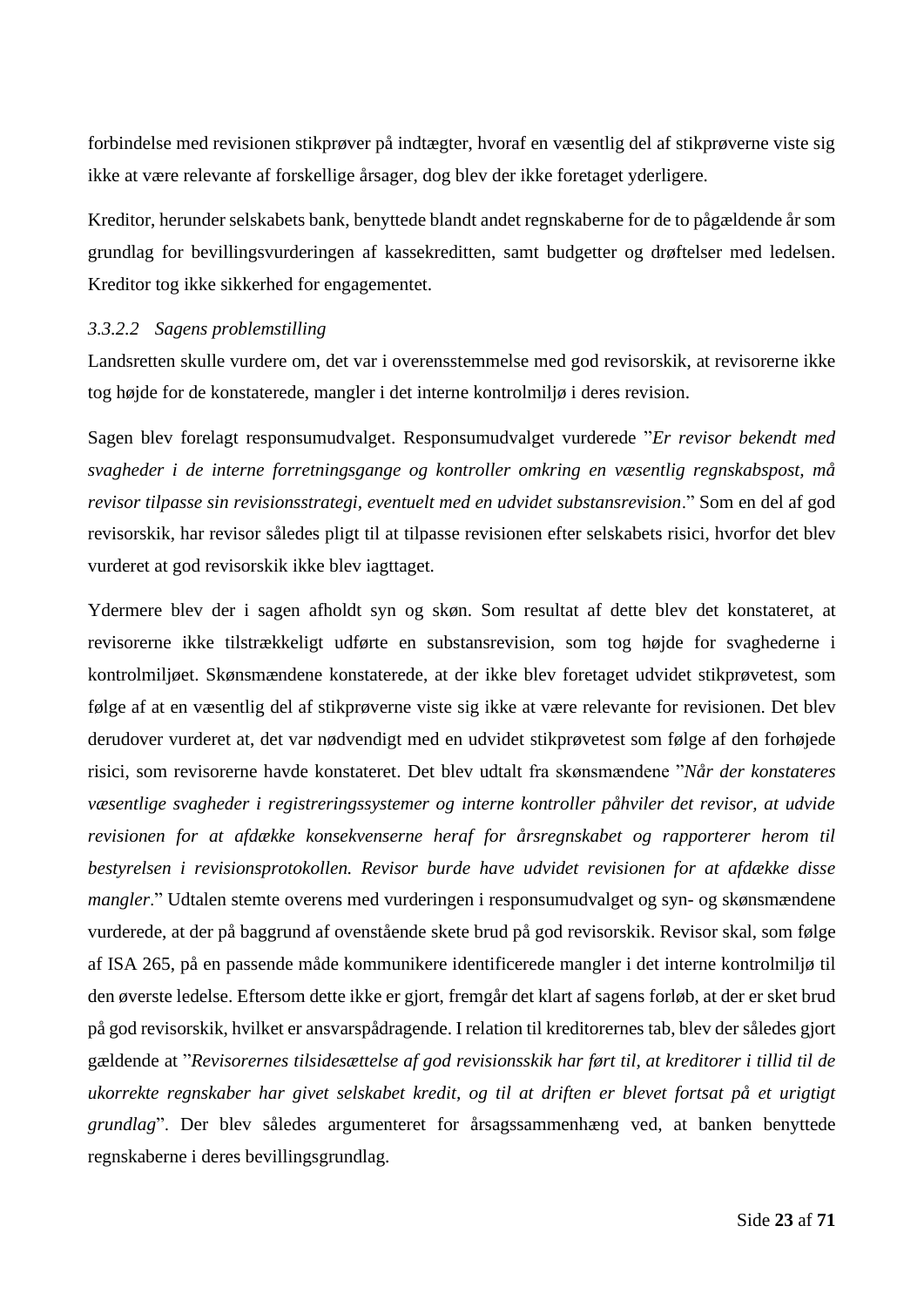## <span id="page-24-0"></span>*3.3.2.3 Sagens afgørelse*

Landsretten afgjorde, at revisionen af indtægtsperiodiseringen for de pågældende år ikke var i overensstemmelse med god revisorskik, som følge af manglende dokumentation af kontroller på området, utilstrækkelige stikprøvestørrelser, og manglende rapportering om kontrolmiljøet i revisionsprotokollen. På baggrund af dette afgjorde Landsretten at revisionen havde handlet ansvarspådragende. Landsretten fandt det imidlertid ikke godtgjort, at der forelagde årsagssammenhæng. Som følge af at banken også havde benyttet budgetter og fremtidsudsigter, som grundlag for bevillingen, blev det ikke vurderet påvist at de misvisende årsregnskaber ville have påvirket bankens vurdering i så høj en grad, at de ikke ville have ydet kredit, eftersom det fremgik af bevillingsgrundlaget, at banken ikke forventede en stabil indtjening som følge af vækstorienteret strategi. Landsretten fandt det ligeledes ikke godtgjort, at bestyrelsen ville havde indstillet driften, eller eHuset kunne have undgået konkurs, såfremt regnskaberne havde været retvisende. Selskabets budgetter viste en ustabil omsætning og forrige regnskabsår havde der været underskud, som følge af forretningsomlægning. Landsretten lagde til grund, at revisors fejl ikke kunne ses som *grove*, og at regnskabets resultat ville kun have været marginalt mindre, såfremt revisor ikke havde lavet den ansvarspådragende handling.

På baggrund af ovenstående kan det konkluderes, at det er den skadelidte, der har bevisbyrden for årsagssammenhæng. Det blev i dommen lagt til grund, at revisors fejl ikke var grove og at det derfor ikke kunne påvises, at bestyrelsen havde handlet anderledes, hvis regnskabet var retvisende. Til dette er det nærliggende at fortolke, at bevisbyrden for årsagssammenhæng er afhængig af graden af revisors fejl, herunder om der er tale om grov eller simpel uagtsomhed. EHuset-sagen illustrer, at årsagsbetingelsen vurderes ud fra spørgsmålet om skaden ville være indtrådt, hvis det ansvarsbegrundende forhold ikke havde foreligget. Årsagsbetingelsen er således ikke opfyldt, hvis dette er gældende (Eyben & Isager 2019:317). EHuset-sagen illustrerer princippet om, at handlingen skal være en *nødvendig* betingelse for, at der kan konstateres årsagssammenhæng.

I forhold til kreditor, udtaler Landsretten i sin afgørelse "*Endvidere bemærkes, at Jyske Banks tab i øvrigt må anses for at være udslag af den risiko, som banken påtog sig ved at yde den omhandlede kredit på blankovilkår*". Med dette menes der, at banken valgte at påtage sig en vis risiko, når de bevilliger et lån uden sikkerheder til en virksomhed, der har haft en ustabil indtjening. Der er som långiver en vis risiko forbundet med at yde kredit, særlig til en økonomisk svag virksomhed. Långivere, som ikke har formået at foretage en korrekt vurdering af risikoen ved udstedelse af en bevilling, har ikke krav på erstatning (Schaumburg-Müller 2020:701). Til dette ligges der også til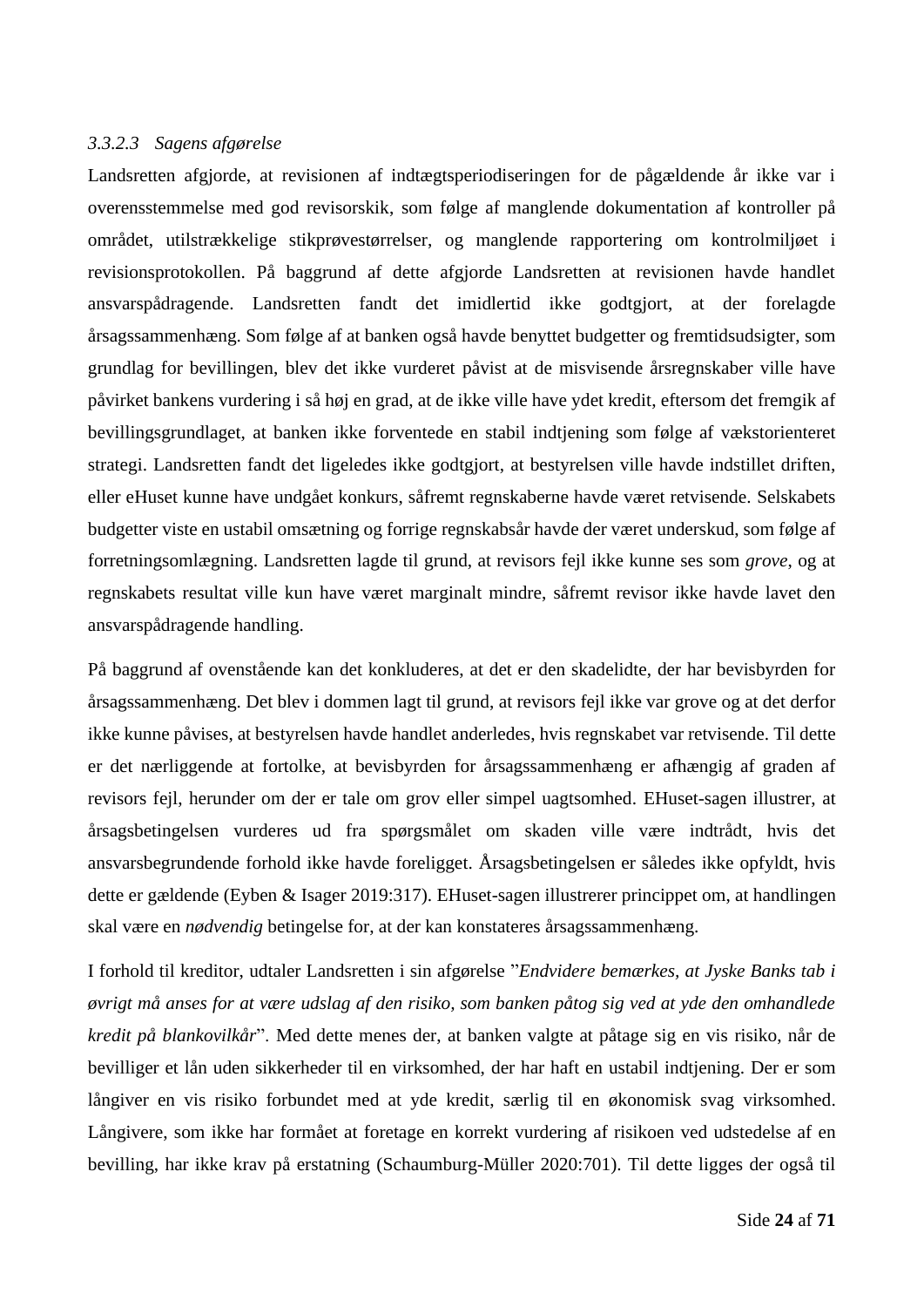grund, at en retmæssig justering i resultatet ikke var væsentlig nok til, at det kan godtgøres, at det ville have påvirket kreditors vurdering. I relation til samspillet mellem konkursboet og kreditors erstatningskrav udtalte Højesteret at "*konkursboets sagsanlæg ikke kan afskære Jyske Bank fra særskilt at rejse krav om erstatning for det tab, som banken gør gældende at have lidt ved at have ydet kredit til eHuset i tillid til de revisorpåtegnede regnskaber for 1998/1999 og 1999/2000, idet kravet angår erstatning for en skade, som direkte og individuelt har ramt denne kreditor*". Højesteret vurderede således at det er muligt for begge parter at rejse et erstatningskrav. Dommen blev stadfæstet i Højesteret, og det står som nævnt i præmisserne at Højesteret ikke fandt revisors fejl grove, hvilket antyder, at dette må have haft en påvirkning på vurderingen.

#### <span id="page-25-0"></span>3.3.3 Domsanalyse – MCT-sagen

Sagen om det børsnoterede selskab Memory Card Technology A/S (MCT), UfR 2015.2075 H, præciserer også retstilstanden for krav til bevisbyrde for årsagssammenhæng, særligt når revisor har handlet groft uagtsomt. Sagens faktum, problemstilling og afgørelse gennemgås i nedenstående afsnit.

#### <span id="page-25-1"></span>*3.3.3.1 Sagens faktum*

MCT blev i 1997 børsnoteret på Københavns Fondsbørs og senere hen på NASDAQ børsen i New York i april 2000. Som følge af usikkerhed på IT-markedet i USA, gik MCT gik konkurs i 2002. I en strafferetssag blev direktøren fundet skyldig i bedrageri og regnskabsmanipulation, som følge af manipulation af værdien af varelager. I forbindelse med afviklingen af selskabets konkursbo, gjorde kurator et erstatningskrav gældende mod bl.a. revisor, med henvisning til at revisionen var ansvarlige for selskabets tab, da det kunne være undgået eller begrænset, hvis revisionen havde opfyldt dens forpligtelser. Revisor havde i sit arbejde identificeret en besvigelsesrisiko på varelageret, i forbindelse med direktørens mulighed og incitament til at justere på lagerværdier. Revisionen havde derudover ikke held med at genberegne lagerværdien, hvorfor det blev vurderet nødvendigt at konsultere en specialist, hvilket ikke var blevet imødekommet af direktøren, og derfor ikke gjort. Revisor oplyste om udfordringerne med revisionen af varelageret i revisionsprotokollen, som fremlægges for bestyrelsen. Derudover fremgik der fiktive debitorer af regnskabet, som revisorerne ikke kunne opnå revisionsbevis for.

#### <span id="page-25-2"></span>*3.3.3.2 Sagens problemstilling*

Landsretten skulle vurdere, om revisor havde handlet ansvarspådragende ved revision af årsregnskabet i 1998/99. I relation til dette skulle landsretten vurdere, om revisor havde opfyldt deres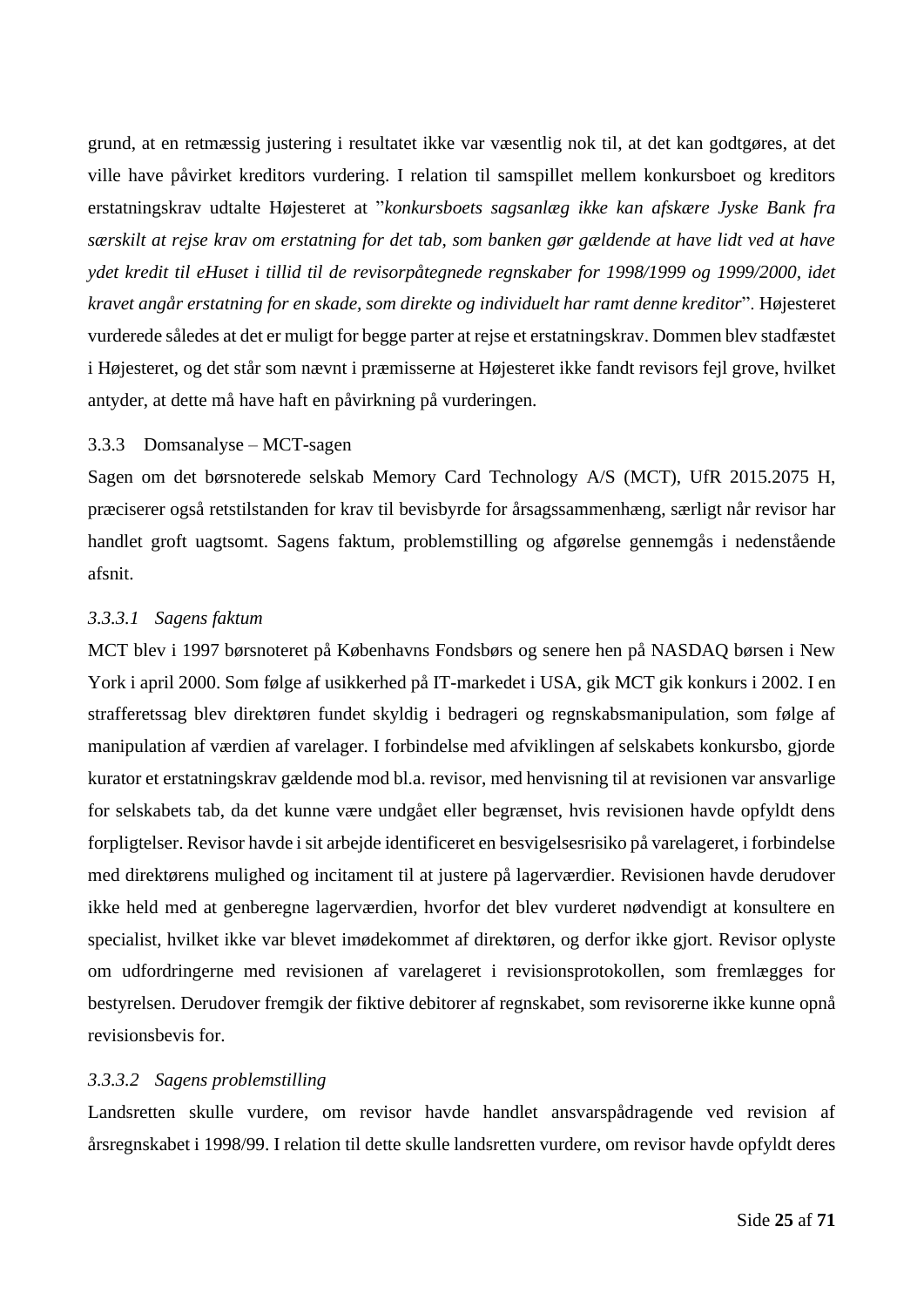forpligtelser i forhold til at udvise god revisorskik, i forhold til revision af værdiansættelsen af varelageret, samt værdiansættelse af tilgodehavender. Såfremt landsretten vurderede at revisor havde handlet ansvarspådragende, skulle landsretten vurdere om der var årsagssammenhæng mellem handling og tab for selskabet. Det fremgår derudover, at opskrivning af varelageret var sket over resultatopgørelsen, hvilket ikke er tilladt efter ÅRL §49, stk. 2. Revisionen havde således ikke sikret sig, at regnskabet var udarbejdet efter relevant begrebsramme, jf. ISA 200, både i relation til udregning af gennemsnitspriser og indregning af opskrivning.

Konkursboet gjorde gældende, at revisionen var erstatningsansvarlig efter professionsansvaret og at revisionens forsømmelser havde karakter af grov uagtsomhed. Konkursboet gjorde gældende at "*Revisionen har for begge regnskabsår forsømt at sikre sig revisionsbevis for, at værdiansættelsen af varelageret var sket til gennemsnitlig anskaffelses- eller kostpris efter den hævdede genberegning, eller - hvis dette ikke var muligt - alternativt at tage forbehold i påtegningerne på årsregnskaberne. De manglende forbehold i revisionspåtegningerne angående varelagerets værdi indebærer en tilsidesættelse af god revisionsskik."*. Herved menes, at den manglede modificering af påtegningen, er tilsidesættelse af god revisionsskik og som følge af dette, havde revisionen været medvirkende til MCT fortsatte den tabsgivende drift. Som det fremgår af EBEK §6, nr. 2., skal revisor modificere sin påtegning, hvis revisor ikke er i stand til at opnå tilstrækkeligt og egnet revisionsbevis til at konkludere, at regnskabet indeholder væsentlige fejl. Som følge af revisors handlinger, vurderes det at revisor burde have modificeret påtegningen.

## <span id="page-26-0"></span>*3.3.3.3 Sagens afgørelse*

Landsretten fandt først og fremmest at årsregnskaberne i 1998 og 1999, var misvisende i forhold til selskabets økonomiske stilling. Landsretten udtalte "*På baggrund af denne konklusion sammenholdt med den bevisførelse, der har fundet sted vedrørende værdiansættelsen af varebeholdningerne under erstatningssagen, finder landsretten, at det manglende forbehold i 1998/1999-regnskabet vedrørende dette meget væsentlige aktiv er ansvarspådragende for revisionen."*. Landsretten vurderede dermed, at revisor ikke havde overholdt god revisionsskik, som følge af manglende videreformidling af sine observation omkring en besvigelsesrisiko på varelageret, samt manglende revisionsbevis for genberegning af værdiansættelsen af varelageret. Landsretten nævnte ikke noget i sin afgørelse om revisor havde handlet groft uagtsomt, som sagsøgeren gjorde gældende.

Som nævnt i afsnit [3.1.2,](#page-11-3) skal revisor i henhold til god revisorskik vise professionel skepsis, særligt ved gennemgangen af områder, der har betydning for den reviderede virksomheds mulighed for at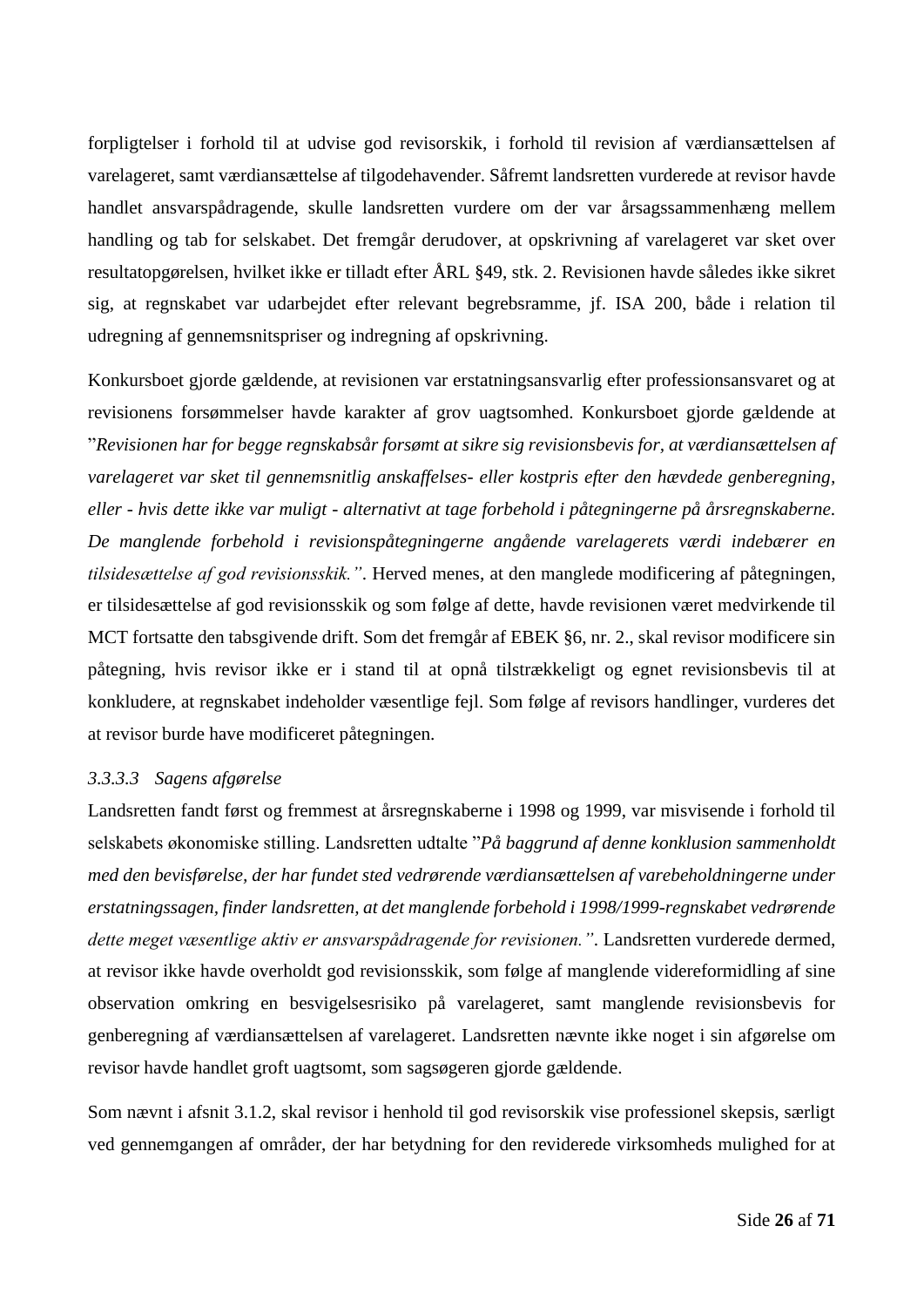fortsætte driften. Varelageret må menes at falde ind under denne kategori. Det fremgår af sagen, at direktøren selv foretog bogføring på varelageret, hvilket må betegnes som atypisk i et børsnoteret selskab, som må formodes at have en vis størrelse. I lyset af, at revisor vidste der var en besvigelsesrisiko på varelageret, burde de have udvist professionel skepsis, når direktøren nægtede dem at undersøge genberegningen, samt i deres revision af registreringer på lageret, og har af ovenstående grunde ikke sikret sig tilstrækkeligt og egnet revisionsbevis. Ydermere stilles der krav til fysiskoptælling af varelageret, jf. ISA 501. På baggrund af ovenstående vurderes revisor ikke at have overholdt god revisorskik i deres revision af MCT.

For så vidt angik spørgsmålet om årsagssammenhæng vurderede Landsretten, at "*Det må også antages, at forbeholdene ville have gjort det nødvendigt at tilpasse virksomheden, hvorved MCT måske kunne have klaret de udefrakommende begivenheder i andet halvår af 2000 i form af DRAMprisernes fald og dollarkursens stigning".* Landsretten lagde således vægt på at en justering eller et forbehold i regnskabet, ville havde tvunget ledelsen til at justere driften, så de ikke ville være kommet i økonomiske problemer. Landsretten afgjorde også, at det måtte have formodningen imod sig, at bankerne ville have ydet kredit til MCT, hvis der havde været forbehold i regnskabet, eftersom det var det grundlag banken havde, til at vurdere selskabets økonomiske situation ved kreditgivning. På baggrund af dette, fandt landsretten, at der var årsagssammenhæng mellem den culpøse handling og tabet og at revisor dermed var erstatningsansvarlig. Landsretten afgjorde at bestyrelsen ikke var erstatningsansvarlig for selskabets eller kreditorernes tab, som følge af at der ikke var grundlag for at statuere at bestyrelsen havde brudt deres forpligtelser. Landsretten tillagde det ikke betydning i deres afgørelse, at bestyrelsen var blevet gjort opmærksom på væsentlige forhold i revisionsprotokollen.

Højesteret ændrede imidlertid denne afgørelse. I relation til at der både var fremlagt krav fra konkursboet og kreditor, udtalte Højesteret at " *Det tab, en kreditor har lidt, f.eks. ved at yde kredit til selskabet efter det tidspunkt, hvor driften burde have været indstillet eller tilpasset, kan kreditor efter omstændighederne også selv kræve erstattet ved et krav mod ledelsen og revisor. Konkursboets krav på erstatning for selskabets tab hviler på et andet grundlag end kreditorens krav på erstatning for sit tab, selv om de ansvarspådragende fejl måtte være de samme; det gælder således årsagsforbindelse og tabsopgørelse*". Højesteret vurderede således, at muligheden for et erstatningskrav fra kreditor ikke er til hinder for at selskabets erstatningskrav gennemføres af konkursboet. Højesteret fandt, ligesom landsretten, at revisorerne havde handlet ansvarspådragende i forbindelse med regnskabsaflæggelsen. Højesteret nævnte, ligesom landsretten, ikke noget om hvorvidt der er tale om grov uagtsomhed. Højesteret fandt det derimod ikke godtgjort, at en ændring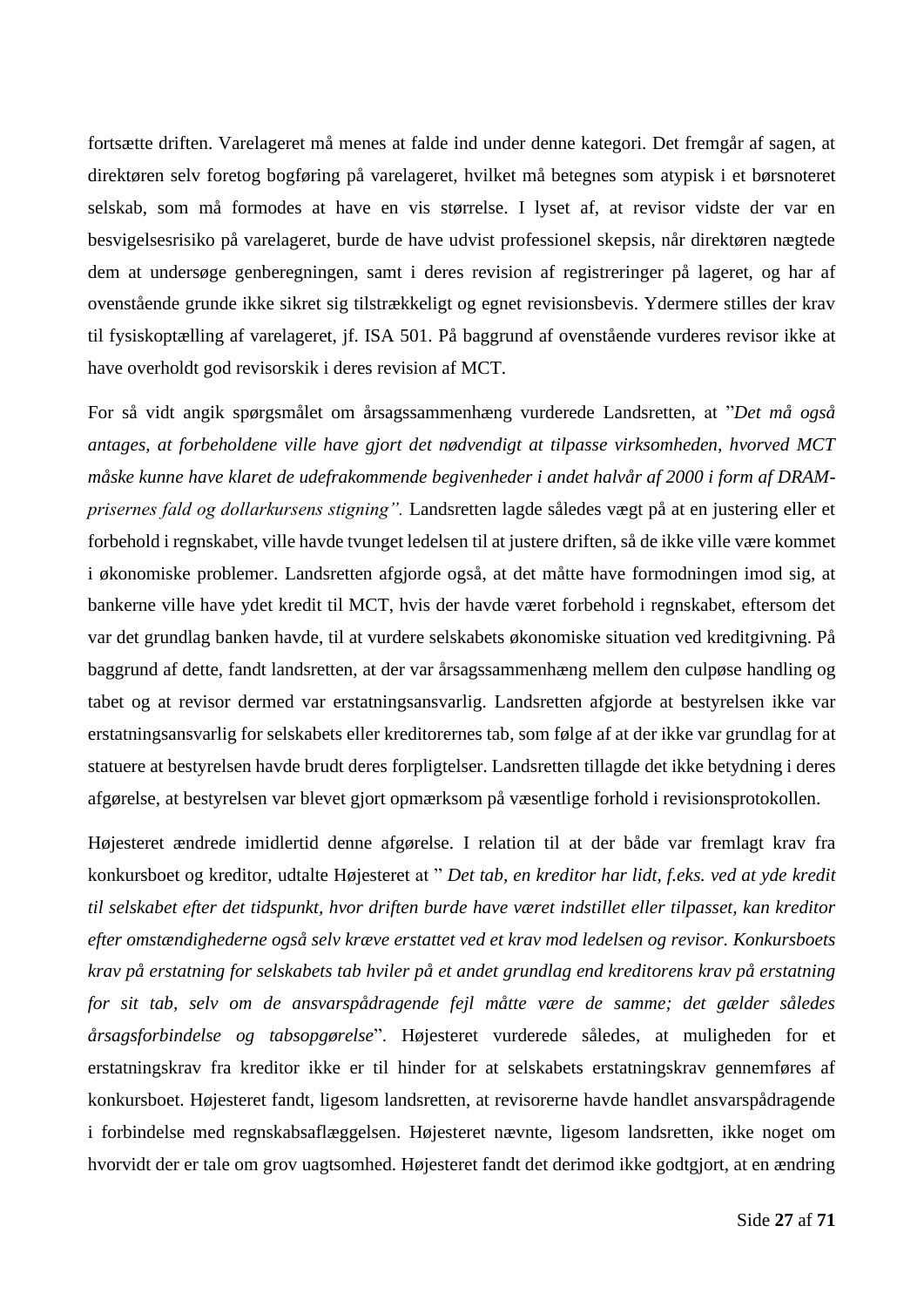i regnskabet, enten i forhold en retmæssig nedskrivning i varelageret eller et forbehold, nødvendigvis ville have ført til at bestyrelsen havde tilpasset virksomhedens drift. Højesteret vurderede at, som følge af bankernes lånevillighed i 2000, på trods af et væsentligt underskud i regnskabet det indeværende år, er det ikke er godtgjort, at bankerne ville have nægtet långivning i 1998/99, såfremt regnskabet var korrigeret med forbehold eller retvisende nedskrivning. Revisoren blev således frifundet ved Højesteret på grund af manglende årsagssammenhæng. Højesteret stadfæstede landsrettens frifindelse af bestyrelsen.

I sagen om Memory Card Technology A/S blev revisor, i lighed med eHuset-sagen, frifundet grundet manglende bevis for årsagssammenhæng. Sagsøger gjorde gældende, at der var handlet groft uagtsomt, for at lette bevisbyrden for årsagssammenhæng. Dette inkluderede Højesteret imidlertid ikke i deres afgørelse. Afgørelsen illustrerer, at det ikke er tilstrækkeligt at påvise årsagssammenhæng på baggrund af en formodning om, hvad som ville værre hændt, på trods af revisors ansvarspådragende handling resulterede i væsentlige fejl og mangler i regnskabet. Det hypotetiske hændelsesforløb skal således direkte påvises for, at der kan godtgøres årsagssammenhæng. Ydermere illustrerer sagen praksis for bevisbyrden. På trods af revisors klare fejl, vurderede Højesteret ikke, at bevisbyrden for årsagssammenhæng burde lettes. Der kan på baggrund af denne sag argumenteres for, at bevisbyrden for årsagssammenhæng er meget tung, da det ofte vil være svært at direkte forbinde handling med tab.

#### <span id="page-28-0"></span>3.3.4 Sammenfatning

I ovenstående afsnit er tre centrale sager analyseret, for at fremlægge gældende retspraksis for, hvornår revisor bliver idømt erstatningsansvar. På baggrund af ovenstående kan det konkluderes, at revisor kan blive erstatningsansvarlig ved brud på god revisorskik. Brud på god revisorskik kan være i tilfælde hvor revisors fratræden som revisor for selskabet, muliggør at virksomhedens fortsatte drift har tab for kreditorerne til følge, jf. Nordisk fjer-sagen, hvor der ikke blev vurderet brud på god revisorskik. Revisors rolle som offentlighedens tillidsrepræsentant giver dem pligter overfor regnskabsbruger, herunder aktionærer, kreditorer mv. Foretager revisor derfor en handling, som vil resultere i et tab, vil revisor dermed kunne blive erstatningsansvarlig overfor alle disse, såfremt der er årsagssammenhæng og adækvans, mellem den ansvarspådragende handling og skadeliders tab. Domsanalysen illustrer ydermere hvilke pligter revisor har i forbindelse med udførsel af en revision, således at den sker i overensstemmelse med god revisorskik. Revisor kan blive erstatningsansvarlig for fejl og mangler ved en revision, såfremt den resulterer i et tab hos selskabet eller tredjemand. På baggrund af ovenstående kan det konkluderes, at revisor ikke nødvendigvis er ansvarlige for tab, hvis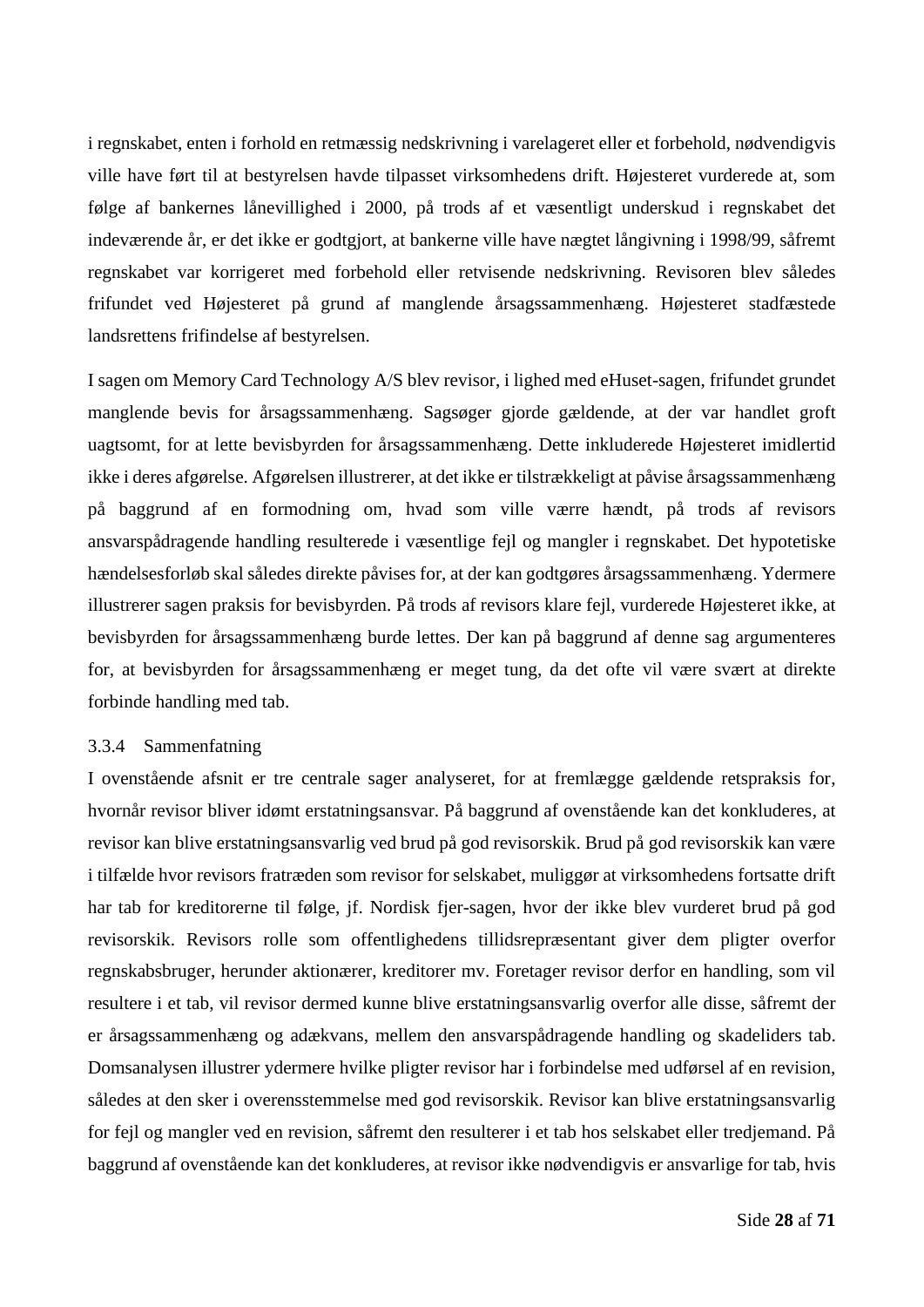de blot har begået fejl i deres arbejde. Der stilledes således krav til en direkte årsagssammenhæng. Dette illustreres særligt i eHuset-sagen, hvor revisor frifindes i Højesteret, da det ikke direkte kan påvises at handlingen var en *nødvendig* betingelse for at skaden indtrådte. Det illustreres ligeledes i MCT-sagen, at det ikke er tilstrækkeligt at påvise årsagssammenhæng på baggrund af en formodning om, hvad som ville være hændt, på trods af revisors ansvarspådragende handling resulterede i væsentlige fejl og mangler i regnskabet. Domstolen accepterer ikke formodninger baseret på generelle betragtninger om årsagsforbindelse, der fører til et skønsmæssigt opgjort tab (Lett 2015). På baggrund af domsanalysen kan det således konkluderes, at det er et krav, for at der kan idømmes erstatningsansvar, at revisors fejl er direkte årsag til det økonomiske tab, uanset hvor grov revisors fejl måtte være. MCT-sagen viser særligt, at det kan være vanskeligt for konkursboer og kreditorer at rejse et erstatningskrav mod selskabets revisor, som følge af kravet til bevisbyrden håndhæves strengt, uanset om der er tale om grove eller mindre grove fejl (Lett 2015). MCT-sagen illustrer imidlertid også, at bestyrelse og revisor har forskellige opgaver og ansvarsområder, hvorfor en vurdering af årssagsforbindelse skal ske særskilt. I denne sag skelnes der i Landsrettens, samt Højesterets, vurdering mellem bestyrelsens og revisors pligter.

De analyserede domme vedrører både krav fra tredjemand (kreditor), selskabet (aktionærer) og konkursbo. Der er i dansk praksis principielt ikke en forskel på om det er tredjemand eller selskabet som er skadelider, eftersom krav til ansvarsgrundlag, årsagssammenhæng, adækvans og tab er det samme. Revisor må altid forvente, at de påtegnede årsrapporter eller erklæringer kommer til tredjemands kundskab og at tredjemand har tillid til dette. Revisor har somme tider mulighed for at begrænse modtagergruppen via påtegningen, f.eks. hvis der er tale om et internt regnskab. Dette er dog ikke muligt, når er er tale om et årsregnskab, hvor Højesteret har fastslået at en revisor må kunne forvente at et revideret årsregnskab kommer til tredjemands kundskab og kan danne grundlag for kreditgivning, jf. U.1982.585 H (Halling-Overgaard 2009:309). Tredjemands erstatningskrav mod revisor vil typisk være baseret på revisors mangelfulde udførsel af revisionsopgaver, som resulterer i en falsk påtegning, som herefter er skyld i tredjemands tab. Tredjemand har således kun de oplysninger, som modtages i forbindelse med påtegningen. Dette fremlægges ligeledes som grundlag for kreditors krav mod revisor i eHuset-sagen og MCT-sagen. Omvendt når der rejses et erstatningskrav inden for kontakt, hermed af selskabet, vil det være begrundet i revisors mangelfulde rådgivning eller bistand i forbindelse med regnskabsudarbejdelse. Et krav fra selskabet vil dermed sjældent være baseret på at revisor har handlet mangelfuldt i forbindelse med sin ageren som offentlighedens tillidsrepræsentant, da selskabet normalt ikke lider tab af en falsk påtegning på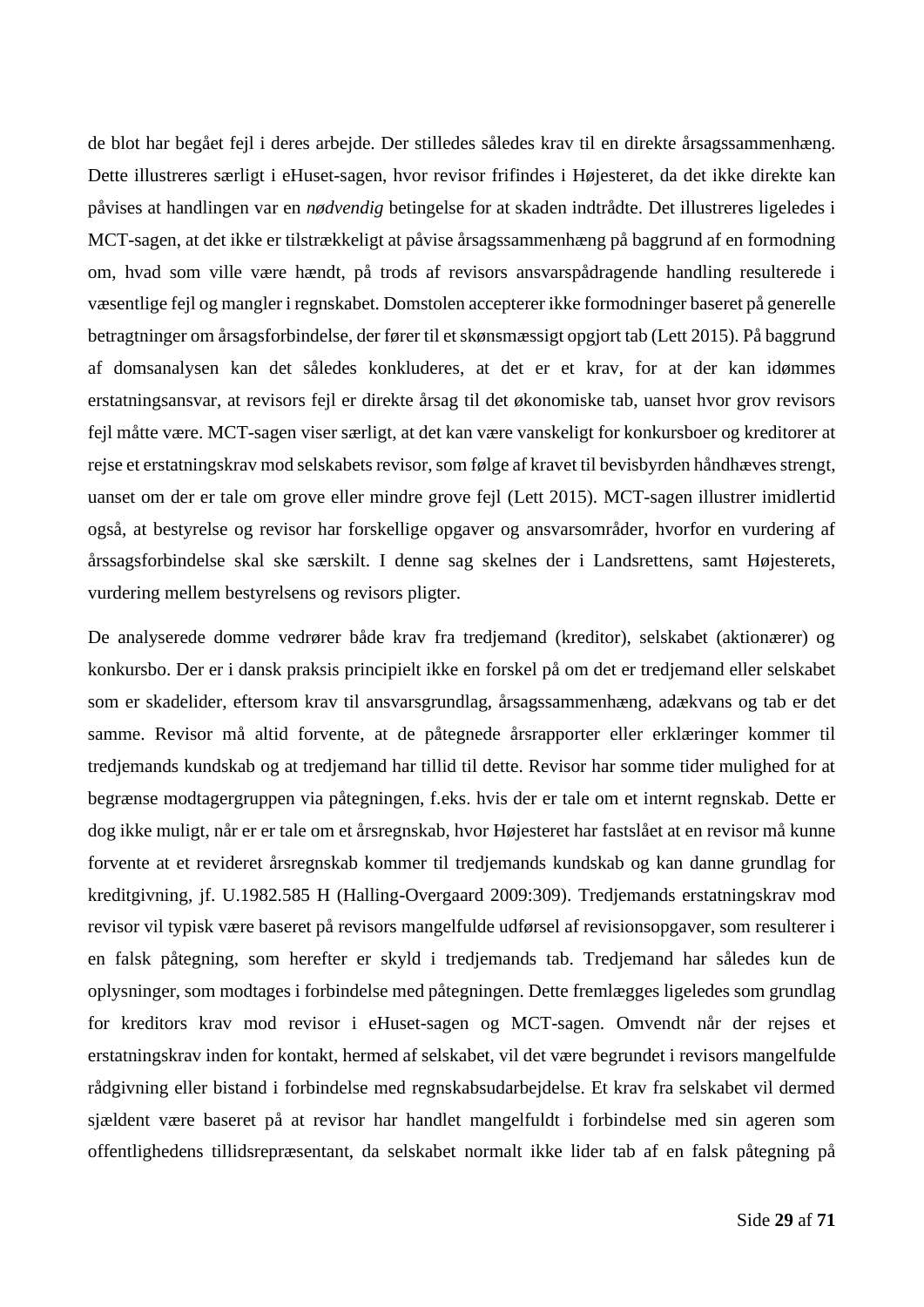samme måde, som en tredjemand ville gøre. Selskabet vil ydermere have modtaget uddybende information omkring revisionen som følge af revisionsprotokollen (Halling-Overgaard 2009:325f.). Dette fremgår f.eks. af MCT-sagen, hvor bestyrelsen modtog information om den manglende værdiansættelse af lageret i revisionsprotokollen. Ansvarsgrundlaget overfor tredjemand og selskabet kan derfor være forskelligt. I MCT-sagen vurderede Højesteret, at selv om de ansvarspådragende fejl måtte være de samme, er et erstatningskrav fra kreditor ikke er til hinder for, at selskabets erstatningskrav gennemføres af konkursboet. På baggrund af dette kan det konkluderes at der i dansk retspraksis ikke er forskel på behandling af erstatningskrav, hvorvidt det er fremsat at selskabet eller tredjemand.

## <span id="page-30-0"></span>3.4 Del 2: Delkonklusion

Det skal konkluderes under hvilke omstændigheder revisor kan blive erstatningsansvarlig i dansk ret. Det kan på baggrund af ovenstående konkluderes, at det primære lovgrundlag for revisors hverv er revisorloven. Som følge af revisorloven skal revisor agere som offentlighedens tillidsrepræsentant, ved at afgive erklæring om den økonomiske information giver et retvisende billede af virksomhedens aktiver, passiver, resultatopgørelse og pengestrømme. Formålet med denne rolle er at skabe troværdighed omkring økonomisk information, som danner grundlag for regnskabsbrugers beslutninger. Revisors primære opgaver er at afgive revisionspåtegninger på regnskaber og afgivelse af andre erklæringer med sikkerhed, jf. RL § 1, stk. 2. Revisor skal udføre disse opgaver, i overensstemmelse med god revisorskik, herunder følge fem grundlæggende principper for etisk adfærd; integritet, objektivitet, fortrolighed, professionel adfærd, professionel kompetence og fornøden omhu. Revisorer har i forbindelse med deres hverv et erstatningsansvar over for dem som baserer sig på deres erklæringer. Det kan konkluderes, at revisorer kan blive erstatningsansvarlig for fejl og mangler i forbindelse med deres arbejde, såfremt de almindelige erstatningsretlige betingelser er opfyldt. Indledningsvist skal der være en skade eller et tab, som skal genoprettes, f.eks.et økonomisk tab. Derudover skal der være handlet culpøst, hvor revisor er underlagt professionsansvar. Endeligt skal der påvises årsagssammenhæng og adækvans mellem culpøs handling og skadeliders tab. På baggrund af domsanalyse af udvalgte afgørelser, kan det konkluderes, at revisor har handlet culpøst, såfremt revisor har brudt god revisorskik i forbindelse med sit arbejde. Ydermere kan konkluderes, at der i praksis er en tung bevisbyrde for årsagssammenhæng mellem revisors handling og aktionærers eller kreditors tab, som følge af at der stilles krav til bevis for direkte sammenhæng, uanset hvor grove omstændigheder, der er tale om. Endeligt kan det på baggrund af domsanalysen konkluderes, at der i praksis ikke er forskel på om det er tredjemand eller selskabet som er skadelider,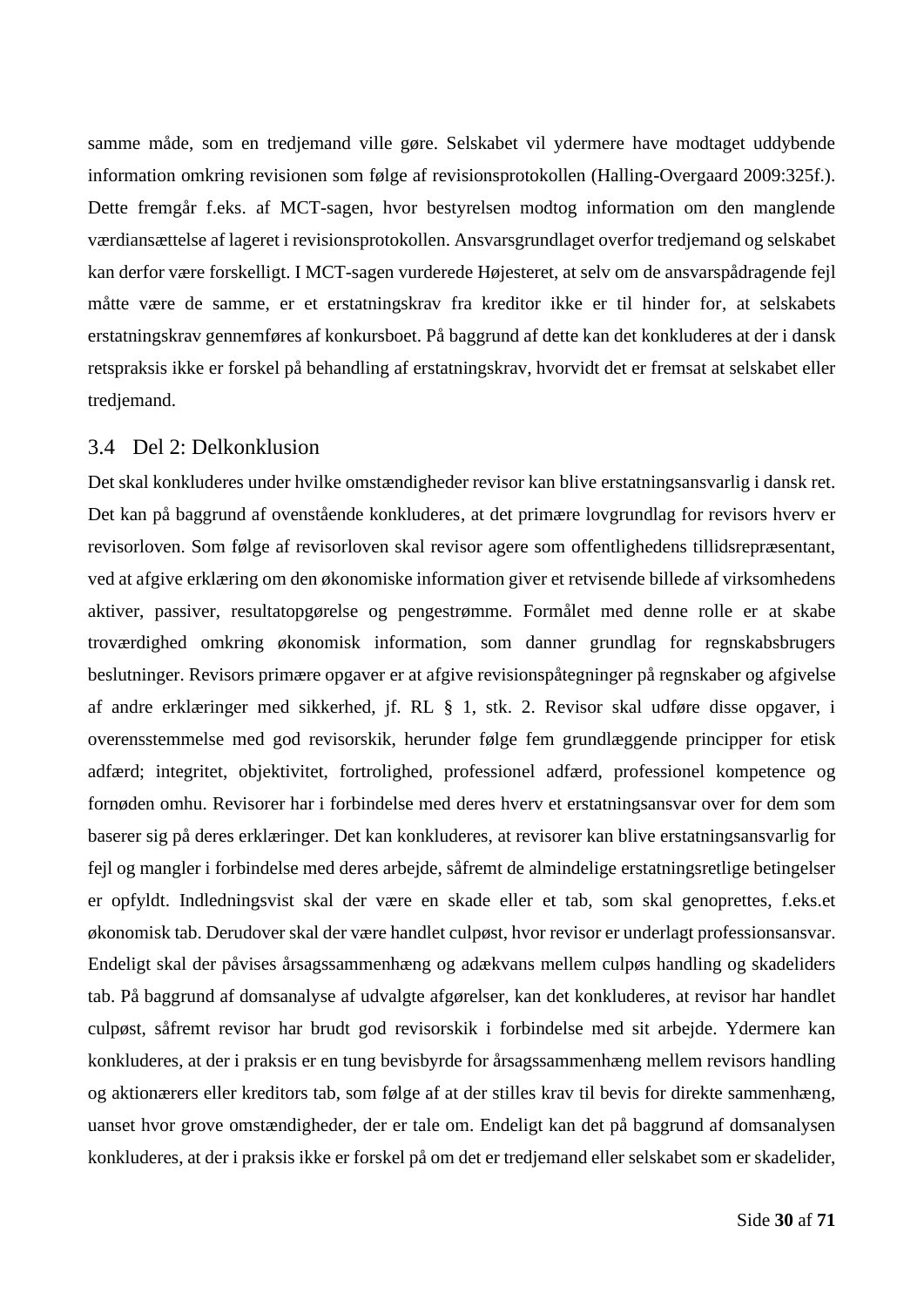eftersom krav til ansvarsgrundlag, årsagssammenhæng, adækvans og tab er det samme. Det konkluderes dog, at der kan være en forskel i ansvarsgrundlaget, alt efter om der er tale om erstatningsforhold inden for eller udenfor kontrakt, som følge af at selskabet ofte har flere informationer end tredjemand.

# <span id="page-31-0"></span>4 Del 3: Er der grundlag for at begrænse revisors erstatningsansvar i dansk

# ret?

Formålet med afhandlingens tredje del er at vurdere, hvorvidt der er grundlag for at begrænse revisors erstatningsansvar i dansk ret. Indledningsvist redegøres der for EU-kommissionens henstilling, samt de anbefalede metoder for begrænsning. Herefter foretages der komparativ ret af henholdsvis England, Tyskland og Sverige, med henblik på at fremlægge de udvalgte landes generelle erstatningsretlige betingelser samt lovgivning for revisors erstatningsansvar. Herefter skal det vurderes, hvorvidt der er grundlag for at implementere en begrænsning af revisors erstatningsansvar i dansk ret, med udgangspunkt i den komparative ret, EU-kommissionens anbefalinger og principielle problematikker, som ses ved en begrænsning.

# <span id="page-31-1"></span>4.1 EU- kommissionens henstilling

EU-kommissionen udgav d. 5. juni 2008 en henstilling, som anbefaler at alle medlemslande begrænser revisorer og revisorfirmaers erstatningsansvar. Henstillingen blev udarbejdet på baggrund af en uafhængig undersøgelse af de økonomiske konsekvenser ved forskellige metoder for begrænsning af revisorers erstatningsansvar, udarbejdet af London Economics (European Commission 2008:6).

# <span id="page-31-2"></span>4.1.1 Baggrund for henstillingen

EU-kommissionens begrundelse for henstillingen var, at de store udsving i selskabers markedsværdi har gjort at risikoen for at påtage sig erstatningsansvar er betydelig større end førhen, samt at adgangen til revisorers forsikring mod sådan en risiko er blevet begrænset. EU-kommissionen begrunder henstillingen med, at det er i offentlighedens interesse, at revisionsbranchen er bæredygtig og markedet er konkurrencedygtigt. Som følge af at flere virksomheder bliver børsnoterede er der en stigende efterspørgsel efter revisorer, som har kompetencer til at påtegne disse selskaber. EUkommissionen argumenterer for at dette har skabt en koncentration i markedet, hvor det kun er *Big 4-*revisionshusene, herunder EY, PwC, KPMG og Deloitte, som kan imødekomme denne efterspørgsel. Hvis ét af de store huse gik konkurs, som følge af flere på hinanden efterfølgende store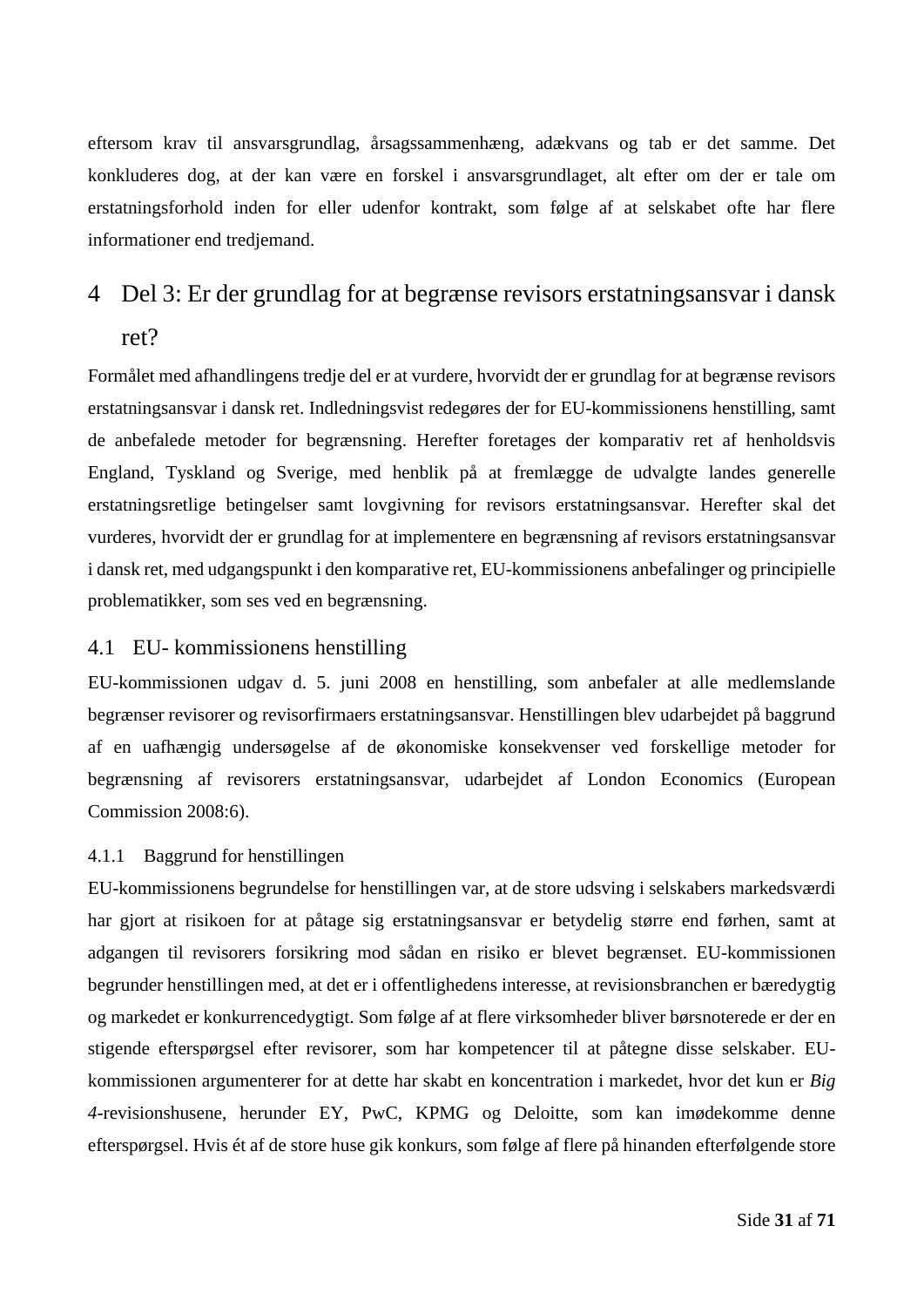erstatningskrav, ville det skabe en for stor koncentration i markedet, og dermed ville det mindske aktionærernes valgfrihed i forhold til revisor (European Commission 2008:8). Initiativer i henstillingen har til formål at minimere denne risiko.

Undersøgelser foretaget af London Economics viser, at grunden til at der ikke er flere mellemstørrelsesrevisionsfirmaer, som forsøger at få markedsandele i de børsnoterede virksomheder, er at de ikke vil påtage sig den erstatningsmæssige risiko, som er forbundet med revision af store virksomheder (European Commission 2008:17). Kommissionens undersøgelser viser også, at revisionsfirmaer oplever at forsikringsdækningen er utilstrækkelig i forhold til den erstatningsmæssig risiko, som de har. EU-kommissionens undersøgelser viser at, som følge af den store usikkerhed i størrelsen af fremtidige krav, er det svært for forsikringsselskaber at prissætte forsikringerne i overensstemmelse med den underliggende risiko, samt at tilbyde tilstrækkelig dækning (European Commission 2008:21)**.** EU-kommissionen argumenterer for, at denne risiko påvirker branchen således, at den bliver mindre attraktiv for eksisterende og potentielle revisorer. Der ses i branchen en udfordring med fastholdelse af medarbejder, som følge af at de ikke vil påtage sig risikoen (European Commission 2008:25f.). EU-kommissionen anbefaler derfor, at der indføres en begrænsning af erstatningsansvaret for revisorers udførsel af lovpligtig revision af virksomheder af interesse for offentligheden, herunder børsnoterede selskaber og visse finansielle virksomheder (Den Europæiske Union 2008:1).

## <span id="page-32-0"></span>4.1.2 EU-kommissionens anbefaling

EU-kommissionen anbefaler, at begrænsningen ikke skal være gældende, hvis revisor forsætligt misligholder sine forpligtelser og at begrænsningen skal laves af hensyn til at den skadelidte parts ret til rimelig erstatning. EU-kommissionen anbefaler, at begrænsningen således kun skal gælde i tilfælde, hvor revisor handler uagtsomt eller groft uagtsomt (Den Europæiske Union 2008:1). EUkommissionen anbefaler, at hvert enkelt medlemsland skal vælge en begrænsning af erstatningsansvaret, som er mest forenelig med landets civilretlige erstatningsansvarsordning. Denne anbefaling gives som følge af at de forskellige erstatningsretlige systemer ikke tillader en "*onesize*" løsning, og det vurderes mest hensigtsmæssigt, at det er op til medlemsstaterne selv at vurdere, hvilken ordning som bør indføres i national lovgivning.

EU-kommissionens anbefaler at medlemsstaterne bør indføre en ordning i national lovgivning, som giver proportionalt ansvar. Med dette menes der, at ordningen skal sikre, at revisorer og revisorfirmaer kun hæfter i forhold til deres bidrag i forhold til tabet. For medlemsstater hvor det ikke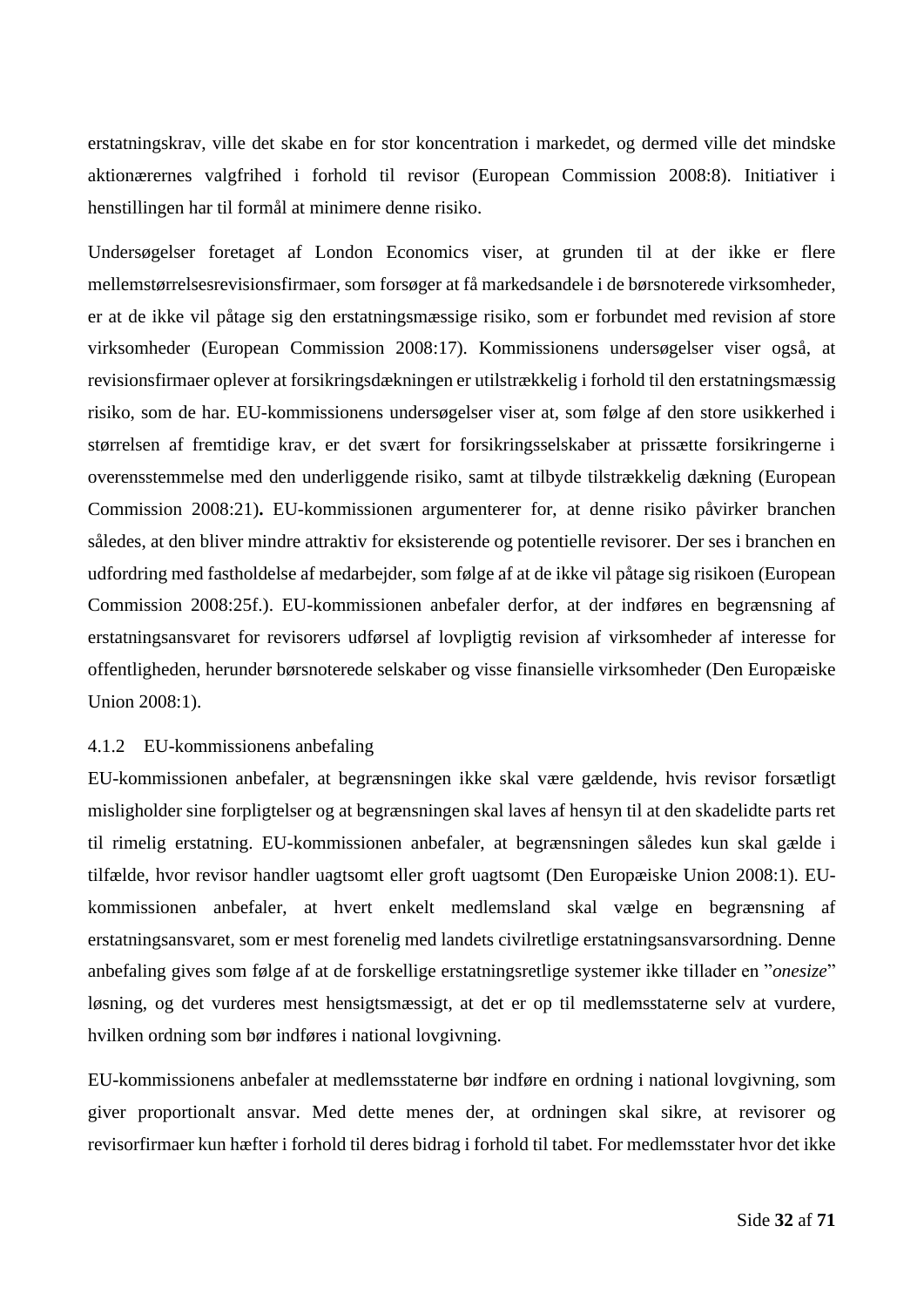er muligt at rejse et erstatningskrav af andre parter end selskabet, bør det være muligt for revisorerne og selskabet, samt dets aktionærer at fastlægge en aftalebestemt begrænsning af revisorens ansvar (ibid.). Kommissionen bemærker til dette, at investorernes rettigheder stadig skal tilgodeses. EUkommissionen anbefaler at begrænsningen af erstatningsansvaret bør gælde overfor det reviderede selskab og andre parter, som ifølge national lovgivning vil kunne indgive et erstatningskrav (Den Europæiske Union 2008:2).

## <span id="page-33-0"></span>4.1.3 Metoder til begrænsning

EU-kommissionen anbefaler tre metoder, hvorpå erstatningsansvaret kan begrænses:

1. *Fast begrænsning*; medlemsstaterne kan indføre en fastsættelse af et maksimumbeløb for hvor stort et tab revisor ville kunne blive erstatningsansvarlig for.

2. *Proportionel begrænsning*; medlemsstaterne bør fastlægge en række principper, hvorved revisor ikke hæfter ud over det faktiske bidrag til skaden, som erstatningskravet vedrører, og revisor kan således ikke hæfte solidarisk med andre skadevoldere. Tabet skal således opgøres i retten.

3. *Aftalebestemt begrænsning;* medlemsstaterne kan indføre en bestemmelse, som tillader at begrænsning af erstatningsansvaret aftales mellem det reviderede selskab og revisor, samt tredjemand. Aftalen skal kunne underkastes retlig prøvelse og oplysninger om begrænsningen bør oplyses i noterne til det reviderede selskabs regnskaber.

EU-kommissionen anbefaler at én eller flere af ovenstående metoder implementeres i national lovgivning. EU-kommissionen anbefaler at de enkelte medlemsstater, skal tage hensyn til virkningen på adgangen til markedet for lovpligtig revision samt det finansielle marked og investorerne. EUkommissionen fastslår ligeledes at begrænsningen ikke skal forhindre den skadelidte i at modtage en kompensation for sit tab der er retfærdigt og rimeligt. Der skal ligeledes tages hensyn til virkningen på revisionskvalitet og muligheden for at opnå forsikring (Den Europæiske Union 2008:2).

# <span id="page-33-1"></span>4.2 Komparativ ret

Formålet med indeværende afsnit er en komparativ ret mellem erstatningsretten i England, Tyskland og Sverige. Der vil indledningsvist blive redegjort for de almindelige erstatningsretlige betingelser, samt gældende lovgivning for revisors erstatningsansvar. Herefter vil der blive redegjort for gældende initiativer for begrænsninger af erstatningsansvaret. Endeligt vil det, på baggrund af den komparative ret, blive vurderet, om der er grundlag for at implementere en begrænsning i dansk ret. Denne vurdering fremgår af afsnit [4.3.](#page-47-0)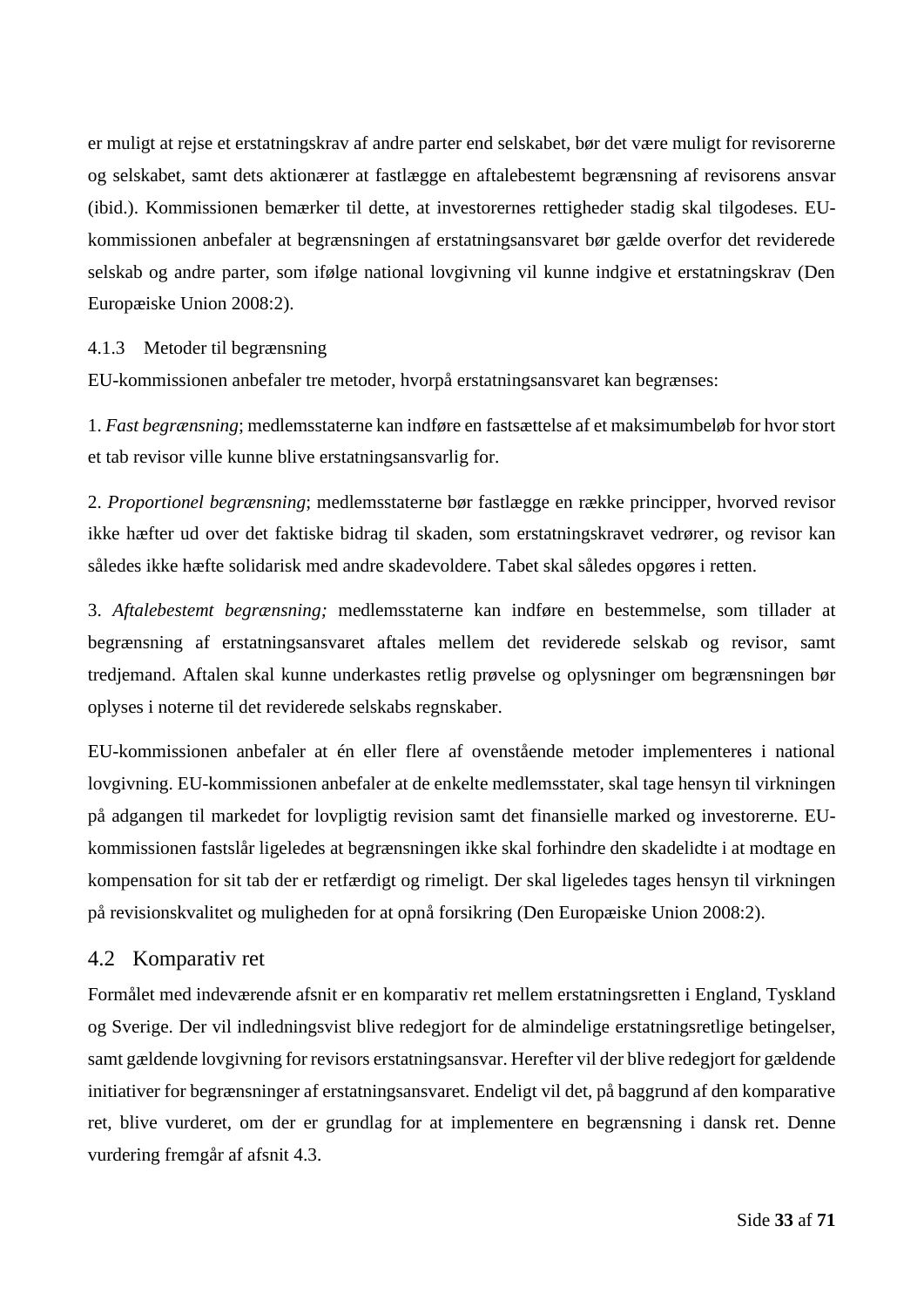## <span id="page-34-0"></span>4.2.1 England

## <span id="page-34-1"></span>*4.2.1.1 Almindelige erstatningsretlige betingelser*

Indledningsvist skal der redegøres for Englands retssystem, som adskiller sig fra det danske civilretlige system, hvor man i England operer med *common law*. I lande med *common law* skaber domstolen retten. Domstolen skaber præcedens via sine afgørelser, således at fremtidige lignende sager vil få samme afgørelse. Når en dommer skal foretage en afgørelse, vil dommeren således søge vejledning i lignende sager for at træffe sin afgørelse og ikke i lovgivning (Van dam 2013:93). I England er der ikke vedtaget en lovgivning vedrørende retspleje for civilansvar. Engelsk erstatningsret baserer sig i stedet på en række vedtægter, udstedt af parlamentet, som den dømmende magt fortolker og reglerne bliver således dannet på baggrund af retspraksis (Van dam 2013:97).

Erstatningsretten i England skelner mellem om, der er tale om erstatning indenfor og udenfor kontrakt, da lovgivningen adskiller sig indenfor henholdsvis *contract law* og *tort law* (Van dam 2013:101). De to retsområder vil blive gennemgået i nedenstående afsnit.

#### *Erstatning uden for kontrakt*

Den engelske *Law of torts* omfatter revisors erstatningsansvar overfor tredjemand, såsom et selskabs kreditorer. Erstatningsansvaret bliver i England defineret, som værende når en person har tilsidesat sin retlig forpligtelse overfor tredjepart og har forvoldt en skade, som skal afhjælpes. Det har betydning for de erstatningsretlige betingelser hvilken form for erstatningsansvar der er tale om, herunder om sagen vedrører forsømmelse af pligter, ulovlig indtrængen, personskade mv. (Van dam 2013:101). Såfremt revisor har påført skade overfor tredjemand, vil det være de generelle regler for erstatningsansvar indenfor forsømmelse af pligter, som er gældende (ibid.)

Erstatningsansvaret ved forsømmelse af pligter består af tre elementer; *Personens pligter overfor tredjemand, bruddet på pligter overfor tredjemand, forvoldt skade.* (Van dam 2013:102). Der er gennem retspraksis udviklet en række metoder til vurdering af hvorvidt der er kan konstateres erstatningsansvar. Indledningsvist skal det konstateres om, der er *duty of care*, altså om, der er pligt overfor tredjemand. Med dette menes der, at der skal foreligge en relation mellem skadevolder og skadelidte, inden skadens indtræden (Van dam 2013:104). Vurderingen foretages ved brug af en tredelt test opdelt, kaldet *the Caparo test*. Der er tre krav som skal være opfyldt for, at der kan konstateres pligt overfor tredjemand. Dette er gældende for sager hvor der ikke er præcedens fra lignende sager. De tre krav er som følgende: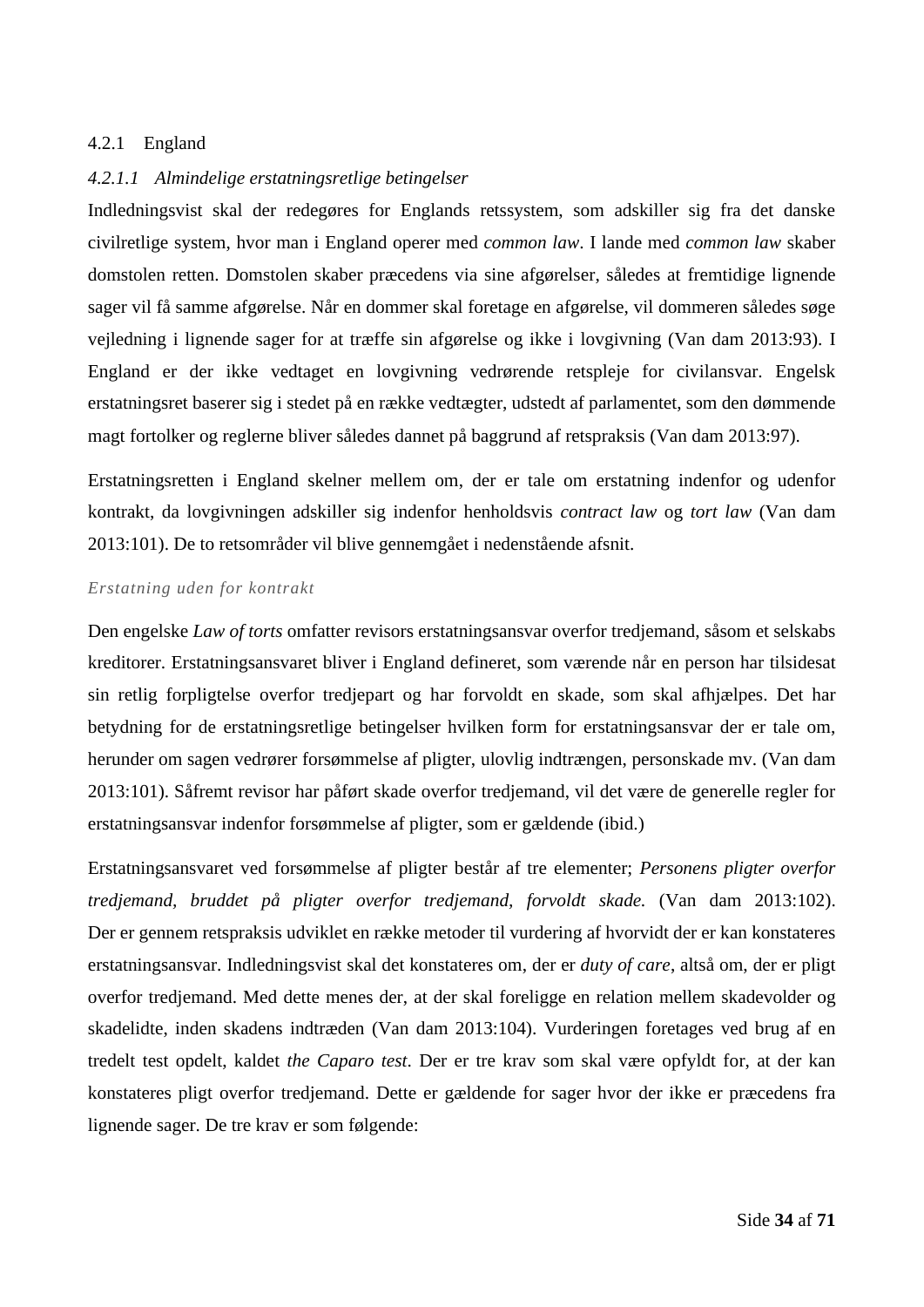- 1. skaden skal være mulig at forudse (adækvans)
- 2. der skal være en relation mellem skadevolder og skadelider
- 3. at påligge pligt overfor tredjemand skal være retfærdig og rimelig (Van dam 2013:105).

For at fastslå om der er pligt overfor tredjemand skal der også vurderes om der er *assumption of responsibility*, altså ansvarsgrundlag, hvilket er navngivet *Hedley Byrne*-testen. For at dette kan bestemmes er der nogle kriterier, som skal være opfyldt. Indledningsvist er det et krav, at skadevolder har en form for fordel overfor skadelider, såsom en fagperson med færdigheder eller viden, som skadelider ikke besidder. Dernæst skal skadelider have haft en retfærdig antagelse om at skadevolder var ansvarlig (Van dam 2013:106f.). Denne antagelse er uagtet om den ansvarlige person selv mener at have ansvar, såfremt skadeliders antagelse er retfærdig (Van dam 2013:107). Med dette menes der, at hvis skadevolder har givet skadelider et indtryk af ansvarlighed, kan skadevolder ikke efterfølgende modsætte sig dette. Endelig vil ansvarsgrundlaget typisk opstå som følge af direkte kontakt eller relation mellem skadevolder og skadelider (Van dam 2013:108) I engelsk erstatningsret foreligger der således kun *duty of care*, hvis revisor ved, eller burde have vidst, at tredjepart baserer sig på de finansielle oplysninger. I en erstatningssag, hvor revisor ikke vidste, at selskabet skulle bruge årsregnskabet som kommunikation til banken, blev revisor ikke idømt erstatningsansvar (De Poorter 2008:69). Revisors pligt er overfor aktionærerne, som en gruppe og ikke individuelt, og revisor har ikke pligt overfor tredjemand, der benytter årsregnskabet som grundlag for investeringsbeslutninger, hvis revisor ikke er bekendt med dette (Bush et. al. 2007). Der skal således være en direkte relation mellem skadevolder og skadelider. Der er dermed en begrænsning i forhold til, hvornår der er pligt overfor tredjemand, sammenlignet med dansk erstatningsret, og kredsen af tredjemænd, som kan kræve erstatning, er mere snæver sammenlignet med Danmark. *Hedley Byrne*-testen og *Caparo*testen benyttes begge, når det skal konstateres om der foreligger en pligt overfor tredjemand. Såfremt der ikke kan konstateres pligt overfor tredjemand ved hjælp af *Hedley Byrne*-testen, er det muligt at idømme erstatningsansvar kun ved hjælp af *Caparo*-testen, dette er sjældent set i praksis (Van dam 2013:109). Når det er konstateret, at der er *duty of care*, herunder pligt overfor tredjemand, skal det derefter vurderes om, der er sket brud på denne pligt overfor skadevolder, altså om der er handlet ansvarspådragende. For at vurdere dette foretages der en culpavurdering, som i dansk praksis (Van Dam 2013:230). Der vurderes ligeledes efter et professionsansvar, når der er tale om en culpavurdering for fagudøvere (Van Dam 2013:267).

Det skal derefter vurderes om der er årsagssammenhæng mellem tab og ansvarspådragende handling. Det vurderes i praksis at der er årsagssammenhæng når sandsynligheden er over 50 procent. Det er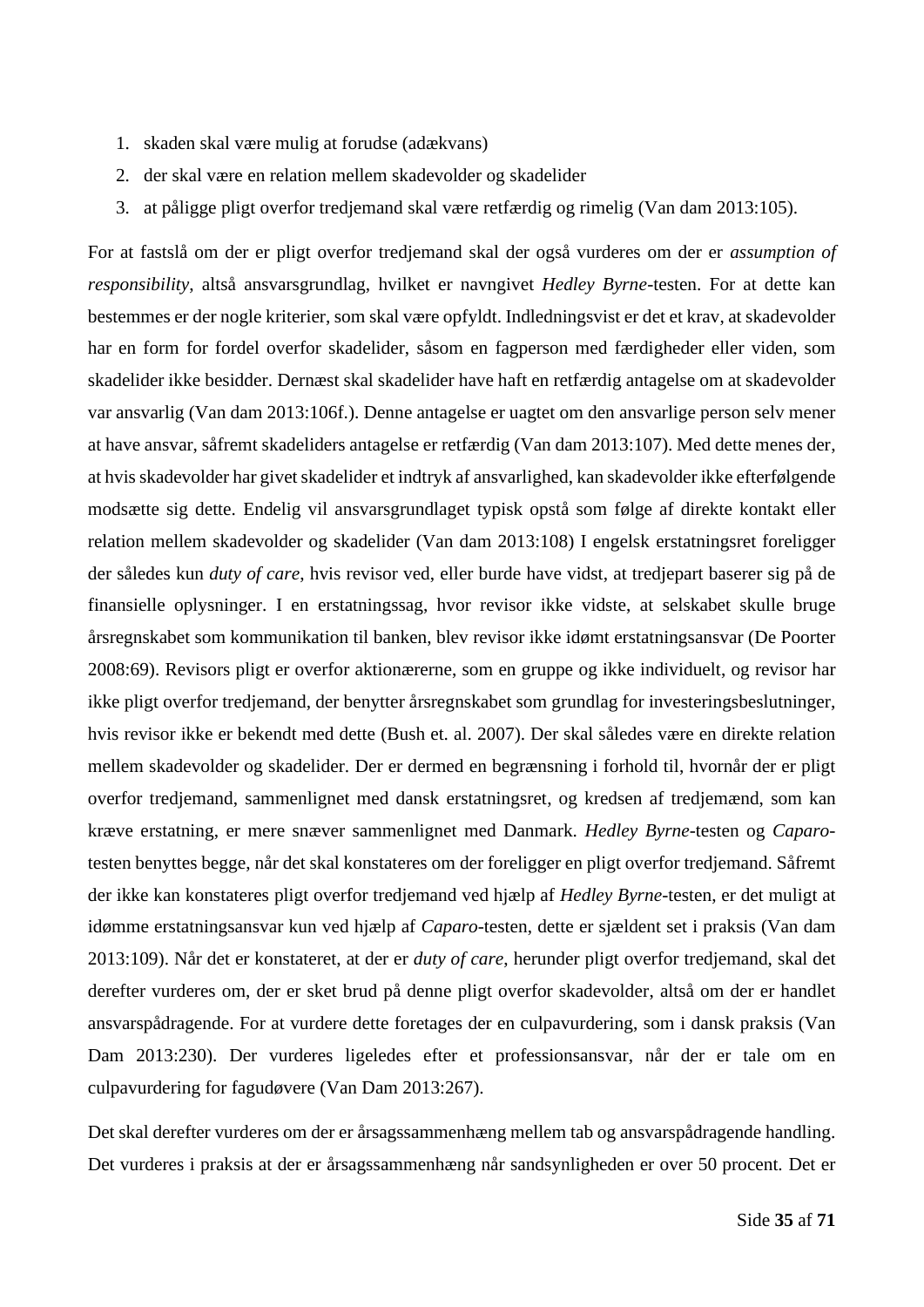således ikke nødvendigt direkte at påvise årsagssammenhængen, og bevisbyrden er derfor mere fordelagtig for skadelider end i dansk praksis (Van dam 2013:316). Endeligt skal der laves en tabsopgørelse, som gøres gældende af skadelider.

#### *Erstatning inden for kontrakt*

Erstatning inden for kontrakt er revisors erstatningsansvar overfor selskabet og aktionærer. I forbindelse med revisionen skal der underskrives et aftalebrev, som udarbejdes efter *ISA 210 – Aftale om revisionsopgavens vilkår*. Af dette fremgår målet og omfanget af revisionen, revisors ansvar, ledelsens ansvar, identifikation af den relevante begrebsramme for udarbejdelsen af regnskabet, forventet form og indhold af revisors erklæring og omtale af hvilke omstændigheder, som kan gøre, at erklæringen afviger fra den forventede form. Dette aftalebrev udgør den underliggende kontrakt, som er indgået mellem revisor og selskabet, herunder aktionærerne. Forsømmer revisor sine forpligtelser i forbindelse med revisionen, og stilles der et erstatningskrav fra aktionærerne, skal det dermed vurderes om revisor har brudt de kontraktuelle forpligtelser som nedskrevet i aftalebrevet, hvilket vil bero sig på en culpavurdering (ACCA).

## <span id="page-36-0"></span>*4.2.1.2 Revisors erstatningsansvar*

Revisor kan således ifalde erstatningsansvar overfor tredjemand og overfor selskaber, hvis revisor forsømmer sine forpligtelser, som beskrevet i ovenstående afsnit. Det fremgår yderligere af ovenstående afsnit, at det er en snæver kreds af tredjemænd som revisor er ansvarlig overfor, som følge af deres *duty of care-*princip*.* England har implementeret en aftalebaseret begrænsning af revisors erstatningsmæssige tab. Lovgivningen vedrørende initiativet er fremlagt i følgende afsnit.

#### *Liability limitation agreements*

I England er det muligt for revisorer at begrænse revisors ansvar ved at underskrive en aftale med selskabet, *Liability limitation agreements*, som er reguleret i den engelske selskabslovgivning *Companies Act* fra 2006. Som følge af Companies Act, § 534, nr. 1 er en *Liability limitation agreement* en aftale som fastsætter et maksimalt beløb, som revisor kan blive erstatningsansvarlig for overfor det reviderede selskab i tilfælde af revisors uagtsomme forsømmelse af pligter i forbindelse med revisionen.

Lovgivningen stiller nogle specifikke krav til aftalens udformning og gyldighed. Aftalen må ikke være gældende for mere end ét regnskabsår og det skal således fremgå af aftalen, hvilket regnskabsår den omfatter (*Companies Act 2006: S. 535, nr. 1).* Aftalen skal endvidere specificere, hvilke af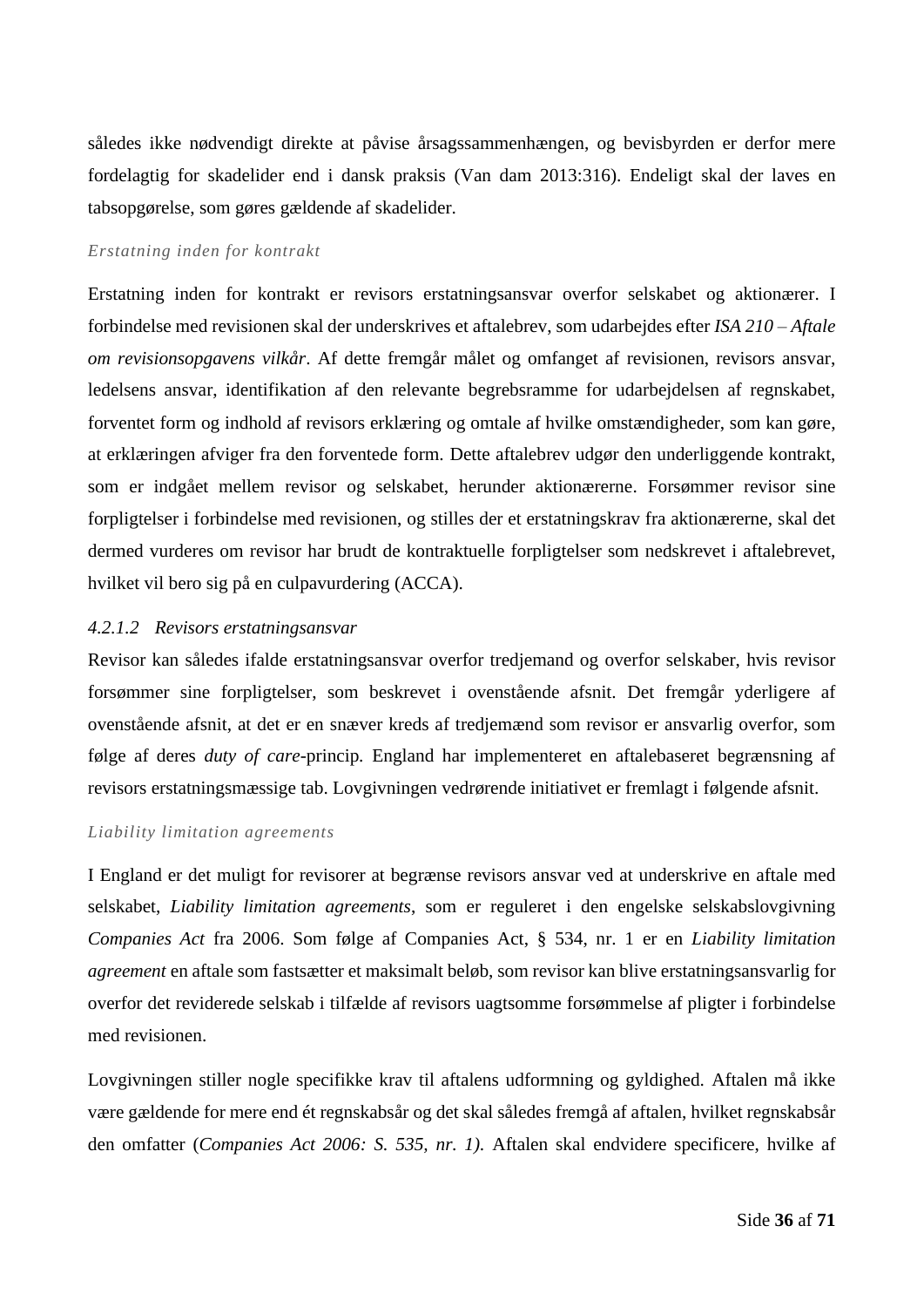revisors handlinger, som begrænsningen omfatter, samt hvad den beløbsmæssige begrænsning er, hvilket kan angives, som et bestemt beløb eller henvise til model der kan benyttes til senere udregninger (*Companies Act 2006: S. 536, nr. 4).* Det er muligt at lave denne aftale for alle revisioner, herunder både for børsnoterede og ikke børsnoterede virksomheder. Det er krævet, at aftalen underskrives af virksomhedens aktionærer (*Companies Act 2006: S. 536, nr. 1).* Aftales der en *Liability limitation agreement* med en børsnoteret virksomhed, stilles der krav til at den inden underskrift skal fremlægges på selskabets generalforsamling, således at aktionærerne kan godkende de aftalte principper for revisors ansvarsbegrænsning (*Companies Act 2006: S. 536, nr. 3).* Det er muligt for aktionærerne at tilbagetrække aftalen, såfremt det sker inden begyndelsen af det regnskabsår som aftalen vedrører (*Companies Act 2006: S. 536, nr. 5).* En *Liability limitation agreement* kan ikke begrænse revisors erstatningsansvar til mindre end, hvad der er rimeligt og retfærdigt (*Companies Act 2006: S. 537, nr. 1).* Hvis revisor, som følge af aftalen, har færre pligter eller handlinger end normalt gældende ved en revision, vil aftalen således ikke kunne ses som rimelig og retfærdig, og vil derfor ikke kunne være gældende i et potentielt erstatningssøgsmål. Spørgsmålet om hvorvidt aftalevilkårene er retfærdige og rimelige er op til domstolen at afgøre i en potentiel retssag. Såfremt aftalen er underskrevet af aktionærerne, og domstolen stadig vurderer, at den ikke er retfærdig og rimelig, vil begrænsningen blive justeret til et af domstolene fastsat rimeligt beløb (FRC 2008:5). Endeligt stilles der krav om, at det skal oplyses i selskabets årsrapport, at der er blevet indgået en *Liability limitation agreement,* enten i noterne eller i ledelsesberetningen (*Companies Act 2006: S. 538).* Såfremt revisor ved grov uagtsomhed eller forsæt forsømmer sine forpligtelser, vil den aftalebaserede begrænsning ikke være gældende (FRC 2008:2).

Den aftalebaserede begrænsning af revisors erstatningsansvar er en valgmulighed for revisor og selskaber og er ikke et krav. Ved lovændring blev der ligeledes igangsat en række initiativer for at forberede revisionskvalitet og dermed øge incitamentet for selskabet til at indgå disse aftaler, såsom strammere strafferetlige bestemmelser, for eksempel at revisor kunne holdes strafferetligt ansvarlig, hvis revisor forsætligt eller groft uagtsomt påtegner et regnskab uden forbehold, som indeholder væsentlige fejl. Derudover blev der indført krav om, at årsrapporten skal underskrives af en partner og i tilfælde af revisors afståelse af opgaven, stilles der krav til at revisor oplyser begrundelse for afståelse til den relevante myndighed (Bush et. al. 2007:14).

Den aftalebaserede begrænsning i England laves mellem selskabet og revisor og omfatter således ikke erstatning overfor tredjepart.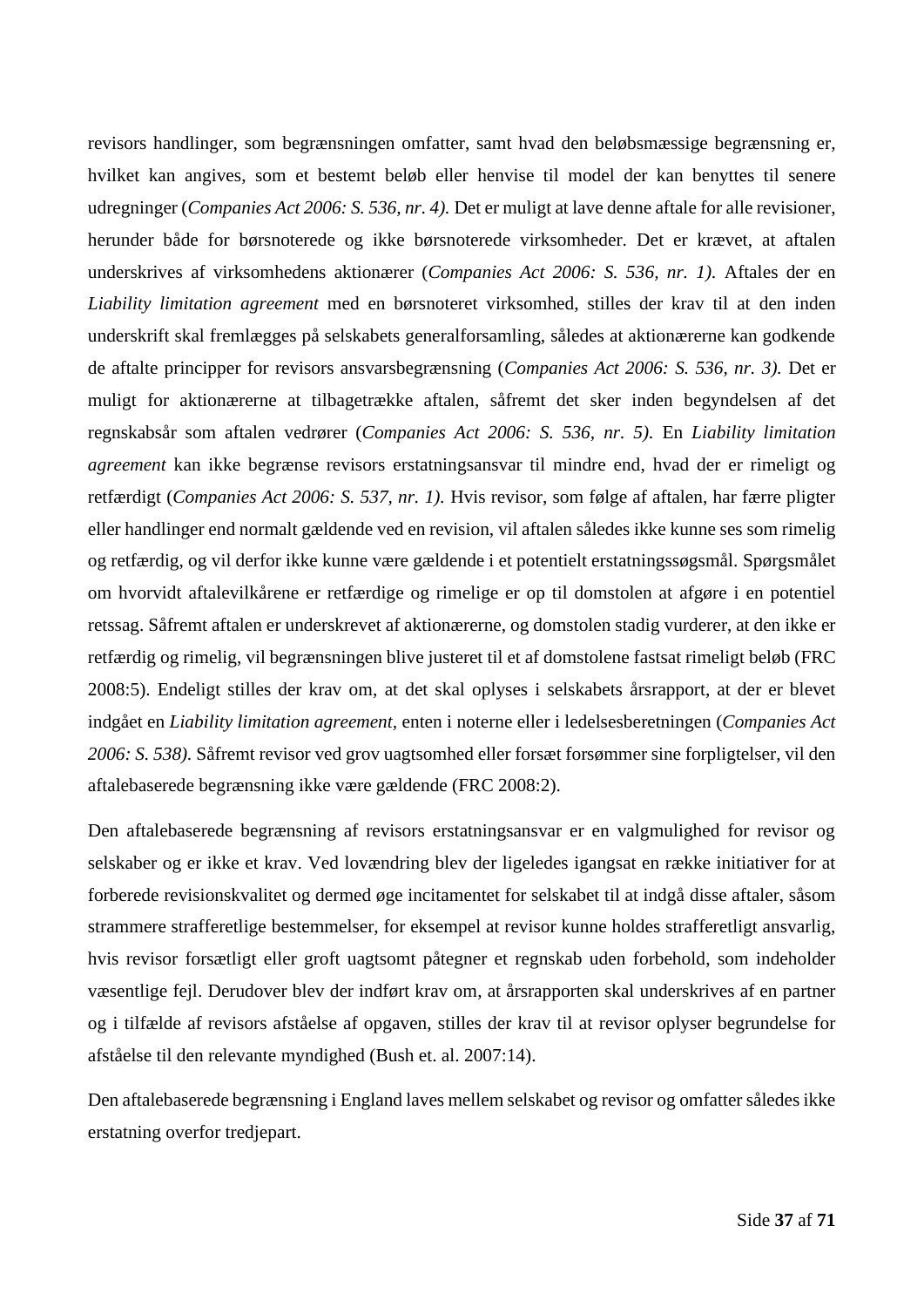## *4.2.1.3 Sammenfatning*

De erstatningsretlige betingelser er forskellige alt efter om der er tale om erstatning inden for eller uden for kontrakt. Ved erstatning uden for kontrakt, herunder erstatning overfor tredjemand, Er de engelske erstatningsretlige betingelser; forpligtelse overfor tredjemand (*duty of care*), ansvarsgrundlag (*assumption of responsibility),* ansvarspådragende handling (*Culpa*), årsagssammenhæng og skade/tab. Ved erstatning inden for kontrakt, herunder erstatning overfor selskabet, vil revisor blive erstatningsansvarlig såfremt der sker forsømmelse af de kontraktuelle forpligtelser som nedskrevet i aftalebrevet. Dette vil bero på en culpavurdering. Det er i engelsk erstatningsret muligt at lave en *Liability limitation agreement* med selskabet, som fastsætter, et maksimalt beløb for, hvor meget revisor vil kunne blive erstatningsansvarlig overfor selskabet. Der stilles krav til tre forhold; aftalen skal underskrives af selskabets aktionærer, maksimumbeløbet skal være *fair og reasonable,* og indgåelse af aftalen skal oplyses i selskabets årsrapport. Derudover er aftalen ugyldig ved grov uagtsomhed eller fortsæt. Engelsk erstatningsret vurderes grundlæggende sammenligneligt med dansk erstatningsret, i forhold til principperne om, at der skal statueres ansvarsgrundlag, culpa, årsagssammenhæng og tab. Forskellen mellem de to systemer vurderes at være i relation til hvem revisor er ansvarlig overfor. Som følge af *duty of care*-princippet, skal der være en direkte relation mellem skadevolder og skadelider og som følge af dette er kredsen af tredjemænd, som kan kræve erstatning, mere snæver sammenlignet med dansk erstatningsret. Ligeledes adskiller kravet til bevisbyrde for årsagssammenhæng sig fra dansk erstatningsret, hvor der i England i praksis stilles krav til minimum 50 procent sandsynlighed. Bevisbyrden vurderes til at være lettere i engelsk erstatningsret end i dansk erstatningsret, hvor der stilles krav til bevis for direkte årsagssammenhæng, som nævnt i afsnit *[3.3.4.](#page-28-0)*

## <span id="page-38-0"></span>4.2.2 Tyskland

## *4.2.2.1 Almindelige erstatningsretlige betingelser*

Tyskland har et civilretligt system, modsat det engelske, hvorfor tysk erstatningsret er reguleret ved lov primært efter *Bürgerliches Gesetzbuch* (BGB).

I tysk erstatningsret er der fem betingelser for, at der kan ifaldes et erstatningsansvar; et brud på normativ adfærd, ulovlig handling, fortsæt eller uagtsomhed, årsagssammenhæng og skade/tab (Van Dam 2013:79). Den første og anden betingelse er henholdsvis brud på normativ adfærd og ulovlig handling, herunder *tatbestandswidrigkeit* og *Rechtswidrigkeit.* Der konstateres at være ansvarsgrundlag, hvis en person uagtsomt eller med fortsæt har påført skade på en anden person,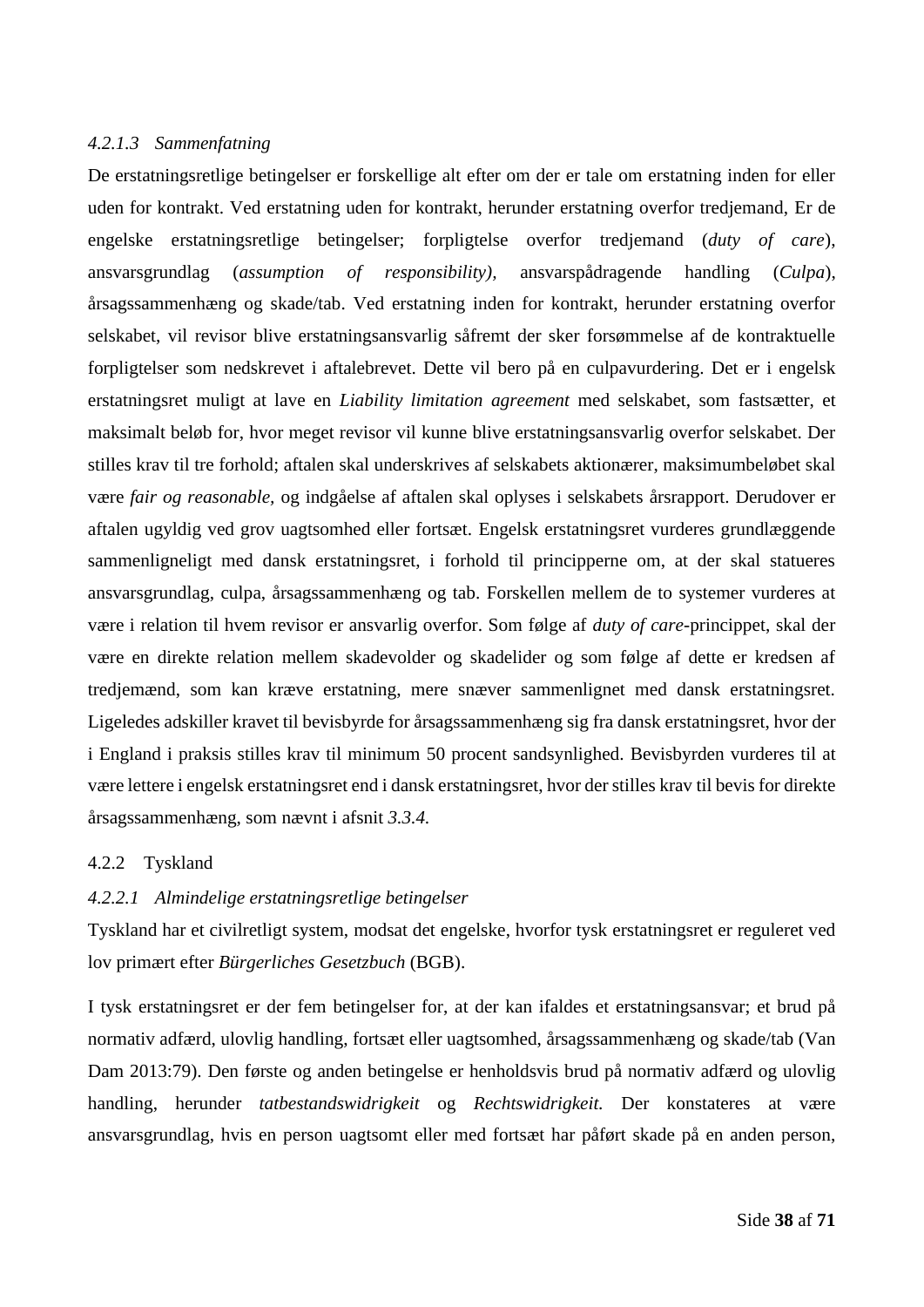såsom skade på personrettigheder, personskade, eller tab af ejendom, jf. BGB § 823 I. Ydermere konstateres der ansvarsgrundlag, hvis en person uagtsomt eller med fortsæt overtræder en lovmæssig regel, jf. BGB § 823 II. Derudover er der ansvarsgrundlag for enhver, som hævder eller formidler økonomiske oplysninger, som ikke er korrekte og som følge heraf resulterer i økonomisk tab, som personen ikke ville have haft, hvis de havde modtaget korrekte oplysninger, jf. BGB § 824. Denne bestemmelse er snæver, og omfatter kun selskabet, hvis økonomiske oplysninger er urigtige (Bussiani & Palmer 2009:466). Endeligt fremgår det af BGB § 826, at en person er erstatningsansvarlig såfremt personen med fortsæt har påført skade på en anden person i strid med *contra bonus mores,* hvilket betyder i strid med det, som betegnes som god moral i samfundet (Van Dam 2013:80). BGB § 826, omfatter også *dolus eventualis*, hermed handlinger som skadevolder burde havde vidst ville resultere i skade (Van Dam 2013:227). Således er det indledningsvist ikke muligt at statuere et erstatningsansvar, hvis der ikke er sket brud på normativ adfærd eller ulovlig handling (Van Dam 2013:79). Når det er konstateret, at der er sket et brud på normativ adfærd og en ulovlig handling, er den tredje betingelse spørgsmålet om baggrunden for handlingen (på tysk *Verschulden)*, herunder om der er handlet med fortsæt eller uagtsomt. Dette reguleres efter BGB § 276, som beskriver uagtsomhed som værende, når skadevolder ikke overholder det, som betegnes som fornuftig adfærd. Det er hermed en betingelse, at skadevolder har en viden om, at det er muligt, at skaden vil forekomme, samt at skadevolder accepterer risikoen for skaden. Såfremt dette kan konstateres at være til stede, kan det statueres, at der er handlet ansvarspådragende (Van Dam 2013:227f.). Herefter skal det konstateres om, der er årsagssammenhæng og adækvans. I tysk ret skelnes der mellem årsagssammenhæng i forhold til skaden og årsagssammenhæng i forhold til størrelsen af skaden. Bevisbyrden for kausalitet og årsagssammenhæng i forhold til om skaden skyldes den ansvarspådragende handling ligger hos skadelidte. Der stilles krav til bevis af direkte sammenhæng og at årsagssammenhæng kan konstateres med sikkerhed. Der stilles Imidlertid ikke krav til bevis for skadens størrelse, hvorfor er det tilstrækkeligt, at domstolen har det, som kan betegnes som fornuftig og rimelig grad af bevis for, at der er kausalitet i forhold til skadens størrelse (Van Dam 2013:312).

#### <span id="page-39-0"></span>*4.2.2.2 Revisors erstatningsansvar*

I ovenstående afsnit er generelle erstatningsbetingelser fremlagt. Såfremt revisor påtegner et misvisende regnskab som resulterer i økonomisk tab for selskabet, vil revisor blive dømt erstatningsansvarlig efter BGB § 824. Når der er tale om erstatning for et økonomisk tab hos tredjepart, f.eks. som følge af et misvisende regnskab, vil det kun være § 826 eller § 823 II også kunne være gældende. Det er dog i tysk erstatningsret yderst omdiskuteret, hvordan retten behandler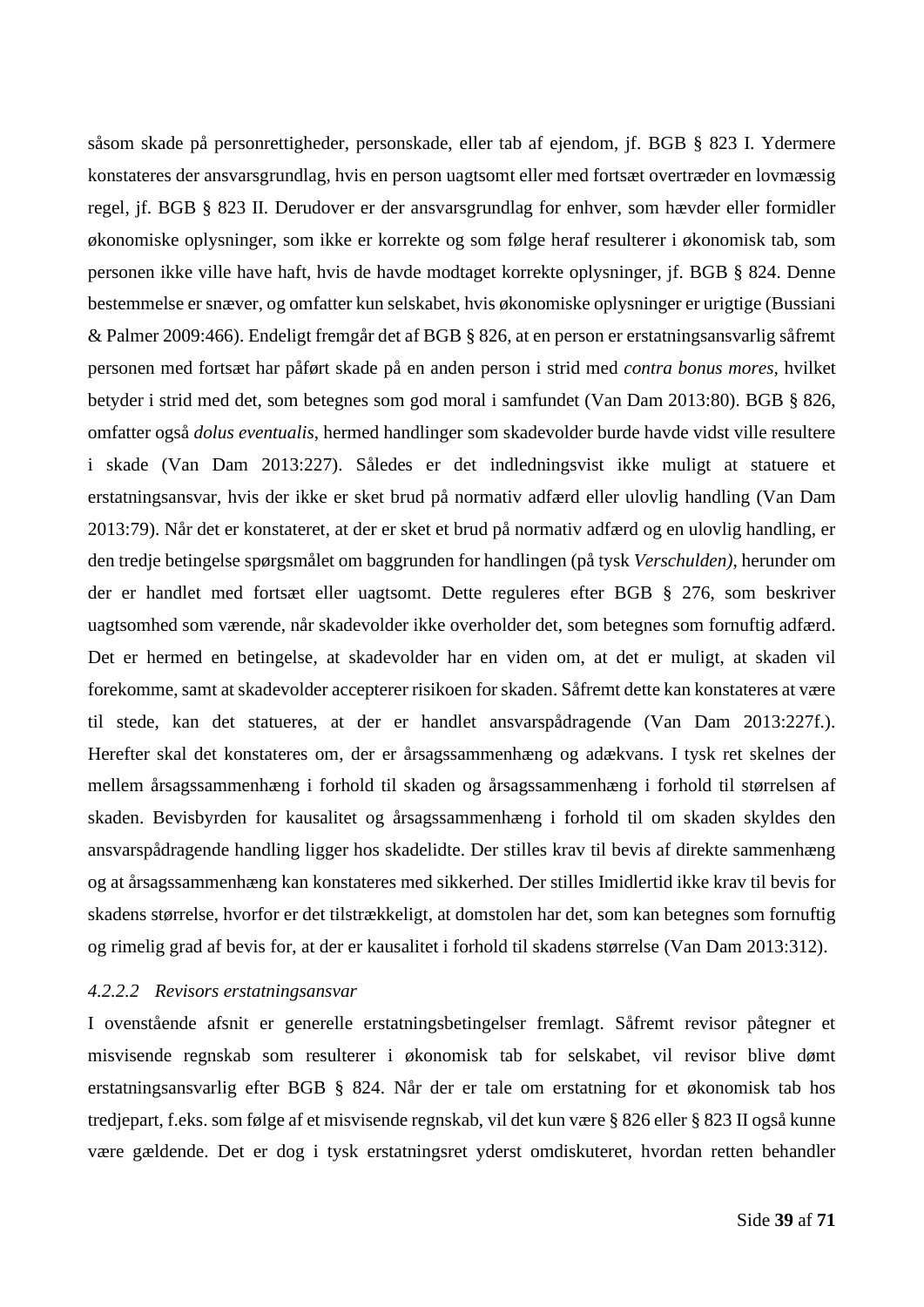økonomisk tab, eftersom de tyske erstatningsretlige bestemmelser principielt kun vedrører direkte skader, lovovertrædelse eller brud på *contra bonus mores.* Som følge af at § 826 omfatter brud på *contra bonus mores,* vil brud på kontrakt eller brud på revisors normer og pligter, være omfattet af denne bestemmelse (Van Dam 2013:211). Bestemmelsen vedrører udelukkende handlinger med fortsæt. Såfremt revisor har handlet groft uagtsomt, ville revisors handling dog stadig falde ind under ovenstående bestemmelse, som følge af *dolus eventualis*, altså hvis handlingen er så risikabel at revisor burde have vidst, at den ville resultere i et tab for skadelider (Van Dam 2013:83). På trods af *dolus eventualis,* er det dog i tysk ret diskuteret at bestemmelsen er utilstrækkelig, i forhold til erstatning for økonomisk tab for tredjemand (Van Dam 2013:211). Det er i tysk ret derfor vedtaget princippet om kontrakt med beskyttende virkning overfor tredjepart, hvilket gør det muligt for tredjepart at statuere et erstatningskrav ved økonomisk tab, som er opstået som følge af revisors forsømmelse af pligter (på tysk "*Vertrag mit Schutzwirkung für Dritter*"). Dette princip er også gældende, hvis revisor er bevidst om at årsrapporten, som revideres, benyttes af investorer, som vil basere deres beslutninger på den (Van Dam 2013:212).

I Tyskland er der både indført en fast beløbsmæssig begrænsning og muligheden for en aftalebestemt begrænsning. Begrænsningerne blev implementeret før EU-kommissionens henstilling og den faste beløbsmæssige begrænsning er efterfølgende blevet reguleret. Lovgivning vedrørende begge initiativer er fremlagt i følgende afsnit.

#### *Fast beløbsmæssig begrænsning*

Revisors erstatningsansvar i Tyskland reguleres efter den tyske selskabslovgivning, *Handelsgesetzbuch (HGB)* § 323:

1*) Der Abschlußprüfer, seine Gehilfen und die bei der Prüfung mitwirkenden gesetzlichen Vertreter einer Prüfungsgesellschaft sind zur gewissenhaften und unparteiischen Prüfung und zur Verschwiegenheit verpflichtet; gesetzliche Mitteilungspflichten bleiben unberührt. Sie dürfen nicht unbefugt Geschäfts- und Betriebsgeheimnisse verwerten, die sie bei ihrer Tätigkeit erfahren haben. Wer vorsätzlich oder fahrlässig seine Pflichten verletzt, ist der Kapitalgesellschaft und, wenn ein verbundenes Unternehmen geschädigt worden ist, auch diesem zum Ersatz des daraus entstehenden Schadens verpflichtet. Mehrere Personen haften als Gesamtschuldner*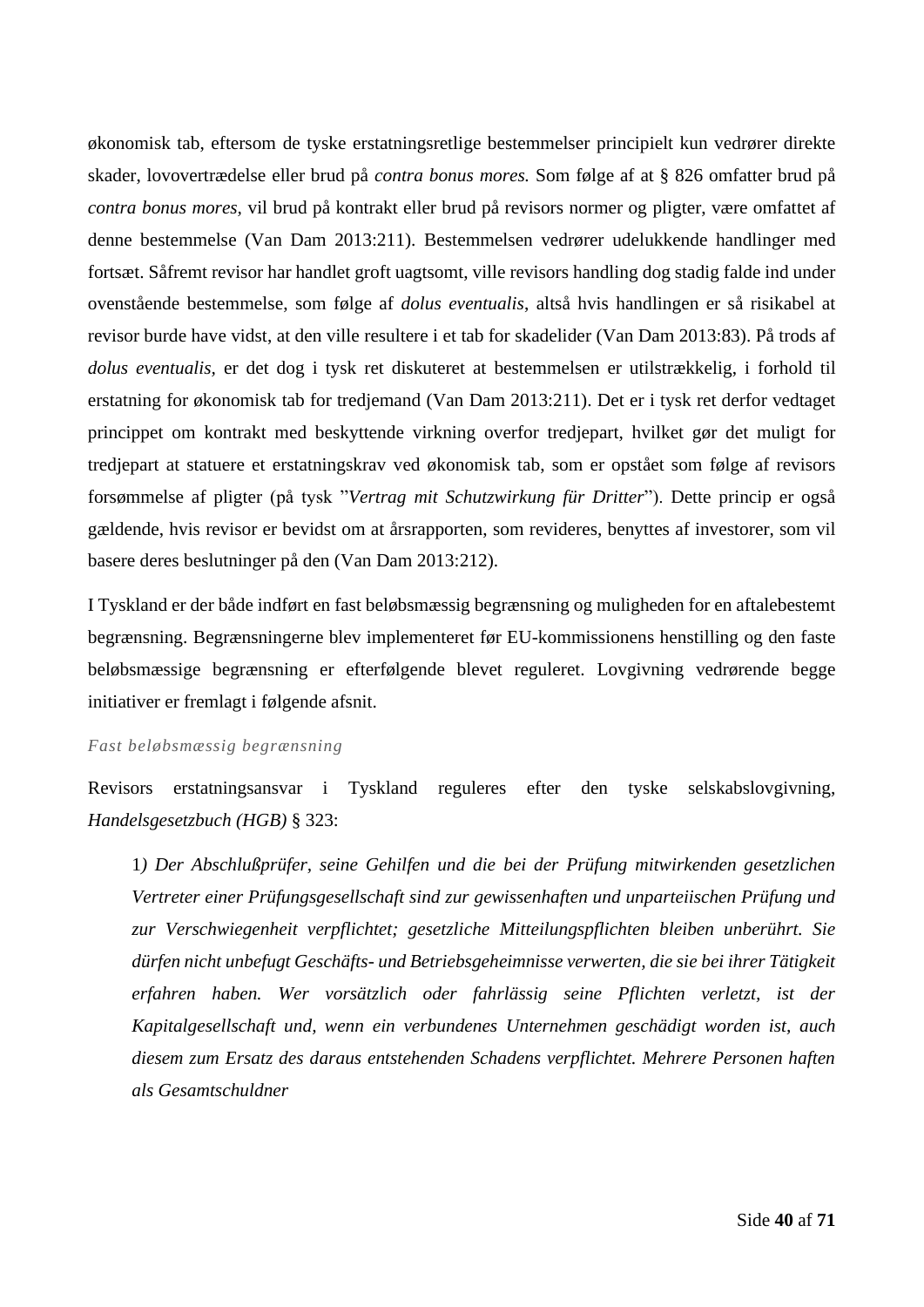Af HGB § 323, fremgår det at enhver revisor, som ved fortsæt eller uagtsomt misligholder sine pligter overfor selskabet, erstatningsansvarlig overfor selskabets tab, såfremt de tyske erstatningsretlige betingelser er opfyldt. Der er i den tyske selskabslovgivning ligeledes implementeret en række begrænsninger for, hvor meget revisor kan risikere at skulle erstatte overfor selskabet og en eventuel tredjepart, i forbindelse med den lovpligtige revision. For selskaber med interesse for offentligheden, kan revisor blive erstatningsansvarlig for et tab op til 16 millioner euro, jf. HGB, § 323, nr. 2, pkt. 1. For kreditinstitutter og forsikringsselskaber, kan revisor blive erstatningsansvarlig for et tab op til 4 millioner euro, jf. HGB, § 323, nr. 2, pkt. 2. For selskaber som hverken er kreditinstitutter eller børsnoterede, kan revisor blive erstatningsansvarlig for et tab op til 1,5 millioner euro, jf. HGB, § 323, nr. 2, pkt. 3. Disse begrænsninger gælder kun hvis revisor har handlet uagtsomt. Såfremt revisor har handlet groft uagtsom overfor børsnoterede selskaber nævnt i HGB, § 323, nr. 2, pkt. 1., foreligger der ingen begrænsning for tabet. Hvis revisor har handlet groft uagtsomt overfor kreditinstitutter og forsikringsselskaber, er begrænsningen fastsat op til 32 millioner euro. Endeligt hvis revisor har handlet groft uagtsom overfor selskaber, som ikke er omfattet de to andre bestemmelser, er begrænsningen op til 12 millioner euro, jf. HGB, § 323.

Ydermere stilles der i Tyskland krav til at revisorer har en personlig ansvarsforsikring, der som minimum dækker det beløb som revisor maksimalt er erstatningsansvarlig for ved simpel uagtsomhed (16 millioner euro), som følge af den tyske revisorlov, *Wirtschaftsprüferordnung (WPO)*, § 54, nr. 1.

De beskrevne maksimumsbeløb for erstatning er blevet implementeret pr. 1. juli 2021, efter en lovændring. Førhen var der ved lov bestemt en begrænsning for børsnoterede selskaber på 4 millioner euro og 1 millioner euro for ikke børsnoterede selskaber. Denne begrænsning var også gældende ved grov uagtsomhed. Der er således ved lovændringen implementeret en mindre omfattende begrænsning af revisorsansvar end forhen (Oehm & Lutz 2021). Det er ikke muligt at begrænse sig yderligere end den fastsatte grænse, som følger af HGB § 323.

#### *Aftalebestemt begrænsning*

Det er ligeledes muligt at aftale en begrænsning af tab som følge af brud på kontrakt, når der ikke er tale om den lovpligtige revision. Dette følger af WPO §54a:

*1) Der Anspruch der Auftraggeber aus den zwischen ihnen und den Berufsangehörigen bestehenden Vertragsverhältnissen auf Ersatz eines fahrlässig verursachten Schadens kann beschränkt werden*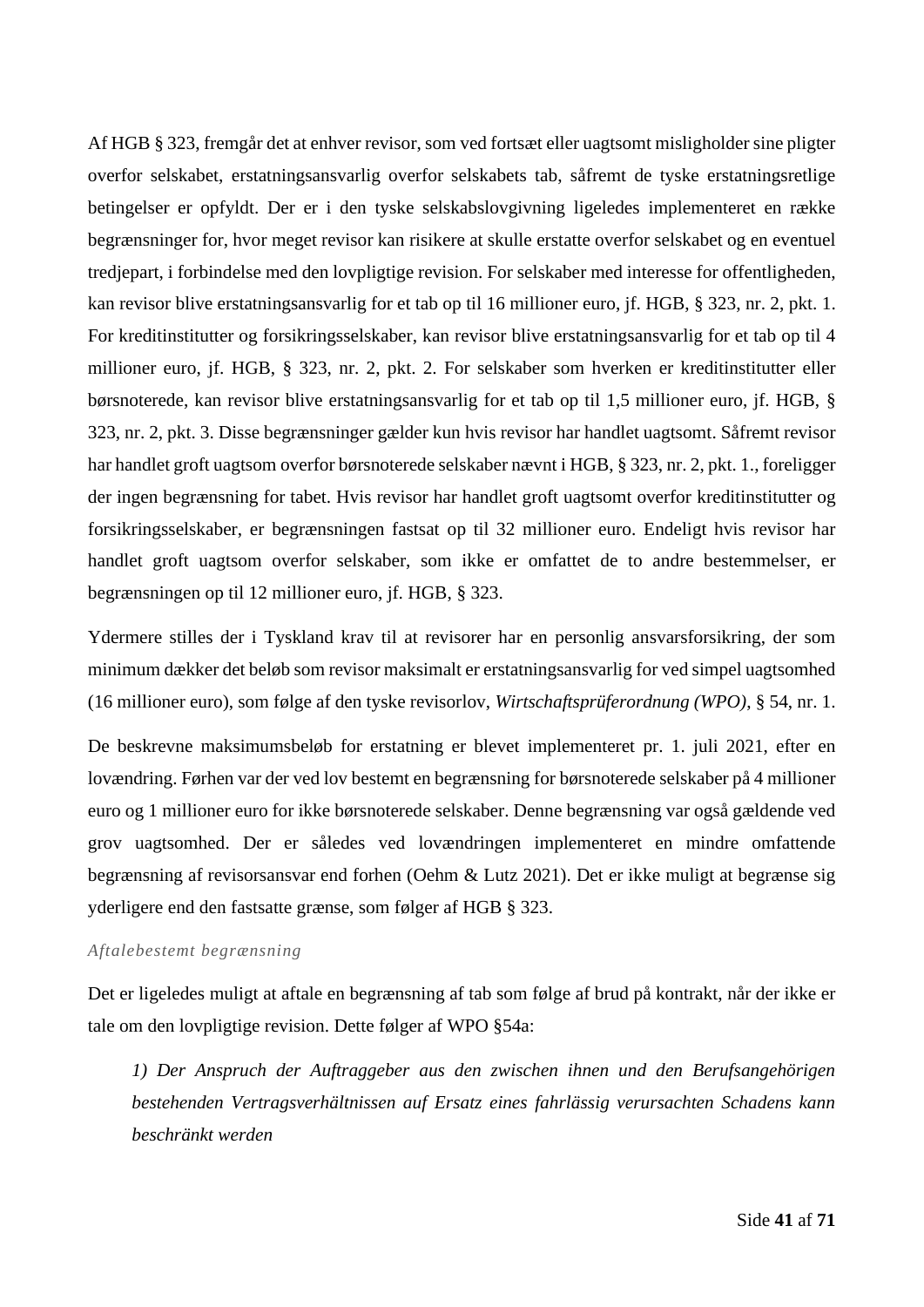*1. durch schriftliche Vereinbarung im Einzelfall bis zur Mindesthöhe der Deckungssumme nach § 54 Absatz 4 Satz 1 oder*

*2. durch vorformulierte Vertragsbedingungen auf den vierfachen Betrag der Mindesthöhe der Deckungssumme nach § 54 Absatz 4 Satz 1, wenn insoweit Versicherungsschutz besteht.*

Ifølge WPO §54a, kan revisor begrænse sit erstatningsansvar enten via en skriftlig aftale med selskabet eller via de generelle forretningsbetingelser for revisionen. Ved en aftale er det muligt at begrænse erstatningsansvaret ved aftale op til 16 millioner kr., jf. WPO §54a. Såfremt begrænsning er en del af de generelle forretningsbetingelser for revisionen, stilles der krav til at begrænsningen maksimalt må udgøre 4 gange minimumsbeløbet for forsikring, jf. WPO §54a, nr. 1, pkt. 2.

### *4.2.2.3 Sammenfatning*

Tysk erstatningsret er reguleret ved lov primært efter *Bürgerliches Gesetzbuch* (BGB). De tyske erstatningsretlige betingelser kræver; et brud på normativ adfærd, ulovlig handling, fortsæt eller uagtsomhed, årsagssammenhæng og skade/tab. Der konstateres at være ansvarsgrundlag hvis en person uagtsomt eller med fortsæt har påført skade på en anden person eller hvis en person uagtsomt eller med fortsæt overtræder en lovmæssig regel. Endeligt er der ansvarsgrundlag for enhver som hævder eller formidler økonomiske oplysninger, som ikke er korrekte og som følge heraf resulterer i økonomisk tab. Såfremt revisor påtegner et misvisende regnskab som resulterer i økonomisk tab for selskabet, vil revisor blive idømt erstatningsansvar. I forhold til erstatning overfor tredjemand har Tyskland implementeret princippet om kontrakt med beskyttende virkning overfor tredjepart, hvilket gør det muligt for tredjepart at statuere et erstatningskrav ved økonomisk tab, som er opstået som følge af revisors forsømmelse af pligter. I Tyskland er revisors erstatningsansvar begrænset for den lovpligtige revision, med en fast beløbsmæssig begrænsning på 16 millioner euro for selskaber med interesse for offentligheden, såfremt revisor har handlet uagtsomt. Såfremt revisor har handlet groft uagtsomt, er erstatningsansvaret ubegrænset for børsnoterede virksomheder og 32 millioner euro for finansielle virksomheder. For andre opgaver end den lovpligtige revision, kan revisor begrænse sit erstatningsansvar gennem en skriftlig aftale eller de generelle forretningsbetingelser for revisionen. Ydermere er det et lovkrav at revisor har en forsikringsdækning på minimum 16 millioner euro, hvilket er det maksimale som revisor kan blive erstatningsansvarlig for ved simpel uagtsomhed. Tysk erstatningsret vurderes ligeledes grundlæggende sammenlignelig med dansk erstatningsret, i forhold til principperne om, hvorvidt ansvarsgrundlag, culpa, årsagssammenhæng og tab. I lighed med Danmark stilles der i Tyskland krav til direkte bevis for årsagssammenhæng.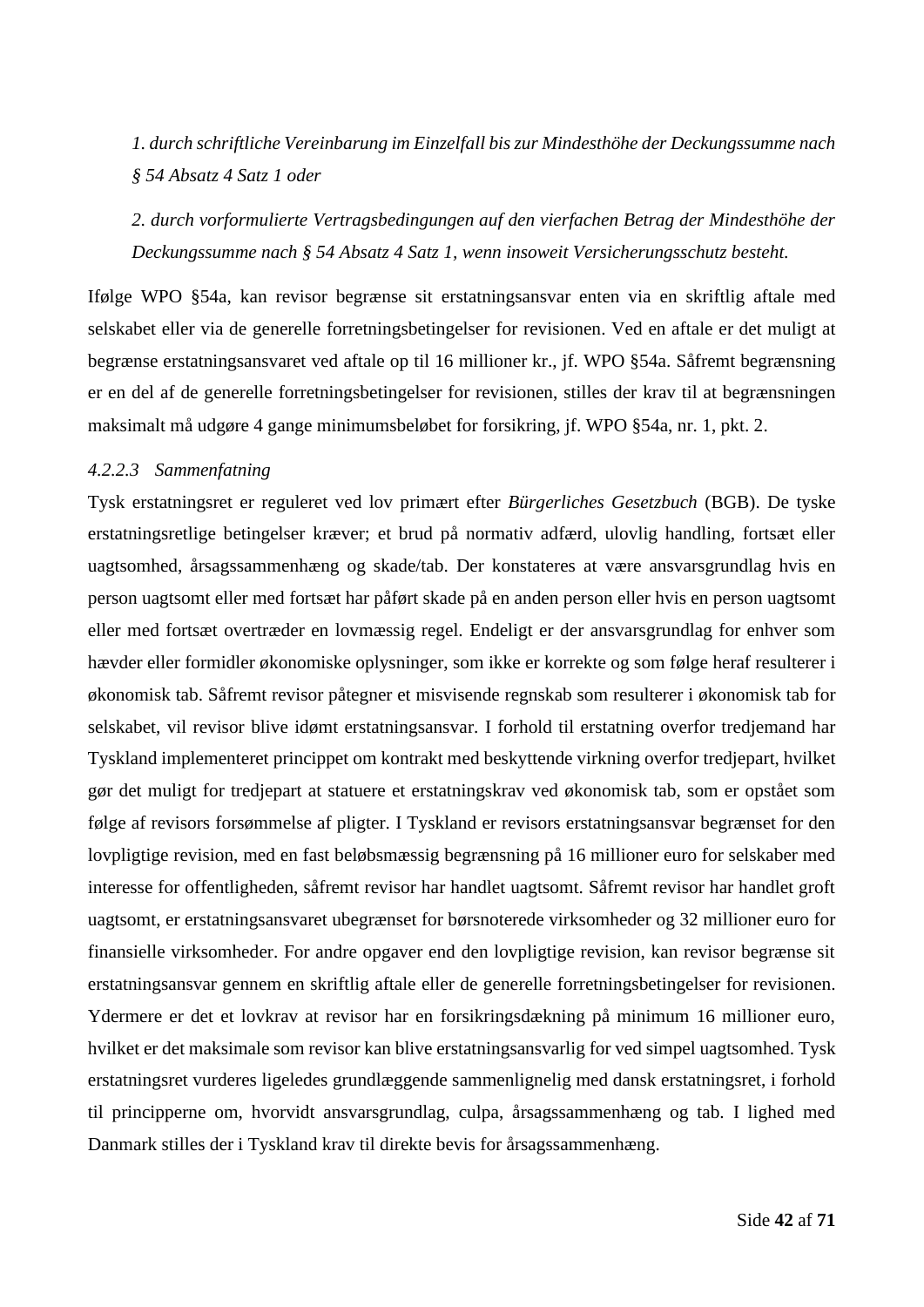## 4.2.3 Sverige

### *4.2.3.1 Almindelige erstatningsretlige betingelser*

Svensk erstatningsret er reguleret efter lovgivning om *Skadeståndslag (1972:207), (SkL).* Det fremgår af SkL Kap 2, § 1, at enhver som ved fortsæt eller uagtsomt forsager person- eller tingsskade skal erstatte tabet. Når det ved domstolen skal vurderes, hvorvidt der er et erstatningsansvar for skadevolder, skal det vurderes om, der er culpa, herunder om handlingen er uagtsom eller med fortsæt, årsagssammenhæng og adækvans, som det forholder sig i dansk erstatningsret (SOU 2008:79:98). Bevisbyrden for årsagssammenhæng ligger hos skadelider, som skal kunne bevise at den culpøse handling eller undladelse af handling var en nødvendighed for at skaden indtraf. Kravet til direkte årsagssammenhæng stilles uanset om der er tale om en forsætlig eller uagtsom culpøs handling (SOU 2016:34:66). Såfremt en person vurderes at have erstatningsansvar for et tab, kan tabet blive justeret. I forhold til tabsopgørelsen fremgår at af ABL §, kap. 29, § 5, at skade kan justeres efter, hvad som er rimeligt med hensyn til handlingens art, skadens størrelse og andre omstændigheder ved handlingsforløbet. Betalingspligten for tabet kan således blive justeret, såfremt der er omstændigheder i skadevolders økonomiske forhold som gør erstatningskravet urimeligt, og i sidste ende vil resultere i konkurs (SOU 2008:79:102f.). Dette stemmer overens med de danske erstatningsretlige regler.

#### <span id="page-43-0"></span>*4.2.3.2 Revisors erstatningsansvar*

Udover de generelle erstatningsretlige betingelser er revisors erstatningsansvar reguleret via *aktiebolagslag (2005:551), (ABL)* i kapitel 29 (på svensk *Skadestånd*). Som følge af ABL § 1, er en stifter af en virksomhed, bestyrelsen eller direktøren erstatningsansvarlig for tab, som følge af at han eller hun forsætligt eller uagtsomt skader selskabet eller tredjemand. Dette er ligeledes gældende for revisor, jf. ABL §2., hvorfor i svensk retspraksis er revisor underlagt samme erstatningsregler som ledelsen i den reviderede virksomhed. Revisors ansvar er reguleret i ABL kapitel 9, som beskriver at revisionen skal udføres med faglig skepsis og være så grundig og omfattende som god revisionspraksis kræver. Revisors brud på dette, vil således være culpøs adfærd, hvilket stemmer overens med retspraksis i dansk ret. For at revisor er erstatningsansvarlig overfor virksomheden skal følgende være opfyldt:

- I. Der skal være sket en skade
- II. revisoren har forårsaget skaden under udførelsen af sine opgaver
- III. revisoren har handlet forsætligt eller ved uagtsomhed, og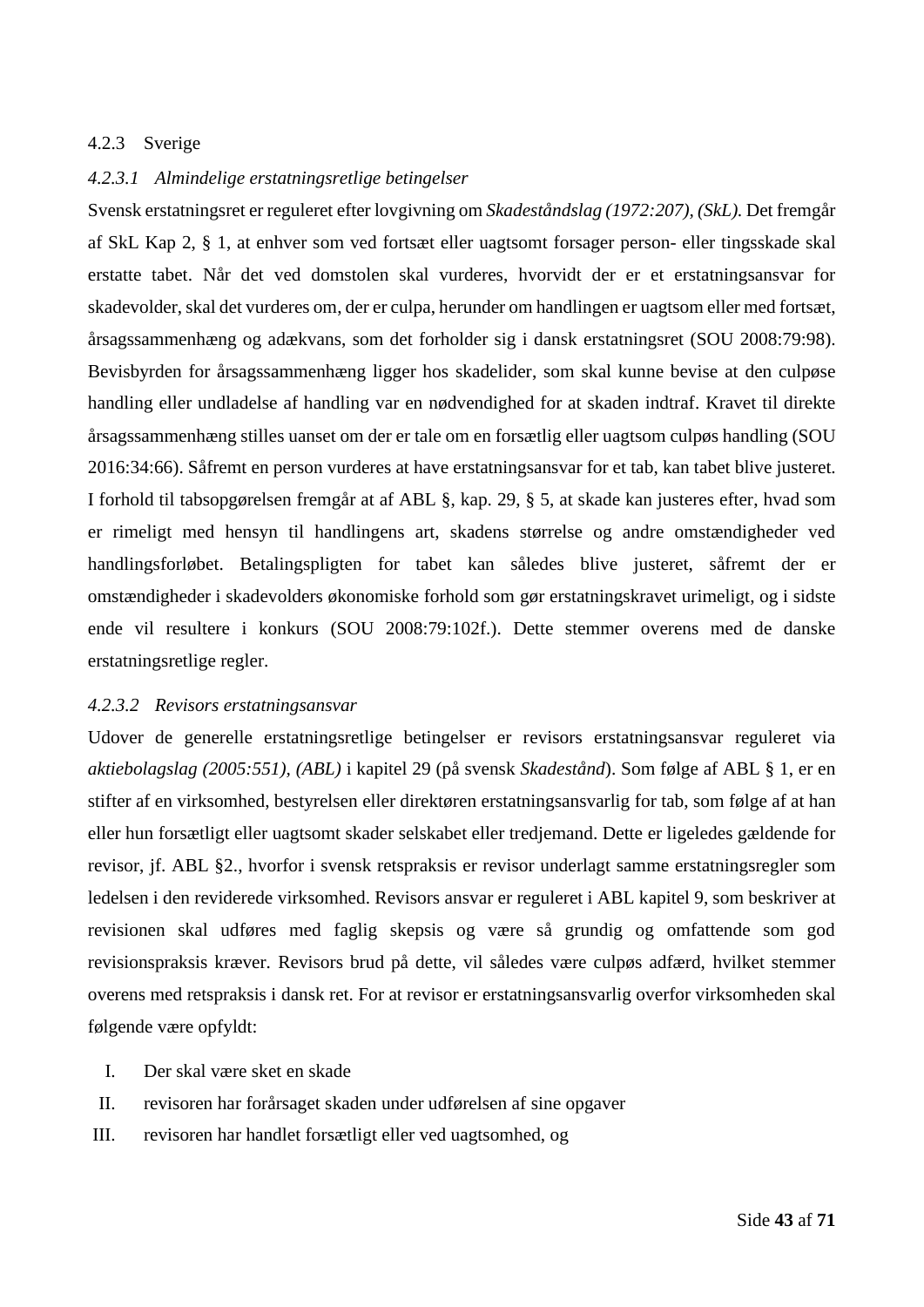IV. der er tilstrækkelig årsagssammenhæng mellem handlingen og skaden (SOU 2016:34:75)

Loven definerer økonomisk tab (på svensk *ren förmögenhetsskada*) som værende, når der sker økonomisk skade uden, at det er person- eller tingsskade, jf. SkL kap. 1, § 2. Som følge af SkL Kap. 2 § 2, kan skadelider få erstattet sit økonomiske tab såfremt, at det er forsaget af retsbrud. Det ses dog i retspraksis, at det ikke er en nødvendighed, at der er sket kriminalitet for at man kan få erstatning for sit økonomiske tab, men at det beror sig på en culpavurdering (SOU 2016:34:63). Det er i svensk erstatningsret ikke tydeligt om det er selskabet eller tredjemand, som rejser et erstatningskrav. For at en tredjepart skal være berettiget til et erstatningskrav, stilles der krav til at tredjepart begrunder sin mistillid til årsrapporten (ibid.).

Den svenske regering har endnu ikke valgt at implementere en begrænsning af revisors erstatningsansvar. En begrænsning er dog omdiskuteret, som følge af at Sverige i 2013 oplevede den største nationale erstatningssag mod revisorer hidtil, hvor PwC blev idømt erstatningsansvar for 890 millioner svenske kroner til IT-virksomheden Prosolvias konkursbo (Agerman 2013). Som følge af risikoen for store erstatningskrav og kommissionens anbefalinger om begrænsning af erstatningsansvaret, har regeringen udarbejdet to offentlige udredninger (SOU) om reglerne for revisors erstatningsansvar, hvoraf den seneste i 2016. Udredningens undersøgelser og konklusioner er fremlagt i nedenstående afsnit.

## *SOU 2016:34 - Revisorns skadeståndsansvar*

Udredningen søgte at afdække om de begrundelser og problematikker, som EU-kommissionen anfører i deres henstillinger, har substans i det svenske revisionsmarked. Udregningen blev også lavet, da der i det svenske revisionsmarked ses en høj koncentration, i og med at markedet primært er besat af Big 4-firmaer.

Først og fremmest skulle det undersøges om den høje erstatningsrisiko der relaterer sig til hvervet som revisor, påvirker mulighederne for at små og mellemstore revisionsfirmaer kan påtage sig revisionen af børsnoterede og finansielle virksomheder. I udredningen argumenteres der for, at det faktum at det kræver stor kapacitet, kompetencer og ressource at revidere børsnoterede og finansielle virksomheder, har lige så stor indvirken på hvorfor at markedet er domineret af Big 4, som erstatningsrisikoen. På baggrund af dette konkluderes det, at det empiriske grundlag for, at det er erstatningsrisikoen, som afholder andre end Big 4-firmaer fra at revidere virksomheder at interesse fra offentligheden, er svag (SOU 2016:34:113). Udredningen finder det dog sandsynligt at risikoen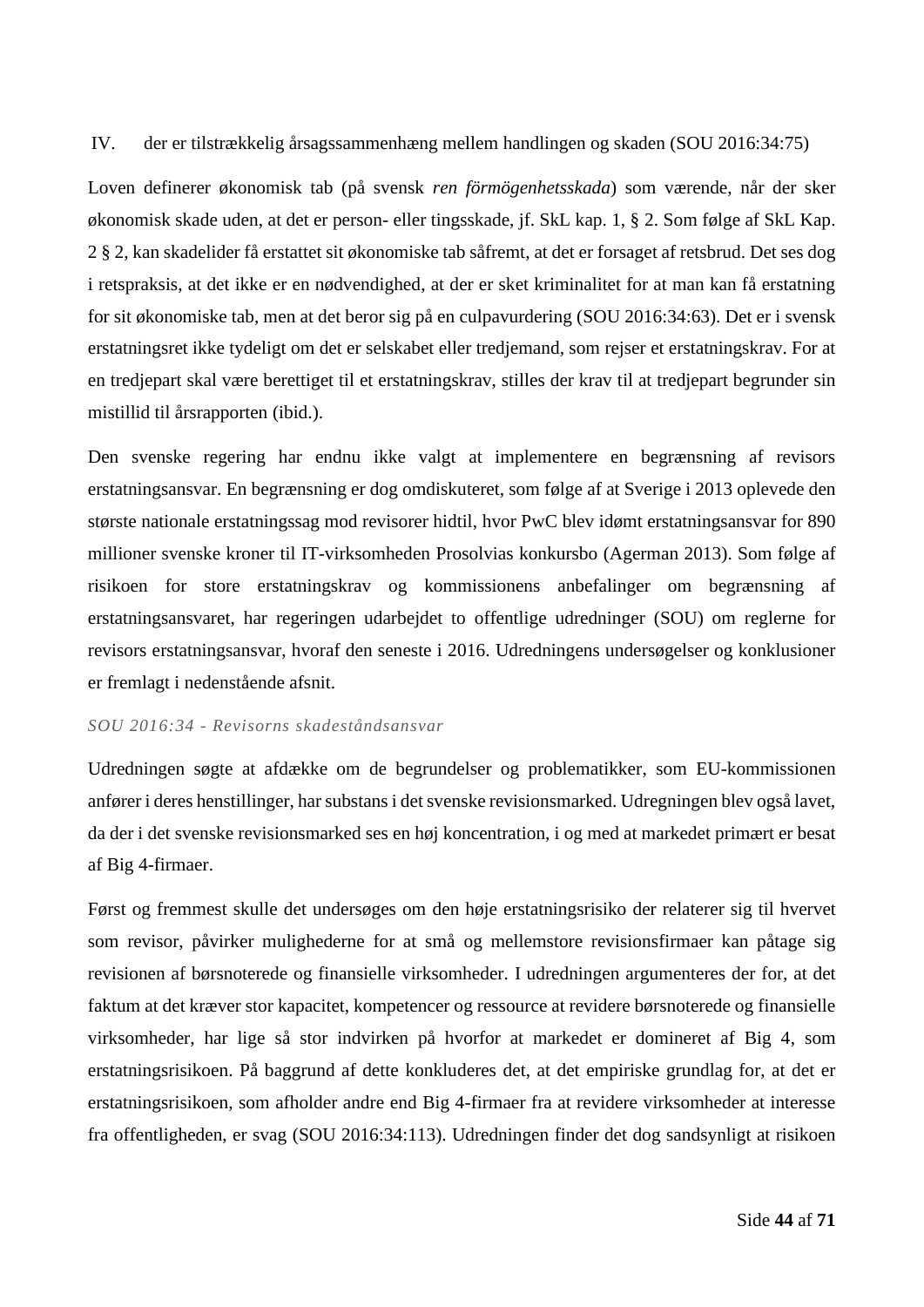for store erstatningskrav har haft en betydning for den markedskoncentration som ses i dag, samt fastholdelse af denne. Udredningen konkluderer også, at det med stor sandsynlighed ville have skadelige konsekvenser i samfundet, såfremt et stort revisionsfirma går konkurs. Der argumenteres for, at det ville være samfundsskadeligt i forhold til selskabernes mulighed for valgfrihed af revisorer. Det vurderes også at omfanget af potentielle skadelidte i sådanne erstatningssager vil være omfattende. Dog konkluderes det, at evidensen for at der er en reel risiko for at et stort revisornetværk går konkurs er lav. Udredningen argumenterer for at det endnu ikke set i praksis siden revisionsfirmaet Artur Andersen gik konkurs i 2002, hvilket de vurderer ikke var som følge at et erstatningskrav, men andre faktorer (SOU 2016:34: 113).

Udredningen undersøger endvidere om det er nødvendigt at klargøre ansvarsfordelingen mellem revisor og virksomhedens ledelse, som følge af problematikken i, at det i praksis sker, at revisor bliver erstatningsansvarlig for ledelsen fejl. Det vurderes i udredningen at ansvarsfordelingen mellem virksomhedens ledelse og revisor er relativt klar i henhold til den svenske selskabslov (ABL). Udredningen fremhæver dog problematikken ved solidarisk hæftelse i forhold til det faktum at revisorerne har en lovpligtig forpligtelse til at tegne ansvarsforsikring, hvilket giver en bestemt garanteret betalingsevne, hvorfor det ses i praksis at revisor bliver ansvarlig for ledelsens fejl (SOU 2016:34: 115). Der argumenteres for, at problematikken ikke ligger i, at revisor er en fortrukken part i erstatningssager, eftersom revisor efterfølgende kan søge regres hos involverede parter, herunder ofte direktør eller bestyrelsen. Problematikken ligger nærmere i, at det ofte ses i praksis, at ledelsen ikke har betalingsevne, hvorfor revisor må bære tabet alene (SOU 2016:34: 116).

Udredningen finder det ikke nødvendigt at foretage radikale lovændringer i forhold til revisors erstatningsansvar. Dog konkluderer udredningen på baggrund af ovenstående, at der burde være en interesse i at modvirke tendensen til, at der ofte sker ansvarsskifte fra ledelsen til revisor, samt at reducere risikoen for samfundsskadelige konsekvenser ved et katastrofalt erstatningskrav (SOU 2016:34: 117).

I relation til problematikken vedrørende ansvarsfordelingen, foreslås det, at der til ABL, kap 29. §5 tilføjes, at skaden kan justeres efter ansvarsfordelingen mellem virksomhedens organer. Formålet med dette er at sikre, at ansvarsfordelingen tages i betragtning, når der skal foretages en justering af tabet. Det foreslås ydermere at der stilles krav til, at ledelsen skal oplyse i rapporter om god selskabsledelse, hvorvidt der er tegnet ansvarsforsikring, da det anses som vigtig information for aktionærer og kreditorer og har til formål at mindske problematikken i at revisor bliver ansvarlig for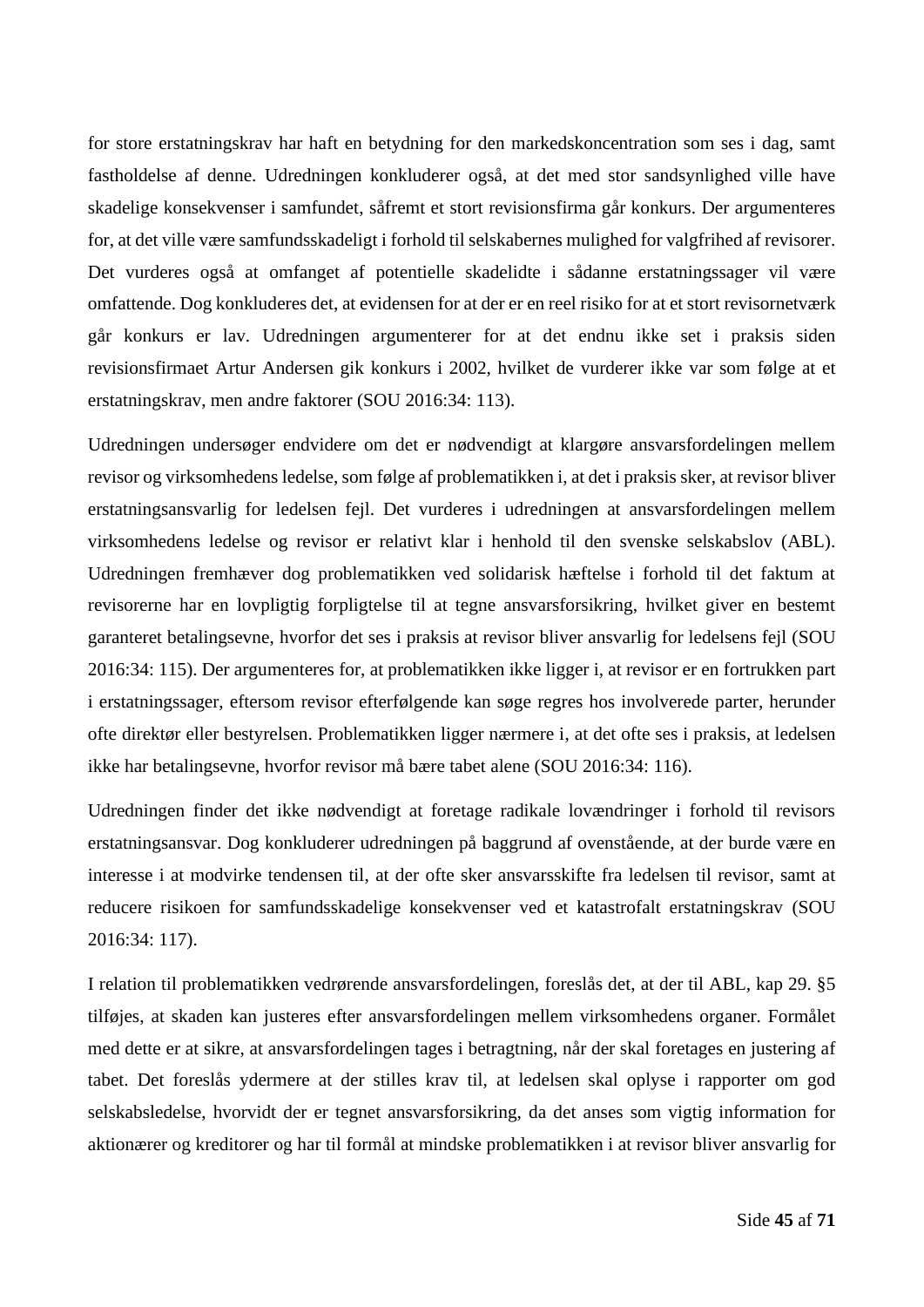ledelsens fejl, eftersom de er en attraktiv modpart i erstatningssager som følge af deres ansvarsforsikring (SOU 2016:34: 121).

Der fremsættes også forslag til, hvordan man kan reducere risikoen for samfundsskadelige erstatningskrav. Udredningens forslag er, at det skal være muligt af indgå en aftalebestemt begrænsning mellem revisor og virksomheden, som der er implementeret i England, som beskrevet i afsnit *[4.2.1.2](#page-36-0)*. Begrænsning skal ikke omfatte skader forårsaget af grov uagtsomhed eller fortsæt. Det er op til de enkelte parter at udforme aftalen, men der skal stilles krav til, at aftalevilkår er rimelige og retfærdige, og aftalen skal godkendes af den ordinære generalforsamling. Såfremt dette ikke er opfyldt, skal aftalen erklæres ugyldig ved domstolen. Modsat initiativet i England, vurderes det i udredningen at være mere hensigtsmæssigt, at aftalen skal være gældende for hele perioden hvor revisor er valgt, eftersom der typisk ikke er ændringer i aftalevilkår eller opgaves udformning (SOU 2016:34: 134f.). Det er således en del af forslaget, at aftalen skal gælde overfor virksomhedens eventuelle konkursbo (SOU 2016:34: 136). Bestemmelsen skal indføres i ABL, kapitel 29 (SOU 2016:34: 11.). Udredningen vurderer, at ovenstående tiltag vil give revisorer og revisorfirmaer mere forudsigelighed i forhold til fremtidige erstatningskrav, hvilket i sidste ende ville kunne påvirke ansvarsforsikringspræmien positivt (SOU 2016:34: 140).

Udredningens anbefalinger er ikke blevet implementeret i Sverige, som følge af at man ikke mente at der var tilstrækkelig empirisk grundlag for at foretage en ændring af erstatningsretten. Den svenske Finansinspektion vurderede på baggrund af udredningens konklusioner, at manglende evidens for at en ændring kunne forbedre konkurrencevilkår på det svenske, giver anledning til at der ikke indføres en begrænsning (Finansinspektionen 2016).

### *4.2.3.3 Sammenfatning*

Svensk erstatningsret vurderes sammenligneligt med de danske erstatningsretlige betingelser, hvor de fire erstatningsretlige betingelser skal være til stede for, at der kan statueres et erstatningsansvar. Ligesom det danske system stilles der krav til direkte bevisbyrde for årsagssammenhæng mellem tab og handling, som følge af proportionalitetsprincippet. Ifølge svensk erstatningsret vil revisors brud på god revisorskik, i forbindelse med deres arbejde, være culpøs adfærd. Revisor er dermed ansvarlig for det tab som opstår, som resultat af en forsætlig eller uagtsom culpøs handling, der skader selskabet eller tredjemand. Det er i svensk erstatningsret ikke af betydning om det er selskabet eller tredjemand, som rejser et erstatningskrav, hvilket er sammenligneligt med det danske erstatningsretlige system, som nævnt i afsnit *[3.3.4.](#page-28-0)* Den svenske regering har i 2016 lavet en offentlig udredning, som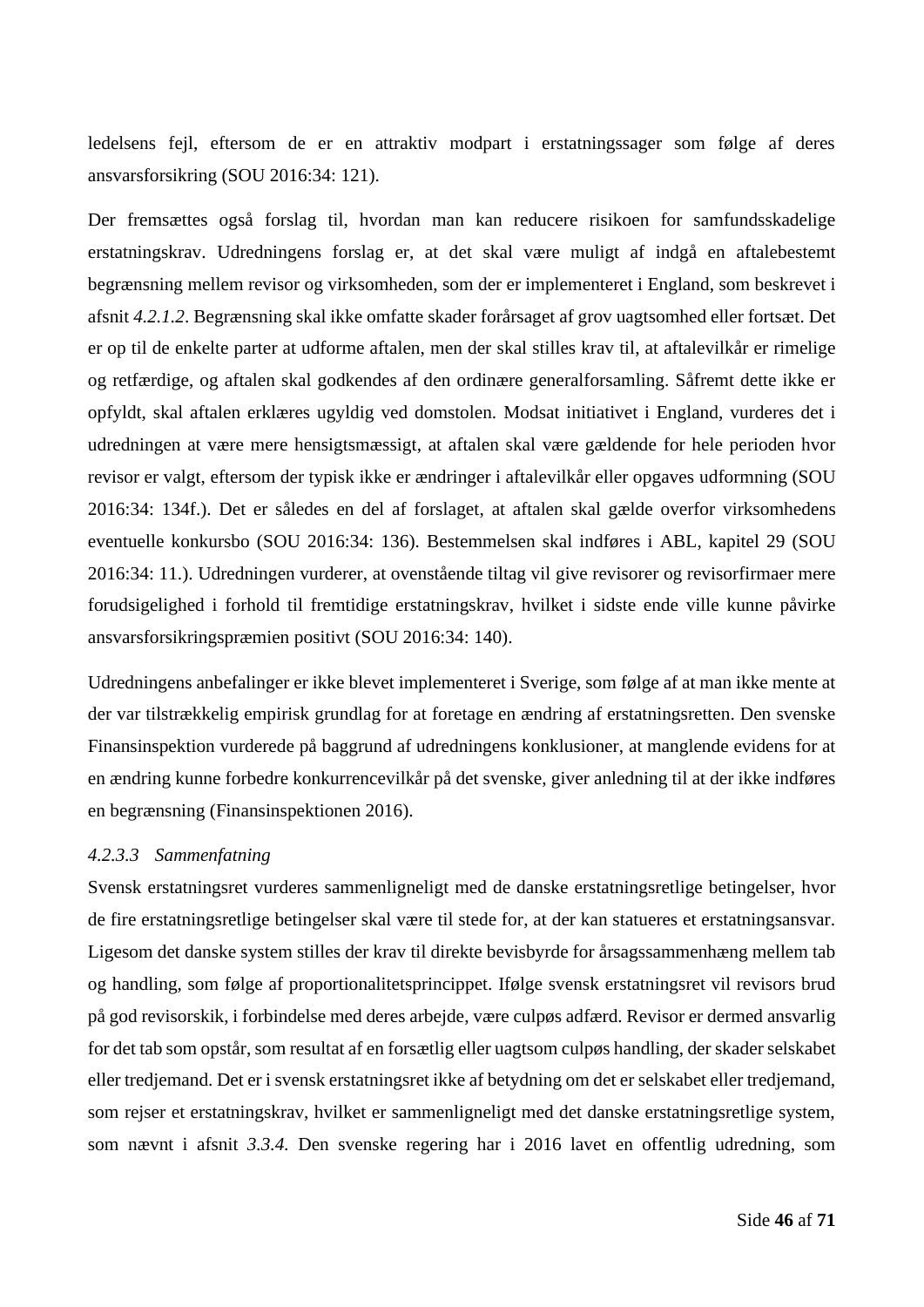undersøger muligheden for en begrænsning af revisorens erstatningsansvar i svensk erstatningsret. Det konkluderes i udredningen, at der er lav evidens for de problematikker som EU-kommissionen anfægter i forbindelse med deres henstilling. Udredningen konkluderer også, at det ikke vurderes nødvendigt at foretage radikale lovændringer i forhold til revisors erstatningsansvar i Sverige. Udredningen foreslår dog muligheden for at lave en aftalebestemt begrænsning, ligesom modellen i England, kan implementeres, for at minimere en eventuel risiko for at et stort revisionshus går konkurs. Modsat England foreslås det at aftalen skal gælde for hele revisionsperioden og ikke regnskabsåret. Dog er udredningens anbefalinger endnu ikke implementeret i Sverige, som følge af at man i 2016 ikke mente at der var tilstrækkelig empirisk grundlag for at foretage en ændring af erstatningsretten.

# <span id="page-47-0"></span>4.3 Begrænsning af erstatningsansvaret i dansk ret

Formålet med afsnittet er at vurdere, om der er grundlag for at implementere en begrænsning i dansk ret, men udgangspunkt i komparativ ret og anbefalinger fra EU-henstillingen. I forbindelse hermed vil det blive vurderet, hvilke principielle problematikker der er ved implementering af en begrænsning i dansk erstatningsret.

## 4.3.1 Vurdering af metoder

Som beskrevet i afsnit [4.1,](#page-31-0) forslår EU-kommissionen tre løsninger; Fast begrænsning, Proportionel begrænsning og aftalebestemt begrænsning. I den komparative ret konkluderes, at der i Tyskland og England er implementeret henholdsvis fast begrænsning og aftalebestemt begrænsning. I Sverige er det blevet forslået, at der implementeres aftalebestemt begrænsning, i kombination med andre initiativer. Forslaget er ikke blevet implementeret, på baggrund af en afvisning fra det svenske finanstilsyn. Muligheden for implementering af de enkelte metoder i dansk ret er vurderet i nedenstående afsnit.

## <span id="page-47-1"></span>*4.3.1.1 Metode 1: Fast begrænsning*

Den faste beløbsmæssige begrænsning indebærer en fastsættelse af et maksimumbeløb for hvor stort et tab revisor ville kunne blive erstatningsansvarlig for. I den komparative ret, jf. afsnit [4.2.2,](#page-38-0) konkluderes det, at det tyske erstatningsretlige system er sammenligneligt med det danske retssystem. Der argumenteres derfor for, at en begrænsning af revisors erstatningsansvar ved hjælp af en fast beløbsmæssig begrænsning principielt er mulig at implementere i dansk ret. En begrænsning i dansk ret ville kunne implementeres som en lovbestemmelse i Revisorloven. En fast begrænsning ville dog kunne skabe en række proceduremæssige udfordringer. Der argumenteres for, at den faste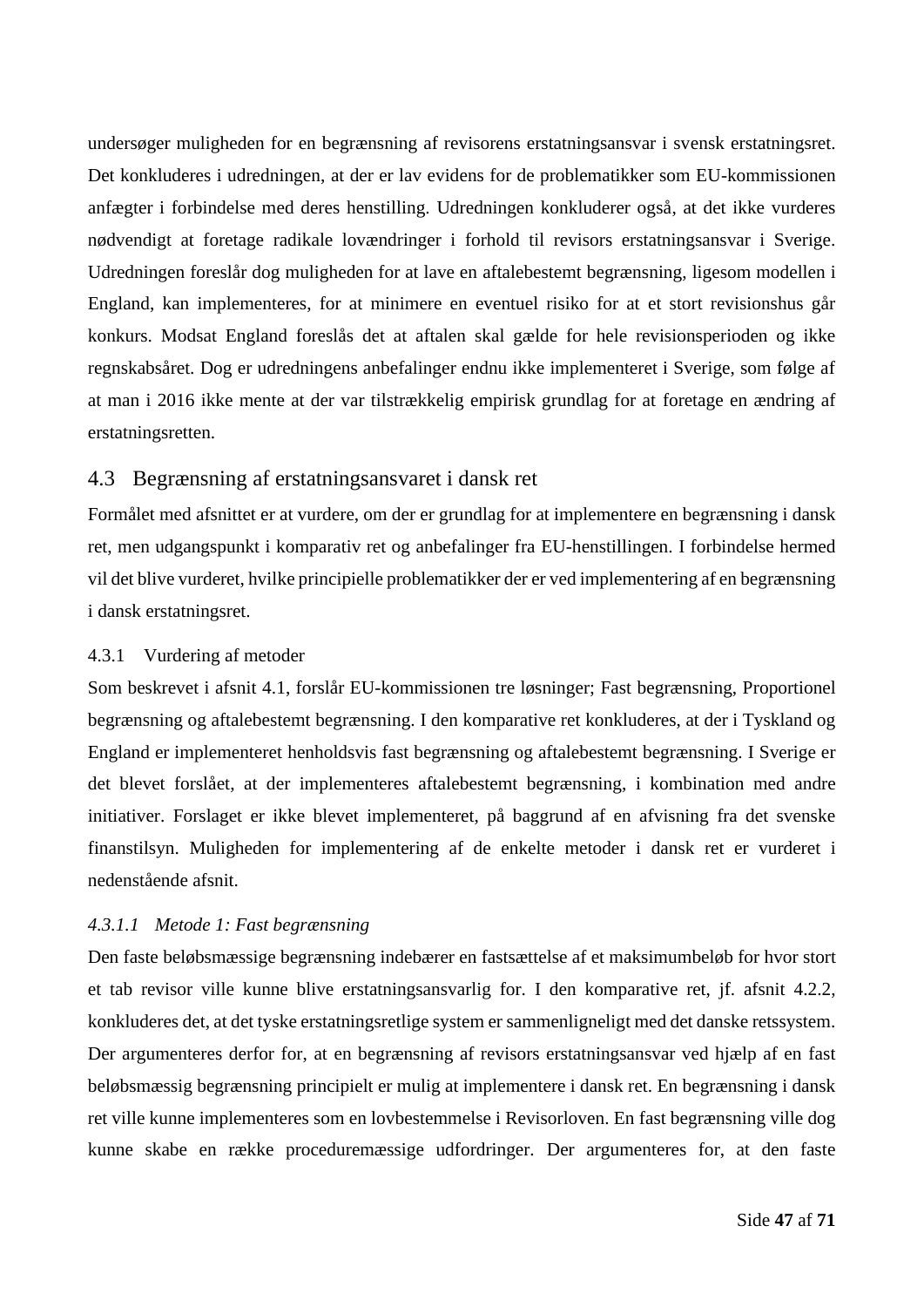beløbsmæssige begrænsning kan have en række proceduremæssige udfordringer i form af, hvordan erstatningsbeløbet skal fordeles i tilfælde af, at der er flere skadelidte. Det fremgår ikke klart i tysk lovgivning om den faste begrænsning anvendes per erstatningskrav eller samlet for alle krav (Doralt et. al. 2008:64). I tilfældet hvor alle skadelidte er kendt, ville der kunne ske en forholdsmæssig fordeling af det mulige erstatningsbeløb op til den beløbsmæssige grænse, hvorefter erstatningen er "*opbrugt*". Udfordringen er i tilfældet af, at der kommer et efterfølgende krav fra en ny skadelider. I dette tilfælde ville muligheden for erstatning principielt ikke være til stede for den nye skadelider, eftersom den maksimale erstatning er nået. Udfordring i hvordan man i en given situation kan sikre det erstatningsretlige princip om, at skadelider har, ret til en rimelig og retfærdig erstatning er dermed problematisk. Problematikken er ligeledes relevant såfremt revisor rent faktisk har midlerne til at betale erstatningen. Det er i dette tilfælde svært at argumentere for at skadelider ikke kan få genoprettet sit tab. På baggrund af ovenstående blev det i den svenske offentlige udredning vurderet, at metoden ikke var hensigtsmæssig og principielt modstridende med de erstatningsretlige principper om genopretning (SOU 2016:34:124).

Det vurderes dog endelig, at der principielt ikke er noget lovgivningsmæssigt til hinder for at implementere en fast begrænsning i dansk lovgivning.

## *4.3.1.2 Metode 2: Proportionel begrænsning*

Ved den proportionale begrænsning fastlægges der en række principper, hvorved revisor ikke hæfter ud over det faktiske bidrag til skaden, som erstatningskravet vedrører. Derudover foreslås det at revisor ikke bør hæfte solidarisk med andre skadevoldere.

Metoden tilgodeser de små revisionsfirmaers økonomi og mulighed for at påtage sig erstatningsrisiko i højere grad end den faste beløbsmæssige begrænsning gør. Metoden indebærer som sagt, at revisor ikke hæfter udover vedkommendes bidrag til skaden. Som fremlagt i afsnit [3.2.2,](#page-17-0) stilles der i dansk erstatningsret direkte krav til årsagssammenhæng og adækvans. Der tages således i forvejen stilling til om den ansvarspådragende handling er en *nødvendig betingelse* for skadens indtræden. Som nævnt, er det årsagsbetingelsens formål at afgrænse erstatningsansvaret, således at det kun er handlinger som står i tæt relation til tabet, som udløser et erstatningsansvar. Dette illustreres i f.eks. sagerne om eHuset eller MCT, analyseret i afsnit [3.3,](#page-20-0) hvor revisor ikke bliver idømt erstatningsansvar, som følge af at der ikke kunne godtgøres årsagssammenhæng. De to sager illustrerer, at der i dansk retspraksis, på trods af at revisor har handlet ansvarspådragende, er en tung bevisbyrde for årsagssammenhæng og adækvans, modsat i f.eks. England, hvor der stilles krav til minimum 50 procent sandsynlighed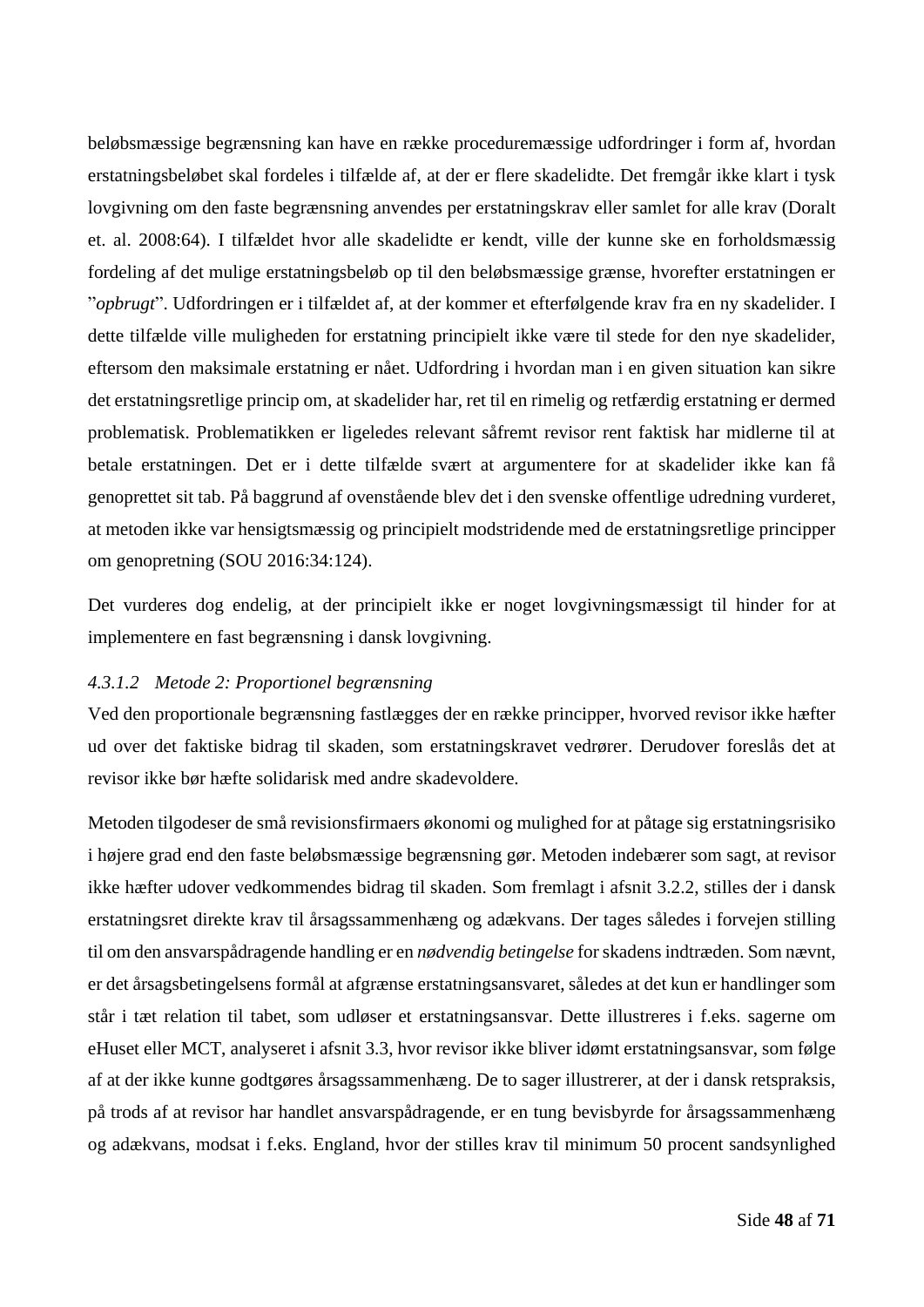for årsagssammenhæng. På baggrund af dette argumenteres der for, at der allerede tages højde for proportionalitet i det danske retssystem og revisors erstatningsansvar igennem dette princip allerede er begrænset til en vis grad.

Som led i denne anbefaling, foreslår EU-kommissionen at solidarisk hæftelse skal afskaffes og der i stedet skal være adgang til pro-rata hæftelse. I forbindelse med den svenske offentlige udredning blev dette vurderet som et for stort et indgreb i den nuværende lovgivning (SOU 2016:34:122). Solidarisk ansvar er en fordel for den skadelidte, der er garanteret at få dækket sit tab, hvis blot én af skadevolderne kan betale. Det solidariske ansvar er således en central del af erstatningsrettens princip om at sikre at skadelider kan få genoprettet sit tab. Der argumenteres for, at dét at solidarisk hæftelse giver mulighed for at søge regres, sikrer at det ikke er revisor som skal bære hele tabet. Der argumenteres dermed for, at en afskaffelse af solidarisk hæftelse ikke er realistisk i dansk erstatningsret. Der argumenteres derudover for at i og med der stilles krav til årsagssammenhæng og adækvans i erstatningsretten hæfter revisor i forvejen kun for det, de har bidraget til skaden med og en afskaffelse af solidarisk hæftelse vurderes derfor ikke relevant for det danske system.

På baggrund af ovenstående kan det konstateres at en proportionel begrænsning principielt allerede eksisterer i det danske retssystem, som følge af tung bevisbyrde for årsagssammenhæng og adækvans. Det vurderes derudover at EU-kommissionens anbefaling om afskaffelse af solidarisk hæftelse ville være en indgribende løsning og modstridende med de erstatningsretlige principper.

#### <span id="page-49-0"></span>*4.3.1.3 Metode 3: Aftalebestemt begrænsning*

Den sidste metode, som anbefales af EU-kommissionen, er en begrænsning som følge af en aftale mellem selskabet og revisor. Det skal også være muligt at begrænse erstatningsansvaret overfor tredjemand.

I Danmark er der som udgangspunkt aftalefrihed og der er principielt muligt at aftale en ansvarsbegrænsning. Aftalefriheden omfatter parternes ydelser og beføjelser, såfremt ydelsen ikke er kontraktmæssig. I dansk ret er alle aftalte vilkår underlagt en rimelighedsvurdering, som er skønsmæssig. Såfremt vilkårene fører til urimelige resultater, kan domstolen tilsidesætte aftalen (Munk-Hansen 2011). At lave en aftalebestemt begrænsning er dermed i forvejen en mulighed i Danmark og revisor har lov til at foretage en ansvarsbegrænsning, såfremt der er tale om en konkret aftale og at arbejdet alene er udført til hvervgiverens eget brug (Langsted 2004:157). Såfremt der afgives en erklæring eller påtegnes et regnskab, som gives til tredjepart, ville revisor handle inden for revisorloven, og dermed som offentlighedens tillidsrepræsentant. Arbejdet er hermed ikke længere til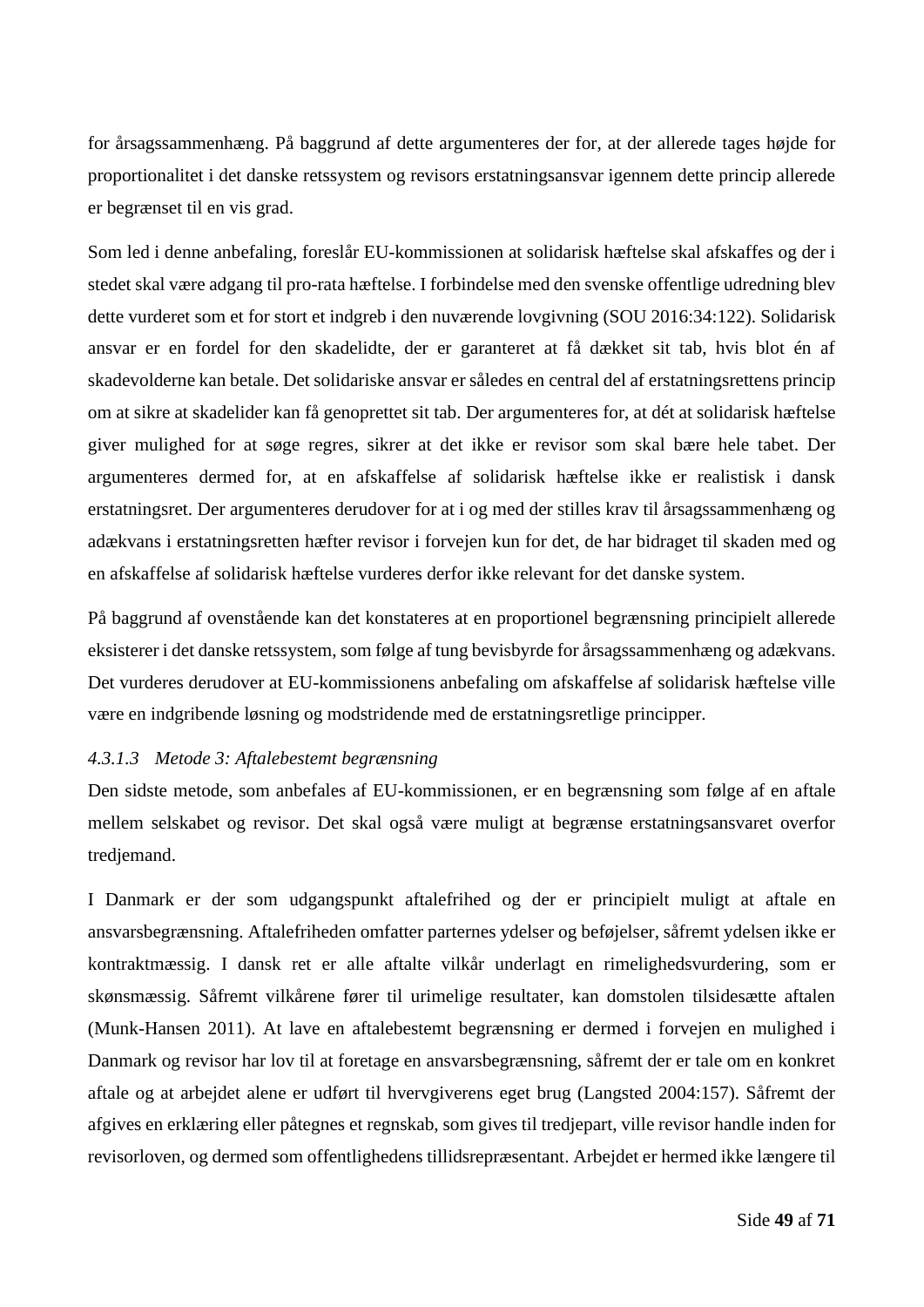hvervgiverens eget brug. Principielt vil det være lovligt efter dansk ret at lave aftalebestemt begrænsning med alle involverede parter, som ville kunne lide skade af revisors arbejde. Der må argumenteres for, at dette i realiteten ikke kunne fungere optimalt, da revisor nødvendigvis ikke kender alle parter, som vil gøre brug af erklæringen eller årsregnskabet. I England, som benytter denne begrænsningsmetode, stilles der stramme krav til hvornår der er et ansvarsgrundlag mellem revisor og tredjepart, da der skal konstateres *duty of care*. Det er således mere begrænset i England, hvem der som tredjepart kan rejse et erstatningskrav mod revisor, end i det danske erstatningsretlige system, hvor revisor kan blive ansvarlig over for alle tredjemænd som beror sig på deres arbejde. At regulere denne relation i dansk ret ved aftale er dermed vanskelig (Munk-Hansen 2011).

EU kommissionen anbefaler at der implementeres en aftalebestemt begrænsning som er generelt dækkende for ukendte tredjemænd. På baggrund af ovenstående, kan det konkluderes at en implementering af en aftalebestemt begrænsning, som er generelt dækkende for tredjemænd, vil ikke være muligt Danmark, som følge af omfanget af revisors erstatningsansvar i Danmark, hvor revisor erstatningsansvar omfatter alle regnskabsbrugere, modsat Engelsk erstatningsret. En implementering af en aftalebestemt begrænsning vil således kun være muligt overfor selskabet og alle kendte interessenter, som måtte gøre brug af regnskabet. Bestemmelserne for en aftalebestemt begrænsning af revisors erstatningsansvar ville kunne indføres i revisorloven.

#### *4.3.1.4 Sammenfatning*

I ovenstående afsnit er det vurderet hvorvidt det er muligt at implementere EU-kommissionens anbefalede metoder i dansk ret på baggrund af komparativ ret af Tyskland, England og Sverige. Som følge af erfaringer fra tysk erstatningsret, vurderes det muligt at implementere en fast beløbsmæssig begrænsning af revisors erstatningsansvar i dansk ret. Der vurderes dog nogle proceduremæssige udfordringer ved en fast begrænsning i forhold til fordeling af det mulige erstatningsbeløb mellem skadelidte. Denne begrænsningsform ville kunne implementeres i den danske revisorlov. Der vurderes ikke at være grundlag for at implementere en proportional begrænsningsmodel i dansk ret. På baggrund af domsanalysen, vurderes det, at det danske erstatningsretlige system tager højde for proportionalitet, som følge af en tung bevisbyrde for årsagssammenhæng og adækvans. Den ansvarspådragende handling skal være en *nødvendig betingelse* for skadens indtræden, modsat det engelske retssystem. Ydermere vurderes det ikke at være realistisk at afskaffe solidarisk hæftelse, eftersom det ville være en væsentlig ændring af de danske erstatningsretlige principper, samt modsætter sig princippet om at sikre at skadelider kan få genoprettet sit tab. Endeligt vurderes det at en aftalebestemt begrænsning i dansk erstatningsret ikke vil have samme virkning som i England,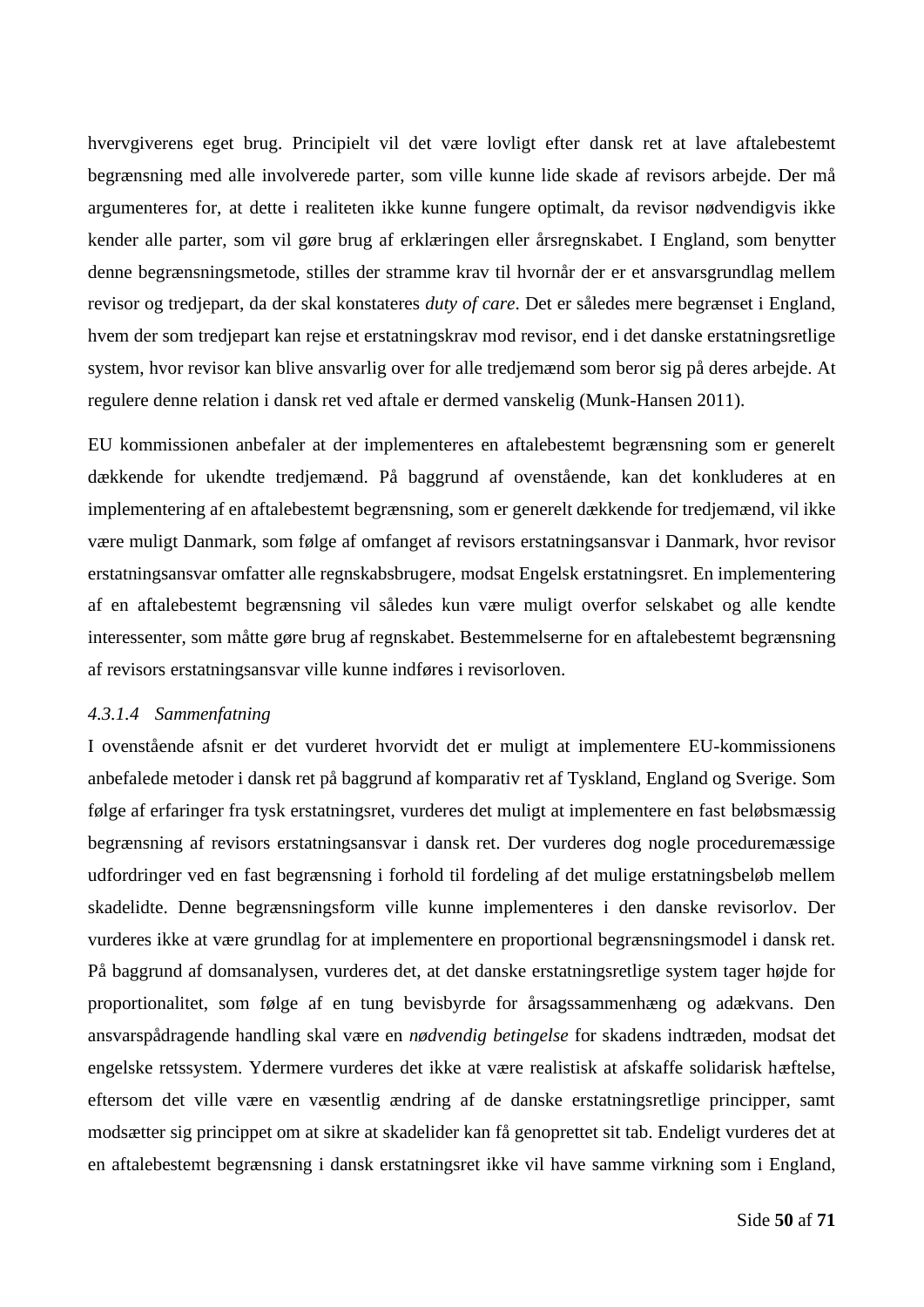som følge af at revisor er erstatningsansvarlig overfor en større gruppe af interessenter i dansk ret end i engelsk ret. At implementere en aftalebestemt begrænsning som er generelt dækkende overfor tredjemænd, som måtte basere sig på regnskabet, vurderes således ikke muligt i dansk ret. Det vurderes dermed kun at være muligt i dansk ret at implementere en aftalebestemt begrænsning af revisors erstatningsansvar mellem selskabet og revisor. Betingelserne for en aftalebestemt begrænsning ville kunne indføres i revisorloven.

### 4.3.2 Principielle problematikker ved begrænsning

Formålet med afsnittet er at diskutere hvilke principielle problematikker, som ses ved en begrænsning af revisors erstatningsansvar. Det skal vurderes om der er grundlag for at implementere en begrænsning i forhold til den danske grundlov, den Europæiske Menneskerettighedskonvention, samt erstatningsrettens grundlæggende formål.

### *4.3.2.1 Erstatning som ejendomsret*

Det er et hovedprincip i dansk erstatningsret, at den der er erstatningsansvarlig for en skade, skal erstatte skadeliders fulde økonomiske tab, uanset tabets størrelse. Som Bernhard Gomard skriver i sin afhandling er "*erstatningskravet opstået som følge af, at en ret er blevet krænket. Forpligtelsen til at svare erstatning uden for kontrakt er en simpel konsekvens af ejendommens ukrænkelighed*" (Gomard 1958: 41). Ifølge Gomard, er erstatning således en ejendomsret, og skadelider som har lidt et økonomisk tab har ret til erstatning. Der fremgår følgende af Grundlovens § 73 "*Ejendomsretten er ukrænkelig. Ingen kan tilpligtes at afstå sin ejendom, uden hvor almenvellet kræver det. Det kan kun ske ifølge lov og mod fuldstændig erstatning*". Der foreligger således en diskussion om, hvorvidt det at implementere en begrænsning af revisorers erstatningsansvar er i strid med grundloven. Som det følger af grundloven, er ejendomsretten ukrænkelig, og der skal ske fuld erstatning, såfremt der sker krænkelse. På baggrund af dette kan en skadelider ikke tilpligtes at afstå sin ejendom, hvilket taler imod at erstatningen kan begrænses. Undtagelsen er såfremt almenvellet kræver det. En person kan således godt tilpligtes at afstå sin ejendom, hvis det er i samfundets vel. Der må argumenteres for, at en begrænsning af revisors erstatningsansvar kan betegnes som værende i almenvellet. Som EUkommissionen anfægter, kan det have samfundsmæssige konsekvenser hvis et stort revisionshus går konkurs og erstatningsrisikoen går ud over markedskoncentrationen. Den offentlige svenske udredning konkluderer ligeledes, at det er i samfundets interesse at finde initiativer som, mindsker denne risiko. På baggrund af ovenstående må det konkluderes, at det er inden for grundlovens grænser at implementere en ansvarsbegrænsning. Ydermere skal det tilføjes, at der er der tale om en ansvarsbegrænsning og ikke en ansvarsfritagelse. Derudover gør EAL § 25, om solidarisk hæftelse,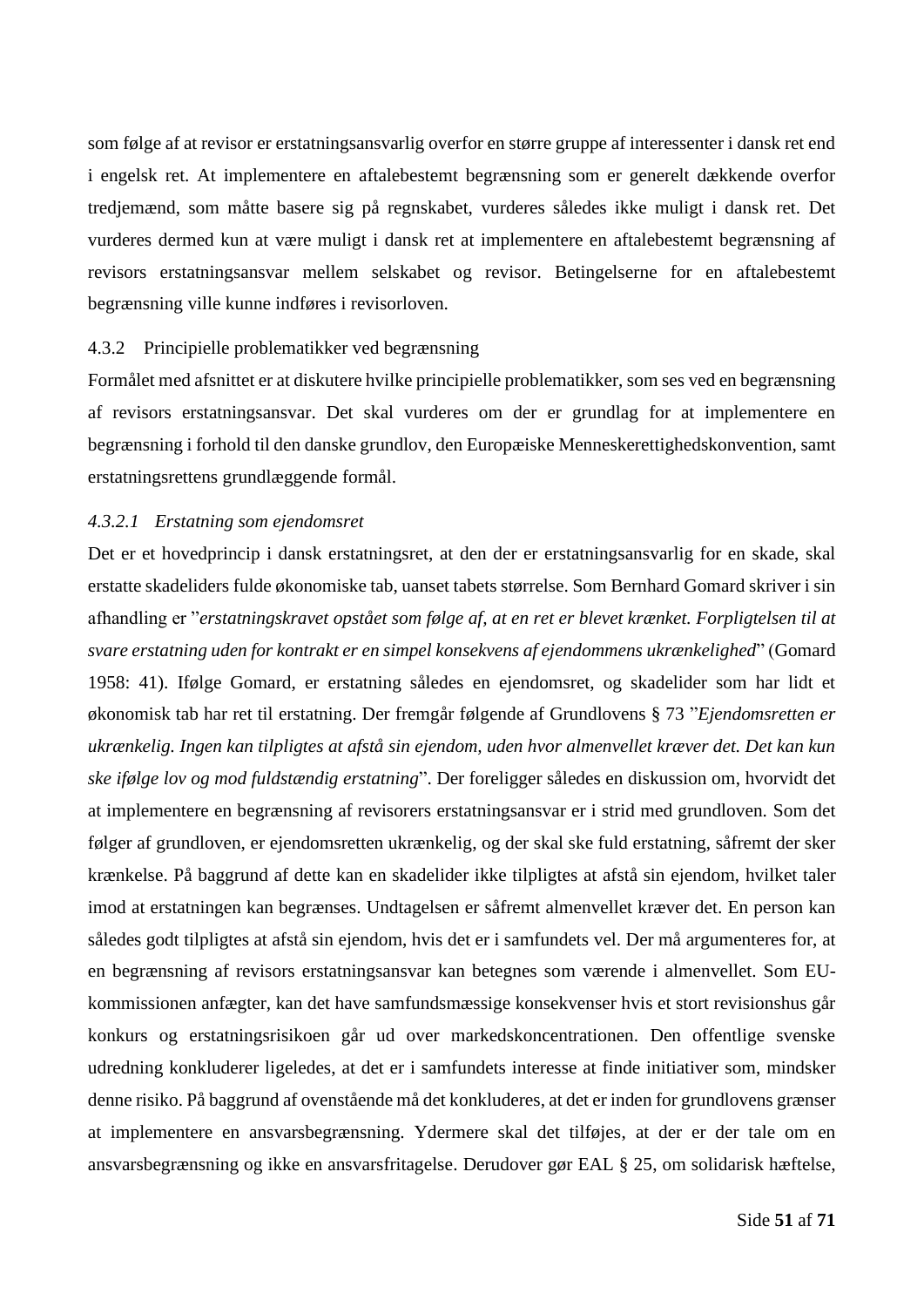det muligt for skadelider at få dækket sin skade hos andre erstatningsansvarlige, hvorfor skadeliders mulighed for erstatning ikke fratages.

I dansk erstatningsret er det, som nævnt i afsnit [3.2.4,](#page-19-0) som udgangspunkt muligt at nedsætte erstatningsansvaret for skadevolder såfremt, der er økonomiske hensyn, jf. EAL §24. Dette taler ligeledes for, at det ikke er i strid med grundloven at indføre en begrænsning af erstatningsansvaret. Omvendt kan det fremføres som argument, at der er tale om forskellige hensyn. Bestemmelsen i EAL § 24 benyttes som udgangspunkt ikke i erhvervsforhold, som følge af deres ansvarsforsikring, men kun hvis der er økonomiske forhold som gør, at skadevolder vil lide under for store konsekvenser, hvis denne skal bære den fylde betalingsbyrde. En ansvarsbegrænsning i henhold til EUkommissionens anbefalinger er en begrænsning for en skadevolder, som ofte godt ville kunne betale tabet. Dog argumenteres der endeligt for at EAL § 24 og en lovmæssig begrænsning af revisors erstatningsansvar i sidste ende har samme funktion, nemlig at den krænker ejendomsretten, fordi almenvellet kræver det, hvorfor en begrænsning af revisors erstatningsansvar ikke vurderes at være i strid med Grundlovens § 73.

### *4.3.2.2 Erstatning som menneskeret*

Den Europæiske Menneskerettighedskonvention stiller ligeledes nogle krav til beskyttelse af ejendomsretten, hvorfor det skal diskuteres om en ansvarsbegrænsning er i strid hermed. Beskyttelse mod indgriben i en persons ejendom fremgår af 1. tillægsprotokol, artikel 1. Om der foreligger en ejendomsret, afgøres som udgangspunkt på baggrund af national ret. Erstatning for økonomisk tab er således en beskyttet ejendomsret (Kjølbro 2017:1191). Indgriben i en ret som er beskyttet af bestemmelsen, skal foretages på baggrund af en *rimelig balance* mellem samfundets generelle interesse og kravet om beskyttelse af individets grundlæggende rettigheder. Der stilles krav til en rimelig grad af proportionalitet. Med dette menes at foranstaltningerne skal være egnede til at opnå det formål, der varetages ved indgrebet. Foranstaltningerne må ikke gå videre end nødvendigt for at opnå det pågældende formål (Kjølbro 2017:1214). Det er således muligt at indføre en begrænsning af ejendomsretten efter Den Europæiske Menneskerettighedskonvention, så længe denne begrænsning tager højde for proportionalitetsprincippet.

Ydermere skal der som følge af den Europæiske menneskerettighedskonvention tages højde for retten til *respekt for ejendom*. Såfremt en medlemsstat træffer foranstaltninger, som retligt begrænser en persons ejendomsret, skal der foretages en afvejning af på den ene side hensynet til samfundet og på den anden side hensynet til individet (Kjølbro 2017:1215). Der foreligger dermed en diskussion af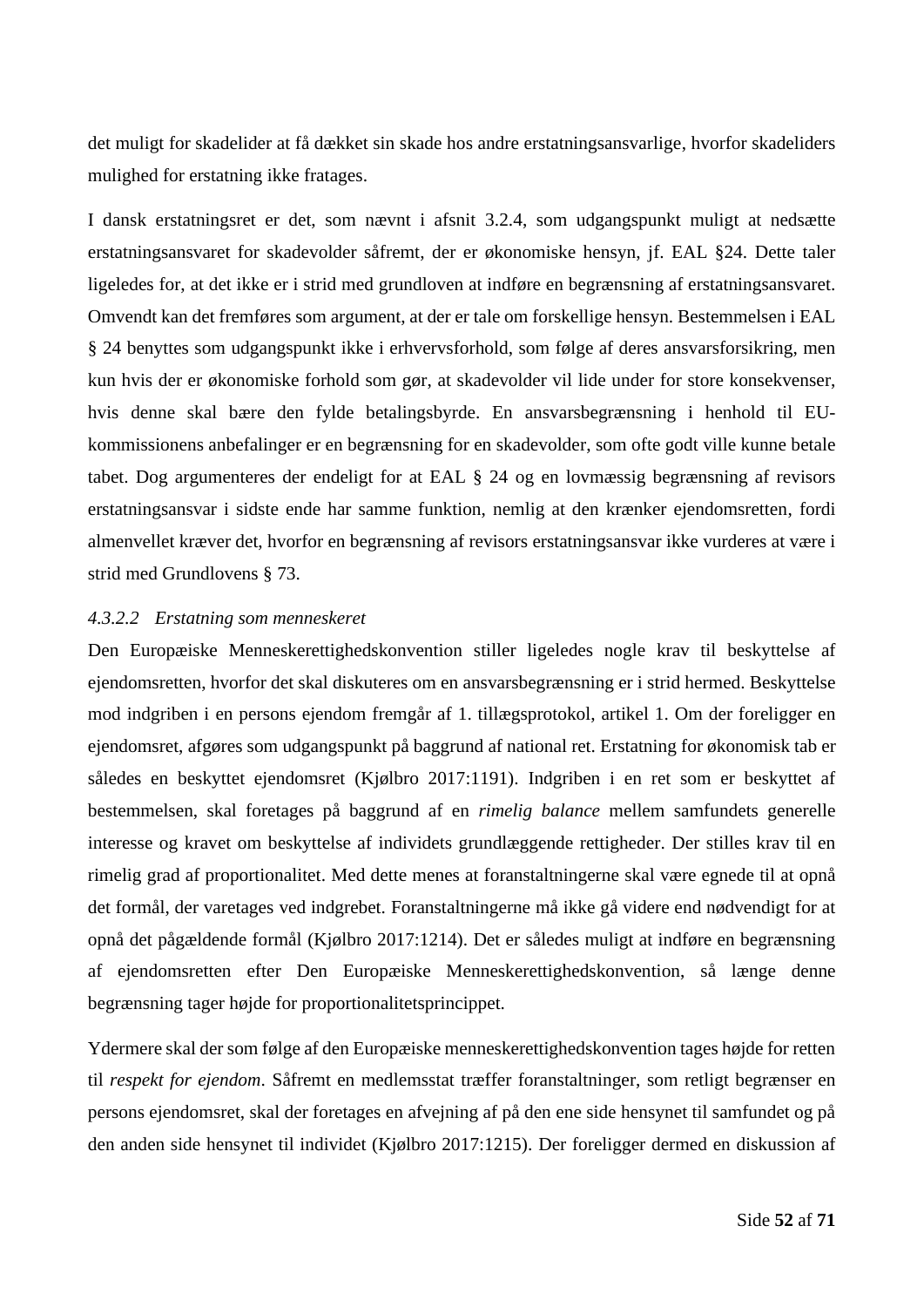om en lovmæssig begrænsning er en for vidtgående foranstaltning for at opnå formålet om et ikke koncentreret revisionsmarked og konkursrisikoen for revisionshuse. Undersøgelsen fra London Economics, som danner grundlaget for EU-kommissionens anbefalinger, konkluderer, at det udfordrende for revisionsbranchen at fastholde og tiltrække kompetente medarbejdere, som følge af for høj erstatningsrisiko (Ralf 2006:176). Der argumenteres imod, at det er lovgivers ansvar at afhjælpe en professionsmæssig problematik, og at det i sidste ende er revisionsbranchens ansvar at sikre rekruttering. At afhjælpe en professionsmæssig problematik ved hjælp af handlinger, som mindsker skadeliders rettighed argumenteres for at være en for vidtgående foranstaltning. EUkommissionen fastslår, at begrænsningen ikke skal forhindre den skadelidte i at modtage en kompensation for sit tab, der er retfærdig og rimelig. En ansvarsbegrænsning vil principielt går udover den skadelidte, eftersom det ikke vil være muligt at modtage fuld erstatning. Der må argumenteres for, at det eneste som er ret og rimeligt for skadelider er at få genoprettet sit tab.

Omvendt kan det fremføres som argument, at som markedet er nu, vil den skadelidte alligevel ikke modtage fuld erstatning, som følge af for store erstatningskrav kontra forsikringsdækning (Vase 2011). Der argumenteres for at i tilfælde af meget store krav, såkaldte *mega claims*, vil et maksimum i dækningssummen for revisors ansvarsforsikring lægge en naturlig begrænsning for skadeliders mulighed for at få dækket et tab, eftersom det kan vurderes urealistisk, at revisor har midlerne til at dække tabet (Gath 2011). Ydermere konkluderes det i den svenske udredning, at det vil have negative samfundseffekter såfremt et stort revisionshus gik konkurs, jf. afsnit [4.2.3.2.](#page-43-0) På baggrund af dette argumenteres der for, at det godt kan ses som i samfundets bedste, at der indføres foranstaltninger, der mitigerer denne risiko. I forhold til denne vurdering har medlemsstaterne en betydelig skønsmargin, hvorfor det er en individuel vurdering i for det enkelte EU-land (Kjølbro 2017:1215f.). Det faktum at der er blevet implementeret begrænsninger af erstatningsansvaret i England og Tyskland, samt andre EU-lande, taler for at en begrænsning af erstatningsansvaret ikke er brud på den Europæiske menneskerettighedskonvention.

## <span id="page-53-0"></span>*4.3.2.3 Erstatningsrettens præventive virkning*

Erstatningsretten præventive virkning er baseret på den afskrækkelse, som ligger i, at man som skadevolder skal betale en beløbsmæssig erstatning. Erstatningsretten forhindrer således ikke skader, men træder i funktion, når skaden er indtrådt (Langsted 2004:105). Der foreligger derfor en diskussion om, hvorvidt en begrænsning af revisors erstatningsansvar vil påvirke det præventive element ved erstatningsretten, hvilket vil resultere i et fald af revisionskvalitet af revisors arbejde. Erstatningsreglerne har en forbyggende funktion idet risikoen for at ifalde erstatningsansvar for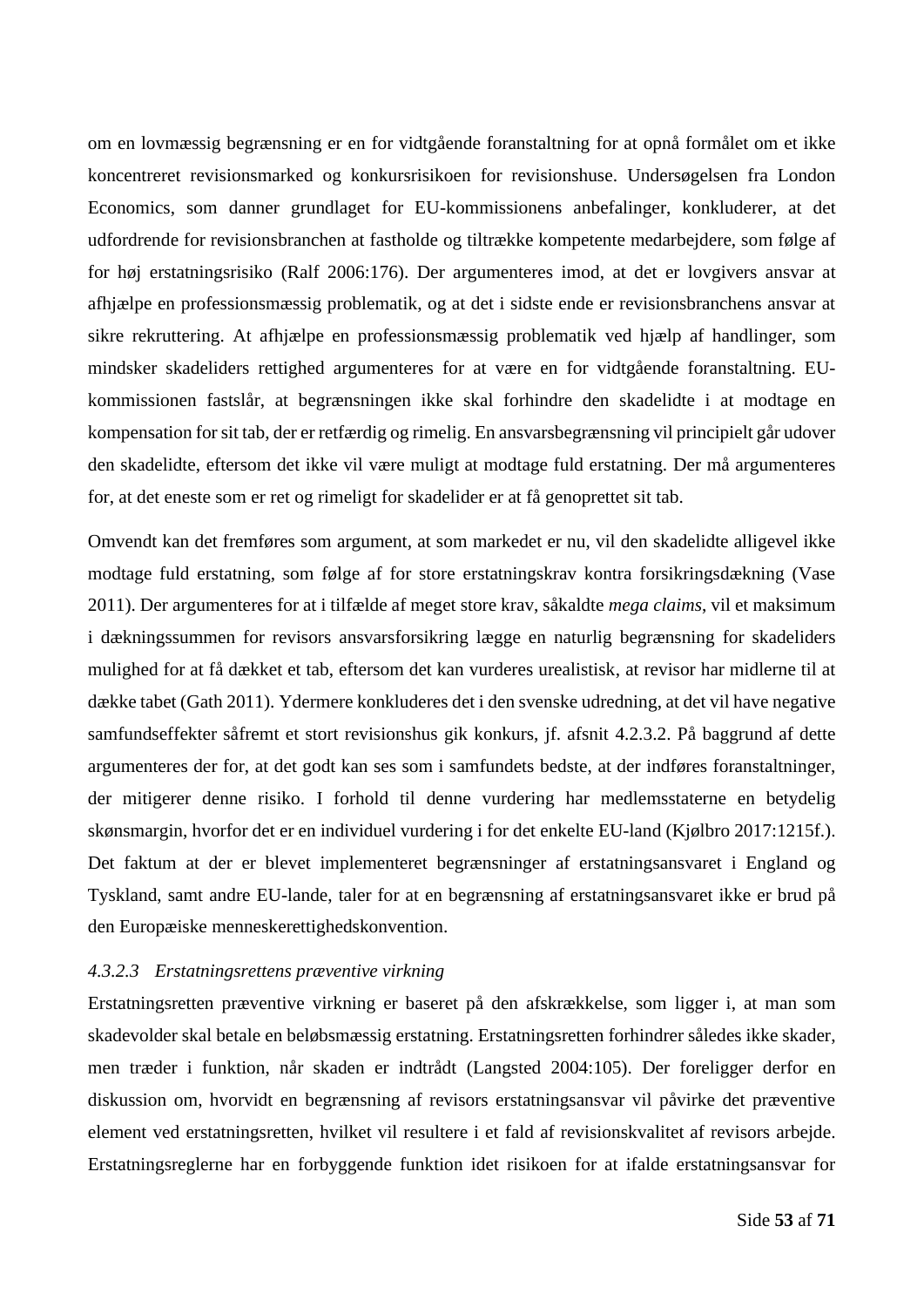culpøs adfærd, som samfundet finder det ønskværdigt at modvirke, i almindelighed antages at være incitament til at handle ansvarligt (erhvervsministeriet 2021:7).

Omvendt argumenteres der for at erstatningsansvaret ikke er det eneste ansvar som revisor er underlagt. Revisor er udover erstatningsansvaret underlagt strafansvar og disciplinæransvaret, hvor revisor kan kaldes for revisornævnet, som kan lave sanktioner i form af autorisationsfratagelse og bøder. Der fremføres som argument, at de supplerende ansvarsformer er med til at sikre en høj revisionskvalitet, og at disciplinær- og strafansvaret har den primære præventive effekt, ved direkte straf (Lentz et. al. 2021:290). Til dette argumenterer tidligere formand for FSR, Peter Gath, at det væsentlige argument for at den præventive virkning opretholdes er betydningen af revisors omdømme. Som følge af revisors rolle som offentlighedens tillidsrepræsentant, har tilliden til revisor og dennes erklæringer en afgørende betydning. Der fremlægges argument for, at dette forhold vil være selvregulerende og sørge for at den høje kvalitet vil blive opretholdt (Gath 2011).

I forbindelse med implementering af begrænsningen i England blev der indført en strengere strafferetlig regulering, som nævnt i afsnit [4.2.1.2.](#page-36-0) I England har man efterfølgende oplevet et ønske om sikring af en højere revisionskvalitet fra aktionærer, hvis den aftalemæssige begrænsning skal blive mere udbredt i samfundet. Hvis de skal påtage sig den risiko som ligger i at begrænse revisors erstatningsansvar, skal aktionærerne også forsikres om at revisionskvaliteten er i orden. Det engelske ministerie for Forretning, Energi og Industriel Strategi opfordrer derfor til, at der implementeres en række initiativer, som sikrer en bedre revisionskvalitet (Department for Business, Energy & Industrial Strategy 2021: 16).

Ydermere har den tyske regering ændret det maksimale beløb, som revisor kan blive erstatningsansvarlig for. Som nævnt i afsnit [4.2.2.2,](#page-39-0) er den faste begrænsning blevet hævet markant i 2021 fra 4 millioner euro til 12 millioner euro. Dette skyldes, at man har oplevet et behov for at styrke revisionskvaliteten, hvoraf begrænsningen blev vurderet som en primær faktor for lav revisionskvalitet (Oehm & Lutz 2021). Udover at hæve maksimum beløbet for erstatning, har den tyske regering vurderet et behov for, at der implementeres yderligere initiativer for at sikre revisionskvaliteten. Dette indebærer strengere rotationsregler for udskift af revisor, betydende at der for virksomheder at interesse for offentligheden skal ske revisorskift hvert 5 år, modsat hvert 7 år. Derudover implementeres der strengere begrænsning for hvor mange rådgivningsydelser en revisor må levere til et børsnoteret selskab og bødestraf, hvis der sker brud herpå (ibid.)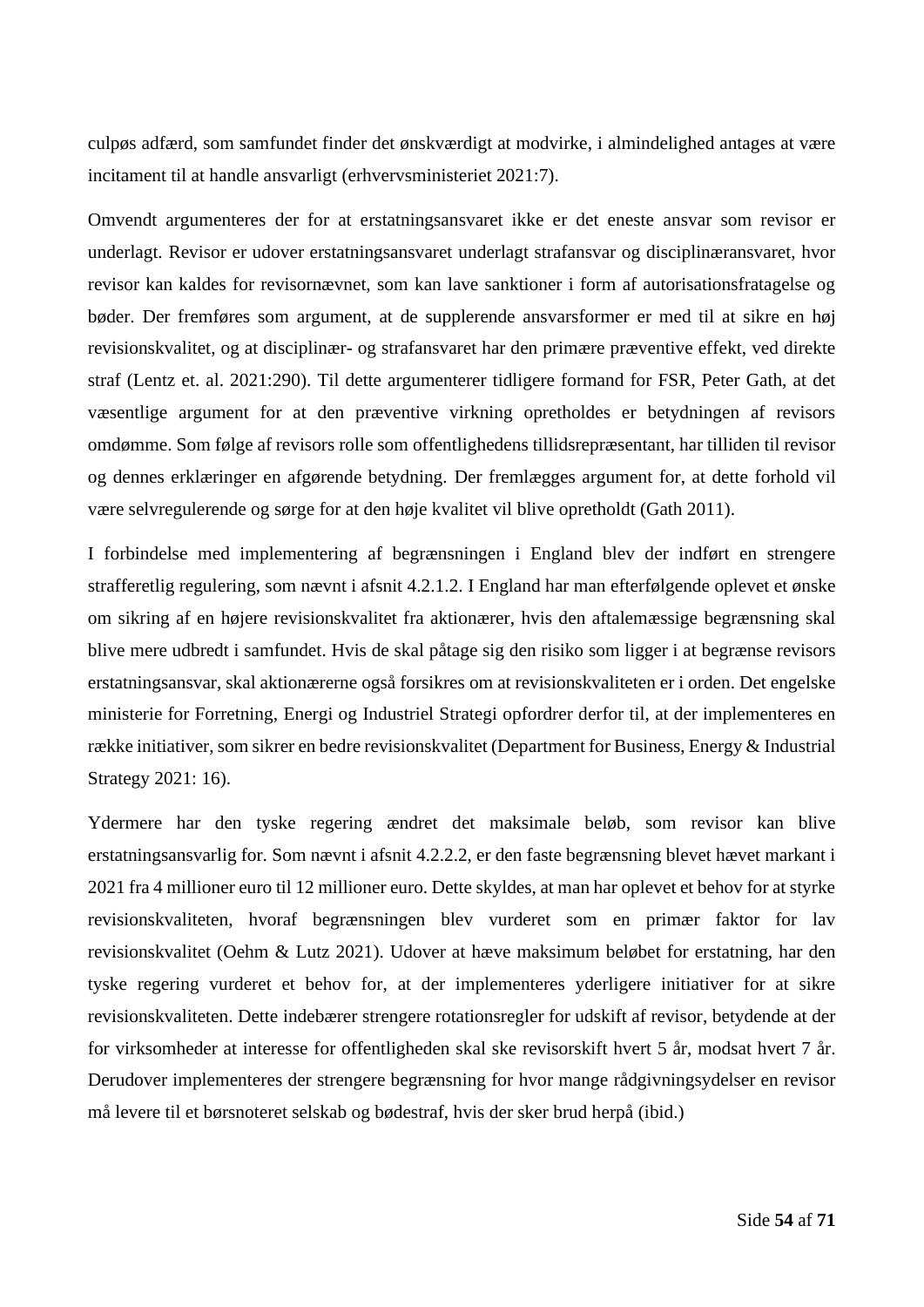På baggrund af ovenstående argumenteres der for, at en begrænsning alene, vil kunne påvirke den præventive funktion og gå ud over revisionskvaliteten. Dette argumenterer derfor stærkt for en eventuel begrænsning ville skulle implementeres med en række supplerende initiativer, som opretholder en tilstrækkelig revisionskvalitet, og dermed sikrer erstatningsansvarets præventive virkning, ligesom erfaret i Tyskland og England.

#### 4.3.3 Sammenfatning

Det er i ovenstående afsnit blevet diskuteret hvilke principielle problematikker som ses ved en begrænsning af revisors erstatningsansvar. Indledningsvist er det diskuteret hvorvidt en begrænsning af erstatningsretten er i strid med Grundlovens § 73, som omhandler ejendomsrettens ukrænkelighed. Som følge af Grundloven kan skadelider ikke tilpligtes at afstå sin ejendom, medmindre almenvellet kræver det. Der argumenteres for at den risiko, som foreligger ved eventuelle konkurser i revisionsbranchen, som følge af for høj erstatningsmæssig risiko, kan have samfundsmæssige konsekvenser, hvorfor der må argumenteres for at almenvellet kræver en begrænsning af revisors erstatningsansvar. Ydermere er det, som følge af EAL §24, i forvejen muligt i dansk erstatningsret at nedsætte erstatningsbyrden for skadevolder. På baggrund af ovenstående må det konkluderes, at det ikke er i strid med Grundlovens §73 at implementere en begrænsning af revisors erstatningsansvar. Det er derudover diskuteret, hvorvidt en eventuel begrænsning er i overensstemmelse med Den Europæiske Menneskerettighedskonventions bestemmelse om at en indgriben i en persons erstatningsrettighed skal ske under *rimelig balance* og *respekt for ejendom.* Der argumenteres for at en begrænsning af revisors erstatningsansvar godt kan implementeres, som følge af at det kan være i samfundets bedste at mitigere de effekter den høje erstatningsrisiko kan have på samfundet. Hertil taler det for at en begrænsning ikke er imod denne bestemmelse, at der er indført lignende initiativer i England og Tyskland. Endeligt er det diskuteret, hvorvidt en eventuel begrænsning vil fjerne erstatningsrettens præventive virkning i samfundet. Som følge af erfaringer fra England og Tyskland argumenteres der for, at en begrænsning alene vil kunne påvirke erstatningsansvarets præventive funktion for revisor, og dermed påvirke revisionskvaliteten. Det konkluderes derfor at en begrænsning af revisors erstatningsansvar ville skulle implementeres med supplerende initiativer, som sikrer tilstrækkelig høj revisionskvalitet.

## 4.4 Del 3: Delkonklusion

På baggrund af ovenstående kan det konkluderes, at EU-kommissionen anbefaler tre metoder for medlemslande at begrænse revisors erstatningsansvar ved lovpligtig revision; *Fast beløbsmæssig*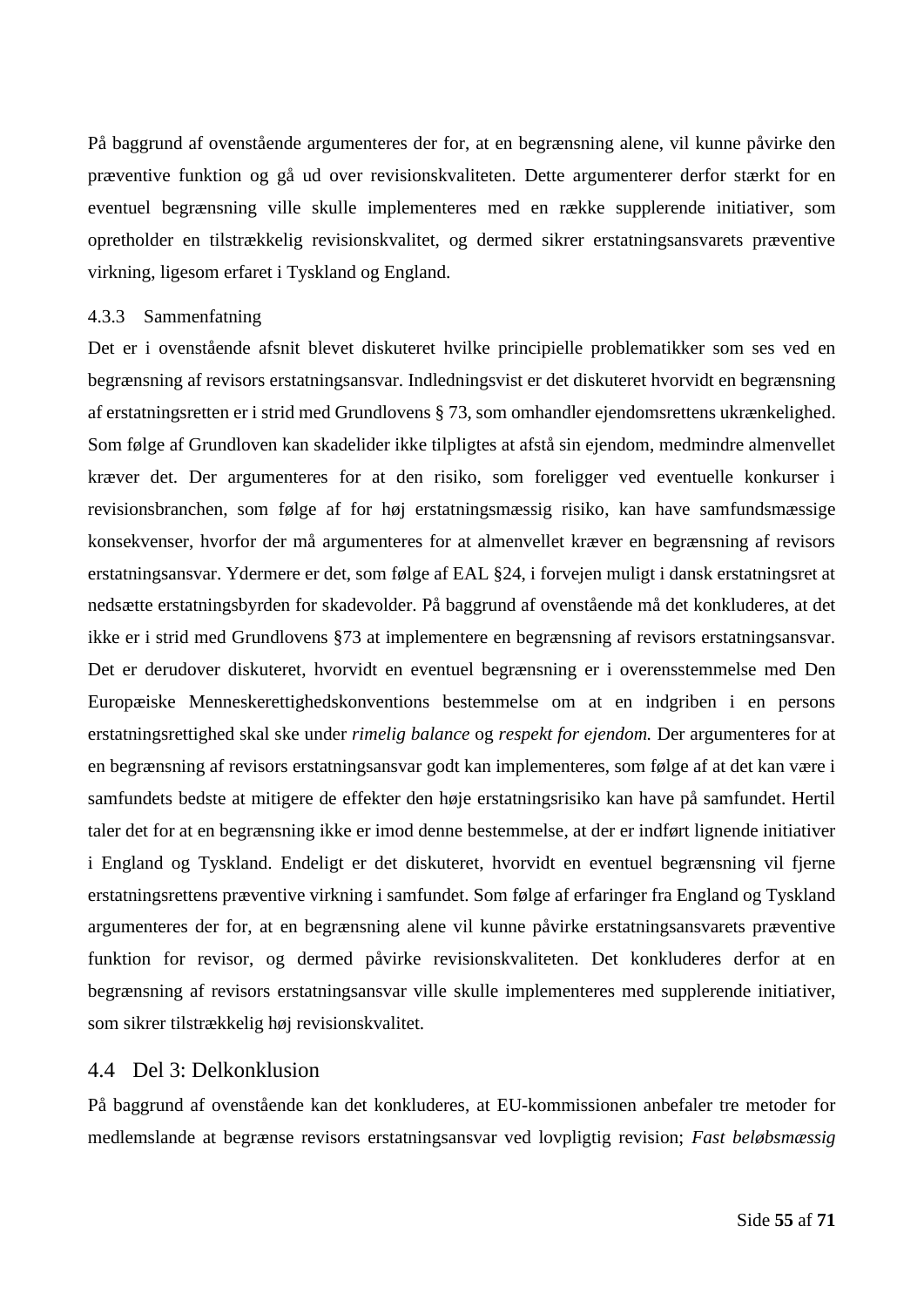*begrænsning, proportionel begrænsning* eller *aftalebestemt begrænsning.* Formålet med en begrænsning er at skabe mindre markedskoncentration i revisionsbranchen, samt mindske erstatningsrisikoen for revisorer. Det kan på baggrund af ovenstående konkluderes, at EUkommissionens anbefalinger er blevet implementeret i England og Tyskland. I engelsk erstatningsret har man vedtaget muligheden for en aftalebestemt begrænsning mellem selskabet og revisor, for den lovpligtige revision. Der er en række betingelser til den aftalebestemte begrænsning og aftalen er kun gældende ved simpel uagtsomhed. I tysk erstatningsret har man implementeret en fast beløbsmæssig begrænsning for den lovpligtige revision, med en fast beløbsmæssig begrænsning på 16 millioner euro for selskaber med interesse for offentligheden, såfremt revisor har handlet simpel uagtsomt. Ved grov uagtsomhed er begrænsningen på 32 millioner euro. Ydermere stilles der krav til en forsikringsdækning som stemmer overens med den maksimale erstatningssum ved simpel uagtsomhed. I Sverige har regeringen udarbejdet en offentlig udredning, som undersøger muligheden for en begrænsning af revisorens erstatningsansvar i svensk erstatningsret. Regeringen konkluderer i udredningen at en aftalebestemt begrænsning mellem revisor og selskabet er den mest hensigtsmæssige begrænsningsmodel i svensk erstatningsret, da det vurderes at de andre modeller er for indgribende i erstatningsretten. Begrænsningen er dog endnu ikke blevet implementeret i svensk erstatningsret.

På baggrund af ovenstående kan det konkluderes, at der er grundlag i dansk ret for at implementere en fast beløbsmæssig begrænsning. Det kan ydermere konkluderes, at der er grundlag for at implementere en aftalebestemt begrænsning overfor selskabet. Det kan konkluderes, at der ikke er muligt at implementere en aftalebestemt begrænsning overfor tredjemand i dansk ret, som følge af at revisor er erstatningsansvarlig for en større gruppe af interessenter. Det kan konkluderes, at bestemmelserne vedrørende en begrænsning af revisors erstatningsansvar ville kunne indføres i revisorloven. Der vurderes ikke at være grundlag for implementering af proportionel en begrænsningsmodel i dansk ret, som følge af at proportionalitet i forvejen er indlejret i dansk erstatningsret. Det konkluderes, at det ikke er i strid med Grundlovens §73 at implementere en begrænsning af revisors erstatningsansvar. Der må argumenteres for at almenvellet kræver at skadelider skal afstå sin ejendomsret, som følge af de samfundsmæssige konsekvenser en koncentration af revisionsbranchen i sidste ende kan have. Ydermere kan det konkluderes, at en begrænsning af revisors erstatningsansvar er i overensstemmelse med Den Europæiske Menneskerettighedskonventions bestemmelse om, at en indgriben i en persons erstatningsrettighed skal ske under *rimelig balance* og *respekt for ejendom.* Det vurderes således muligt for dansk ret at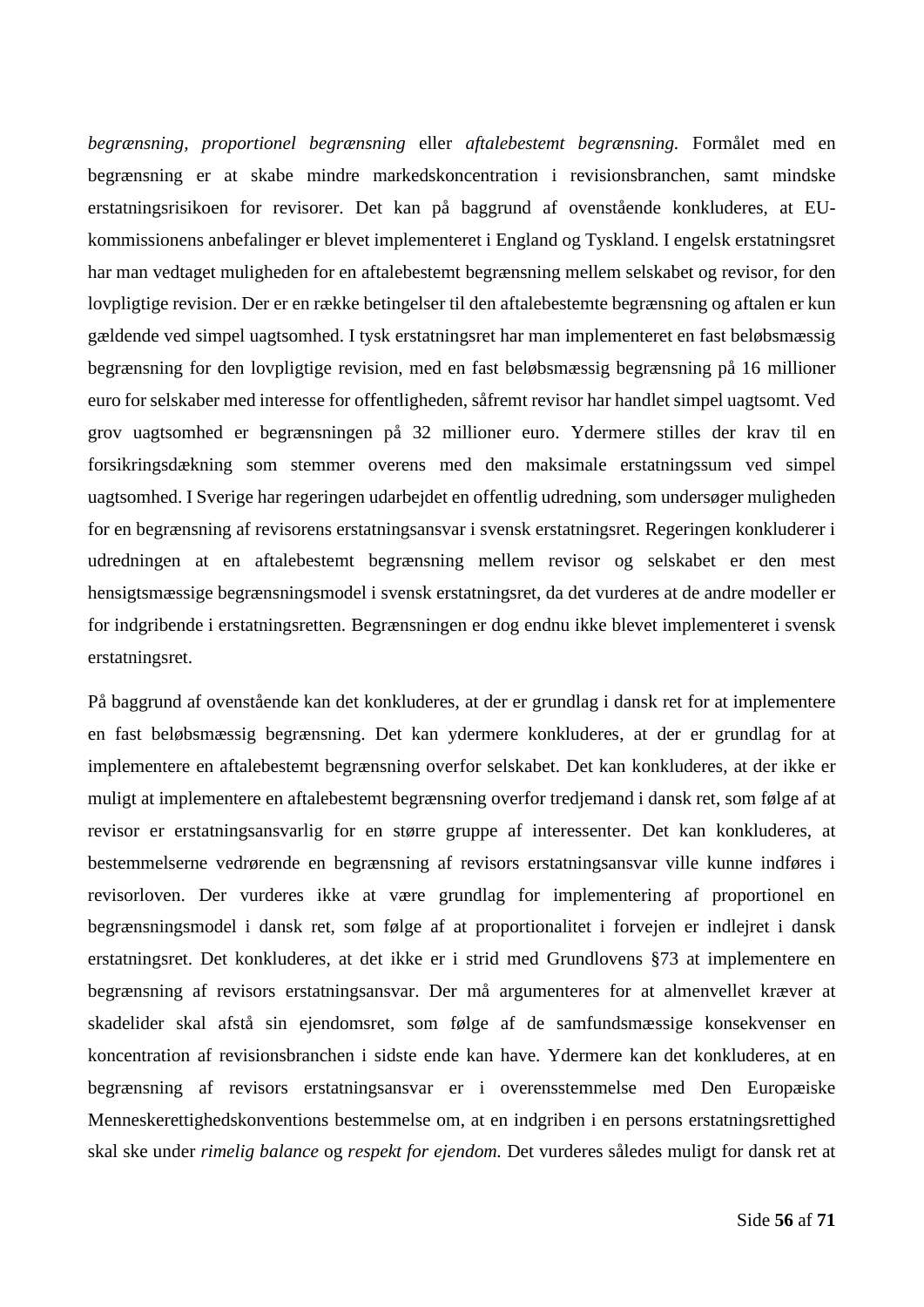implementere en begrænsning af revisors erstatningsansvar. På baggrund af erfaringer i England og Tyskland, kan det konkluderes, at såfremt der skulle indføres en begrænsning af revisors ansvar i dansk erstatningsret, er det nødvendigt med initiativer som sikrer tilstrækkelig revisionskvalitet, da en begrænsning kan påvirke erstatningsrettens præventive funktion.

# 5 Del 4: Såfremt man skulle indføre en begrænsning af revisors erstatningsansvar, hvordan skulle en sådan begrænsning udformes?

I afhandlingens tredje del vurderes det, om der er grundlag for at implementere EU-kommissionens anbefalinger om en begrænsning af revisors erstatningsansvar, samt hvilke principielle problematikker der kan være i forbindelse med en ansvarsbegrænsning. I afhandlingens fjerde del skal det vurderes, hvordan en eventuel ansvarsbegrænsning burde udformes. Denne vurdering sker ud fra, hvilke muligheder der ses indenfor dansk ret, samt hvad der vurderes mest hensigtsmæssigt i forhold til erfaringer fra England, Tyskland og Sverige. Der vil ligeledes blive vurderet om, der er alternative metoder for begrænsning af revisors erstatningsansvar end fremlagt af EU-kommissionen.

## 5.1 Forslag til implementering

I nedenstående afsnit vil der blive givet forslag til, hvordan en begrænsning ville skulle indføres i Danmark, både over for selskabet og overfor tredjemand. EU-kommissionens anbefaling er, at der implementeres en ansvarsbegrænsning, som både tager højde for selskabets eventuelle erstatningskrav og andre parter, som i henhold til national lovgivning kan kræve erstatning. EUkommissionens anbefaling er således, at en begrænsning bør omfatte både selskabet og tredjepart i dansk ret.

#### 5.1.1 Begrænsning overfor selskabet

Som nævnt i afsnit [4.1,](#page-31-0) forslår EU-kommissionen tre metoder; *fast begrænsning, proportional begrænsning,* og *aftalebestemt begrænsning.* Det er i afsnit [4.3](#page-47-0) vurderet, at der ikke er grundlag for at implementere en proportional begrænsning i dansk ret. Hvorvidt en begrænsning overfor selskabet bør ske ved en fast begrænsning eller en aftalebestemt begrænsning, er vurderet i nedenstående afsnit.

## *5.1.1.1 Fast begrænsning*

Der argumenteres for, at en fast begrænsning ville kunne skabe en forudsigelighed i erstatningsrisikoen for revisorer, hvilket vil gøre det nemmere for forsikringsselskaber, at prissætte forsikringspræmier i overensstemmelse med den underliggende risiko (Ojo 2009). Dog vurderes denne metode at have en række udfordringer, udover de proceduremæssige problematikker nævnt i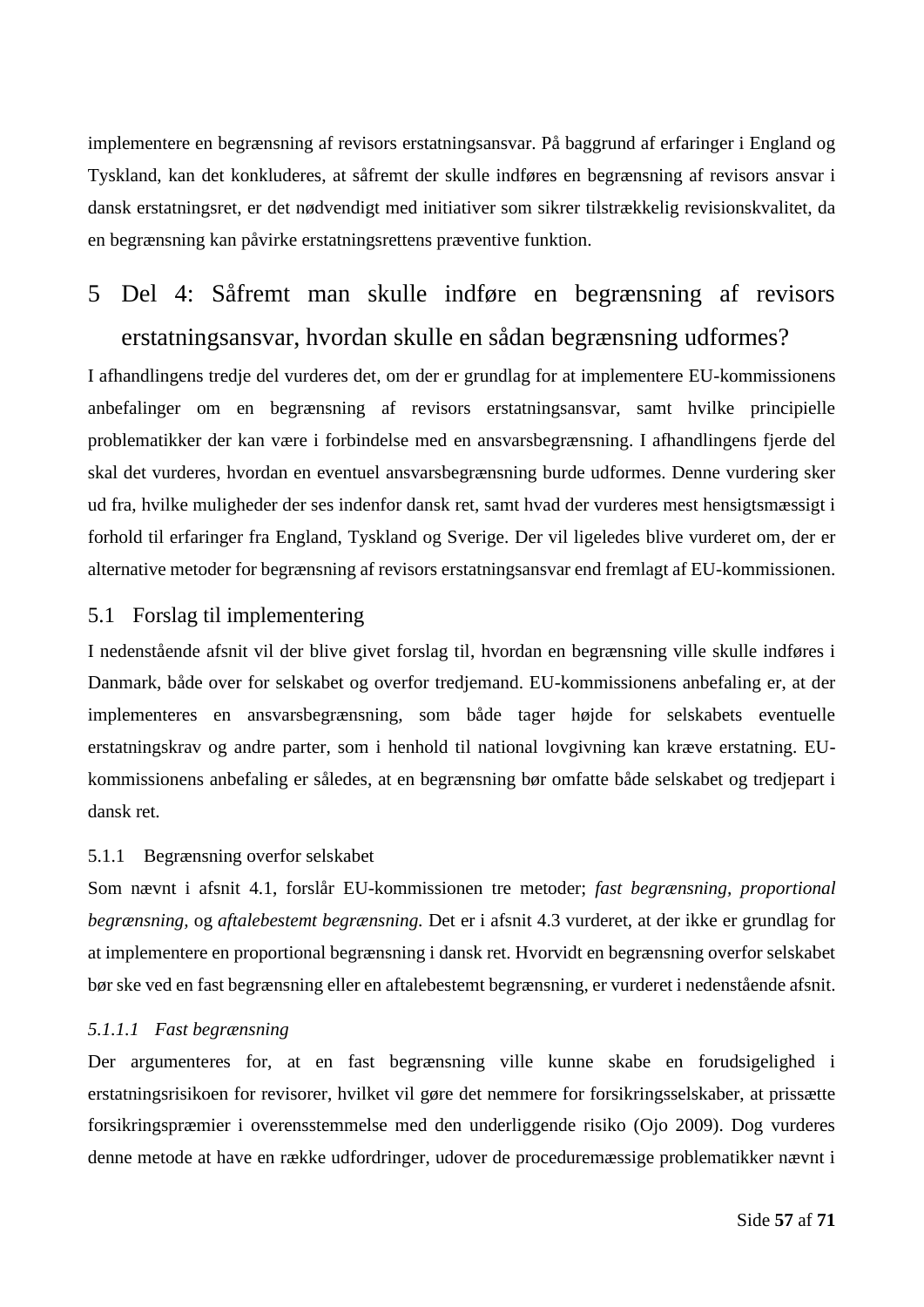afsnit [4.3.1.1.](#page-47-1) Som nævnt i afsnit *[4.2.2.2](#page-39-0)*, ligger den faste beløbsmæssige begrænsning i Tyskland på maksimum 16 millioner euro, hvilket svarer til ca. 120 millioner koner, såfremt der er tale om ansvarspådragende handlinger ved simpel uagtsomhed. En af de store erstatningssager, som har været med til at fremme debatten om en begrænsning, er Prosolvia-sagen i Sverige. I denne sag var erstatningskravet med revisor på 890 millioner svenske kroner (Agerman 2013). Såfremt man havde implementeret en fast begrænsning af erstatningsansvaret i svensk ret, i lighed med Tyskland, ville skadeliders erstatning i denne sag således langt fra have dækket skadelidtes tab. På denne baggrund argumenteres der for, at en fast begrænsning ikke er forsvarlig målt med, hvad der er ret og rimeligt i forhold til genopretning af skadeliders tab. Der må argumenteres for, at denne form for begrænsning er meget indgribende i erstatningsrettens principper. Muligheden for en fast begrænsning blev ligeledes undersøgt i England. Regeringen oplevede, at dette ikke ville blive accepteret af investorer, som følge af ovenstående problematik (FRC:2). Ydermere vurderes det at være en ulempe ved den faste begrænsning, at en fast grænse for erstatning ikke tager højde for det enkelte revisionsfirmas betalingsevne. En fast begrænsning vil være en fordel for de store revisionsfirmaer, som har en større økonomi end de mindre revisionshuse. Der kan derfor argumenteres for at en fast begrænsning ikke nødvendigvis vil løse problematikken om markedskoncentrationen, som er fremlagt af EUkommissionen.

En af EU-kommissionens yderligere fremlagte problematikker, er risikoen for katastrofale krav mod revisor (*"Mega claims"*). I Tyskland har de haft en række sager med erstatningskrav, som er større end det sædvanlige. En af de største sager set i Tyskland er Wirecard-sagen, som ikke er afsluttet, hvor det forventes, at der rejses et erstatningskrav mod revisor på 1 milliard euro, hvilket svarer til 7,5 milliarder kroner (Storbeck 2021). der fremføres som argument, at der endnu ikke i været lignende sager i Danmark, hvor erstatningskravet er så stort, at det ville have konkurs til følge for et revisionsfirma. Nogle af de store sager i Danmark har været EBH bank-sagen (ca. 400 millioner kroner), MCT-sagen (ca. 100 millioner kroner), Hesalight-sagen (ca. 200 millioner kroner) og Roskilde bank-sagen (samlet 1 milliard kroner for ledelse og revisor). Der må argumenteres for at incitamentet for at implementere denne begrænsning i Tyskland er større, som følge af at der i Tyskland er flere store multinationale børsnoterede virksomheder, herunder større risiko for *mega claims,* end der ses i Danmark. Dette er ligeledes konklusionen i den svenske offentlige udredning, hvorfor det ikke blev anbefalet, at denne metode blev implementeret i Sverige.

På baggrund af ovenstående vurderes den fast beløbsmæssige begrænsning af revisors erstatningsansvar ikke som værende hensigtsmæssig at implementere i Danmark, som følge af at den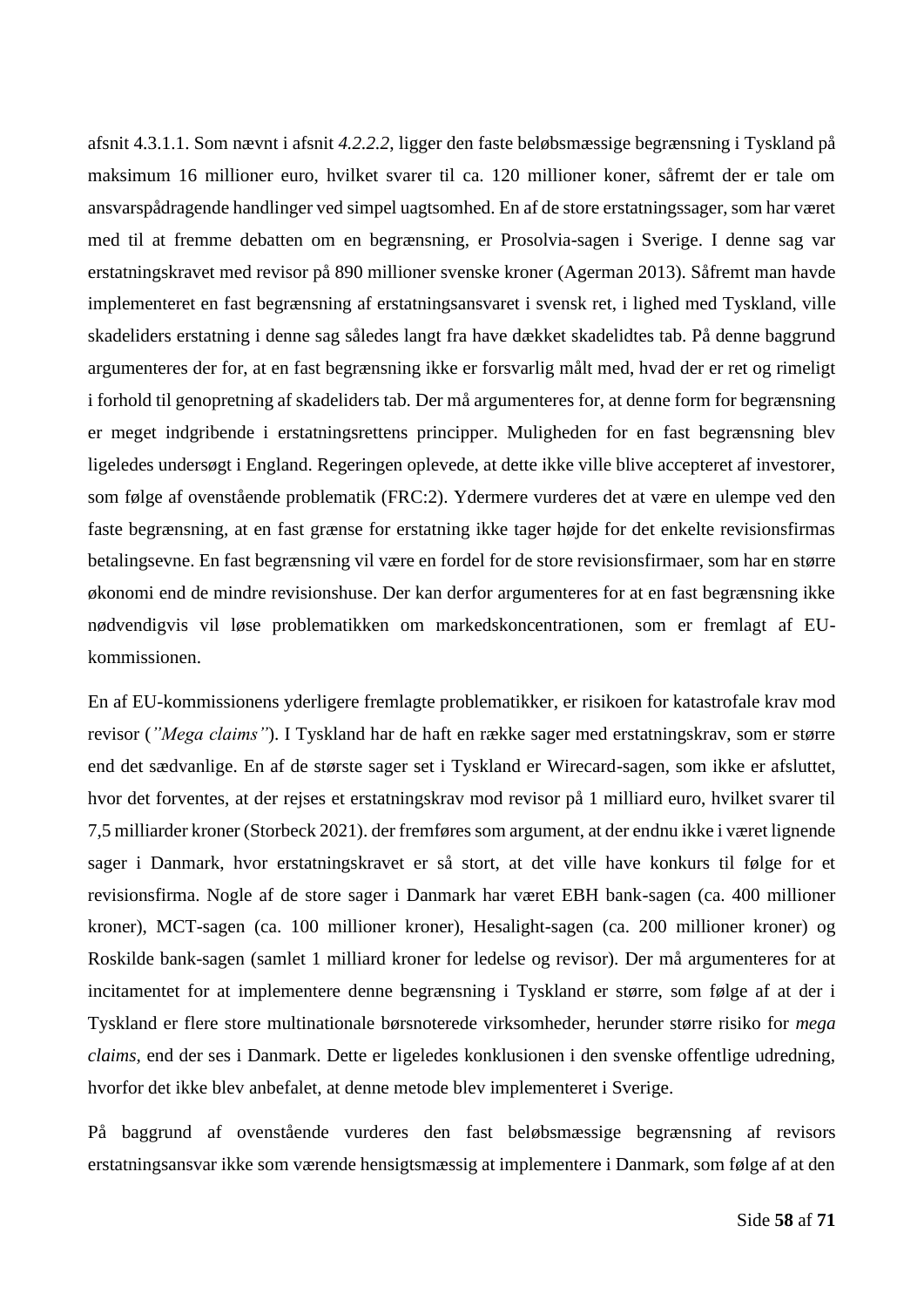vurderes for indgribende i erstatningsrettens principper, samt at sandsynligheden for *mega claims* i Danmark vurderes som lav.

## *5.1.1.2 Aftalebestemt begrænsning*

Modsat en fast begrænsning, tager denne metode højde for den enkelte opgave og giver de enkelte revisionshuse mulighed for at lave en aftale, som er tilpasset deres risikoappetit. Omvendt er metoden blevet kritiseret for at for at være fordelagtig for de store revisionsfirmaer. De store revisionsfirmaer har en større økonomisk kapacitet og kan derfor påtage sig en større risiko. En aftalebestemt begrænsning kan derfor give de store revisionsfirmaer en konkurrencemæssig fordel, som følge af, at de kan aftale en højere beløbsmæssig begrænsning end mindre revisionsfirmaer, hvilket naturligvis er i aktionærernes interesse (Bush et. al. 2007:14). Dog vurderes det at være mest hensigtsmæssigt, at implementere en aftalebestemt begrænsning af den lovpligtige revision i Danmark, såfremt revisors erstatningsansvar skulle begrænses. Aftalebestemt begrænsning er, som nævnt i afsnit [4.3.1.3,](#page-49-0) principielt allerede muligt i Danmark, som følge af aftalefrihed og benyttes allerede af revisorer i forbindelse med rådgivningsopgaver og andre erklæringer. Såfremt der skulle implementeres en aftalebestemt begrænsning, argumenteres der for at denne kun skal gælde for ansvarspådragende handlinger ved simpel uagtsomhed, i lighed med den engelske begrænsning.

I lighed med Engelsk ret, bør der stilles krav til retfærdighed og rimelighed. Til dette bør der vedtages nogle retningslinjer for, hvad er er retfærdigt og rimeligt, i form af en model eller metode for udregning begrænsningsbeløb. En aftalebaseret ansvarsbegrænsning bør være passende afstemt med størrelsen af en forsvarlig og hensigtsmæssig forsikring, således at et stort revisionshus, som har en større forsikringsdækning, har en større erstatningsrisiko end et mindre revisionshus, med mindre forsikringsdækning. Dette kan dog skabe et incitament for revisorer til at tegne forsikringer med en lavere dækning. Der fremlægges derfor argument for at en aftalebestemt begrænsning burde medfølge øget minimumskrav til forsikringsdækning, ligesom i Tyskland. Ved at øge minimumskrav til revisorers forsikringsdækning ville den skadelidte have større mulighed for at få erstattet sit tab og minimere revisors erstatningsrisiko (Vase 2011). Dette vil i sidste ende medføre øget omkostninger for revisor i forbindelse med forsikringspræmier. Dog må dette vurderes at være en prisen, såfremt revisor vil mindske erstatningsansvaret.

I forhold til krav om retfærdige og rimelige vilkår, vil det være usandsynligt at en aftale, hvor erstatningsbegrænsningen er lavere end forsikringsdækningen, vil være gældende for domstolen (Munk-Hansen 2011). Ydermere bør begrænsningen knyttes op på revisionshonoraret i forhold til en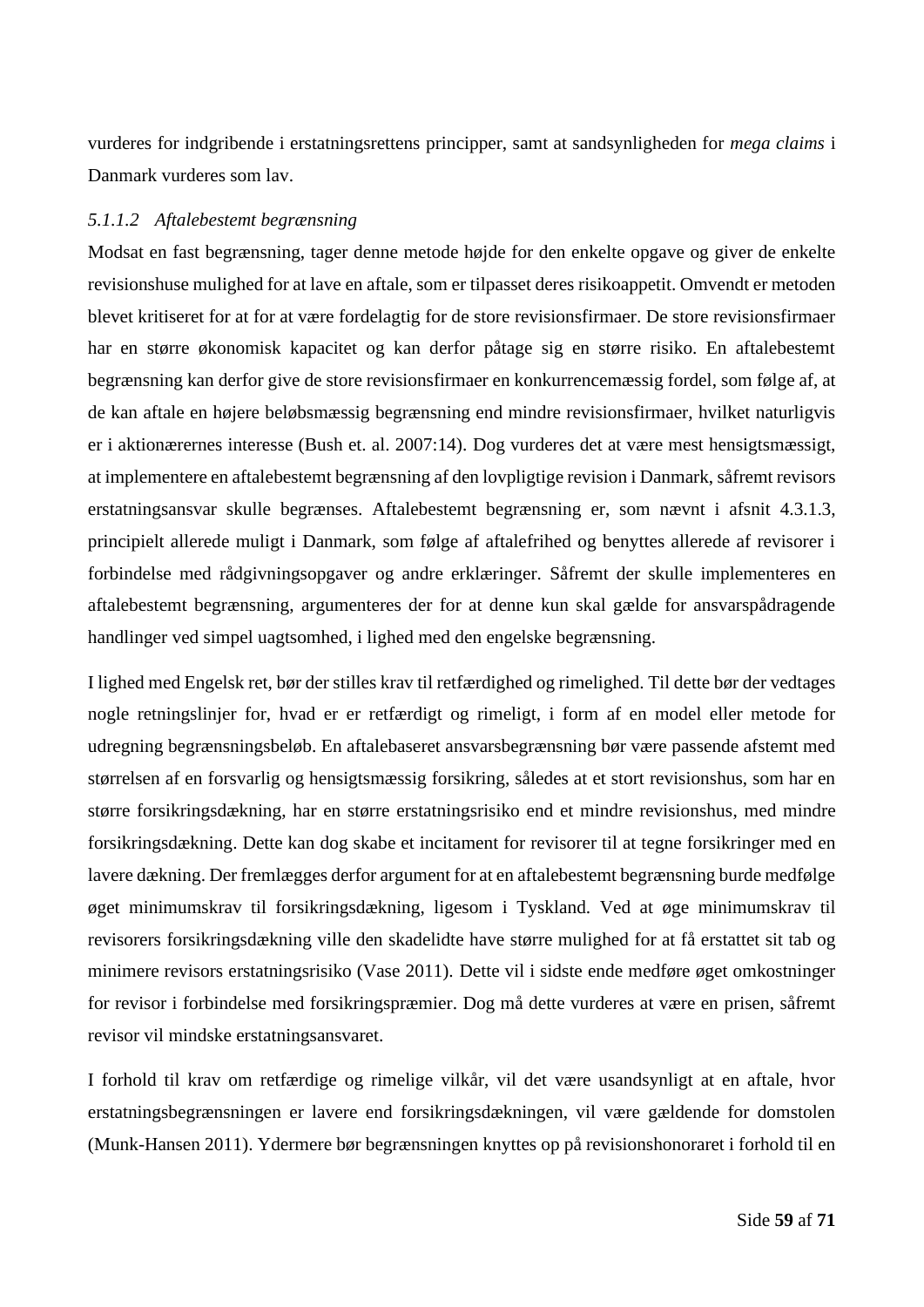faktor for at skabe en konsensus for, hvad som er *fair og reasonable.* At implementere en begrænsning der knyttes op på størrelsen af revisionshonoraret, har den fordel, at der skabes en sammenhæng mellem det, som virksomheden vil betale for ydelsen og det som vil være muligt for dem at modtage i erstatning. Der kan argumenteres for, at det ikke ville kunne betragtes som proportionalt, hvis den mulige erstatning står direkte i forhold til revisionshonoraret, hvorfor det vil være nødvendigt med en opjustering herpå, såsom at gange med en faktor (Foged-ladefoged 2014). Dette kunne f.eks. være 10 gange revisionshonoraret. Dette er et typisk anvendt benchmark i forbindelse med begrænsninger i rådgivningsopgaver og erklæringer uden sikkerhed, samt i erhvervsretten generelt, hvorfor denne metode også burde være anvendelig i dette forhold. En ulempe ved denne model er at virksomheder, som kan tilbyde et tidsmæssige effektivt forløb og dermed har et lavere revisionshonorar, som følge af god ledelse og IT-systemer, ville modtage en lavere mulig erstatning end andre virksomheder (Ojo 2009). Dette skal således medtages som en betragtning, når begrænsningsbeløbet fastsættes. Det centrale ved opgørelse af begrænsnings beløbet er, at der stadig er proportionalitet (Foged-ladefoged 2014). Der bør ligeledes stilles krav til at aftalen laves i overensstemmelse med god revisorskik (Lentz et. al. 2021:380).

Aftalen skal godkendes af selskabets aktionærer og være gældende for hele revisors valgperiode. Der ses i England nogle udfordringer i forbindelse med aktionærernes godkendelse af begrænsningen. Når der skal indgås en aftalebestemt begrænsning, er det den daglige ledelse, som skal anbefale den til aktionærerne, eftersom det er denne som har relation til revisionen. Som følge af dette, er den aftalemæssige begrænsning ikke hyppigt benyttet, da ledelsen ofte er af den holdning, at anbefalingen strider imod deres generelle forpligtelser og ledelsesansvar overfor virksomheden (Department for Business, Energy & Industrial Strategy 2021:115). På baggrund af en række undersøgelser, er der stillet forslag i det engelske parlament, at det skal præciseres i lovgivningen, at det ikke er brud på ledelsesansvar at indgå en aftalebestemt begrænsning. Derudover ses det i England, at flere aktionærer og investorer stiller sig kritisk overfor disse aftaler, som følge af manglende forståelse for deres fordel ved aftalen, eftersom deres ret til erstatning er begrænset. Det er således svært for flere aktionærer at se incitamentet til at indgå en begrænsende aftale som følge af dette, er det vurderet nødvendigt med en yderligere dialog imellem de involverede aktører, således at der kan skabes bedre information om, hvad en sådan aftale betyder for begge parter (ibid.). På baggrund af erfaringer i England, har det formodning imod sig at denne model vil blive bredt udnyttet i det danske samfund. Såfremt denne model skal indføres i Danmark, bør det gøres i tæt dialog med aktionærer og investorer, således at der kan skabes information om, hvad en sådan aftale betyder for begge parter. Det anbefales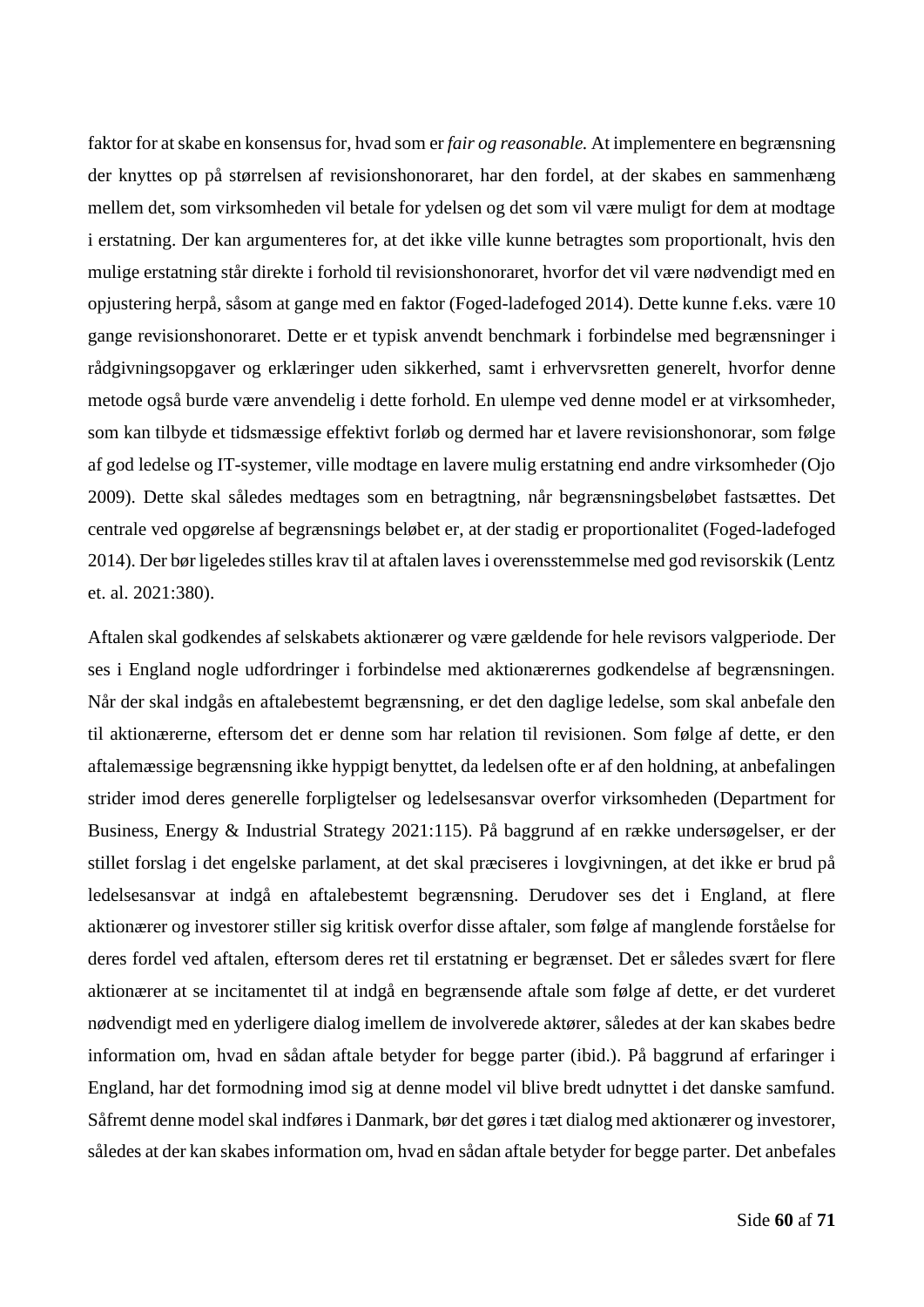ligeledes at det indføres i revisorloven, at en indgåelse af en aftalebestemt begrænsning af revisorsansvar ikke er et brud på ledelsesansvaret, for at imødekomme ovenstående problematik.

Som nævnt i afsnit [4.3.2.3,](#page-53-0) burde en implementering af aftalebestemt begrænsning af revisors erstatningsansvar medfølge initiativer, som skal sikre tilstrækkelig revisionskvalitet, f.eks. øget offentlig kvalitetskontrol med mulighed for sanktion, strengere strafferetlige bestemmelser som implementeret i England eller hyppigere rotation af revisorer som i Tyskland.

### 5.1.2 Begrænsning overfor tredjemand

Som nævnt i [4.3.1.3,](#page-49-0) vil en aftalebestemt begrænsning, som er generelt dækkende overfor krav fra tredjemand, som EU-kommissionen anbefaler, vurderes ikke muligt i dansk ret, når revisor agerer som offentlighedens tillidsrepræsentant indenfor revisorloven. Det vurderes at en generel begrænsning overfor erstatningskrav fra tredjemand i dansk ret, kun kan imødekommes ved hjælp af en fast beløbsmæssig begrænsning.

Udover EU-henstillingens anbefalede metoder til begrænsning overfor tredjemand, ses der andre alternativer til hvorledes man kunne implementere en begrænsning i dansk ret. Metoderne er fremlagt i nedenstående afsnit.

#### *5.1.2.1 Lovpligtig ansvarsforsikring til ledelsen*

Et alternativ er at indføre lovpligtig ansvarsforsikring for ledelsesmedlemmer i børsnoterede virksomheder. Argumentet for at indføre dette er, at det kan modvirke "*deep pocket syndrom"*, som ses i erstatningssager, hvor skadelider retter et erstatningskrav mod revisor, som følge af at det er den modpart, der vurderes at have den bedste betalingsevne, grundet lovpligtige forsikringsforhold. Hvis ledelsen ligeledes har en lovpligtig ansvarsforsikring, argumenteres der for at skadelider ville have lige så stort incitament til at rejse en sag mod ledelsen. Derudover vil revisor have bedre muligheder for regres, som følge af at ledelsen sjældent er i stand til at erstatte det økonomiske tab (Gath 2011).

Omvendt argumenteres der for, at det i forvejen et almindeligt forhold at en ansvarsforsikring indgår, som en del af aftalegrundlaget for ledelser i finansielle virksomheder og store børsnoterede virksomheder. I forbindelse med Erhvervsministeriets betænkning om skærpet ansvarsvurdering for ledelsesmedlemmer mv. i finansielle virksomheder, blev det konkluderet at den omstændighed, at et ledelsesmedlem er dækket af forsikring, sjældent fører til, at den pågældende er mere udsat for ansvarsager end andre, som ikke er forsikret (Erhvervsministeriet 2021:57). I den svenske offentlige udredning blev det ligeledes konkluderet, at implementering af lovpligtig ansvarsforsikring for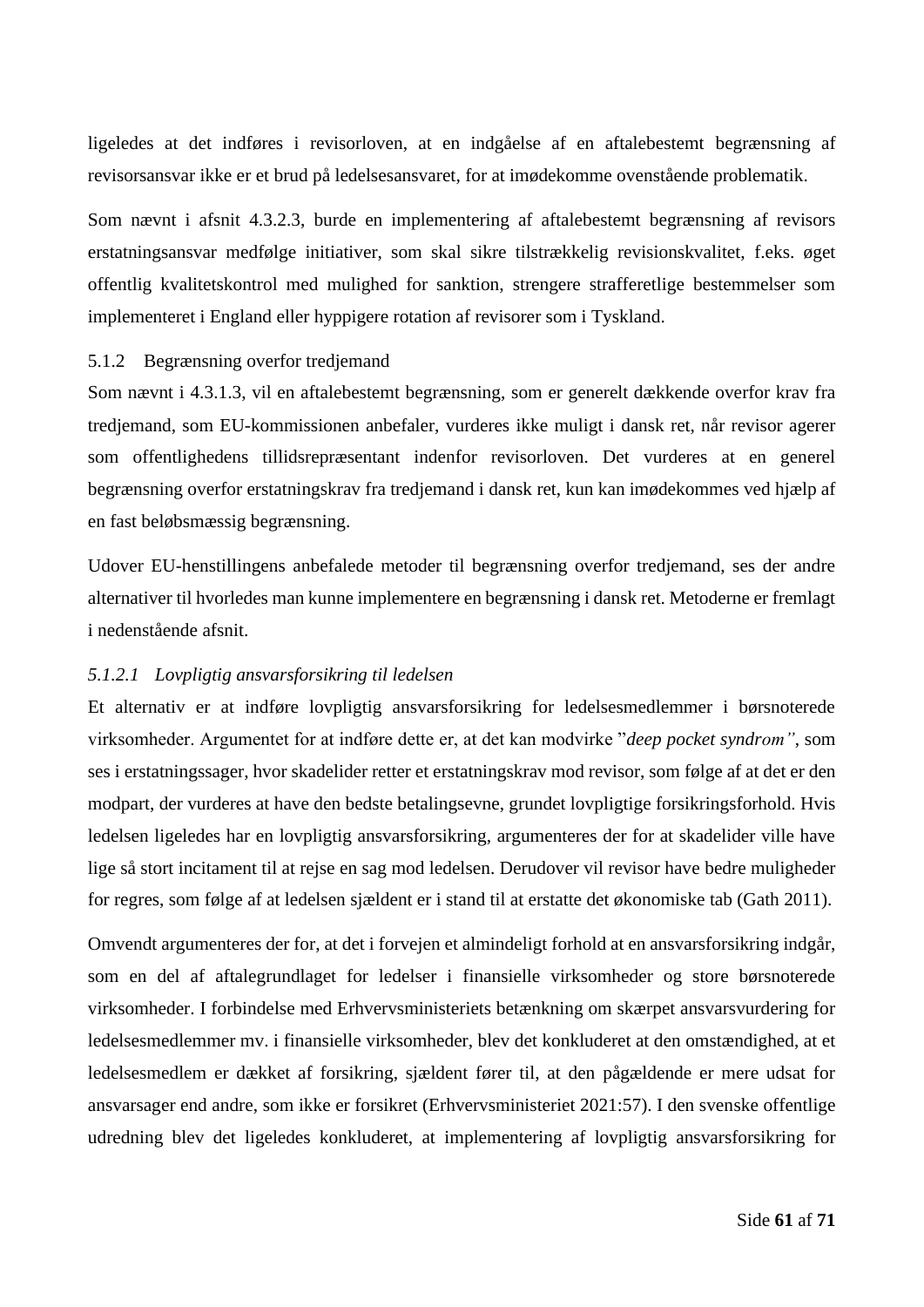ledelser i børsnoterede virksomheder ikke bør vedtages. I udredningen argumenteres der for, at i store erstatningssager dækker revisorers lovpligtige forsikringer minimalt i forhold til det samlede krav. Der argumenteres dermed for, at dét at revisor er en fordelagtig modpart i erstatningssager ikke skyldes forsikringsforhold, men snarere at revisionsfirmaer har en betalingsdygtighed og økonomiske ressourcer, som en enkelt direktør typisk ikke vil have (SOU 2016:34:117f.). Ydermere argumenteres der for, at krav til direkte bevisbyrde for årsagssammenhæng, som ses i dansk retspraksis, burde skabe noget tilbageholdenhed hos skadelider med at inddrage revisor i erstatningssager (Bøggild & Staunstrup:2015). Der argumenteres dermed endeligt for at indførsel af en lovpligtig forsikring til bestyrelser og direktør ikke nødvendigvis vil modvirke tendensen til at revisor er fordelagtig part i erstatningssager. Der kan argumenteres for at en indførsel, af dette vil have nogle negative konsekvenser for mange virksomheder, i og med at det vil skabe øget omkostninger for virksomheden, hvilket i nogen tilfælde vil kunne afholde virksomheder fra at blive børsnoteret. På baggrund af ovenstående argumenteres der for at denne løsning ikke er hensigtsmæssig, af hensyn til de øgede omkostninger det vil have for virksomhederne kontra effekt på problematikken fremsat af EU-kommissionen.

## *5.1.2.2 EAL § 24*

Som nævnt i afsnit [3.2.4,](#page-19-0) er det i forvejen muligt at få lempet erstatningsansvaret, såfremt det vurderes, at ansvaret vil virke urimeligt tyngende for den erstatningsansvarlige, jf. EAL § 24. Som udgangspunkt gælder denne lempelsesregel ikke for professionsansvaret. Dette er behandlet i sagen U.2005.3151 H, om hvorvidt et revisionsfirma og dets ejer var erstatningsansvarlig for forkert skatterådgivning. I Højesterettens præmisser fremgår det at det som udgangspunkt ikke er muligt for en professionel at få medhold i medfør af EAL §24, medmindre der er nogle forhold hos skadelider som berettiger hertil, såsom at skadelider ikke iagttager sin tabsbegrænsningspligt eller egen skyld, jf. EAL § 24, stk. 2. EAL § 24 gælder dermed som udgangspunkt ikke, når skadevolder har en ansvarsforsikring (Halling-overgaard 2009:370). Det fremgår yderligere af U.2005.3151 H, at det ikke påvirker anvendelse af lempelsesreglen, at ansvarsforsikringen ikke giver tilstrækkelig dækning. Der foreligger en diskussion om, hvorvidt dette princip burde fraviges, således at lempelsesreglen ville være gældende for professionelle udøvere, herunder revisorer, hvilket ville kunne resultere i en begrænset erstatningsrisiko. Et af EU-kommissionens argumenter for en begrænsning er, at det ikke længere er muligt at sikre en tilstrækkelig forsikringsdækning, som følge af risikoen for store krav. Det kunne således hjælpe på denne problematik at, såfremt retten finder, at der ikke er tilstrækkelig forsikringsdækning af ansvarsforsikringen, og den økonomiske byrde af erstatningskravet ville kunne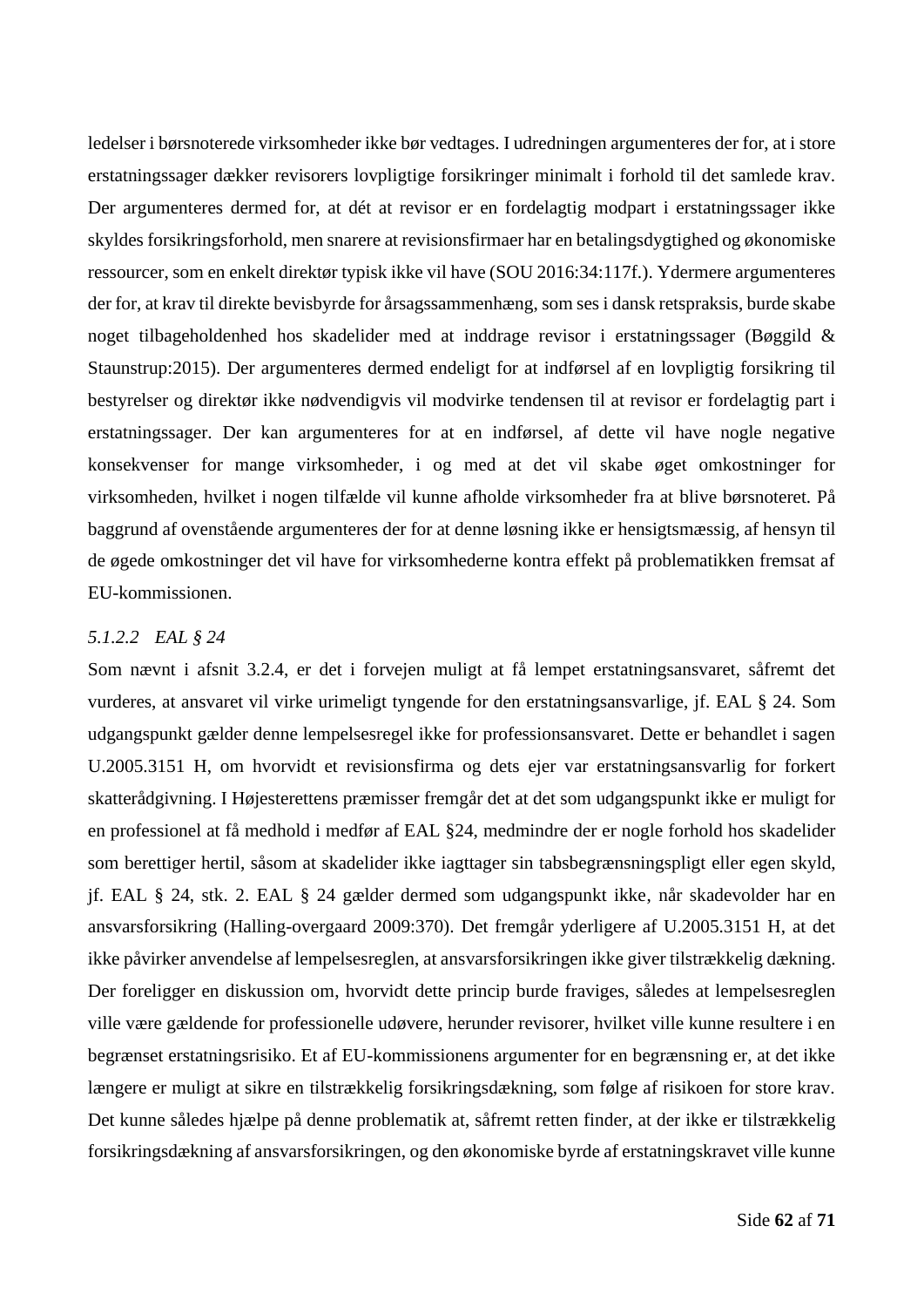virke urimeligt tyngende for den erstatningsansvarlige, kan EAL § 24 anvendes. Omvendt argumenteres der for, at det er den professionelles eget ansvar at sikre tilstrækkelig forsikringsdækning. Der argumenteres dermed for, at det ikke kan være på bekostning af skadelider, at den professionelle ikke har sikret sig gunstige forsikringsforhold, og at der kan ske en lempelse på baggrund af dette, vil kunne modvirke incitamentet til at købe tilstrækkelig forsikringsdækning.

På baggrund af ovenstående vurderes denne metode ikke hensigtsmæssig at implementere, som følge af princippet om, at det ikke skal være på bekostning af skadelider, at en professionel udøver ikke har sikret tilstrækkelig forsikringsdækning.

## 5.2 Del 4: Delkonklusion

Det kan på baggrund af ovenstående konkluderes, at såfremt der skal implementeres en begrænsning af revisors erstatningsansvar overfor selskabet, bør den udformes som en aftalebestemt begrænsning, der er gældende ved ansvarspådragende handlinger forårsaget ved simpel uagtsomhed. En aftalebestemt begrænsning bør overholde kravene til retfærdig og rimelige vilkår. Det konkluderes, at det aftalte maksimumsbeløb for erstatning bør være passende afstemt med størrelsen af en forsvarlig og hensigtsmæssig forsikring, således at erstatningsbegrænsningen som minimum svarer til forsikringsdækningen. Ydermere forslås det, at begrænsningen knyttes op på revisionshonoraret i forhold til en faktor og at aftalen laves i overensstemmelse med god revisorskik. Der bør stilles krav til, at aftalen skal godkendes af selskabets aktionærer og aftalen bør være gældende for revisors valgperiode. Betingelserne for aftalen bør indføres i revisorloven, samt indføres i loven, at en indgåelse af en aftalebestemt begrænsning af revisors erstatningsansvar ikke er et brud på ledelsesansvaret. Implementering af denne begrænsningsform bør gøres i tæt dialog med aktionærer og investorer, og en implementering af aftalebestemt begrænsning bør medfølge en række initiativer, som skal sikre tilstrækkelig revisionskvalitet. Endeligt bør en aftalebestemt ansvarsbegrænsning suppleres med et større krav til forsikringsdækning, således at den skadelidte har større mulighed for at få erstattet sit tab.

Det kan på baggrund af ovenstående konkluderes at en aftalebestemt begrænsning, som er generelt dækkende overfor krav fra tredjemand, som EU-kommissionen anbefaler, ikke er muligt i dansk ret, som følge af revisors brede erstatningsansvar. En generel begrænsning overfor tredjemand vil kun være muligt ved en fast beløbsmæssig begrænsning. Det konkluderes, at der er alternative metoder hvorpå at revisors erstatningsrisiko kan begrænses, såsom implementering af lovpligtig ansvarsforsikring til ledelsen eller at EAL § 24 kan gøres gældende for professionsansvaret. Det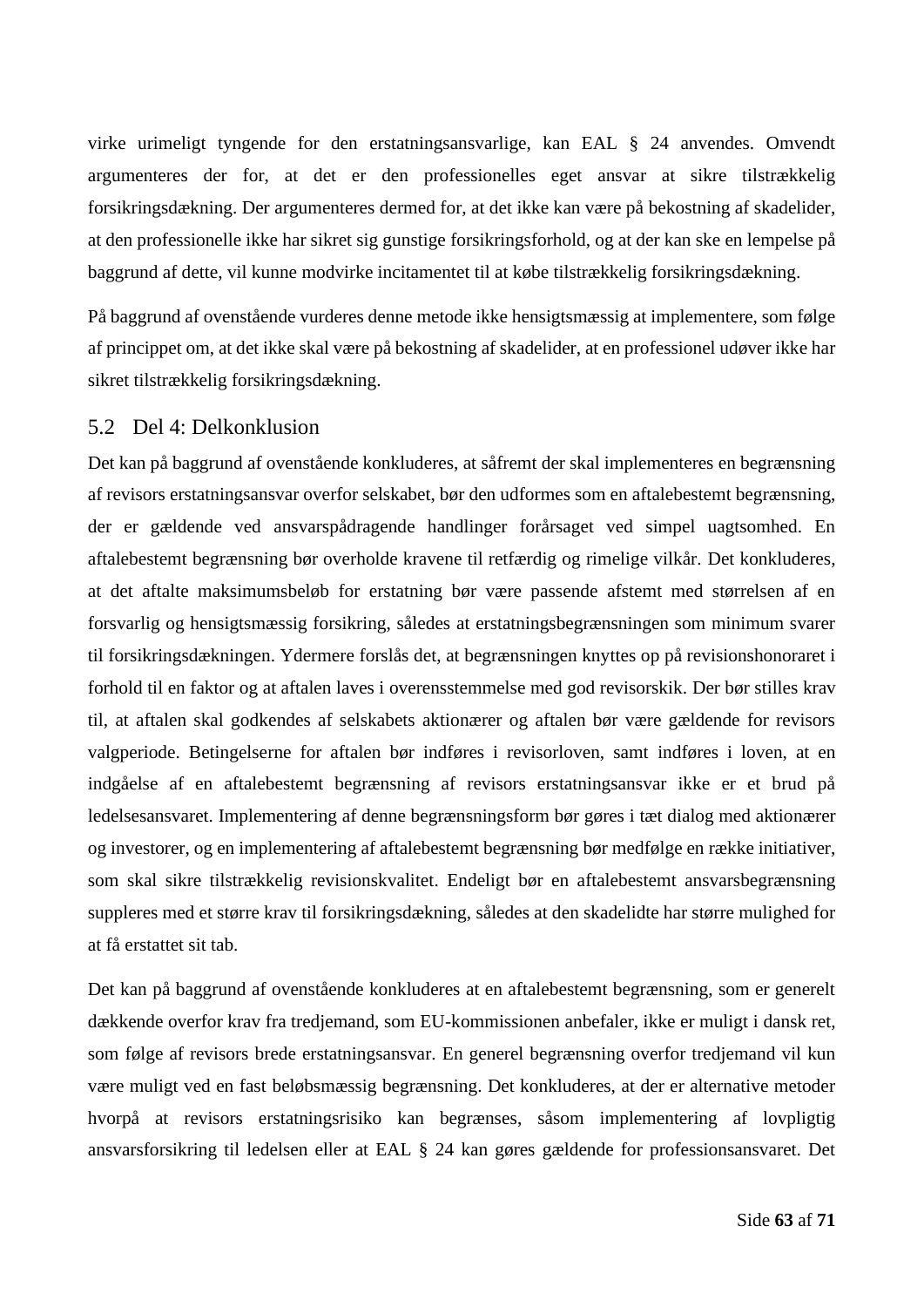vurderes dog endeligt at de alternative metoder ikke bør implementeres, som følge af negative effekter overfor virksomheder, samt urimelige vilkår for skadelider.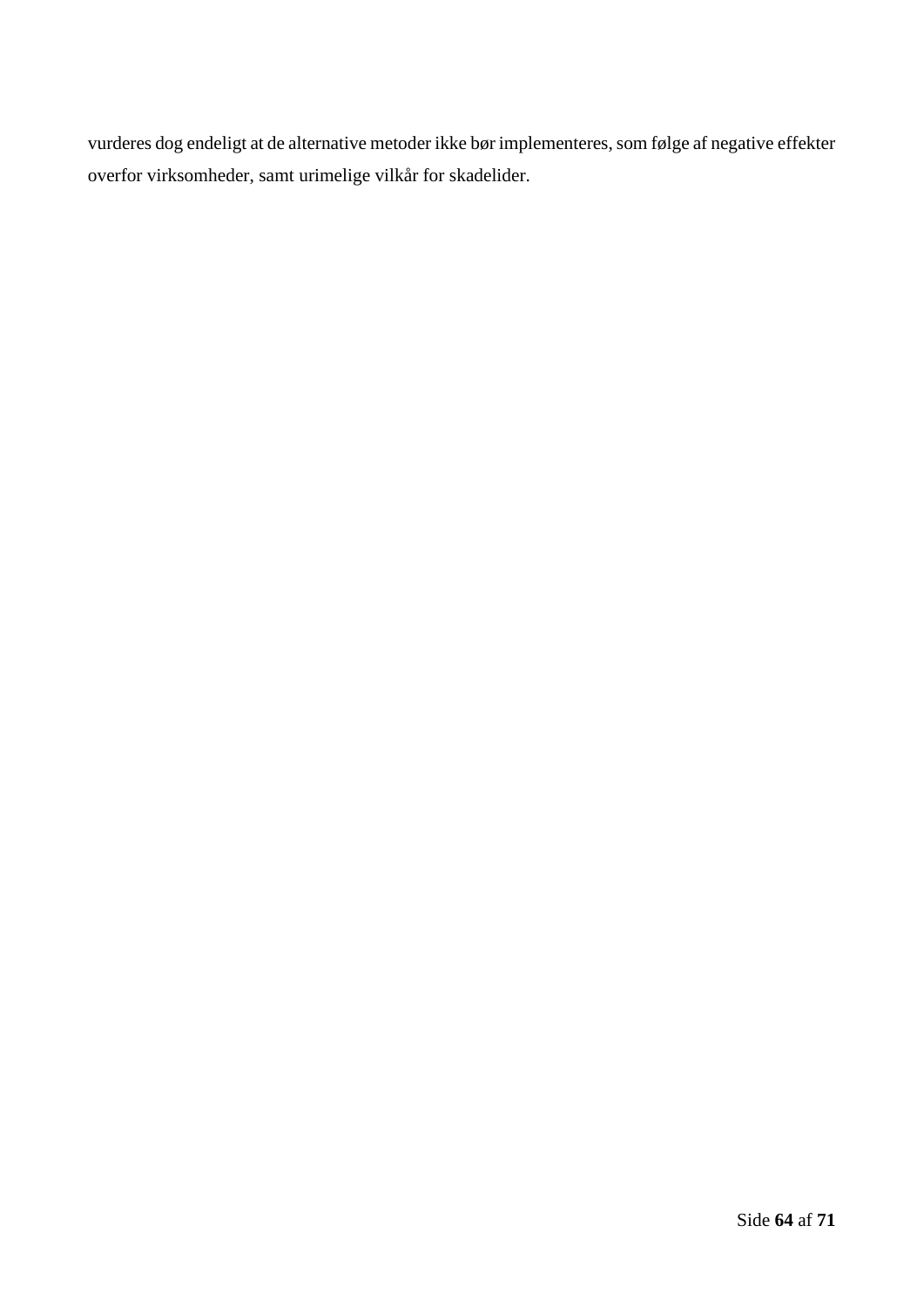# 6 Konklusion

Formålet med denne afhandling er, på baggrund af initiativer i relevante EU-lande, at undersøge, hvordan det er muligt at indføre EU-kommissionens henstilling af 5. juni 2008 om begrænsning af revisors erstatningsansvar i Danmark. På baggrund af ovenstående kan det konkluderes, at revisor, i forbindelse med sit hverv, har et erstatningsansvar over for dem, der baserer sig på deres erklæringer inden for revisorloven. Revisor kan blive erstatningsansvarlig for skadeliders tab, såfremt de almindelige erstatningsretlige betingelser er opfyldt. I EU-kommissionens henstilling af 5. juni 2008 om begrænsning af revisors erstatningsansvar i Danmark, anbefales der tre metoder til at begrænse revisors erstatningsansvar ved lovpligtig revision. Det kan på baggrund af ovenstående konkluderes, at EU-kommissionens anbefalinger er blevet implementeret i England og Tyskland. I engelsk erstatningsret er det muligt at indgå en aftalebestemt begrænsning mellem selskabet og revisor for den lovpligtige revision. I tysk erstatningsret er der implementeret en fast beløbsmæssig begrænsning for den lovpligtige revision. Det kan konkluderes, at der endnu ikke er blevet implementeret en begrænsning i svensk erstatningsret. På baggrund af den komparative analyse, kan det konkluderes at de erstatningsretlige principper i England, Tyskland og Sverige grundlæggende er sammenlignelige med dansk erstatningsret. Det konkluderes, at der er grundlag for at implementere en fast beløbsmæssig begrænsning i dansk ret. Det kan ydermere konkluderes, at der er grundlag for at implementere en aftalebestemt begrænsning overfor selskabet i dansk ret for den lovpligtige revision. Det konkluderes, at det ikke er muligt at implementere en aftalebestemt begrænsning, som er generelt begrænsende overfor krav fra tredjemand, som EU-kommissionen anbefaler, som følge af revisors brede erstatningsansvar. En begrænsning af revisors erstatningsansvar ville kunne implementeres i revisorloven. Det kan konkluderes, at der ikke er grundlag for implementering af en proportionel begrænsningsmodel. En begrænsning af revisors erstatningsansvar vurderes at være i overensstemmelse med Den Danske Grundlov og Den Europæiske Menneskerettighedskonvention. Endeligt kan det konkluderes, at en begrænsning af revisors erstatningsansvar bør medfølge en række initiativer som opretholder erstatningsrettens præventive funktion. På baggrund af ovenstående må det konkluderes, såfremt en begrænsning skulle implementeres i dansk ret, bør den udformes som en aftalebestemt begrænsning overfor selskabet for ansvarspådragende handlinger ved simpel uagtsomhed. Endeligt kan det konkluderes, at en generel begrænsning overfor tredjemand kun vil være muligt ved en fast beløbsmæssig begrænsning.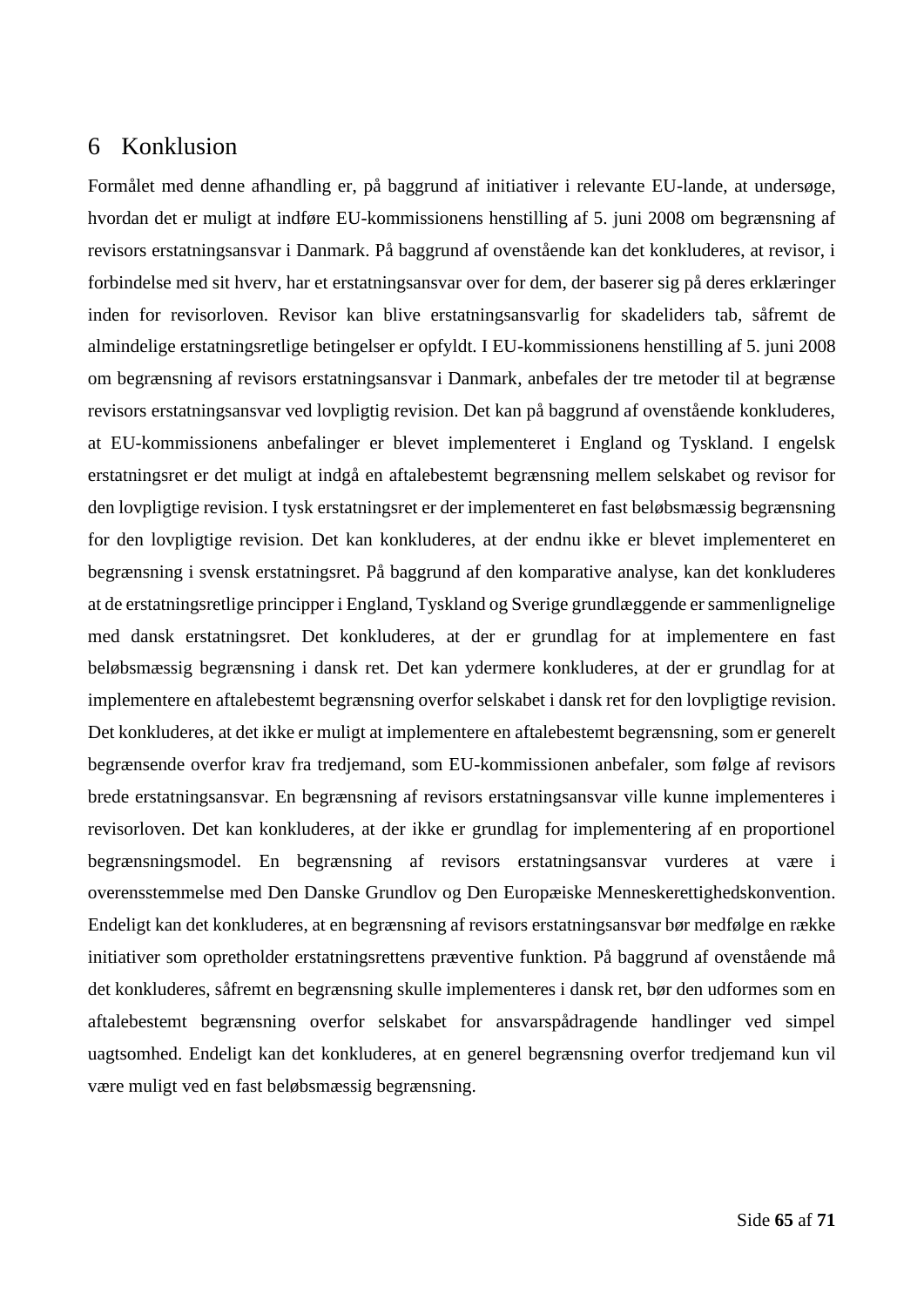# 7 Litteraturliste

## **Bøger**

Blume, P. (2020), *Retssystemet og juridisk metode*, 4. udgave, Jurist- og økonomforbundets forlag, København

Bussani, M. & Palmer, V. V. (2009), *Pure Economic Loss in Europe,* Cambridge University Press, [https://www.cambridge.org/core/books/pure-economic-loss-in](https://www.cambridge.org/core/books/pure-economic-loss-in-europe/A2FB17245B5504B06D47EB6D9D350C87)[europe/A2FB17245B5504B06D47EB6D9D350C87](https://www.cambridge.org/core/books/pure-economic-loss-in-europe/A2FB17245B5504B06D47EB6D9D350C87)

Evald, J. (2016), *Juridisk teori, metode og videnskab*, 1. udgave, Jurist- og Økonomforbundets forlag, København

Eyben, B.V. & Isager, H. (2019), *Lærebog i erstatningsret*, 9. udgave, Djøf Forlag, København

Füchsel, K., Gath, P., Langsted L. B., Olsen, P. K., Skovby, J. (2017), *Revisor – regulering og rapportering*, 4. udgave, Karnov Group Denmark A/S, København

Hansen, S. F. & Krenchel, J. V (2019), *Dansk Selskabsret 2 – Kapitalselskaber*, 5. udgave, Karnov Group Denmark A/S, København

Halling-Overgaard, S. (2009), *Revisors erstatnings- og diciplinæransvar*, 3. udgave, Jurist- og økonomforbundets Forlag, København

Johansen, T. R., Lunden, M., Harloff-Helleberg, M., Davidsen, C. (2016), *Danske perspektiver på revisorer og revision*, 2. udgave, Karnov Group Denmark A/S, København

Kjølbro, J. F. (2017), *Den Europæiske menneskerettighedskonvention – for praktikere*, 4. udgave, Jurist og Økonomforbundets Forlag, København K

Langsted, L. B (2004), *Rådgivning I – det professionelle erstatningsansvar*, Forlaget Thomson A/S, København

Lentz, J., Hassager, A. K., Kiertzner, L. (2021), *Revisoransvar,* 9. udgave, Karnov Group Denmark A/S, København

Schaumburg-Müller, P (2020), *Kapitalselskaber – Aktie- og anpartsselskaber*, 9. udgave, Djøf Forlag, København K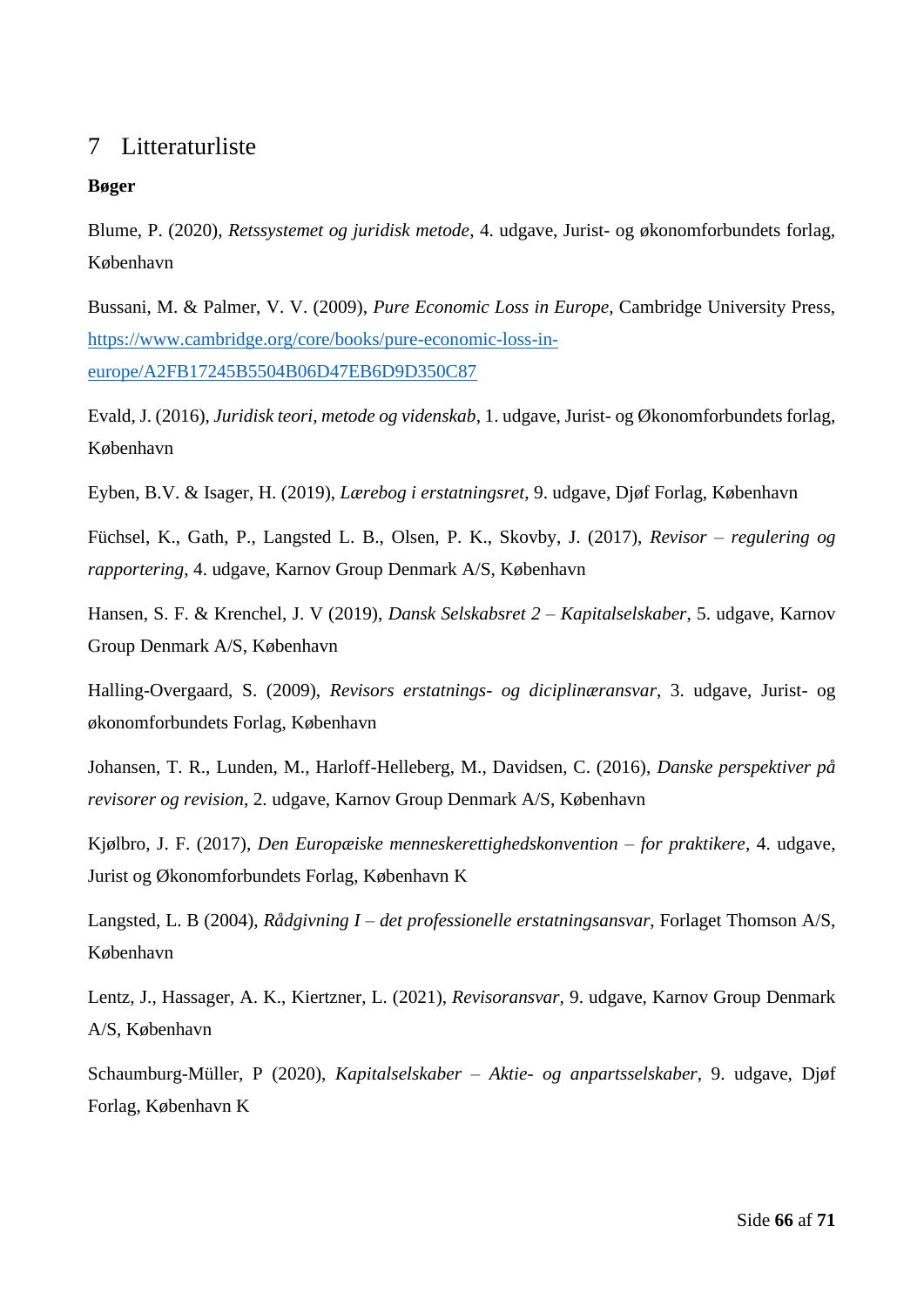Van Dam, C. (2013), *European Tort Law*, 2. udgave, Oxford Scholarship Online, [https://oxford.universitypressscholarship.com/view/10.1093/acprof:oso/9780199672264.001.0001/a](https://oxford.universitypressscholarship.com/view/10.1093/acprof:oso/9780199672264.001.0001/acprof-9780199672264) [cprof-9780199672264](https://oxford.universitypressscholarship.com/view/10.1093/acprof:oso/9780199672264.001.0001/acprof-9780199672264)

## **Internetkilder**

ACCA, *Auditor liability*, Association of Chartered Certified Accountants, [https://www.accaglobal.com/gb/en/student/exam-support-resources/professional-exams-study](https://www.accaglobal.com/gb/en/student/exam-support-resources/professional-exams-study-resources/p7/technical-articles/auditor-liability.html)[resources/p7/technical-articles/auditor-liability.html](https://www.accaglobal.com/gb/en/student/exam-support-resources/professional-exams-study-resources/p7/technical-articles/auditor-liability.html)

Agerman, P. (2013), *Rekordskadestånd till Prosolvia,* Realtid, <https://www.realtid.se/rekordskadestand-till-prosolvia>

Bush, T., Fearnley, S., Sunder, S. (2007), *Auditor Liability reforms in the UK and the US – A comparative Review,* <http://depot.som.yale.edu/icf/papers/fileuploads/2575/original/07-33.pdf>

Department for Business, Energy & Industrial Strategy (2021), *Restoring the trust in audit and corporate governance – Consultation on the government's proposals,*  [https://assets.publishing.service.gov.uk/government/uploads/system/uploads/attachment\\_data/file/9](https://assets.publishing.service.gov.uk/government/uploads/system/uploads/attachment_data/file/970673/restoring-trust-in-audit-and-corporate-governance-command-paper.pdf) [70673/restoring-trust-in-audit-and-corporate-governance-command-paper.pdf](https://assets.publishing.service.gov.uk/government/uploads/system/uploads/attachment_data/file/970673/restoring-trust-in-audit-and-corporate-governance-command-paper.pdf)

De Poorter, I. (2008), *Auditor's liability towards third parties within the EU: A comparative study between the United Kingdom, the Netherlands, Germany and Belgium*, Journal of international commercial Law and Technology, Financial Law institute, <https://citeseerx.ist.psu.edu/viewdoc/download?doi=10.1.1.661.2271&rep=rep1&type=pdf>

Doralt, W. et. al. (2008), *AUDITORS' LIABILITY AND ITS IMPACT ON THE EUROPEAN FINANCIAL MARKETS,* Cambridge Law Journal, Vol. 67, no. 1, [https://www.cambridge.org/core/journals/cambridge-law-journal/article/abs/auditors-liability-and](https://www.cambridge.org/core/journals/cambridge-law-journal/article/abs/auditors-liability-and-its-impact-on-the-european-financial-markets/24B28004A2945817B3DEA9079C841316)[its-impact-on-the-european-financial-markets/24B28004A2945817B3DEA9079C841316](https://www.cambridge.org/core/journals/cambridge-law-journal/article/abs/auditors-liability-and-its-impact-on-the-european-financial-markets/24B28004A2945817B3DEA9079C841316)

European Commission (2008), *COMMISSION STAFF WORKING DOCUMENT - Accompanying document to the COMMISSION RECOMMENDATION CONCERNING THE LIMITATION OF THE CIVIL LIABILITY OF STATUTORY AUDITORS AND AUDIT FIRMS: Impact assessment,* SEC (2008) 1975, Brussels, *<https://eur-lex.europa.eu/legal-content/ES/TXT/?uri=CELEX:52008SC1975>*

Finansinspektionen (2016), *Betänkandet Revisorns skadeståndsansvar (SOU 2016:34)*, Ju2016/03493/L1,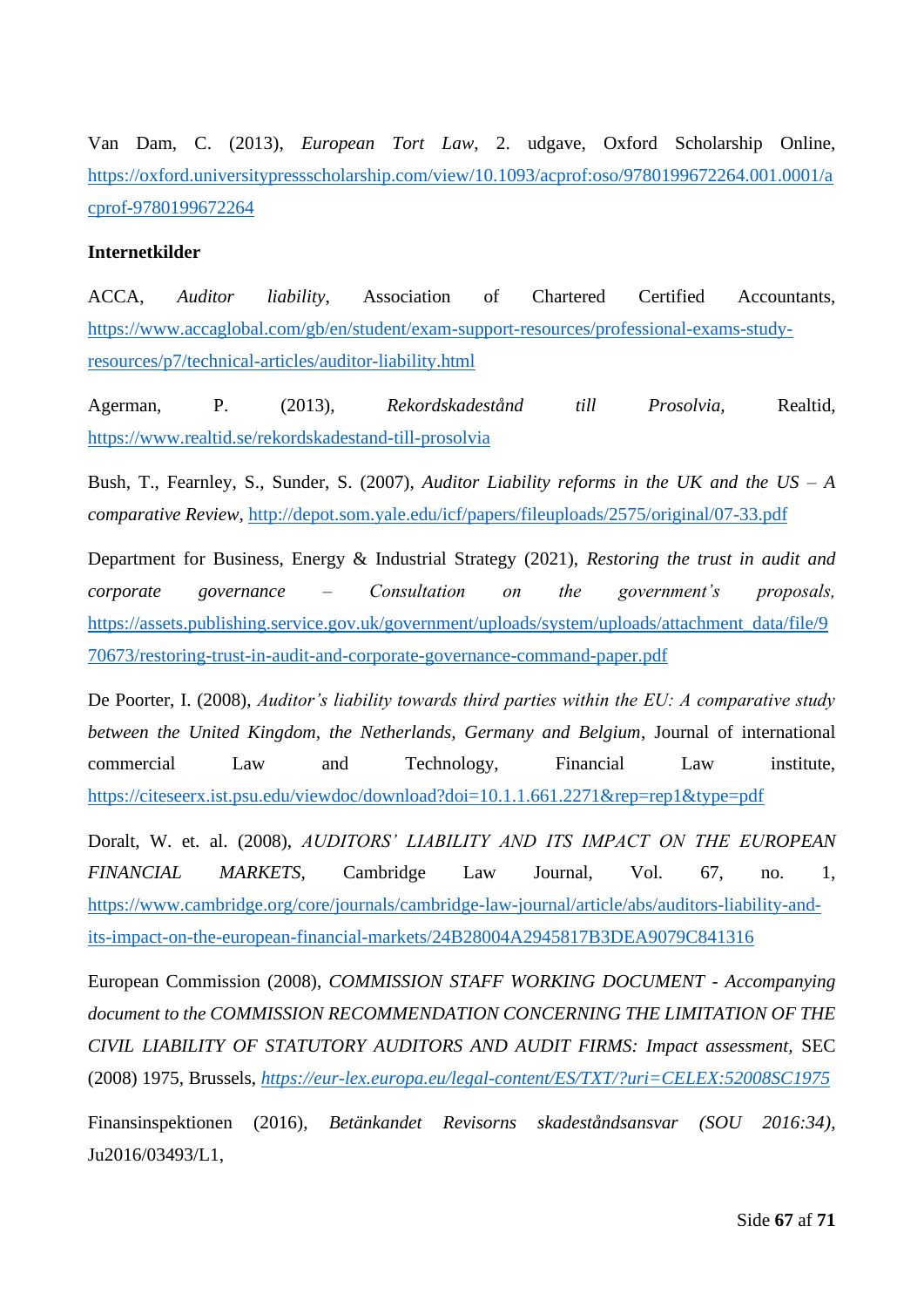[https://www.fi.se/contentassets/922e324fefe9409ca5d466beca1df4af/remissvar\\_revisors\\_skadeansv](https://www.fi.se/contentassets/922e324fefe9409ca5d466beca1df4af/remissvar_revisors_skadeansvar_16-7804ny.pdf) [ar\\_16-7804ny.pdf](https://www.fi.se/contentassets/922e324fefe9409ca5d466beca1df4af/remissvar_revisors_skadeansvar_16-7804ny.pdf)

FSR (2018), *Retningslinjer for revisors etiske adfærd (Etiske regler for revisorer), herunder internationale standarder for uafhængighed, gældende fra 15. juni 2019*, <https://pro.karnovgroup.dk/document/7000839519/1>

FRC (2008), *Guidance on Auditor Liability Limitation Agreements,* Financial Reporting Council, [https://www.frc.org.uk/getattachment/ec02c8ea-4c14-4349-9333-d655a5dd52f7/FRC-ALLA-](https://www.frc.org.uk/getattachment/ec02c8ea-4c14-4349-9333-d655a5dd52f7/FRC-ALLA-Guidance-June-2008-final5.pdf)[Guidance-June-2008-final5.pdf](https://www.frc.org.uk/getattachment/ec02c8ea-4c14-4349-9333-d655a5dd52f7/FRC-ALLA-Guidance-June-2008-final5.pdf)

Gomard, B. (1958), *Forholdet mellem erstatningsregler i og uden for kontraktforhold*, G.E.C Gads Forlag, København, [https://jura.ku.dk/jurabog/pdf/juridiske](https://jura.ku.dk/jurabog/pdf/juridiske-monografier/gomard_forholdet_mellem_erstatningsregler_i_og_uden_for_kontraktsforhold_1958.pdf)[monografier/gomard\\_forholdet\\_mellem\\_erstatningsregler\\_i\\_og\\_uden\\_for\\_kontraktsforhold\\_1958.p](https://jura.ku.dk/jurabog/pdf/juridiske-monografier/gomard_forholdet_mellem_erstatningsregler_i_og_uden_for_kontraktsforhold_1958.pdf) [df](https://jura.ku.dk/jurabog/pdf/juridiske-monografier/gomard_forholdet_mellem_erstatningsregler_i_og_uden_for_kontraktsforhold_1958.pdf)

Hansen, J. C (2015), *Højesteret freder selv dårlige revisorer,* Berlingske Business, 18. april 2015, [Højesteret freder selv dårlige revisorer \(berlingske.dk\)](https://www.berlingske.dk/virksomheder/hoejesteret-freder-selv-daarlige-revisorer)

Oehm, M. & Lutz, A. (2021), *The impact of the FISG for auditors in Germany*, Baker McKenzie, [https://globallitigationnews.bakermckenzie.com/2021/09/06/the-impact-of-the-fisg-for-auditors-in](https://globallitigationnews.bakermckenzie.com/2021/09/06/the-impact-of-the-fisg-for-auditors-in-germany/)[germany/](https://globallitigationnews.bakermckenzie.com/2021/09/06/the-impact-of-the-fisg-for-auditors-in-germany/)

Ojo, M. (2009), Limiting audit firms' liability: A step in the right direction? (proposals for a new audit liability regime in Europe revisited), Center for European Law and Politics, University of Bremen, [https://papers.ssrn.com/sol3/papers.cfm?abstract\\_id=1407208](https://papers.ssrn.com/sol3/papers.cfm?abstract_id=1407208)

Ralf, E. (2006*), Study on the Economic Impact of Auditors' Liability Regimes*, London Economics, London,<https://www.iasplus.com/en/binary/europe/0610audit.pdf>

Storr-Hansen, Lars (2020), *Aggressivt miljø om erstatningskrav bør føre til begrænsning i revisors erstatningsansvar,* FSR, [https://www.fsr.dk/aggressivt-miljoe-om-erstatningskrav-boer-foere-til](https://www.fsr.dk/aggressivt-miljoe-om-erstatningskrav-boer-foere-til-begraensning-i-revisors-erstatningsansvar)[begraensning-i-revisors-erstatningsansvar](https://www.fsr.dk/aggressivt-miljoe-om-erstatningskrav-boer-foere-til-begraensning-i-revisors-erstatningsansvar)

Storbeck, O (2021), *EY and Wirecard: anatomy of a flawed audit*, Financial Times[, EY and Wirecard:](https://www.ft.com/content/bcadbdcb-5cd7-487e-afdd-1e926831e9b7)  [anatomy of a flawed audit | Financial Times \(ft.com\)](https://www.ft.com/content/bcadbdcb-5cd7-487e-afdd-1e926831e9b7)

# **Artikler**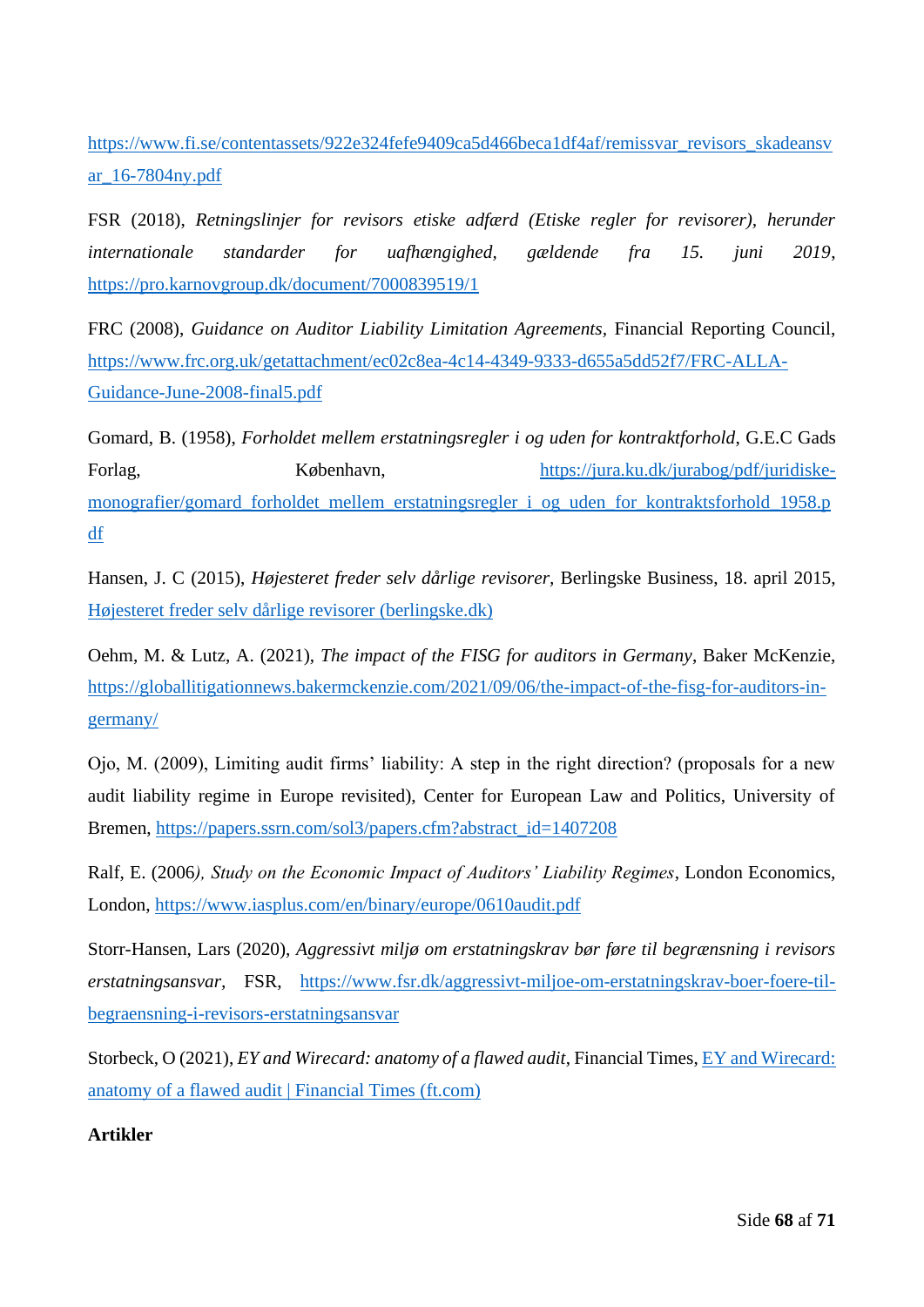Bøggild, F. & Staunstrup, K. (2015), *Adgangen til revisors dybe lommer*, Revision & Regnskabsvæsen, nr. 11, RR.11.2015.34

Foged-ladefoged, L. K. (2014), *Revisors erstatningsansvar – Særlig med henblik på metoder til begrænsning af udstrækningen*, Revision & Regnskabsvæsen, nr. 9, RR.9.2014.46

Gath, P. (2020), *Leder - Behov for at se på revisors erstatningsansvar i et NYT PERSPEKTIV*", Revision & Regnskabsvæsen, nr. 8, RR.8.2020.4

Gath, P. (2011), *Grænser for ansvar - ret og rimeligt,* Revision & Regnskabsvæsen, nr. 10, RR.10.2011.14

Lett, G (2015), *Højesteretssagen om revisoransvaret,* Revision & Regnskabsvæsen, nr. 9, RR.9.2015.104

Munk-Hansen, C. (2011), *Ansvarsbegrænsning i rådgivningsaftaler*, Ugeskrift fra retsvæsen, U.2011B.21

Vase, N. (2011), *Begrænsning af revisors ansvar, et erstatnings- og forsikringsretligt perspektiv*", Revision & Regnskabsvæsen, nr. 10, RR.10.2011.34

#### **Henstillinger**

Den Europæiske Union (2008), *Kommissionens Henstilling af 5. juni 2008 om begrænsning af lovpligtige revisorers og revisionsfirmaers civilretlige ansvar*, 2008/473/EF.

#### **Betænkning**

Erhvervsministeriet (2021), Betænkning om skærpet ansvarsvurdering for ledelsesmedlemmer m.v. i finansielle virksomheder - Betænkning nr. 1575, 2021, KBET 2021 nr. 1575

#### **Offentlig udredning**

SOU 2016:34, *Revisorns skadeståndsansvar*

SOU 2008:79*, Revisorers skadeståndsansvar*

#### **Bekendtgørelser**

LBK nr. 1287 af 20/11/2018, Bekendtgørelse af lov om godkendte revisorer og revisionsvirksomheder (revisorloven)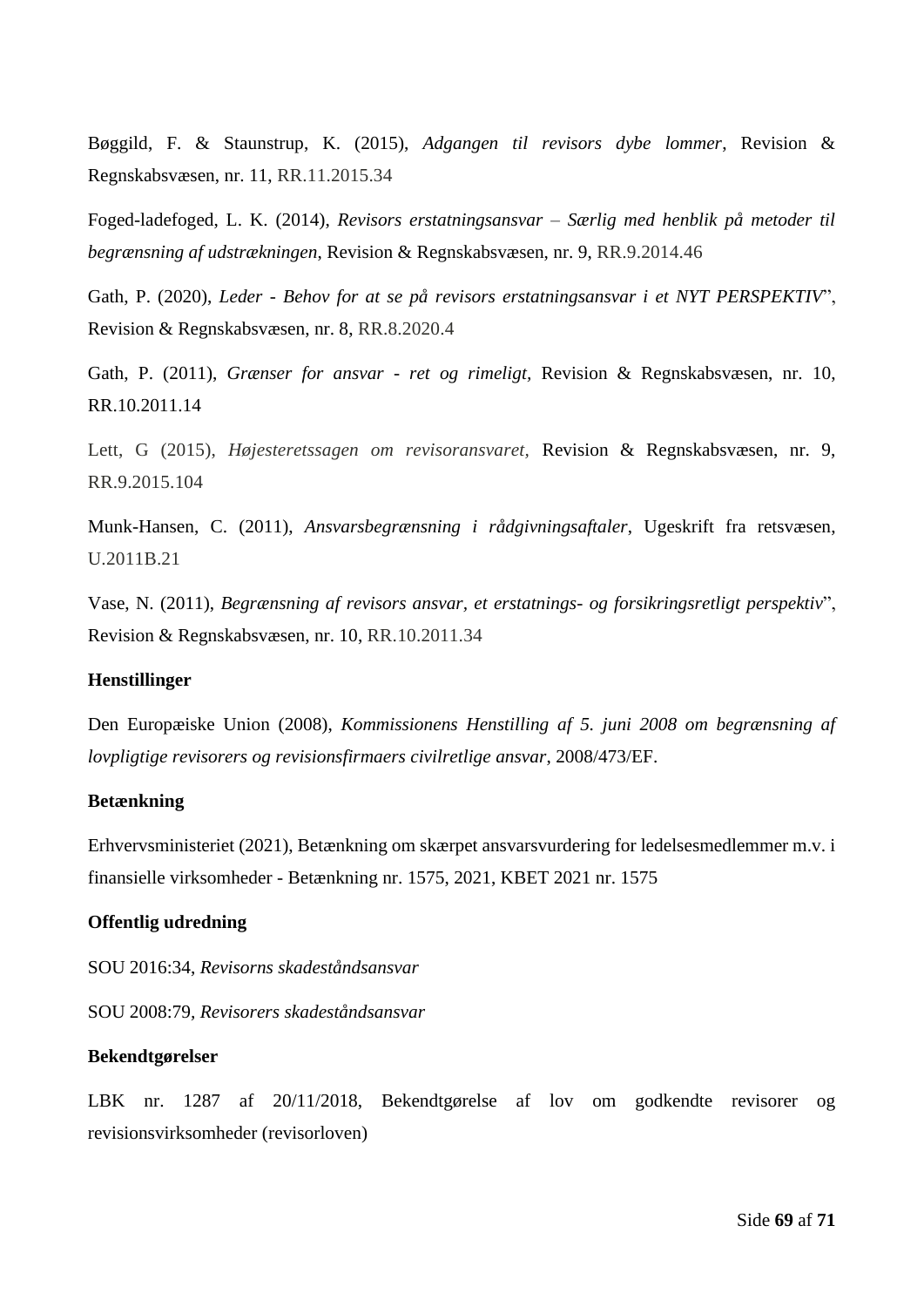BEK nr. 1536 af 09/12/2015, Bekendtgørelse om godkendte revisorers garantistillelse og ansvarsforsikring

BEK nr. 1468 af 12/12/2017, Bekendtgørelse om godkendte revisorers erklæringer

LBK nr. 1070 af 24/08/2018, Bekendtgørelse af lov om erstatningsansvar

## **Udenlandsk lovgivning**

Aktiebolagslag, [Aktiebolagslag \(2005:551\) Svensk författningssamling 2005:2005:551 t.o.m. SFS](https://www.riksdagen.se/sv/dokument-lagar/dokument/svensk-forfattningssamling/aktiebolagslag-2005551_sfs-2005-551)  [2021:543 -](https://www.riksdagen.se/sv/dokument-lagar/dokument/svensk-forfattningssamling/aktiebolagslag-2005551_sfs-2005-551) Riksdagen

Companies Act 2006, [Companies Act 2006 \(legislation.gov.uk\)](https://www.legislation.gov.uk/ukpga/2006/46/part/16)

Bürgerliches Gesetzbuch*,* <https://www.gesetze-im-internet.de/bgb/>

Handelsgesetzbuch[,https://www.gesetze-im-internet.de/hgb/](https://www.gesetze-im-internet.de/hgb/)

Wirtschaftsprüferordnung,

[https://www.wpk.de/fileadmin/documents/WPK/Rechtsvorschriften/WPO\\_English.pdf](https://www.wpk.de/fileadmin/documents/WPK/Rechtsvorschriften/WPO_English.pdf)

Skadeståndslag, [Skadeståndslag \(1972:207\) Svensk författningssamling 1972:1972:207 t.o.m. SFS](https://www.riksdagen.se/sv/dokument-lagar/dokument/svensk-forfattningssamling/skadestandslag-1972207_sfs-1972-207)  [2019:849 -](https://www.riksdagen.se/sv/dokument-lagar/dokument/svensk-forfattningssamling/skadestandslag-1972207_sfs-1972-207) Riksdagen

## **Internationale standarter for revision (ISA)**

ISA 200 – *Den uafhængige revisors overordnede mål og revisionens gennemførsel i overensstemmelse med internationale standarder om revision*

*ISA 265 - Kommunikation om mangler i intern kontrol til den øverste ledelse og den daglige ledelse*

*ISA 501 – Revisionsbevis – specifikke overvejelser for udvalgte områder*

*ISA 210 – Aftale om revisionsopgavens vilkår*

## **Afgørelser**

U.2015.2075 H

U.2004.2377 H

U.2014.1346 H

U.1982.585 H